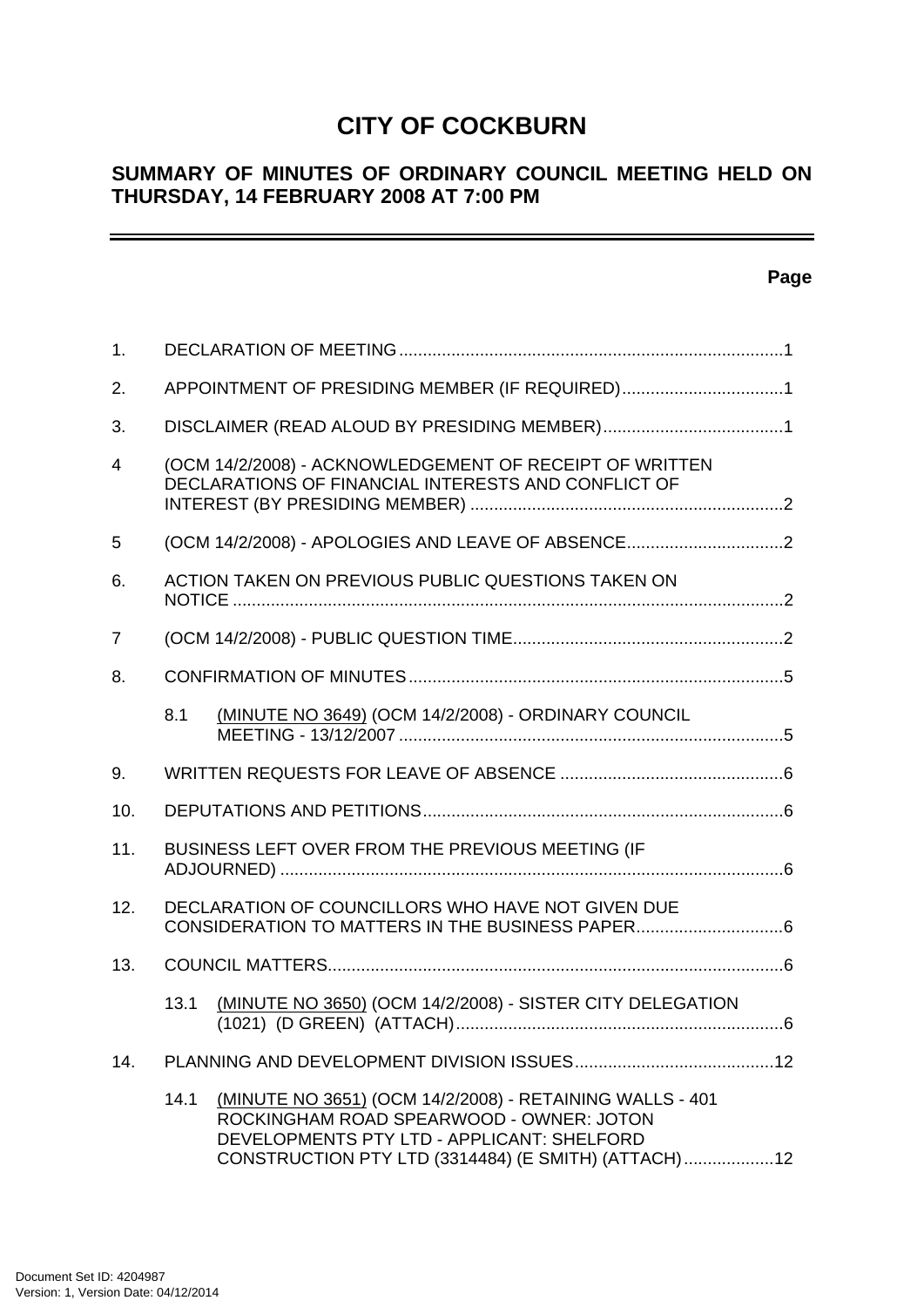| 14.2 | (MINUTE NO 3652) (OCM 14/2/2008) - RETROSPECTIVE<br>APPLICATION FOR PATIO, FILL AND RETAINING WALLS (R-<br>CODE VARIATIONS) - 16 ORLANDO AVENUE BIBRA LAKE -<br>OWNER & APPLICANT: ARTHUR & MARIA LORETO (117986) (E                                                                                                         |  |
|------|------------------------------------------------------------------------------------------------------------------------------------------------------------------------------------------------------------------------------------------------------------------------------------------------------------------------------|--|
| 14.3 | (MINUTE NO 3653) (OCM 14/2/2008) - VEST AS ROAD RESERVE<br>0.1 METRE WIDE PEDESTRIAN ACCESS WAY - LOT 5 TAPPER                                                                                                                                                                                                               |  |
| 14.4 | (MINUTE NO 3654) (OCM 14/2/2008) - CLOSURE OF PORTION OF<br>CRANE STREET, HENDERSON (9451005 (K SIM) (ATTACH)22                                                                                                                                                                                                              |  |
| 14.5 | (MINUTE NO 3655) (OCM 14/2/2008) - SALE OF PORTION OF LOT<br>14 HAMMOND ROAD, SUCCESS (55143961) (K SIM) (ATTACH)24                                                                                                                                                                                                          |  |
| 14.6 | (MINUTE NO 3656) (OCM 14/2/2008) - DEDICATION OF LAND AS<br>ROAD RESERVE PURSUANT TO SECTION 56(1) OF THE LAND<br>ADMINISTRATION ACT 1997 - LOT 66 & 67 ON PLAN 8547, LOT 68<br>ON DIAGRAM 39170, LOT 66 ON PLAN 9517 (450239) (K SIM)                                                                                       |  |
| 14.7 | (MINUTE NO 3657) (OCM 14/2/2008) - ROAD WIDENING -<br>BERRIGAN DRIVE - CLOSURE OF WAKELY CIRCUS, JANDAKOT                                                                                                                                                                                                                    |  |
| 14.8 | (MINUTE NO 3658) (OCM 14/2/2008) - APPOINTMENT OF REAL<br>ESTATE COMPANY TO CONDUCT PUBLIC AUCTION OF 21<br>RESIDENTIAL LOTS - BARTRAM ROAD, ATWELL (5516327) (K                                                                                                                                                             |  |
| 14.9 | (MINUTE NO 3659) (OCM 14/2/2008) - FINAL ADOPTION OF<br>SCHEME AMENDMENT NO. 60 - REZONING OF LOT 4 PRINSEP<br>ROAD JANDAKOT FROM PUBLIC PURPOSE (WATER<br>CORPORATION) TO RESOURCE ZONE - OWNER: A AZAR, G<br>AZAR & J AZAR - APPLICANT: WHELANS (93060) (M CARBONE)                                                        |  |
|      | 14.10 (MINUTE NO 3660) (OCM 14/2/2008) - FINAL ADOPTION OF<br>SCHEME AMENDMENT NO 62 - AMEND BOUNDARY OF<br>DEVELOPMENT AREA 19 MURIEL COURT AND ADD<br>PROVISIONS WITHIN SCHEDULE 11 DA 19 RELATING TO<br>NORTH LAKE ROAD VEHICLE ACCESS POLICY PLAN -<br>APPLICANT: CITY OF COCKBURN (9666; 93062) (M CARBONE)<br>(ATTACH) |  |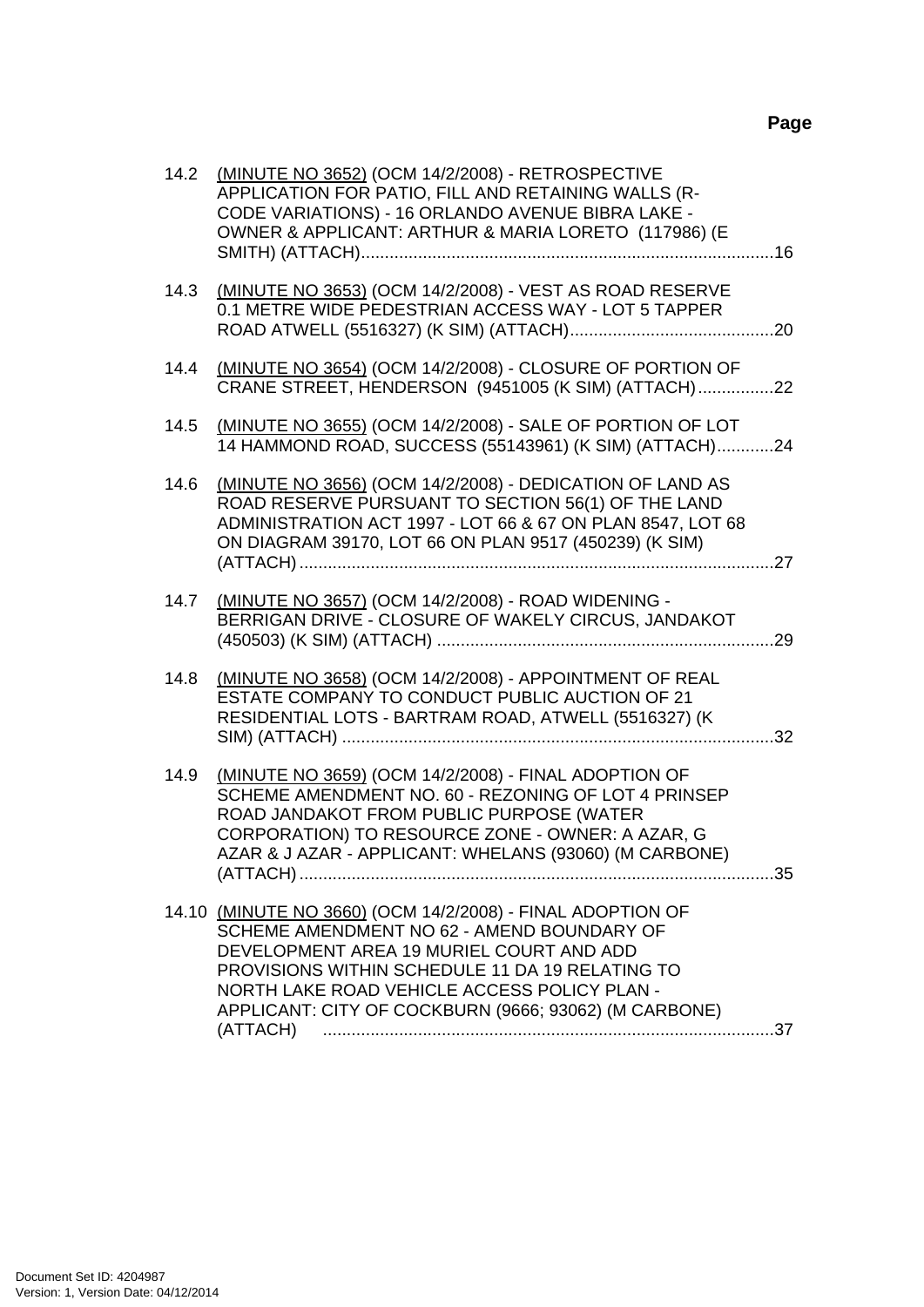| 14.11 (MINUTE NO 3661) (OCM 14/2/2008) - PROPOSED SCHEME<br>AMENDMENT NO. 63 TO TOWN PLANNING SCHEME NO. 3 -<br>REZONING OF LOT 503 PHOENIX ROAD, BIBRA LAKE FROM<br>SPECIAL USE 12 (SU12) TO INDUSTRY, MIXED BUSINESS AND<br>LIGHT AND SERVICE INDUSTRY - OWNER: PRIMEWEST -<br>APPLICANT: GREG ROWE AND ASSOCIATES (93063; 9656D) (M |  |
|----------------------------------------------------------------------------------------------------------------------------------------------------------------------------------------------------------------------------------------------------------------------------------------------------------------------------------------|--|
| 14.12 (MINUTE NO 3662) (OCM 14/2/2008) - GROUPED DWELLING - 2 X<br>TWO STOREY DWELLINGS - 42 GORDONA PARADE BEELIAR -<br>OWNER: LRC PTY LTD - APPLICANT: LRC PTY LTD (65008193) (C                                                                                                                                                     |  |
| 14.13 (MINUTE NO 3663) (OCM 14/2/2008) - RETROSPECTIVE<br>APPLICATION FOR PATIO, GAZEBO, GARDEN SHED AND<br>FRONT FENCE - LOT 656 (NO.62) CASTELLON CRESCENT,<br>COOGEE - OWNER/APPLICANT: F PARATORE (3316581) (V                                                                                                                     |  |
| 14.14 (MINUTE NO 3664) (OCM 14/2/2008) - RETROSPECTIVE<br>APPLICATION FOR PRIVATE RECREATION - LASER SPORTS -<br>LOT 106 GWILLIAM DRIVE, BIBRA LAKE - OWNER: PETER<br>RATTIGAN - APPLICANT: LASER SPORTS (1100266) (V                                                                                                                  |  |
| 14.15 (MINUTE NO 3665) (OCM 14/2/2008) - RETROSPECTIVE<br>ANCILLARY ACCOMMODATION - 16 GRANT PLACE BANJUP -<br>OWNER/APPLICANT: COLIN JAMES FRICHOT & GLENDA BERYL                                                                                                                                                                     |  |
| 14.16 (MINUTE NO 3666) (OCM 14/2/2008) - CHANGE OF USE TO<br>GENERAL INDUSTRY (LICENSED) - 27 BARBERRY WAY BIBRA<br>LAKE - OWNER: TALISKA SECURITIES PTY LTD - APPLICANT:<br>PLANNING SOLUTIONS (AUST) PTY LTD (4413748) (C                                                                                                            |  |
| (MINUTE NO 3667) (OCM 14/2/2008) - APPOINTMENT OF                                                                                                                                                                                                                                                                                      |  |
| 14.17 (MINUTE NO 3668) (OCM 14/2/2008) - DETAILED AREA PLAN FOR<br>LOTS 785 AND 786 PORT COOGEE, NORTH COOGEE - OWNER:<br>AUSTRALAND - APPLICANT: TAYLOR BURRELL BARNETT                                                                                                                                                               |  |
| 14.18 (MINUTE NO 3669) (OCM 14/2/2008) - PROPOSED SCHEME<br>AMENDMENT NO. 67 - DEVELOPMENT CONTRIBUTION AREA<br>NO. 11 MURIEL COURT - LOCATION: MURIEL COURT AREA<br>COCKBURN CENTRAL - APPLICANT: CITY OF COCKBURN -<br>OWNER: VARIOUS (93067) (A BLOOD) (ATTACH) 77                                                                  |  |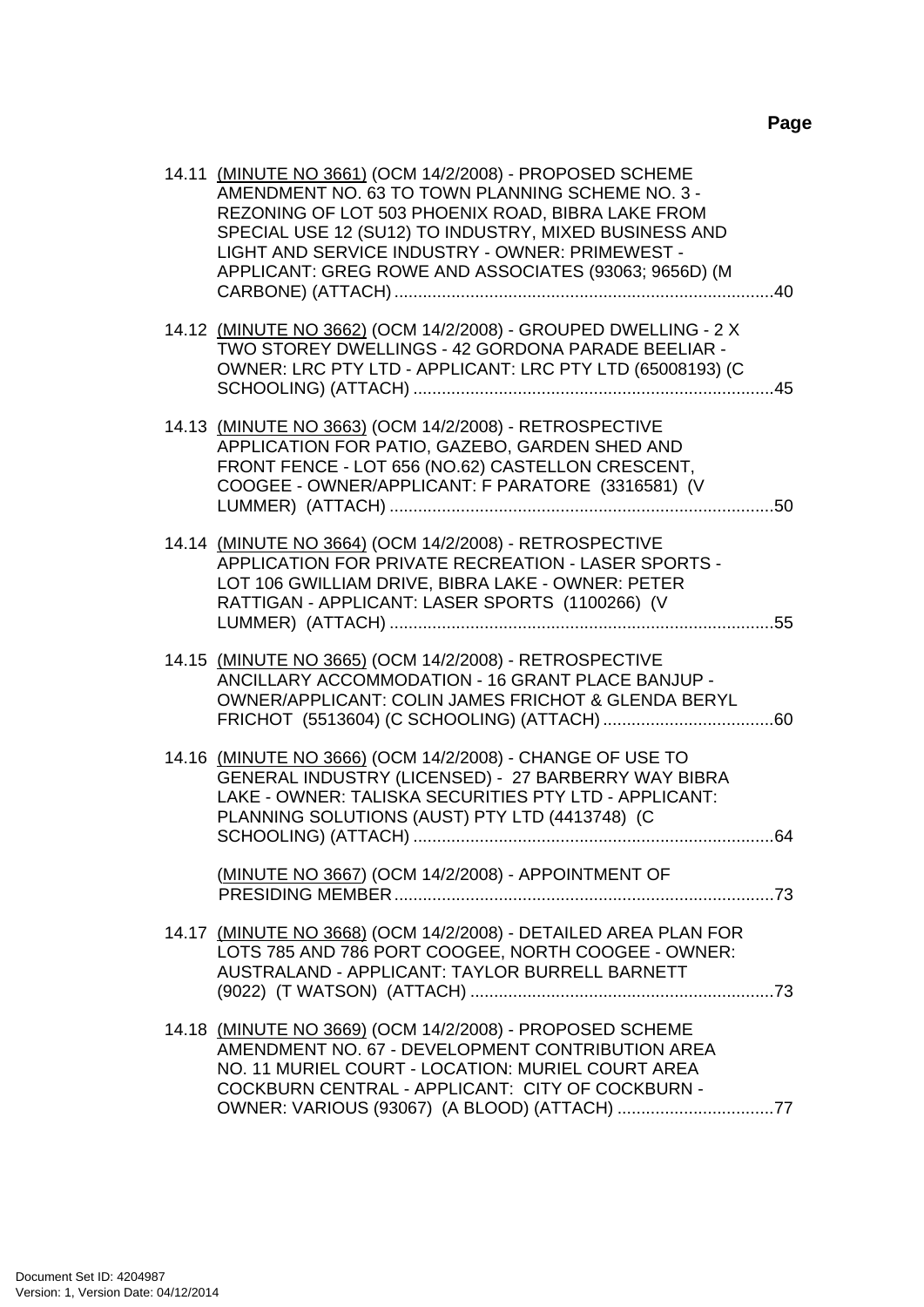|     |      | 14.19 (MINUTE NO 3670) (OCM 14/2/2008) - TOBACCO ACTION PLAN<br>AND PHYSICAL ACTIVITY PROGRAM (6003) (N JONES)                                                                                           |  |
|-----|------|----------------------------------------------------------------------------------------------------------------------------------------------------------------------------------------------------------|--|
|     |      | 14.20 (MINUTE NO 3671) (OCM 14/2/2008) - COUNCIL<br>OWNED/MANAGED CONTAMINATED SITES STRATEGY -<br>OWNER/APPLICANT: CITY OF COCKBURN (6126) (C WATTS)<br>(ATTACH)                                        |  |
| 15. |      |                                                                                                                                                                                                          |  |
|     | 15.1 | (MINUTE NO 3672) (OCM 14/2/2008) - LIST OF CREDITORS PAID -<br>NOVEMBER & DECEMBER 2007 (5605) (K LAPHAM) (ATTACH)96                                                                                     |  |
|     | 15.2 | (MINUTE NO 3673) (OCM 14/2/2008) - STATEMENT OF FINANCIAL<br>ACTIVITY - NOVEMBER AND DECEMBER 2007 (5505) (N                                                                                             |  |
|     | 15.3 | (MINUTE NO 3674) (OCM 14/2/2008) - BUSINESS PLAN 2007/08<br>AND BUDGET REVIEW PERIOD ENDING 31 DECEMBER 2007                                                                                             |  |
|     |      | (MINUTE NO 3675) (OCM 14/2/2008) - APPOINTMENT OF                                                                                                                                                        |  |
|     | 15.4 | (MINUTE NO 3676) (OCM 14/2/2008) - IMPLEMENTATION OF TWO<br>NEW RESERVE ACCOUNTS - PORT COOGEE SPECIAL<br>MAINTENANCE RESERVE AND PORT COOGEE WATERWAYS<br>RESERVE (5402; 93003) (S DOWNING) (ATTACH)106 |  |
| 16. |      |                                                                                                                                                                                                          |  |
| 17. |      |                                                                                                                                                                                                          |  |
| 18. |      |                                                                                                                                                                                                          |  |
|     | 18.1 | (MINUTE NO 3677) (OCM 14/2/2008) - CITY OF COCKBURN 2007<br>PROBITY COMPLIANCE AUDIT (1332) (D GREEN) (ATTACH)108                                                                                        |  |
| 19. |      | MOTIONS OF WHICH PREVIOUS NOTICE HAS BEEN GIVEN 115                                                                                                                                                      |  |
| 20. |      | NOTICES OF MOTION GIVEN AT THE MEETING FOR CONSIDERATION                                                                                                                                                 |  |
| 21. |      | NEW BUSINESS OF AN URGENT NATURE INTRODUCED BY                                                                                                                                                           |  |
|     | 21.1 | (MINUTE NO 3678) (OCM 14/2/2008) - CHANGE OF DATE - AUDIT<br>COMMITTEE MEETING AND DELEGATED AUTHORITIES,<br>POLICIES & POSITION STATEMENTS COMMITTEE MEETING,                                           |  |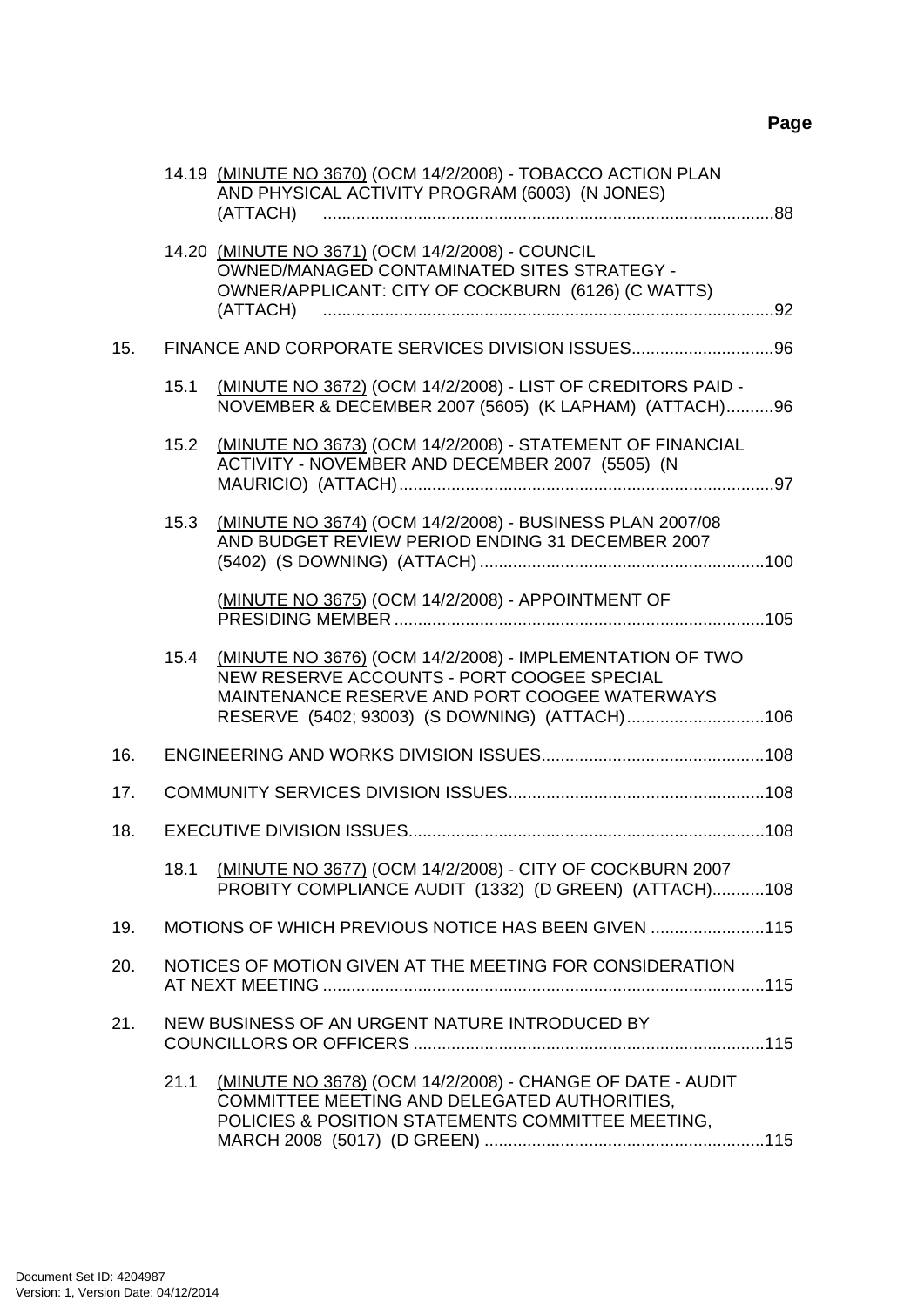|                 | 21.2 (MINUTE NO 3679) (OCM 14/2/2008) - 2008 ANNUAL GENERAL<br>MEETING OF ELECTORS MOTION - NO CONFIDENCE IN THE<br>CEO, MAYOR AND COUNCIL OF THE CITY OF COCKBURN |  |
|-----------------|--------------------------------------------------------------------------------------------------------------------------------------------------------------------|--|
|                 | 22. MATTERS TO BE NOTED FOR INVESTIGATION, WITHOUT DEBATE119                                                                                                       |  |
| 23.             |                                                                                                                                                                    |  |
| 24.             | (MINUTE NO 3680) (OCM 14/2/2008) - RESOLUTION OF COMPLIANCE                                                                                                        |  |
| 25 <sub>2</sub> |                                                                                                                                                                    |  |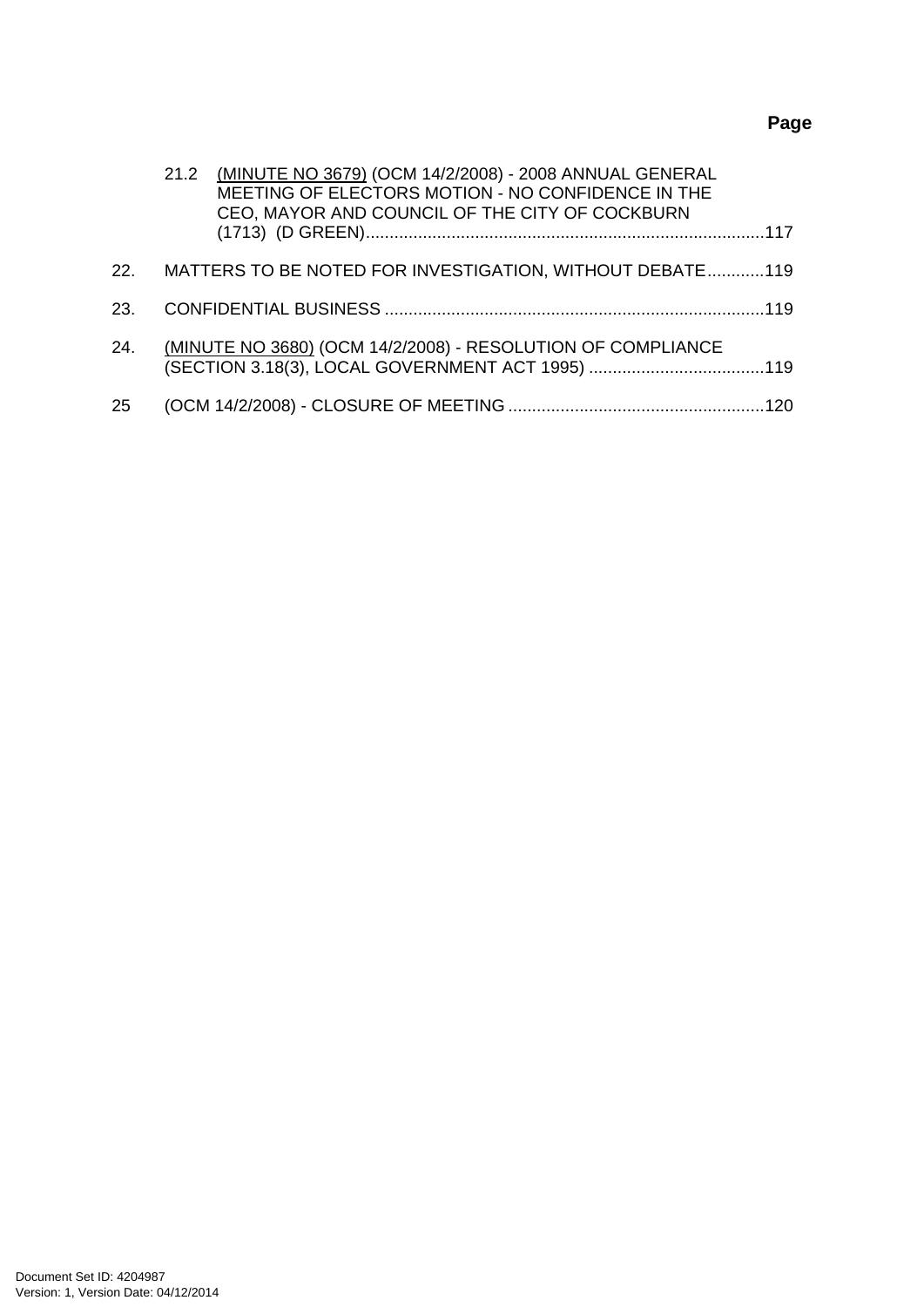Document Set ID: 4204987<br>Version: 1, Version Date: 04/12/2014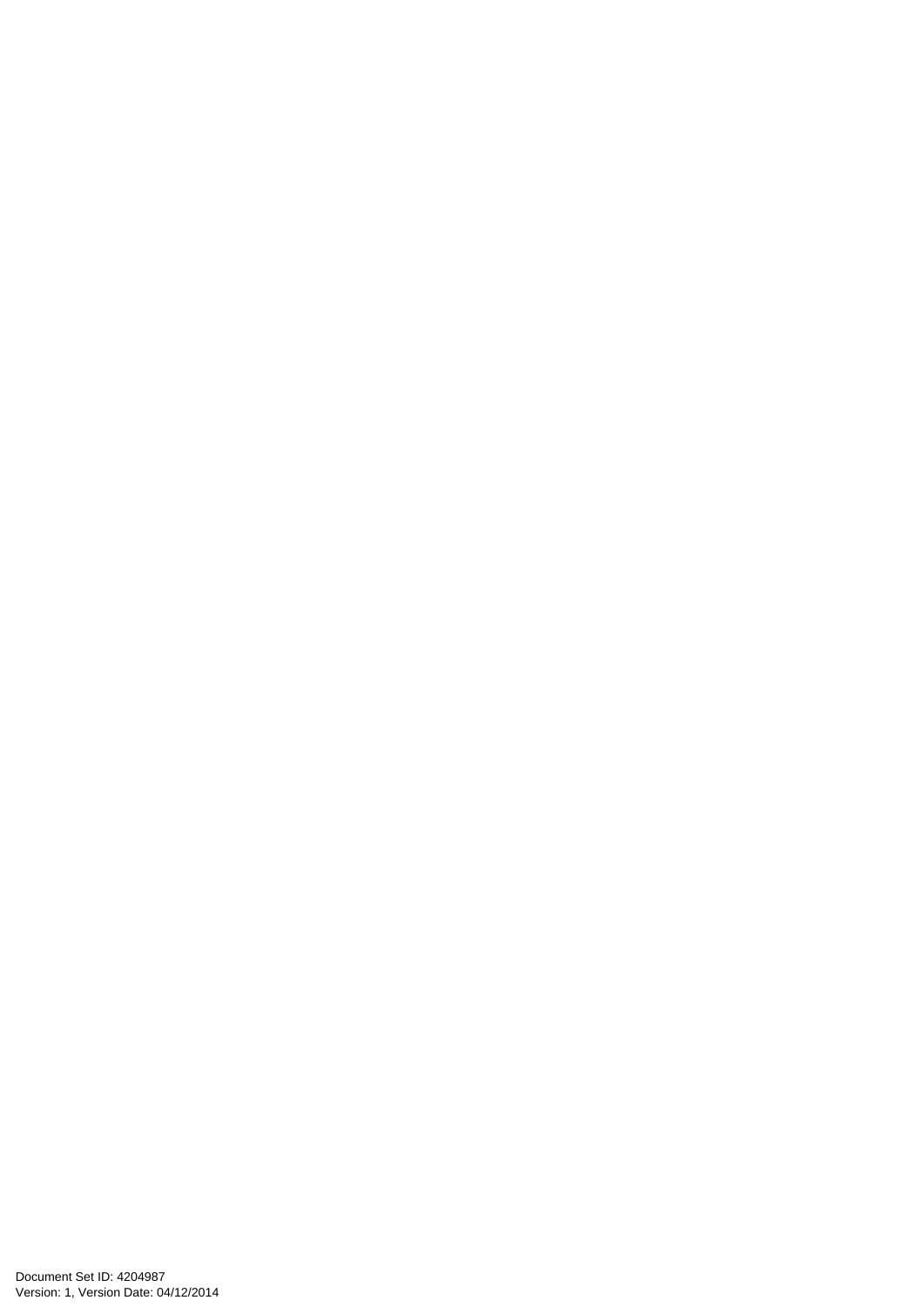# **CITY OF COCKBURN**

### <span id="page-6-0"></span>**MINUTES OF ORDINARY COUNCIL MEETING HELD ON THURSDAY, 14 FEBRUARY 2008 AT 7:00 PM**

#### **PRESENT:**

### **ELECTED MEMBERS**

| Mr S Lee            | Mayor      |
|---------------------|------------|
| Mr R Graham         | Councillor |
| <b>Ms H Attrill</b> | Councillor |
| Mr I Whitfield      | Councillor |
| Mrs C Reeve-Fowkes  | Councillor |
| Mr T Romano         | Councillor |
| Mrs J Baker         | Councillor |
| Mrs S Limbert       | Councillor |
| Mrs V Oliver        | Councillor |

### **IN ATTENDANCE**

| <b>Chief Executive Officer</b>                |
|-----------------------------------------------|
| Director, Administration & Community Services |
| Director, Finance & Corporate Services        |
| Director, Engineering & Works                 |
| Director, Planning & Development              |
| PA to Directors - Fin. & Corp. Serv./Admin. & |
| Comm. Serv.                                   |
| <b>Media Liaison Officer</b>                  |
|                                               |

### **1. DECLARATION OF MEETING**

The Presiding Member declared the meeting open at 7.00 pm.

#### **2. APPOINTMENT OF PRESIDING MEMBER (If required)**

Nil.

#### **3. DISCLAIMER (Read aloud by Presiding Member)**

Members of the public, who attend Council Meetings, should not act immediately on anything they hear at the Meetings, without first seeking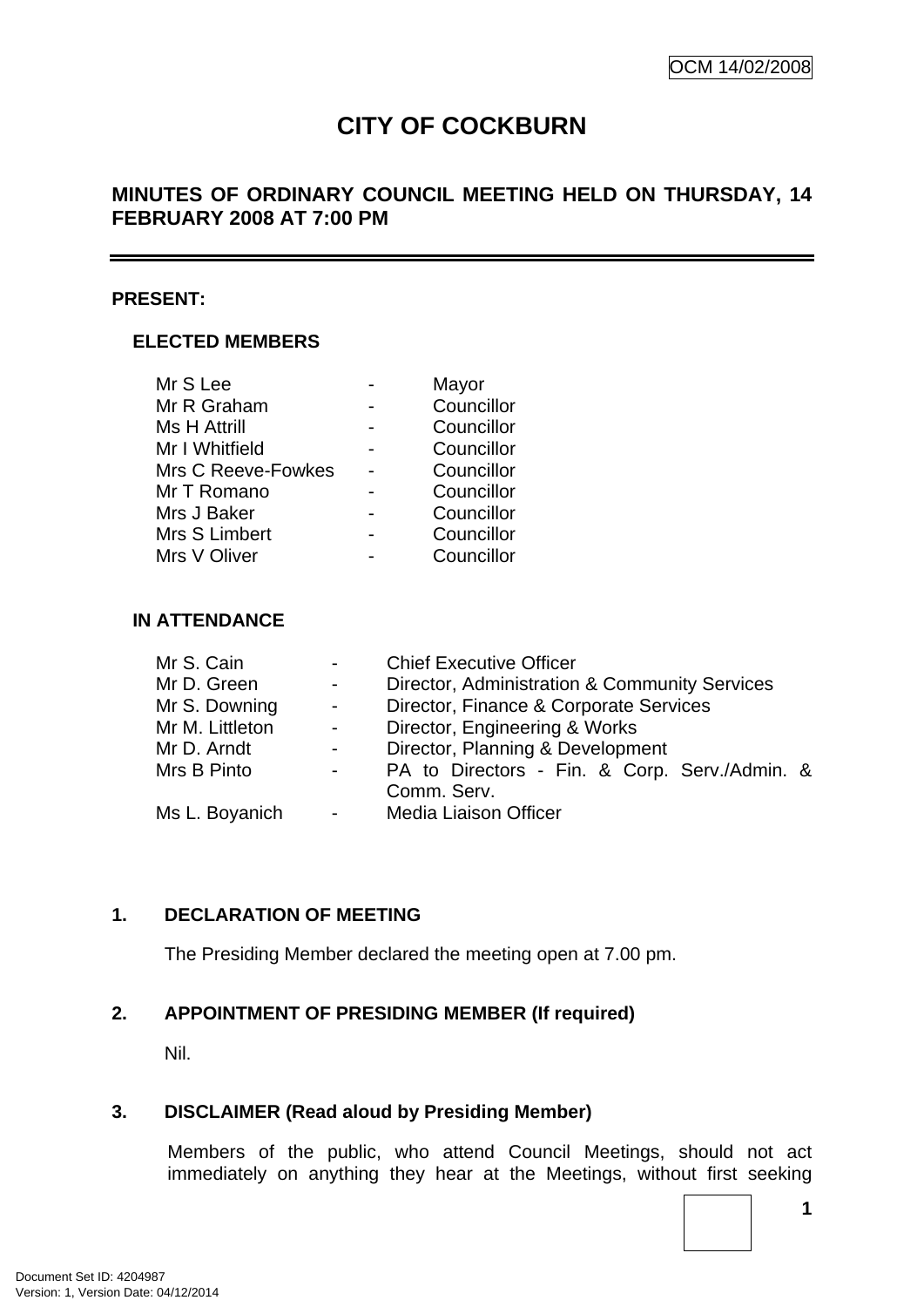<span id="page-7-0"></span>clarification of Council's position. Persons are advised to wait for written advice from the Council prior to taking action on any matter that they may have before Council.

### **4 (OCM 14/2/2008) - ACKNOWLEDGEMENT OF RECEIPT OF WRITTEN DECLARATIONS OF FINANCIAL INTERESTS AND CONFLICT OF INTEREST (BY PRESIDING MEMBER)**

The Chief Executive Officer advised the meeting that he had received declarations of interest from Mayor Lee, Clrs Oliver, Graham and Romano, which would be read at the appropriate time.

### **5 (OCM 14/2/2008) - APOLOGIES AND LEAVE OF ABSENCE**

Deputy Mayor Allen **- Apology** 

### **6. ACTION TAKEN ON PREVIOUS PUBLIC QUESTIONS TAKEN ON NOTICE**

Nil

### **7 (OCM 14/2/2008) - PUBLIC QUESTION TIME**

#### **Libby Hocking, Coogee - Agenda Item 14.19 - Tobacco Action Plan and Physical Activity Program**

- Q1 In order to support this worthwhile initiative- will council consider banning smoking in the entry precincts of shopping centres in the City of Cockburn? As a shopper I find going into local shopping centres such as the Phoenix Shopping Centre quite unpleasant, because of the haze of cigarette smoke surrounding the entrance to the centre.
- A1 The City is not considering any additional Local Laws or bans relating to smoking in shopping centres as it already enforces the Tobacco Products Control Regulations 2006 which ban smoking in enclosed public places (such as shopping centres), and requires adequate ventilation or setbacks be maintained from smoking areas to all entrances to the shops. The City's Environmental Health Officers have recently responded to a similar complaint and have worked closely with the Phoenix Centre Management to encourage patrons to comply with the Regulations in several ways including, new no smoking signs, requiring a 5 metre setback between entrances and where people can smoke, relocation of Butt Bins, advice to tenants and instructing the Centre's security staff to police the regulations.
- Q2 Will council allocate some of these new funds to encourage people in Cockburn to become active to increase the walkability and connectedness of the city? For example to join up the DUP on the eastern side of Cockburn Rd (which currently has some breaks) so it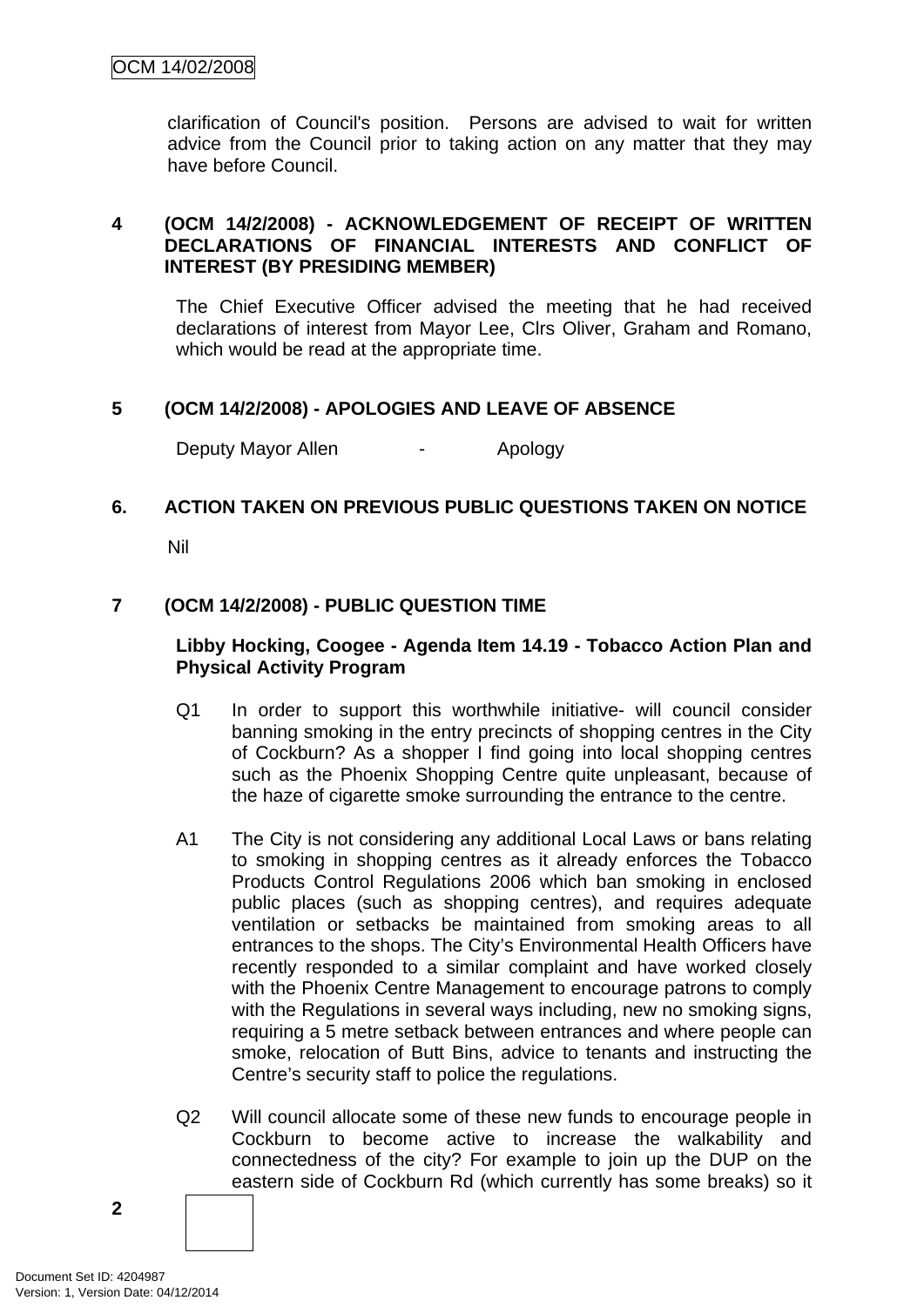extends from Beach Rd south to the Woodman Lighthouse.

- A2 The City will carry out the works identified in the successful grant funding application of \$30,000 from the Premiers Physical Activity Taskforce. Walking and walkability within the City will form key parts of the overall Physical Activity Action Plan. Recommendations arising from the Physical Activity Plan and its associated Steering Group will then be used in the preparation/review of Council's Forward Works Plan and the development of Council's Infrastructure budget.
- Q3 Will council ensure that the bulk of this new funding will be used to provide better facilities for people to use- rather than for marketing and information campaigns. This could be achieved by promoting both the anti- smoking and healthy exercise strategies, through existing publications, the council website, local libraries and community centres.
- A3 The new funding is required to be spent to carry out the works identified in the grant application from the Premier's Physical Activity Taskforce. Given that the grant funding is only \$30,000 over one year, there may be some limited opportunity for minor capital expenditure. However the majority of the funds will be spent on health promotion activities, typically involve information and awareness raising campaigns and the City will be using Council's Web site, existing publications, local libraries, community centres, shopping centres and local newspaper media to achieve this.

### **Glen Diggins, Coogee - Agenda Item 14.19 - Tobacco Action Plan and Physical Activity Program**

As Mr Diggins was not present at the meeting, Mayor Lee requested the Chief Executive Officer to forward the responses to Mr Diggins' questions in writing.

#### **Mrs P Brown, Munster - Agenda Item 14.16 - Change of Use to General Industry (Licensed) - 27 Barberry Way, Bibra Lake**

- Q1 If Council approves a change of use to General Industry to accommodate a huge waste and recycling facility in Barbarry Way, Bibra Lake, won't all the machinery used for many hours every day to crumb rubber tyres and plastics, cause noise problems for residents living in homes 240 metres away?
- A1 At this stage the applicant has not determined whether the operation will be a 24 hour/day operation. In any case the operation would be required to comply with the *Environmental Protection Authority Act, 1986* and the *Environmental Protection (Noise) Regulations, 1997* which prescribe the maximum sound levels permitted.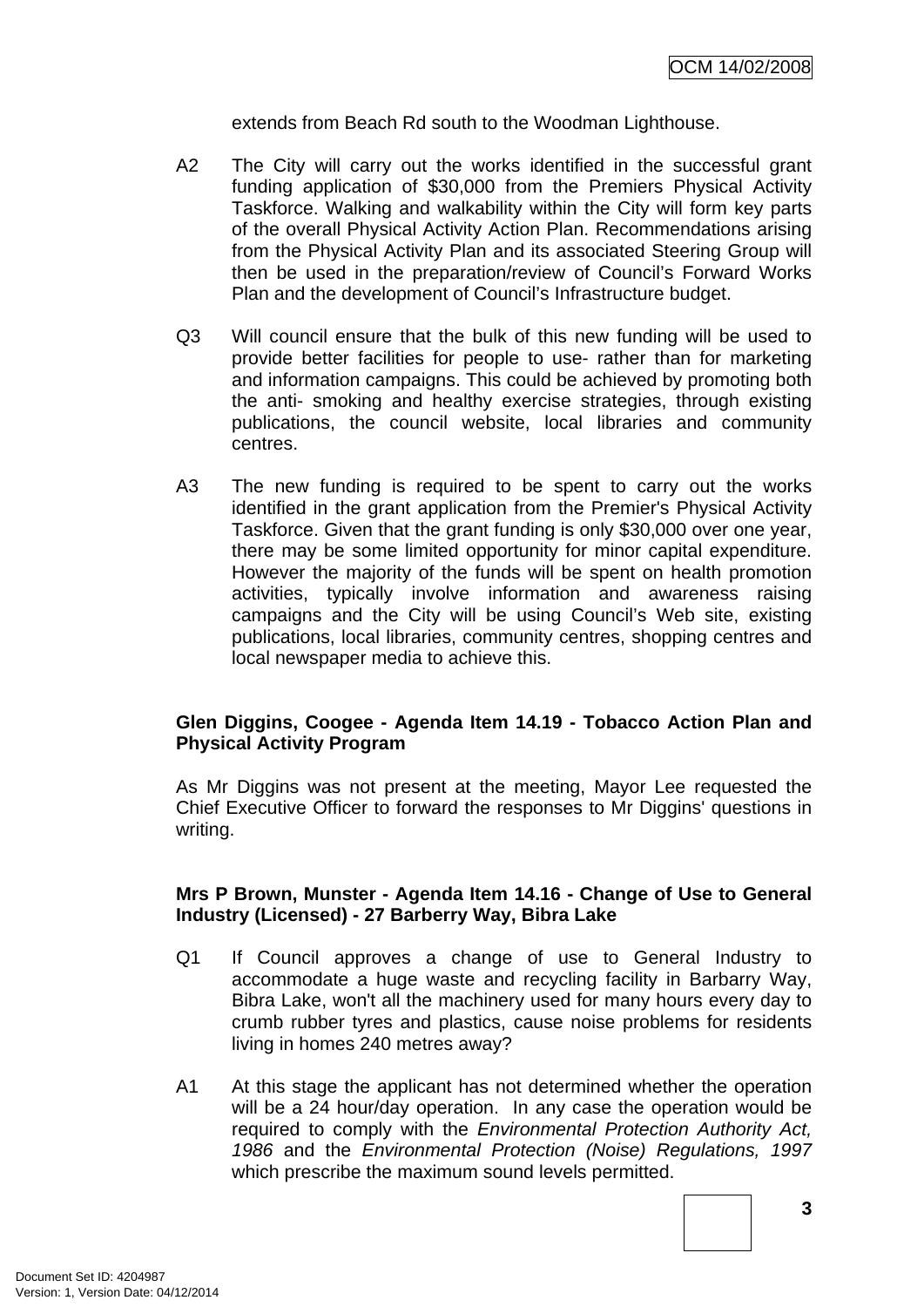<span id="page-9-0"></span>The Department Environment & Conservation are also likely to prescribe conditions in relation to noise emissions in order to ensure that the noise impact of the proposal on surrounding residential areas is minimized and accords with the statutory regulations.

### **Mrs J Hill, Munster - Agenda Item 14.16 - Change of Use to General Industry (Licensed) - 27 Barberry Way, Bibra Lake**

- Q1 Can Council give a guarantee, that if they approve this new facility to crumb hundreds of tons of truck and car tyres per week, that this rubber won't end up being burnt in the Cockburn Cement Kilns as an alternative fuel?
- A1 The City is not in a position, as part of its determination of the application, to define where the materials once treated by the proposed facility will be used. It should be noted that Cockburn Cement has publicly stated that they have no plans to burn recycled tyres at their plant, at least for the duration of the EIP period. The current period runs through until 2009. The applicant has indicated that they currently have plants that will be taking this rubber material to be utilized or upgraded to other products within the corporate organization.

### **Mrs S Cooling, Munster - Agenda Item 14.16 - Change of Use to General Industry (Licensed) - 27 Barberry Way, Bibra Lake**

- Q1 Is Council aware that Cockburn Cement has informed Community Group- members that they wish to burn crumbed rubber tyres and plastics in their kilns because they will save on fuel costs and it will make them more competitive in the market place?
- A1 Cockburn Cement has publicly informed the Community Reference Group that they will be trialing the use of fly ash as an alternative fuel but have reiterated that they do not intend to use recycled tyres as a potential alternative fuel source. Any use of alternative fuels by Cockburn Cement is subject to a separate approval from the Department Environment and Conservation.

### **Geoffrey Harcourt Sach - Agenda Item 15.3 - Business Plan 2007/08 and Budget Review Period Ending 31 December 2007**

Q1 Can the Mayor advise what action the City intends to take to recognise and congratulate the Councillors and Staff of the City of Cockburn on the expert management and development of the following: \* Completion of the Bus interchange at Cockburn Central. \* Completion of the Port Coogee Marina Sea walls and land based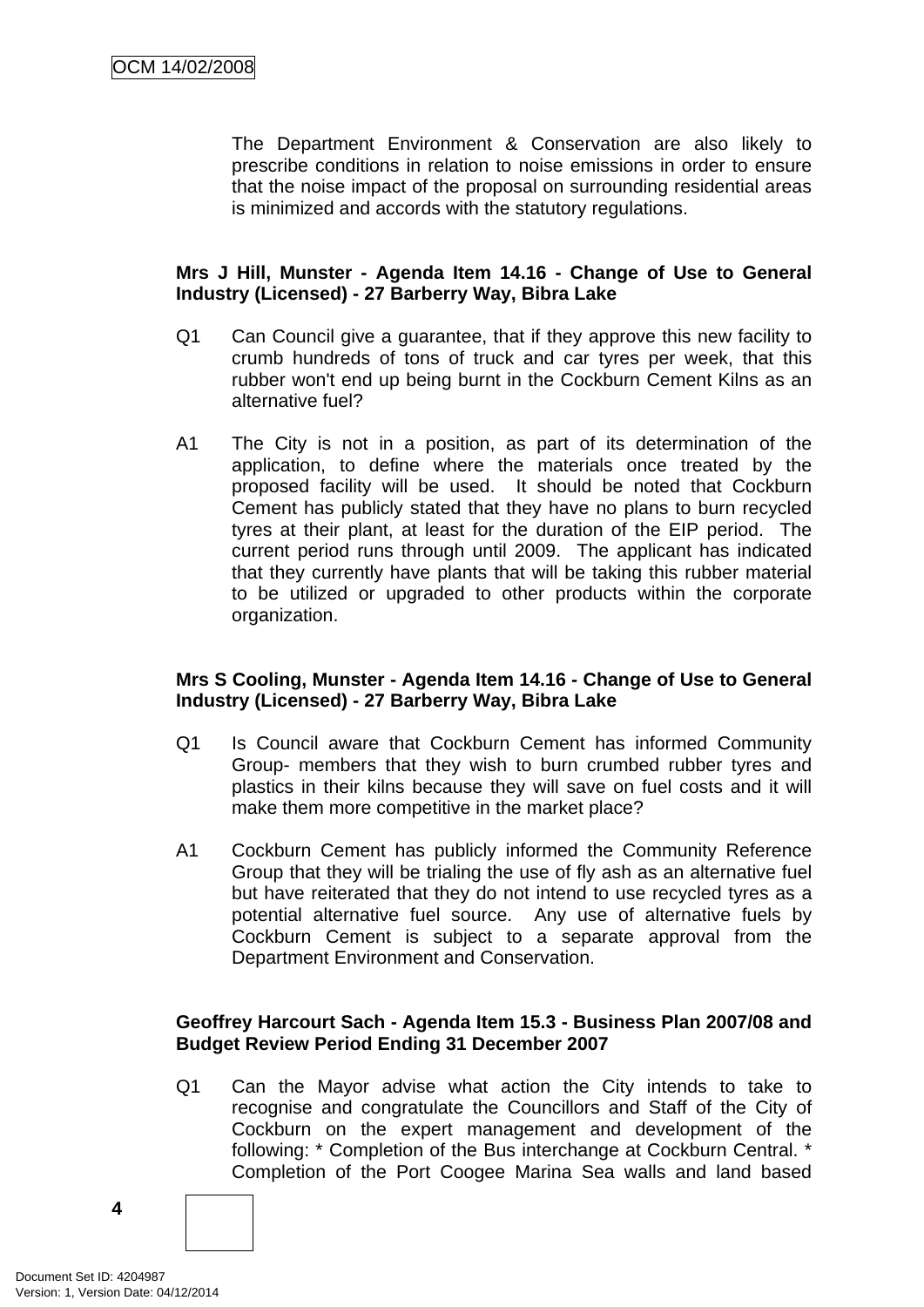infrastructure. \* Refurbishment of the Memorial Hall. \* Construction of the Cockburn, Yangebup and Jandakot business parks. \* Renovation and refurbishment of the City Administration Buildings. \* Completion of the South Beach Land Development. \* Expansion of Phoenix and Gateways Shopping Complexes. \* Improvements to the Henderson Waste Water Recovery Centre.

- A1 The City is proud of its achievements in the development of infrastructure for the community. The projects you have listed are consistent with the City's Strategic Planning vision to:
	- Achieve a strong sense of place and belonging;
	- Ensure infrastructure meets Community and Industry needs;
	- Improve the health, safety and security of the community;
	- Attract a diverse range of residential and employment providers

The City has made a direct financial contribution of \$16M on the community infrastructure you have mentioned. There has also been countless hours of staff effort invested in the planning of the major residential and commercial developments. All of these are practical examples of this Council's commitment to its mission of making "the City of Cockburn the most attractive place to live, work and visit in the metropolitan area."

While Councillors and staff do not look for individual credit for these achievements, as Mayor of the City, he felt that it was only for him to acknowledge the tremendous efforts of the Councillors and Staff in achieving these goals.

#### **Michelle D'Emden, Yangebup**

As Ms D'Emden was not present at the meeting, Mayor Lee requested the Chief Executive Officer to forward the responses to Ms D'Emden's questions in writing.

#### **8. CONFIRMATION OF MINUTES**

**8.1 (MINUTE NO 3649) (OCM 14/2/2008) - ORDINARY COUNCIL MEETING - 13/12/2007** 

#### **RECOMMENDATION**

That the Minutes of the Ordinary Council Meeting held on Thursday, 13 December 2007, be adopted as a true and accurate record.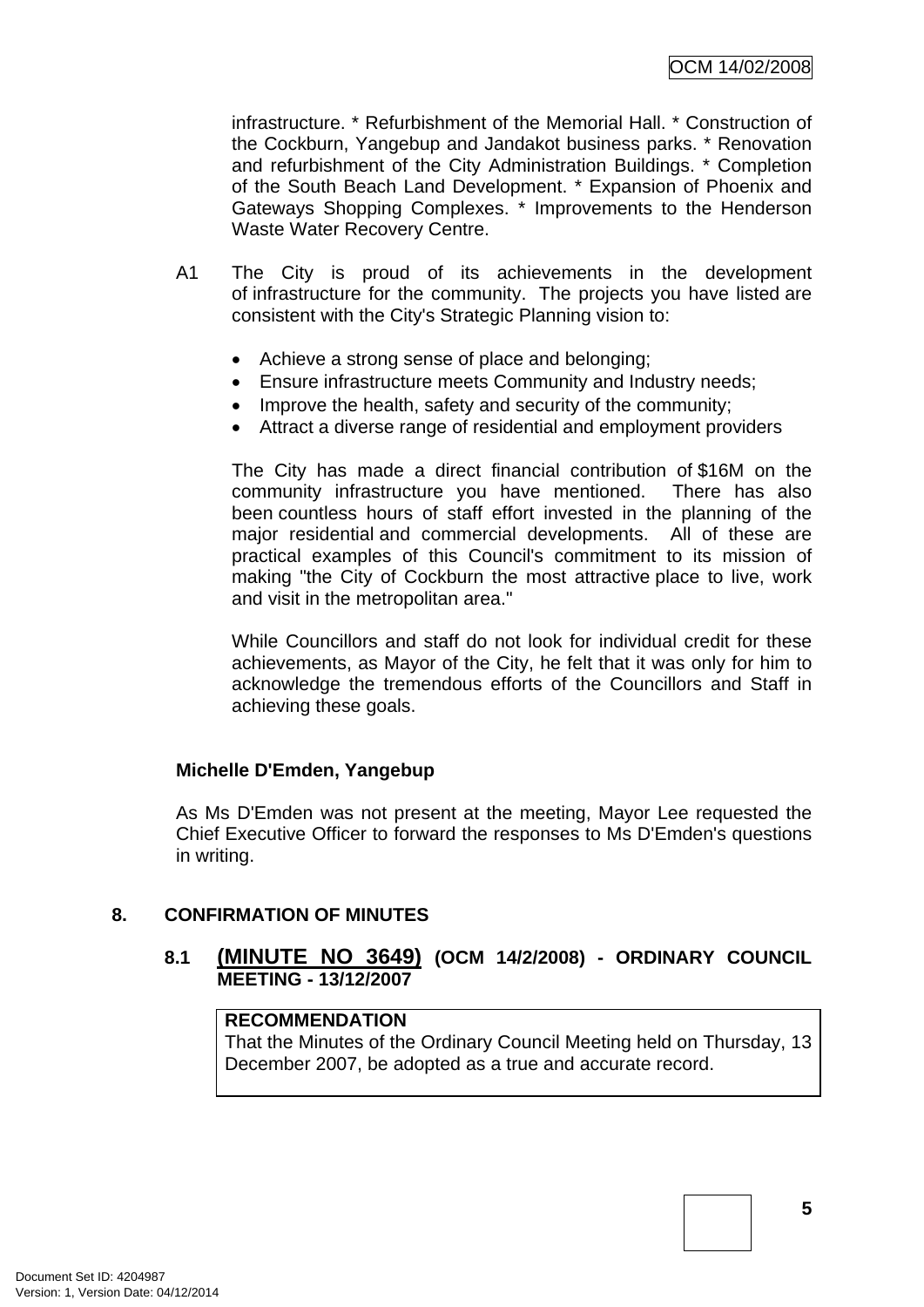### <span id="page-11-0"></span>**COUNCIL DECISION**

MOVED Clr S Limbert SECONDED Clr I Whitfield that the recommendation be adopted.

**CARRIED 9/0**

### **9. WRITTEN REQUESTS FOR LEAVE OF ABSENCE**

Nil

### **10. DEPUTATIONS AND PETITIONS**

Nil

### **11. BUSINESS LEFT OVER FROM THE PREVIOUS MEETING (If adjourned)**

Nil

### **12. DECLARATION OF COUNCILLORS WHO HAVE NOT GIVEN DUE CONSIDERATION TO MATTERS IN THE BUSINESS PAPER**

Nil

### **13. COUNCIL MATTERS**

### **13.1 (MINUTE NO 3650) (OCM 14/2/2008) - SISTER CITY DELEGATION (1021) (D GREEN) (ATTACH)**

### **RECOMMENDATION**

That Council:

- (1) approves of a delegation representing the City of Cockburn to its Sister City of Split, Croatia, in May 2008;
- (2) the delegation comprise of the following personnel:
	- 1. Mayor, or Deputy Mayor if the Mayor is unavailable, (Ceremonial and Protocol functions).
	- 2. Elected Member (Economic Development function).
	- 3. Director, Administration and Community Services (Programme Organiser, Executive Tour Support).
	- 4. Youth Advisory Council nominee (Youth and Education functions).
	- 5. Community Member (Advisory/Interpreter Support), subject to contribution towards associated costs; and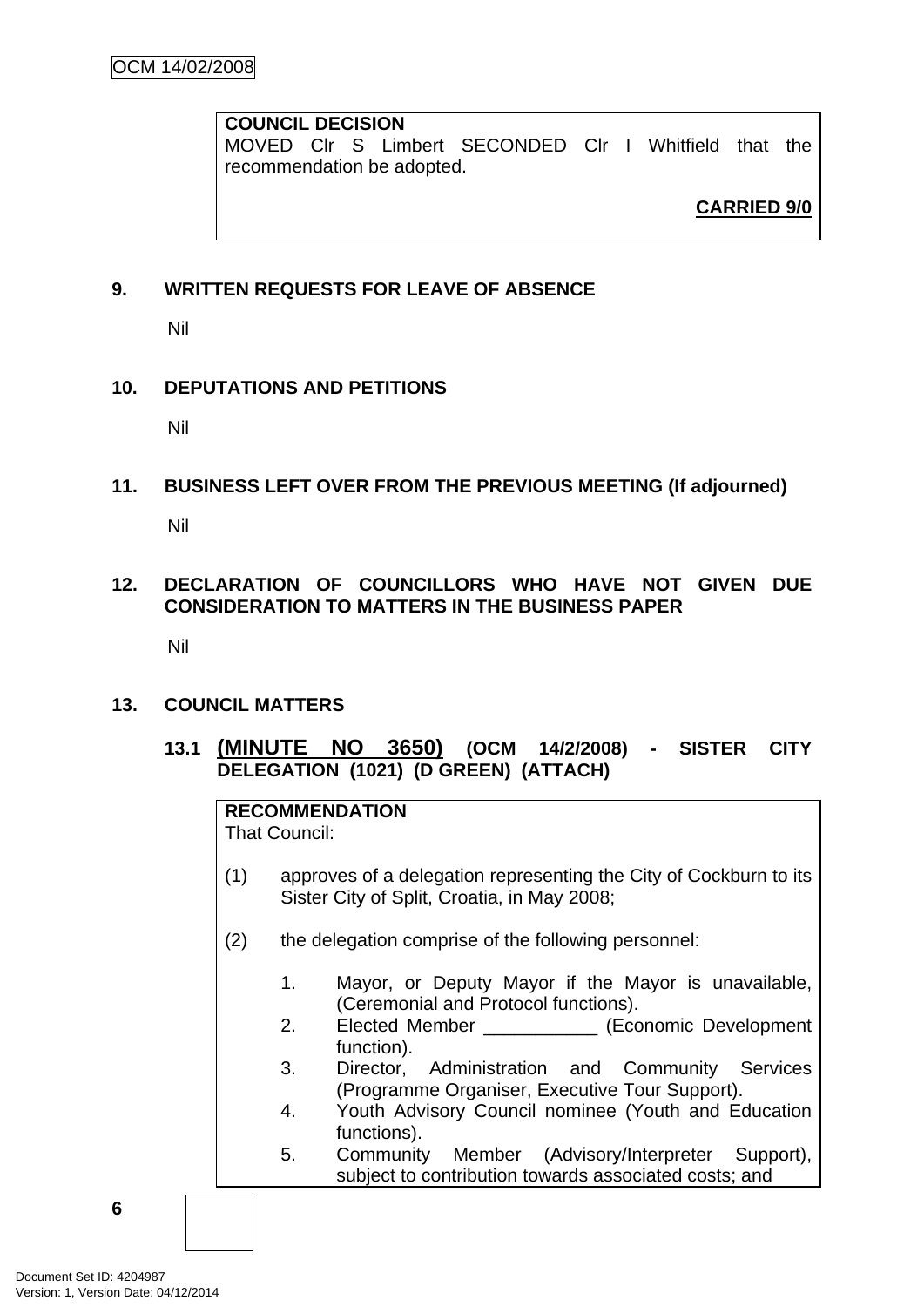(3) invites the Minister for Local Government, Hon. Ljiljanna Ravlich to accompany the delegation as a representative of the State Government.

### **COUNCIL DECISION**

MOVED Clr R Graham SECONDED Clr I Whitfield that Council:

- (1) approves of a delegation representing the City of Cockburn to its Sister City of Split, Croatia, in May 2008;
- (2) the delegation comprise of the following personnel:
	- 1. Deputy Mayor Kevin Allen (ceremonial and protocol function);
	- 2. Clr Tony Romano (Economic Development function).
	- 3. Director, Administration and Community Services (Programme Organiser, Executive Tour Support).
	- 4. a nominee of the Youth Advisory Council, aged 18 years or older, approved by the Chief Executive Officer in liaison with the Mayor.
	- 5. A Community Member approved by the Chief Executive Officer in liaison with the Mayor, based on the criteria referred to in the report.
- (3) invites the Minister for Local Government, Hon. Ljiljanna Ravlich to accompany the delegation as a representative of the State Government.

### **CARRIED 5/4**

#### **Reason for Decision**

The Mayor has stated that he will not be available to participate in the delegation.

Clr Romano has stated that he is available and willing to participate in the delegation. Clr Romano has over 20 years experience in managerial positions in the financial services sector. He has domonstrated a capacity to present the City of Cockburn in a positive and professional manner, is committed to furthering the objectives of Council's Sister City agreements and participated in previous Sister City functions on behalf of the City. He is therefore a good choice to fulfil the economic development function of the delegation.

The Youth Advisory Council nominee should be an adult, rather than a minor, because an adult will be more able to make decisions about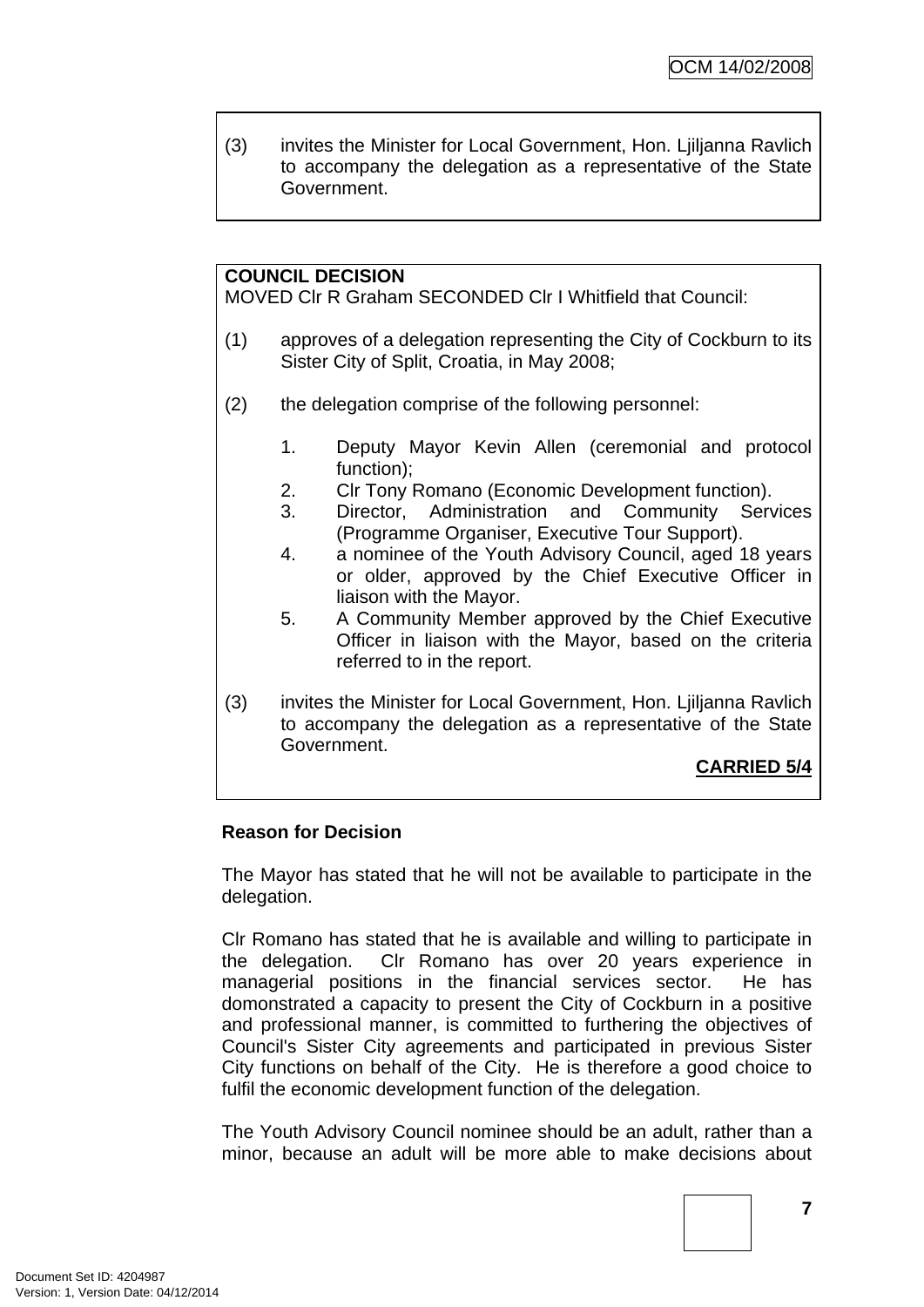their own affairs and requuire less supervision from the other delegation members during the conduct of the delegation.

Though the Council has confidence that the Youth Adivosry Council will make a good choice about who should be their appropriate delegate, Council would like its Chief Executive Officer to have an oversight function to confirm that the right choice has been made.

A decision-maker needs to be appointed in relation to the choice of the community member delegate so that there is clarity about how the person will be appointed. It is not necessary for the Council to make this decision and for that reason the Council delegates this decision to its Chief Executive Officer.

Sister City arrangements are largely ceremonial in nature. The Mayor's role includes carrying out ceremonial duties on behalf of theCity and liaising with the Chief Executive Officer in relation to the City's affairs and the performance of its functions. In the Council's opinion, therefore, the Chief Executive Officer should liaise with the Mayor in relation to the selection of the Youth Advisory Council delegate and Community Member delegate.

#### **Background**

The Sister City Agreement between the Cities of Cockburn and Split (Croatia) has been formally in existence since 1998.

2007 has seen a number of City of Cockburn initiatives take place in an attempt to raise the profile and community interest in this arrangement.

Projects such as the "Friendship Way" (Stage 1), featuring Croatian themed landscaping and memorial on Spearwood Avenue and the 2007 Spring Fair, which presented a variety of typical Croatian cultural performances and displays, are testament to this effort.

The City of Cockburn extended an invitation to the Mayor of Split, Ivan Kuret, to visit Cockburn and experience first hand the historical and cultural influence of Croatia that has emerged in the development of Cockburn. Unfortunately, Mayor Kuret was unable to attend because of competing obligations, however, he sent a reciprocal invitation to the Mayor of Cockburn to visit Split in early May 2008, in order to participate in the Feast of St. Dominius, patron Saint of Split, as per the attachment.

#### **Submission**

N/A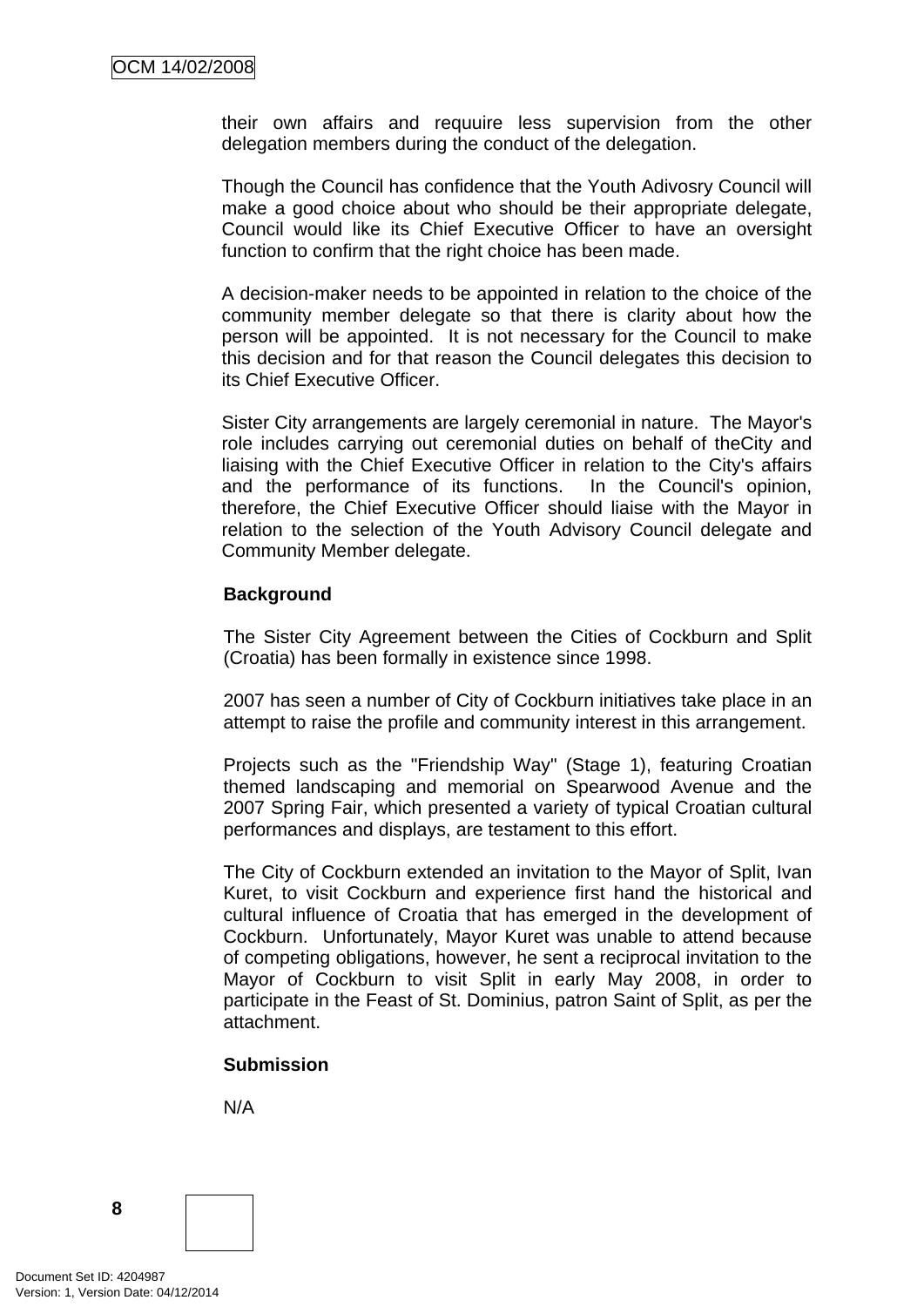### **Report**

As it has been nearly 10 years since the Sister city Agreement was forged with Split, it is considered an appropriate time for the milestone to be marked with a delegation representing the City of Cockburn to visit Split and promote the ideals of the Agreement, which focus on 'cultural, economic and educational interchange…. primarily based on people to people contact'.

The recent initiatives undertaken by the City to recognise the Croatian contribution to the development of Cockburn has been captured on visual record and presents an ideal basis for a programme of events to be organised with the City of Split, to coincide with its own period of festivities.

It is proposed that the delegation would be a 'working party', comprised of personnel capable of delivering tangible information to identified, relevant interest groups in Split.

This would include presentations to civic, commerce, educational and cultural organisations with which there could become an ongoing interchange of information, ideas and exchanges between the two Cities. With this in mind, it is considered important that planning of the programme begin as early as possible to secure access to primary target groups in Split (eg. educational, cultural, government and commercial institutions).

Already, the Croatian Consul in Perth has offered to assist the City in making the necessary connections in Split, which will enable information to be compiled and adequate presentations prepared to ensure the credibility of the visit is not compromised.

For this purpose it is essential that each of the delegates is well versed and competent in a field of expertise which adds value to the visit and can clearly demonstrate that the purpose of this itinerary has been achieved.

While it is expected that the majority of the delegation will consist of representatives of the City of Cockburn, there is also an opportunity to draw on affiliations within the community to complement the programme.

On this basis, it is suggested that a nominee of the Youth Advisory Council accompany the delegation. This person would be responsible for delivering information to youth orientated organisations and educational institutions, as well as collecting information on similar organisations and systems which exist in Split. Upon the return of the delegation, this information could be presented at appropriate forums in Cockburn and surrounding areas. This would represent a tangible outcome in the promotion of the Sister City objectives.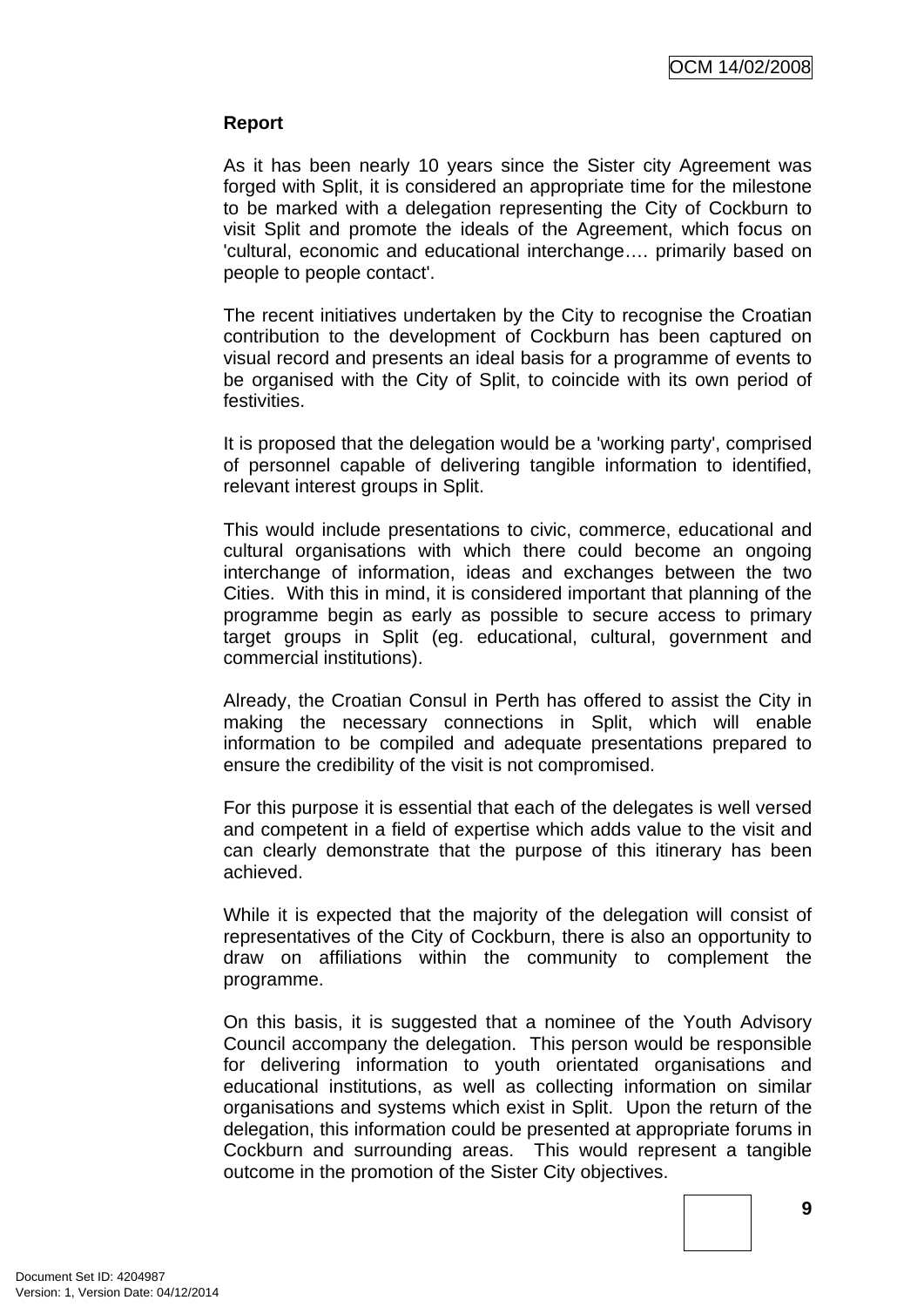Similarly, the economic development interests of both Cities could be more meaningfully explored with the Council delegate making presentations on the business and commercial opportunities which exist at the local and statewide levels to representative organisations in Split. Again, reciprocal information could be gained from hosting organisations in Split and presented to local interest groups upon return as a further demonstration of achieving an outcome relevant to the aims of the Sister City Agreement.

It is also suggested that it would be a suitable gesture to invite a community member to accompany the delegation, on a partially subsidised basis, as a means of verifying the integrity of the visit, in addition to being able to assist the delegation in an advisory and interpretive capacity. This would require the person to be able to converse in and comprehend the Croatian language and ideally have some knowledge of Split, as well as a strong association with the Cockburn district.

Such a person is likely to be a representative of the local Croatian community and could be selected by way of an approach to Croatian based organisations. While it is expected that the person would be responsible to self-fund their travel expenses, it would be appropriate for other out of pocket expenses to be borne by Council, in return for services provided.

In addition, there is an opportunity to explore whether the State Government may wish to be represented on the delegation. In this regard, the current Minister for Local Government, Hon. Ljiljanna Ravlich, would be an ideal choice, given both her portfolio responsibilities within Government, and also her personal connections with the City of Split.

Overall, this proposal represents an opportunity for the City of Cockburn to demonstrate that the ideals of the Sister City concept are worth pursuing. To achieve this, it will be essential to prepare a comprehensive itinerary and include a programme of events and presentations which can be promoted, in advance, to the Cockburn community and in the media. It will also be necessary for the programme to be delivered in a manner which ensures positive outcomes for the communities of both Cities and encourages increased interaction between both communities.

Provided these benefits can be fulfilled and an optimistic environment established for future activity and community involvement, it is submitted that the concept as outlined in the attached document should be embraced by Council and the delegation supported.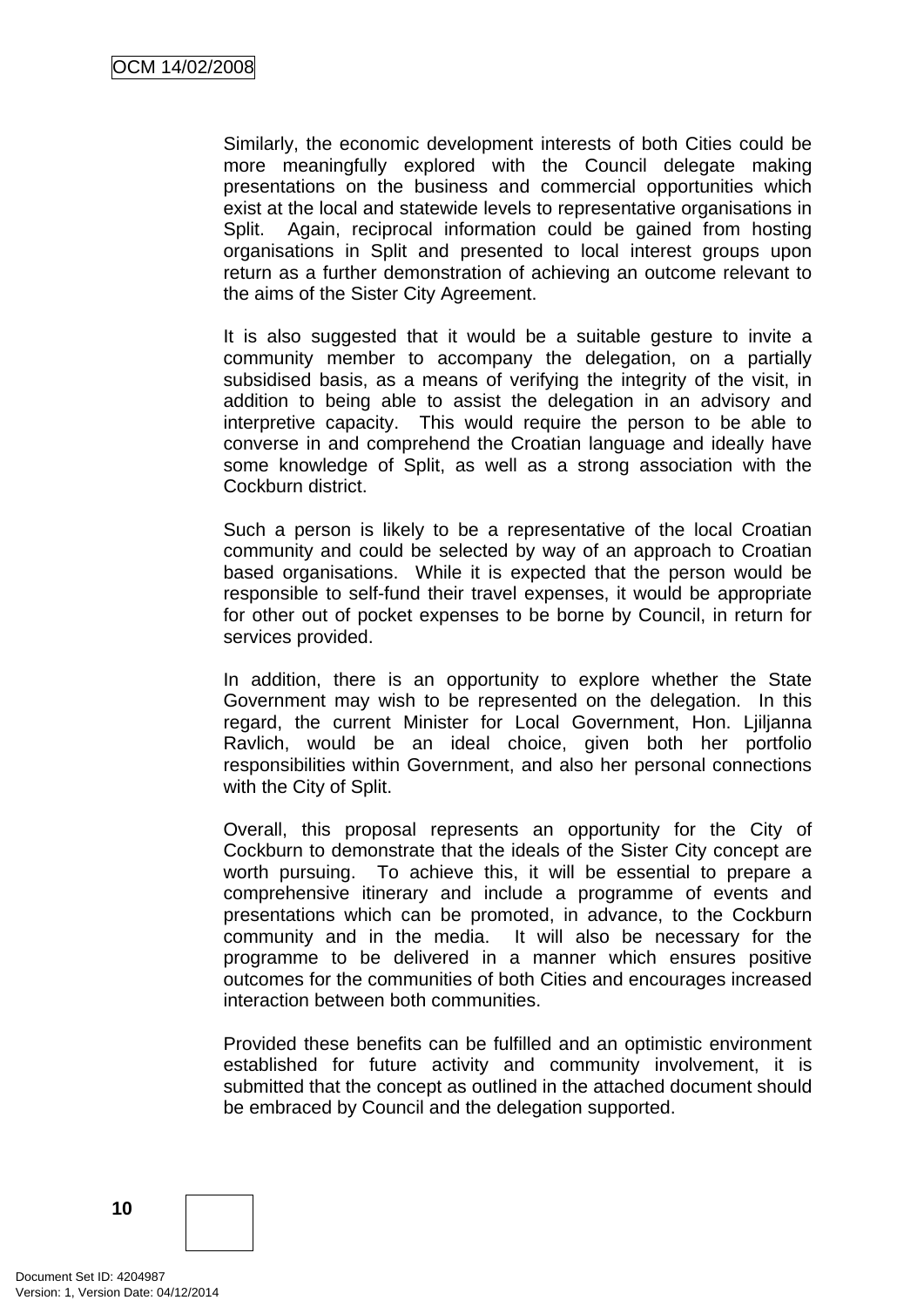### **Strategic Plan/Policy Implications**

#### **Lifestyle and Aspiration Achievement**

• To identify community needs, aspirations, expectations and priorities for services that are required to meet the changing demographics of the district.

#### **Budget/Financial Implications**

Indicative costs associated with the delegation are as follows:

- 1. Airfares (for 4 delegates) A\$26,000 A\$42,000, based on advice from service provider on fares available as at 23 January 2008, from a choice of reputable airlines and in accordance with Council Policy on conference travel. This figure may vary (up to 15%) dependent on the date of reservation and availability of preferred routes.
- 2. Accommodation (for 5 delegates) A\$4,000, based on 50% of 7 nights accommodation in a typical 4 star premises. Although not yet confirmed, it is likely that the City of Split will subsidise this, possibly by 100%.
- 3. Expenses (for 5 delegates) A\$3,000 for meals and refreshments, although it is expected that the City of Split will provide hospitality to an extent that this amount will be reduced.
- 4. Gifts (for City of Split) A\$1,000 to provide the City of Split with an appropriate memento of Australia.

#### **Legal Implications**

N/A

#### **Community Consultation**

Youth Advisory Council and Croatian based community groups to be contacted regarding potential involvement in the programme and delegation.

### **Attachment(s)**

- 1. Letter of Invitation Mayor of City of Split, Croatia.
- 2. Concept Paper Sister City Delegation.

#### **Advice to Proponent(s)/Submissioners**

N/A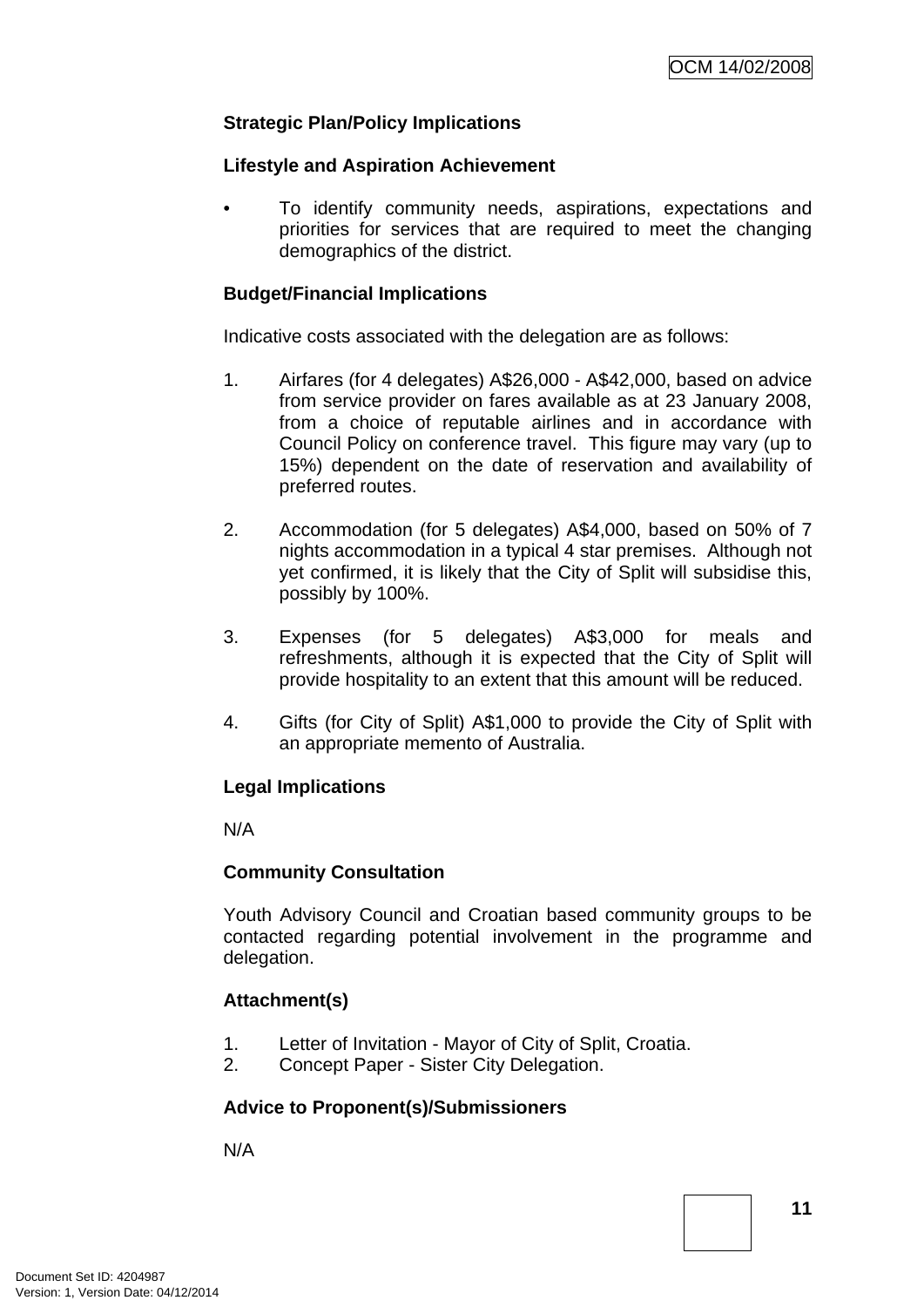### <span id="page-17-0"></span>**Implications of Section 3.18(3) Local Government Act, 1995**

Nil.

### **14. PLANNING AND DEVELOPMENT DIVISION ISSUES**

**14.1 (MINUTE NO 3651) (OCM 14/2/2008) - RETAINING WALLS - 401 ROCKINGHAM ROAD SPEARWOOD - OWNER: JOTON DEVELOPMENTS PTY LTD - APPLICANT: SHELFORD CONSTRUCTION PTY LTD (3314484) (E SMITH) (ATTACH)** 

# **RECOMMENDATION**

That Council:-

- (1) grant its approval to the revised application for proposed retaining walls in accordance with the approved plan subject to the following conditions:-
	- 1. Development can only be undertaken in accordance with the terms of the application as approved herein and any approved plans
	- 2. Nothing in the approval or these conditions shall excuse compliance with all relevant written laws in the commencement and carrying out of the development.
	- 3. No wall, fence or landscaping greater than 0.75 metres in height measured from natural ground level at the boundary, shall be constructed within 1.5 metres of a vehicular accessway unless such wall or fence is constructed with a 2.1 metre truncation.
	- 4. All stormwater being contained and disposed of on-site to the satisfaction of the Council.
	- 5. No activities causing noise and/or inconvenience to neighbours being carried out after 7.00pm or before 7.00am, Monday to Saturday, and not at all on Sunday or Public Holidays
	- 6. Retaining wall(s) being constructed in accordance with a qualified Structural Engineer's design and a building licence being obtained prior to construction.

#### SPECIAL CONDITIONS

7. The surface finish of the boundary wall(s) abutting the adjoining lot(s) is to be either face brick or rendered to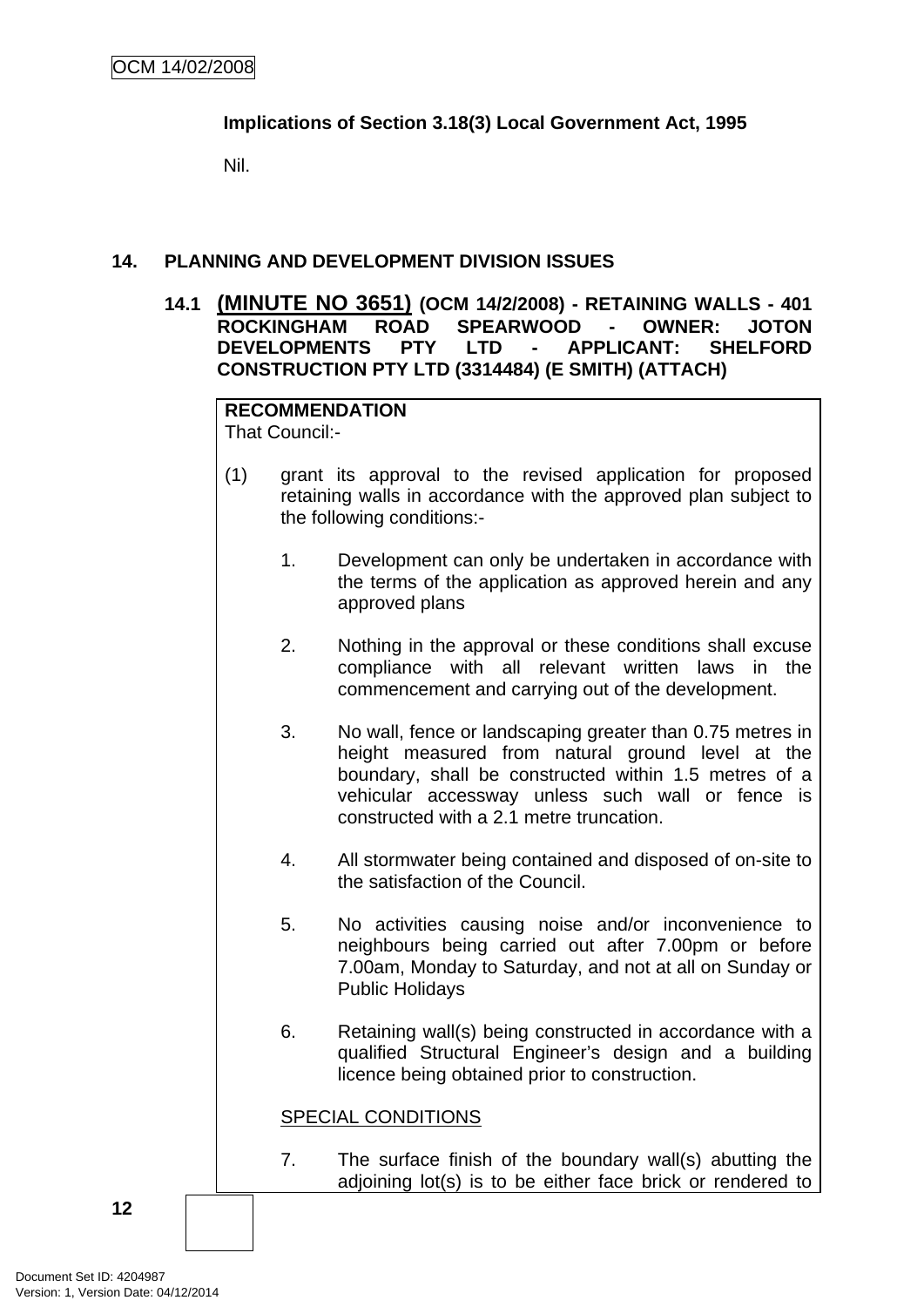match the external walls of the dwelling being constructed unless otherwise agreed with the adjoining property owner(s). In all instances, the work is to be of a high standard.

### FOOTNOTES

- 1. The development is to comply with the requirements of the Building Code of Australia.
- 2. In the event there are any questions regarding the requirements of this approval, or the planning controls applicable to the land and/or location, Council's Planning Services should be consulted.
- (2) issue a Schedule 9 Notice of Determination on Application for Planning Approval (inclusive of MRS Form 2 Notice of Approval); and
- (3) advise the applicant and submissioner of City's decision accordingly.

### **COUNCIL DECISION**

MOVED Clr T Romano SECONDED Clr V Oliver that the recommendation be adopted.

### **CARRIED 9/0**

#### **Background**

| Zoning:               |                        | MRS: Urban              |  |
|-----------------------|------------------------|-------------------------|--|
|                       |                        | TPS3   Residential R-30 |  |
| Land Use:             | Residential            |                         |  |
| $889m^2$<br>Lot Size: |                        |                         |  |
| Use Class:            | Single (R-Codes) House |                         |  |

At the December 2007 meeting of council, it was resolved to defer consideration of this matter until the February meeting to allow consideration of additional comments from the applicant.

The subject land is situated on the western side of Rockingham Road between Newton and Barrett Street and is currently vacant. The site is flanked to the north and south by single dwellings. Single dwellings are also present opposite the site.

The site has survey strata subdivision approval for both 2 and 3 lots which was issued in August 2006 and December 2006 respectively.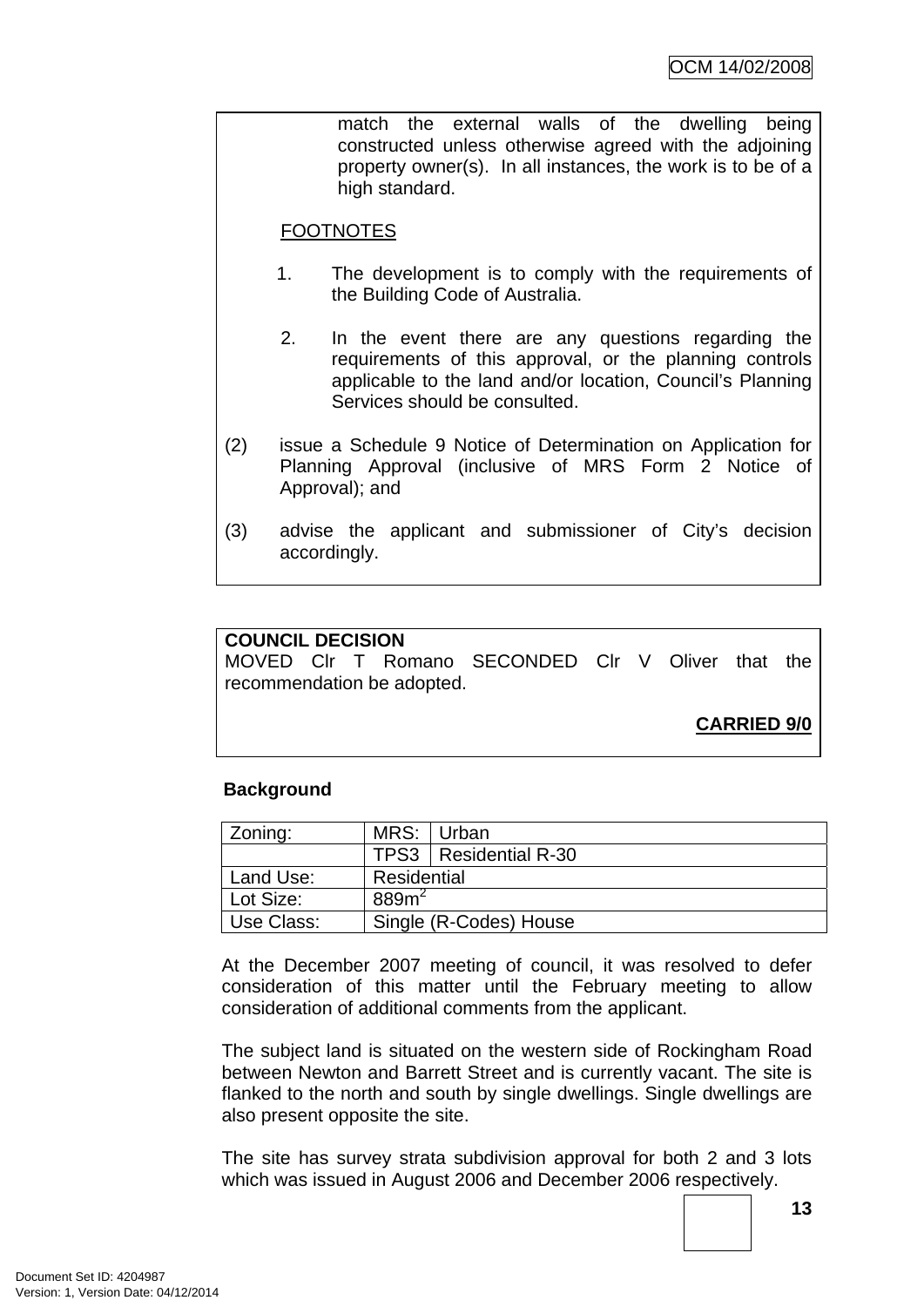The adjoining property to the north of the subject site has a finished level similar to what the northern portion of this application is proposing. While the adjoining property to the south is at natural ground level, slightly lower than the existing subject site.

### **Submission**

The applicant proposes retaining walls along the southern and western boundaries of the subject site. The maximum height of the wall along the southern boundary is 1500mm and the maximum height of the wall along the western boundary is 2660mm. A third retaining wall with a maximum height of 2660mm is proposed as part of this application. As the site is proposed to be developed as a 3 unit strata development in the future this wall will form a side boundary for the future survey strata lots (see attached site plan). The northern two of the future survey strata lots will have a natural ground level higher than the future southern lot. The applicant seeks a variation to the Residential Design Codes for the over height retaining walls.

#### **Report**

The applicant was initially proposing retaining walls with a maximum height of 2660mm along both the western and southern boundaries. This proposal was referred to neighbouring properties on the northern (No. 397 Rockingham Road), southern (No. 403 Rockingham Road) and western (No. 11A, 13 & 15 Orsulich Loop) boundaries of the subject site for comments. Two submissions were received objecting to the proposal. The submission from the southern adjoining neighbour strongly suggested that "the height of the retaining wall should be reduced to at least 1.5m". The following valid reasons for objection were raised:

- Height, scale;
- Access to direct sunlight

Further negotiations with the applicant have resulted in the applicant agreeing to reduce the height of the southern boundary retaining wall to a maximum of 1500mm. To achieve this a third retaining wall was added to the proposal which will act as a boundary for the future survey strata development on the site as mentioned previously.

This compromise has minimised the height and scale of the proposed southern boundary retaining wall significantly, consequently the adjoining site will retain access to direct sunlight into the rear yard. In discussions with the adjoining neighbour regarding the amended plan they have indicated that they have no objection to the amended height of the retaining wall.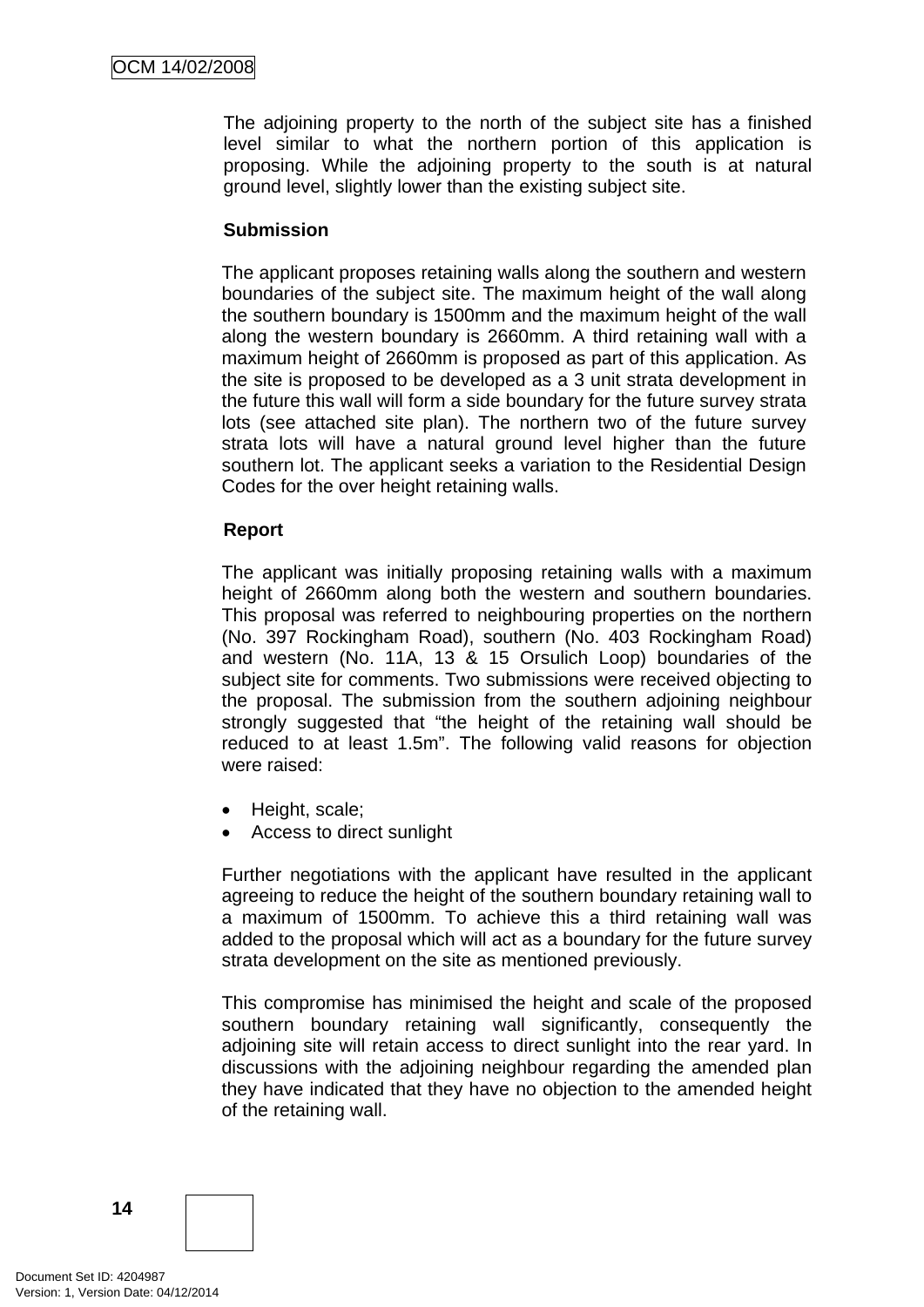### **Recommendation**

That Council conditionally approve the revised application for retaining walls on Lot 15 (No. 401) Rockingham Road, Spearwood.

### **Strategic Plan/Policy Implications**

### **Demographic Planning**

- To ensure the planning of the City is based on an approach that has the potential to achieve high levels of convenience and prosperity for its citizens.
- To ensure development will enhance the levels of amenity currently enjoyed by the community.

### **Budget/Financial Implications**

The applicants may make an application for review to SAT, which will be defended by the City. Funds are available in the Council's budget for this.

### **Legal Implications**

Town Planning Scheme No. 3 Planning and Development Act 2005

### **Community Consultation**

5 (five) surrounding owners were consulted regarding the proposal. Two (2) submissions were received objecting to the proposal and one (1) submission was received in support of the application.

### **Attachment(s)**

- (1) Location Plan
- (2) Site Plan

### **Advice to Proponent(s)/Submissioners**

The Proponent(s) and those who lodged a submission on the proposal have been advised that this matter is to be considered at the 14 February 2008 Council Meeting.

### **Implications of Section 3.18(3) Local Government Act, 1995**

Nil.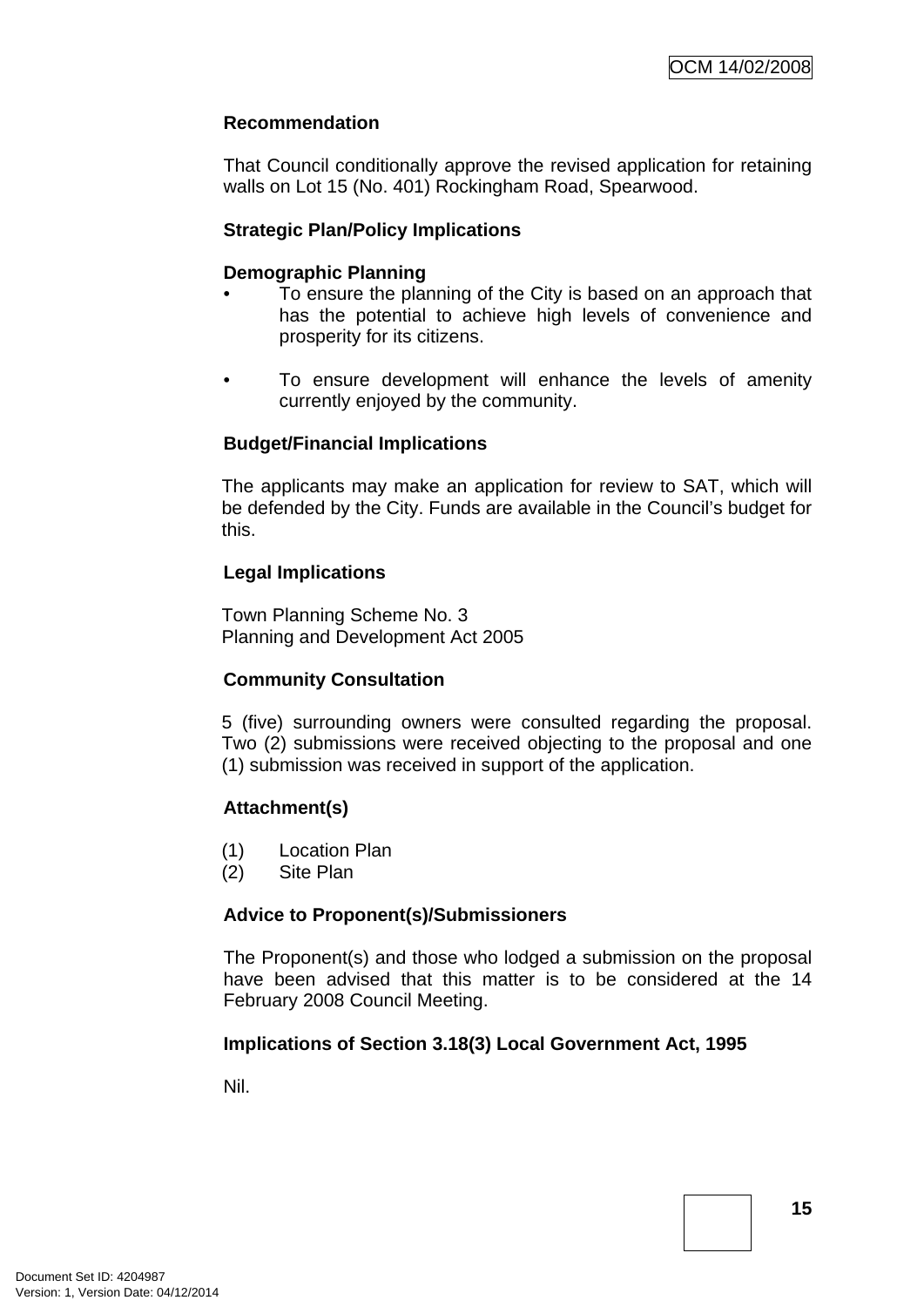<span id="page-21-0"></span>**14.2 (MINUTE NO 3652) (OCM 14/2/2008) - RETROSPECTIVE APPLICATION FOR PATIO, FILL AND RETAINING WALLS (R-CODE VARIATIONS) - 16 ORLANDO AVENUE BIBRA LAKE - OWNER & APPLICANT: ARTHUR & MARIA LORETO (117986) (E SMITH) (ATTACH)** 

# **RECOMMENDATION**

That Council:-

- (1) refuse to grant its retrospective approval to the patio, fill & retaining walls for the following reasons:-
	- 1. The patio fails to comply with Acceptable Development/ Performance Criteria of clause 3.8.1 – Visual Privacy of the Residential Design Codes of WA 2002.
	- 2. The patio fails to comply with Acceptable Development/ Performance Criteria of clause 3.6.1 - Excavation or Fill of the Residential Design Codes of WA 2002.
	- 3. The patio adversely affects the amenity of the surrounding properties from the height and scale of the patio and by impacting on the privacy of neighbours.
- (2) issue a Schedule 9 Notice of Determination on Application for Planning Approval – Refusal and an MRS Form 2 Notice of Refusal;
- (3) require the patio, fill and retaining walls to be removed within 90 days of the date of this decision i.e. 14 May 2008; and
- (4) advise the applicant and submissioners accordingly in respect of Council's decision.

### **COUNCIL DECISION**

MOVED Mayor S Lee SECONDED Clr S Limbert that Council:

- (1) refuse to grant its retrospective approval to the patio, fill & retaining walls for the following reasons:-
	- 1. Criteria of clause 3.8.1 Visual Privacy of the Residential Design Codes of WA 2002.
	- 2. The patio fails to comply with Acceptable Development/ Performance Criteria of Clause 3.6.1 – Excavation or Fill of the Residential Design Codes of WA 2002.
	- 3. The patio adversely affects the amenity of the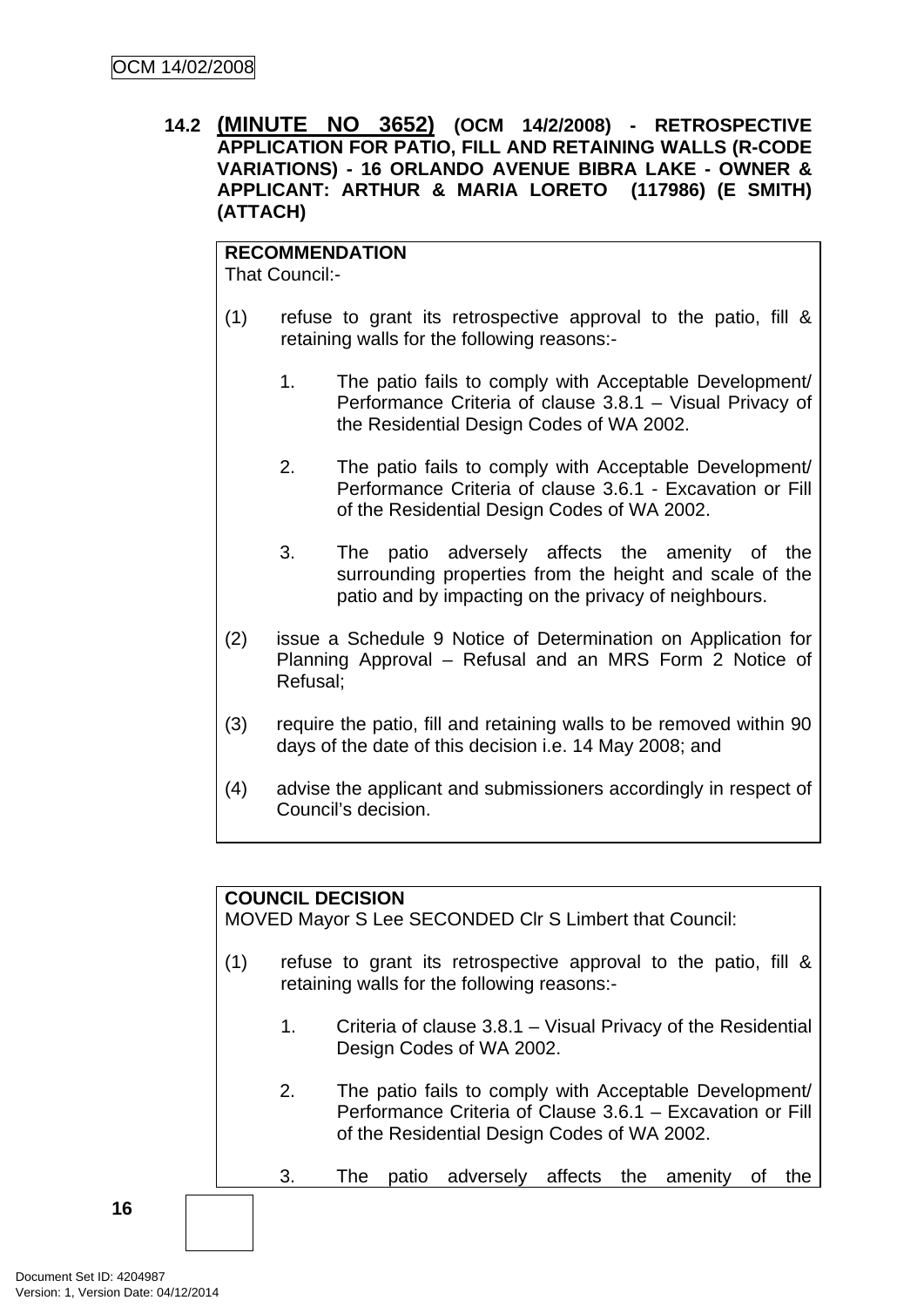surrounding properties for the height and scale of the patio and by impacting on the privacy of neighbours.

- (2) issue a Schedule 9 Notice of Determination on Application for Planning Approval – Refusal and an MRS notice of Refusal;
- (3) advise the applicant that favourable consideration will be given to an amended application which complies with the requirements of the R-Codes, listed above, which should be submitted within 30 days of the date of this decision;
- (4) should the applicant be unable to comply with the requirements of the Codes, listed above, the patio, fill and retaining is to be removed within 90 days of the date of this decision, ie. 14 May 2008; and
- (5) advise the applicant and submissioners accordingly in respect of Council's decision.

**CARRIED 9/0**

#### **Reason for Decision**

The amendments to the recommendation would allow the applicant the opportunity to modify the structures and bring the development into compliance with the statutory requirements, therefore resolving the situation. It would also ensure that should suitable modifications not be forthcoming that the applicant does remove the unauthorised structures thereby addressing the concerns of the adjoining landowner.

#### **Background**

| Zoning:                                  |             | MRS: Urban              |  |
|------------------------------------------|-------------|-------------------------|--|
|                                          |             | TPS3   Residential R-20 |  |
| Land Use:                                | Residential |                         |  |
| 615m <sup>2</sup><br>Lot Size:           |             |                         |  |
| Single (R-Codes) House 'P'<br>Use Class: |             |                         |  |

The subject land is situated on the northern side of Orlando Avenue and has an existing double storey house which the City issued a building licence for in 2002. The site is surrounded by similar single dwellings.

The adjoining properties to the east and west of the subject site have a finished level similar to the subject site. While the adjoining properties to the north are at natural ground level, approximately 2.6m lower than the existing subject site.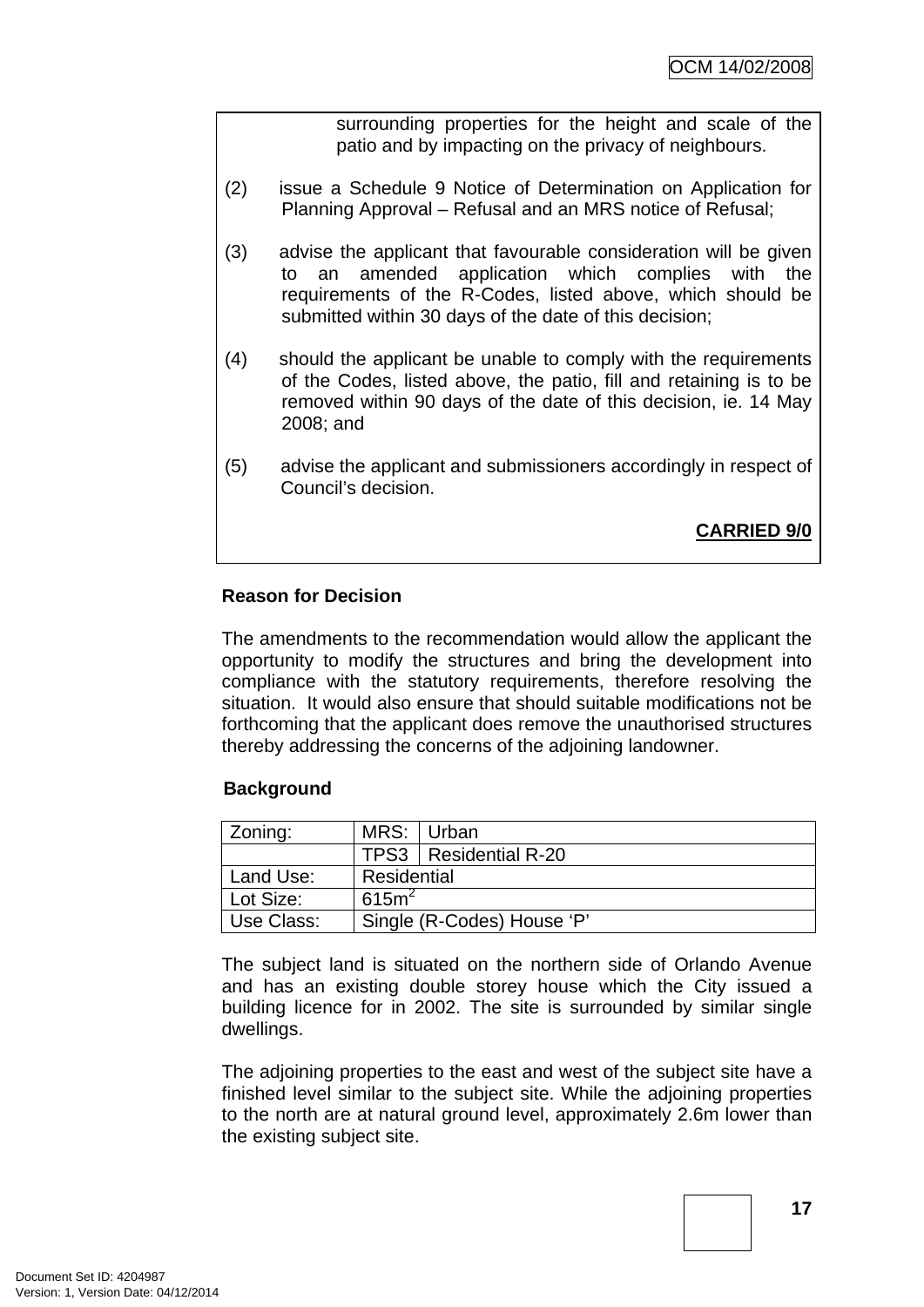### **Submission**

The applicant is seeking retrospective planning approval for a large patio, fill and retaining walls at the rear of the site. The patio has dimensions 8m x 5.3m and is raised approximately 1.1m above natural ground level.

The applicant seeks a variation to the Residential Design Codes privacy requirements and excavation or fill requirements as well as a minor variation to side and rear setback requirements.

#### **Report**

The Retrospective Application was referred to neighbouring properties on the northern (No's. 11 & 13 Royale Way) and eastern (No. 14 Orlando Avenue) boundaries of the subject site for comment. Two submissions were received objecting to the application. The following valid reasons for objection were raised.

- Overlooking into habitable spaces
- Height, scale

#### **Overlooking**

The patio does not comply with Clause 3.8.1 – Visual Privacy of the *Residential Design Codes of WA 2002* (R-Codes)*.* This issue is the main concern from the northern adjoining landowners who have stated that "our neighbours have unrestricted views directly into our house and backyard". A site visit undertaken in September last year confirmed this.

Under the R-Codes acceptable development criteria, an unenclosed active habitable space raised .5m above natural ground level, such as this patio, is required to be setback 7.5m from the boundary to ensure a reasonable level of visual privacy. The subject patio is setback a minimum of 1.4m from the rear boundary and is raised approximately 3.7m above natural ground level of the rear properties. This results in significant overlooking into these properties.

The performance criteria of the R-Codes Clause 3.8.1 states that development should "avoid direct overlooking between active habitable spaces and outdoor living areas of the development site and the habitable rooms and outdoor living areas within the adjoining residential properties taking account of the provisions of effective screening".

The applicant has stated that the patio could be appropriately screened to minimise overlooking; however, the rear property owner is not willing to agree to such a proposal as it would only exacerbate the issue of the height and scale of the patio, as discussed below, further diminishing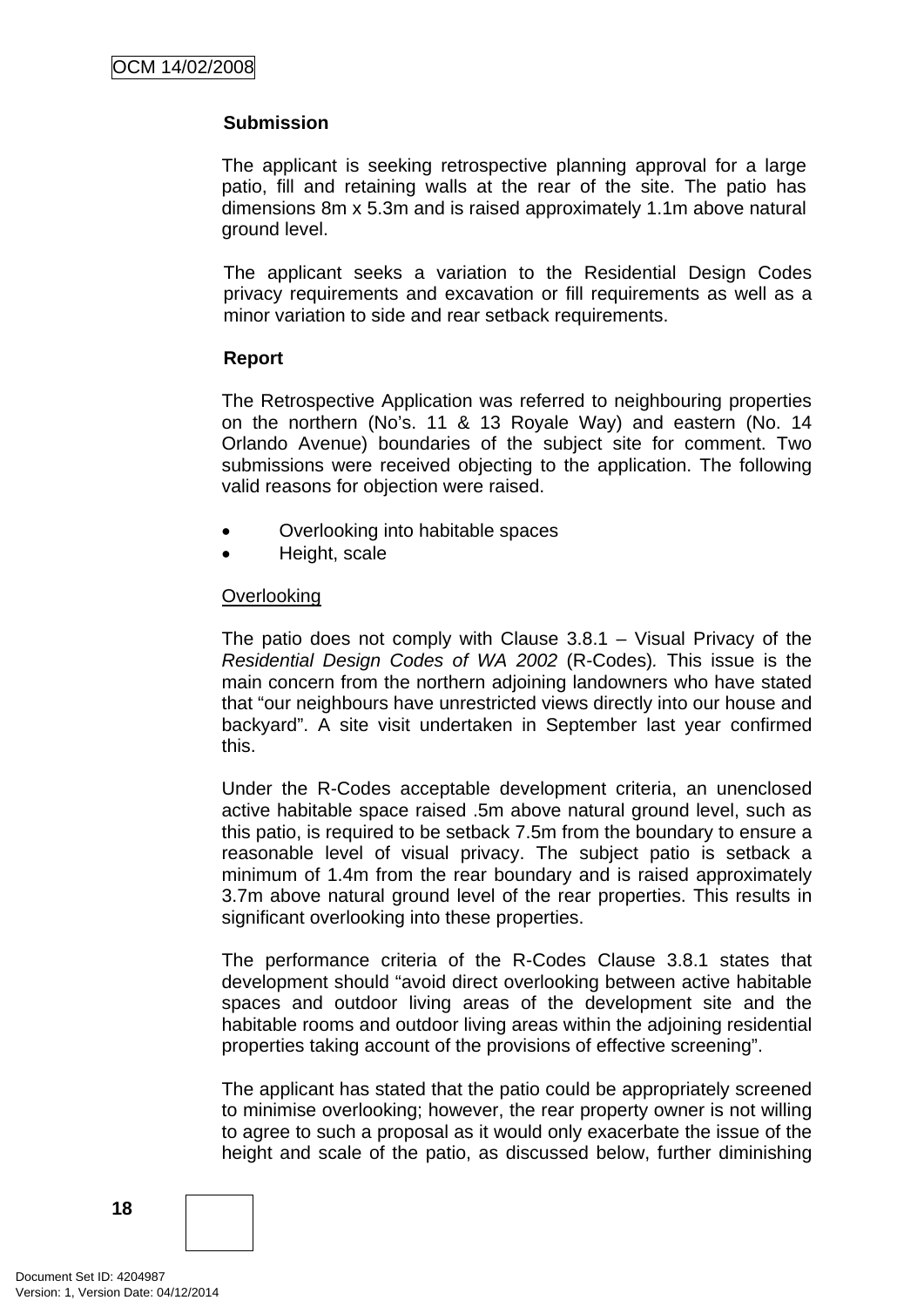the amenity of the adjoining properties. Therefore the application cannot comply with the above performance criteria.

#### Height/ Scale

The patio does not comply with clause 3.6.1 - Excavation or Fill of the *Residential Design Codes of WA 2002* (R-Codes)*.* The floor level of the patio is raised 1.1m above the natural ground level of the subject site. This does not comply with the performance criteria of the R-Codes as it does not retain the natural level of the site as seen from the rear adjoining properties. The issue relates specifically to the height and scale of the patio, particularly as the subject site has a natural ground level 2.6m above that of the rear properties and does not comply with side and rear setback requirements of the R-Codes.

The adjoining properties (particularly No. 13 Royale Way) will be adversely affected by major overlooking and prevention of visual privacy and the amenity of their properties will be diminished. It is therefore considered that the concerns raised by the adjoining neighbours are valid.

#### Recommendation

Given the scale of the overlooking and height of the patio, it is recommended that the application for retrospective approval for the patio, fill & retaining walls be refused and the patio be removed to natural ground level.

#### **Strategic Plan/Policy Implications**

#### **Demographic Planning**

- To ensure the planning of the City is based on an approach that has the potential to achieve high levels of convenience and prosperity for its citizens.
- To ensure development will enhance the levels of amenity currently enjoyed by the community.

#### **Budget/Financial Implications**

The applicants may make an application for review to SAT, which will be defended by the City. Funds are available in the Council's budget for this.

#### **Legal Implications**

Residential Design Codes Town Planning Scheme No. 3 Planning and Development Act 2005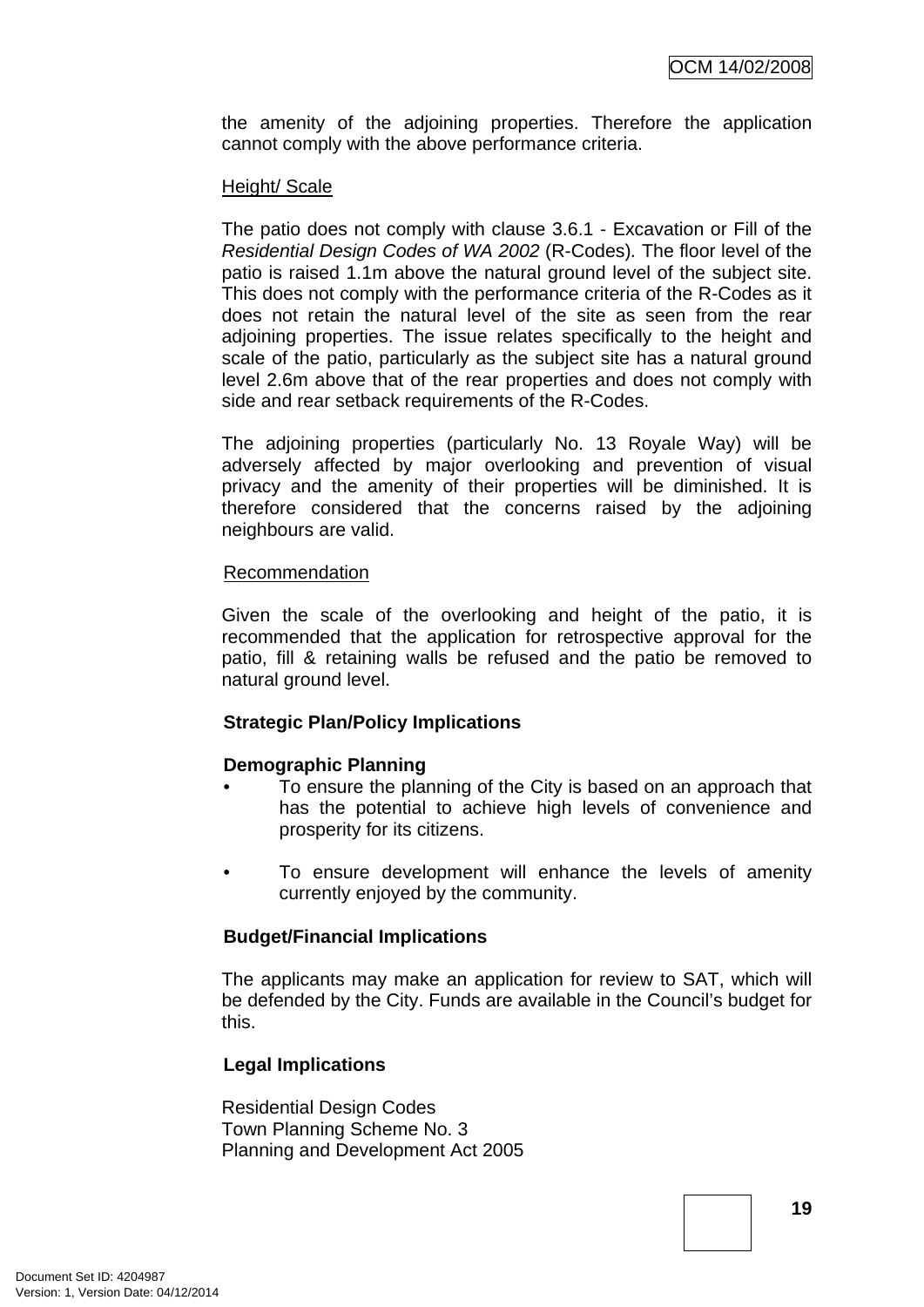### <span id="page-25-0"></span>**Community Consultation**

3 (three) surrounding owners were consulted regarding the application. Two (2) submissions were received objecting to the application.

### **Attachment(s)**

- (1) Location Plan
- (2) Site Plan
- (3) Elevation Plan

### **Advice to Proponent(s)/Submissioners**

The Proponent(s) and those who lodged a submission on the proposal have been advised that this matter is to be considered at the 14 February 2008 Council Meeting.

### **Implications of Section 3.18(3) Local Government Act, 1995**

Nil.

### **14.3 (MINUTE NO 3653) (OCM 14/2/2008) - VEST AS ROAD RESERVE 0.1 METRE WIDE PEDESTRIAN ACCESS WAY - LOT 5 TAPPER ROAD ATWELL (5516327) (K SIM) (ATTACH)**

# **RECOMMENDATION**

That Council:

- (1) request that the Minister for Planning and Infrastructure vest as road reserve the 0.1 metre wide Pedestrian Access Way at Lot 5 Tapper Road Atwell, pursuant to Section 56 of the Land Administration Act 1997; and
- (2) indemnify the Minister for Planning and Infrastructure against any reasonable costs incurred in considering and granting this request and the taking of the land.

### **COUNCIL DECISION**

MOVED Clr T Romano SECONDED Clr V Oliver that the recommendation be adopted.

**CARRIED 9/0**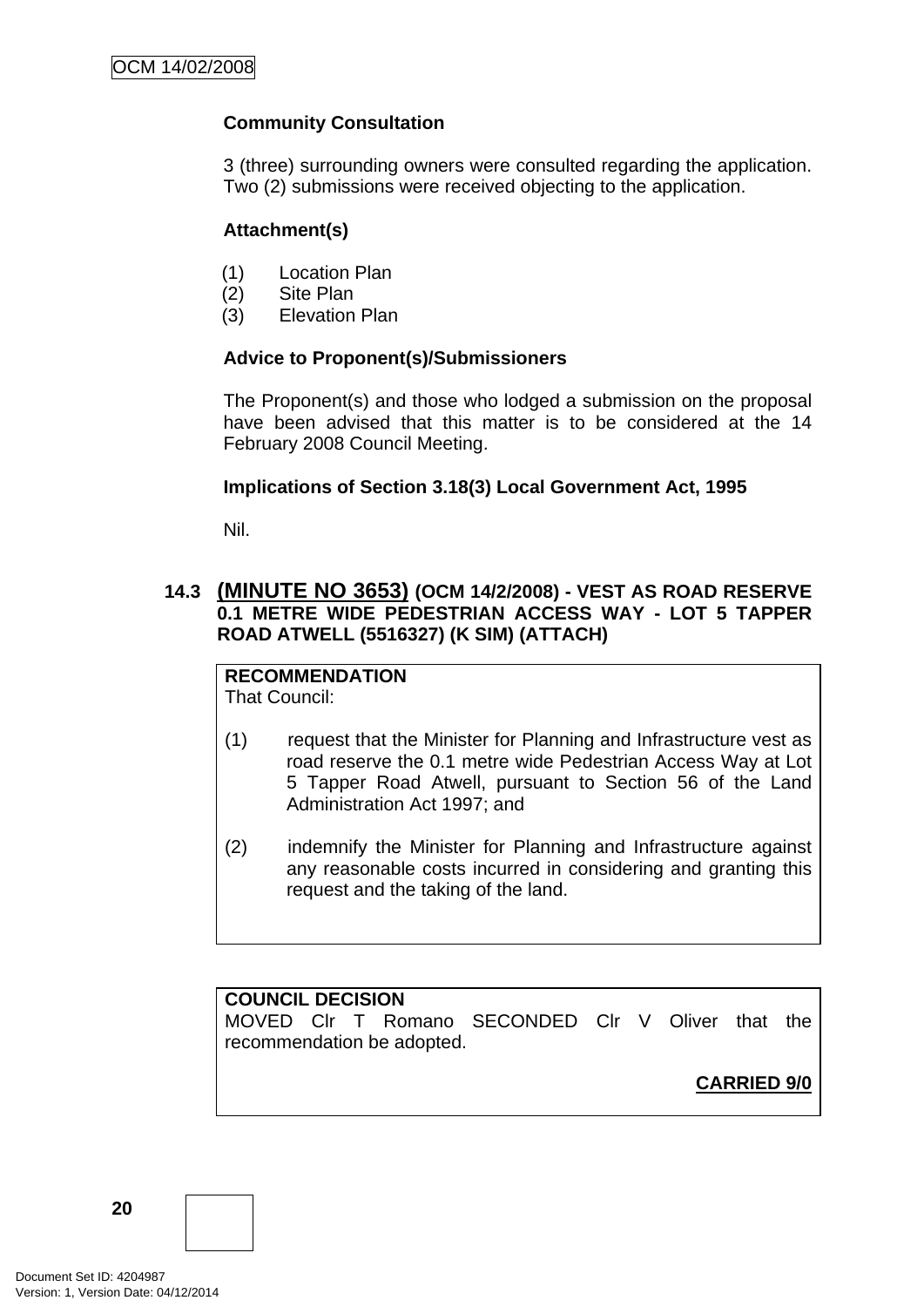### **Background**

Lot 5 Tapper Road is a freehold Lot owned by the City of Cockburn. When surveyed in 1994 a strip of land 0.1 metre wide was created along the frontage to Tapper Road. The purpose of this strip of land was to deny legal access from Lot 5 to Tapper Road.

#### **Submission**

N/A

#### **Report**

Lot 5 is being developed as a 2 stage residential subdivision totalling 21 and 25 lots respectively. The second stage of the development will proceed once the land has been re-zoned. Final approval of the rezoning is expected by March 2008.

The rezoning and associated residential subdivision will result in lots fronting Tapper Road.

The 0.1 metre wide PAW will prevent legal access. Revesting the strip of land to road reserve will overcome this legal technicality.

Following Councils resolution, a written request will be forwarded to the State Land Services. State Land Services will transfer the land which only amounts to 12 square metres to road reserve. This action will precede the lodgement of the Deposited Plan containing the 26 lots the subject of the second stage of Lot 5 subdivision.

### **Strategic Plan/Policy Implications**

### **Demographic Planning**

- To ensure the planning of the City is based on an approach that has the potential to achieve high levels of convenience and prosperity for its citizens.
- To ensure development will enhance the levels of amenity currently enjoyed by the community.

#### **Budget/Financial Implications**

N/A

#### **Legal Implications**

Section 56 of the land Administration Act 1997 refers.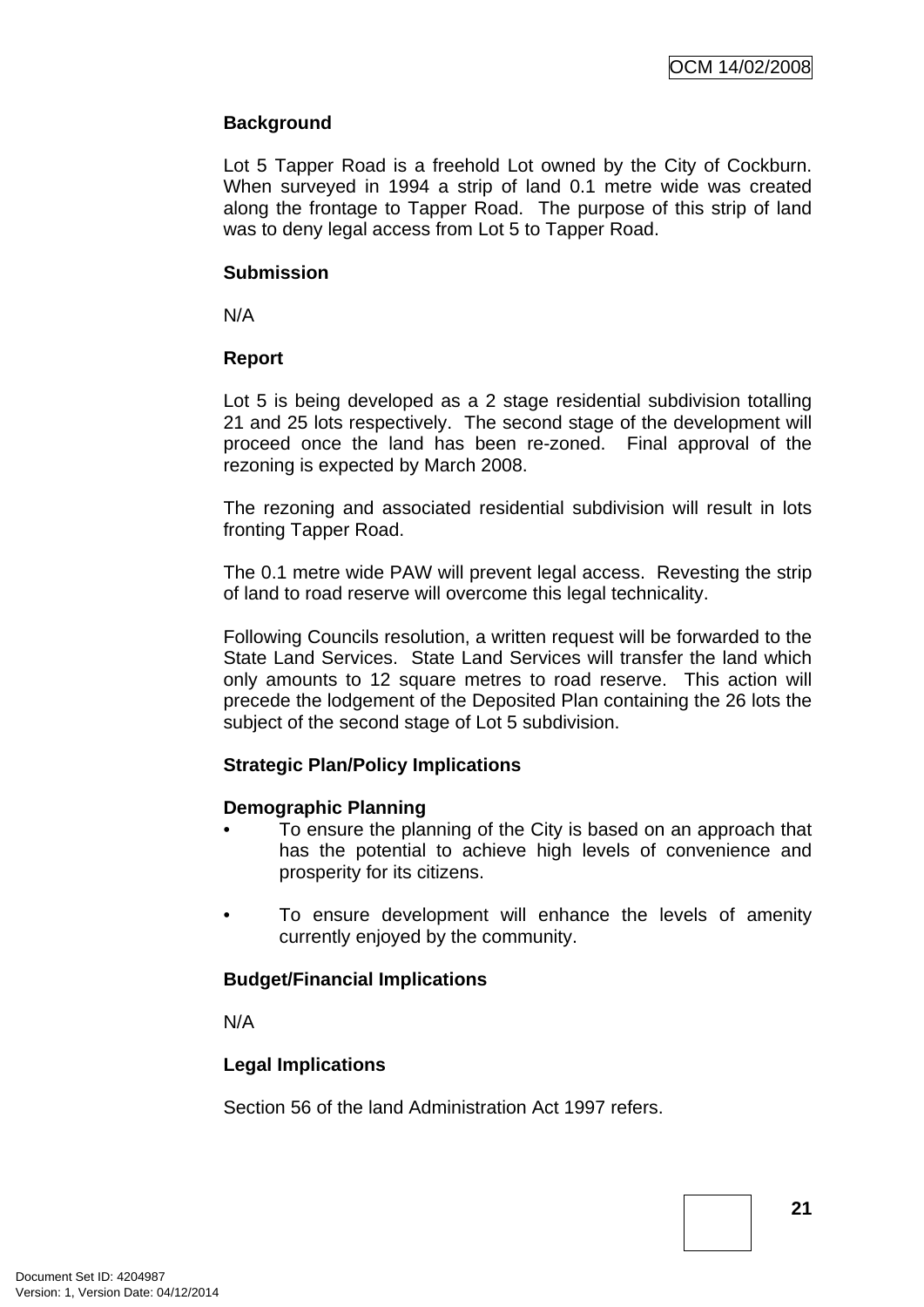### <span id="page-27-0"></span>**Community Consultation**

N/A

### **Attachment(s)**

- 1. Survey Plan 86547
- 2. Location Plan

### **Advice to Proponent(s)/Submissioners**

N/A

**Implications of Section 3.18(3) Local Government Act, 1995**

Nil.

### **14.4 (MINUTE NO 3654) (OCM 14/2/2008) - CLOSURE OF PORTION OF CRANE STREET, HENDERSON (9451005 (K SIM) (ATTACH)**

### **RECOMMENDATION**

That Council:

- (1) subject to the applicant agreeing in writing to meet all costs associated with the proposed closure, advertise the proposed closure of portion of Crane Street, Henderson, east of Cockburn Road pursuant to Section 58 of the Land Administration Act 1997;
- (2) at the conclusion of the statutory advertising period and subject to no objection, request that Minister for Planning and Infrastructure close portion of Crane Street, Henderson east of Cockburn Road pursuant to Section 58 of the Land Administration Act 1997; and
- (3) advise the applicant of Council's decision accordingly.

#### **COUNCIL DECISION**

MOVED Clr T Romano SECONDED Clr V Oliver that the recommendation be adopted.

**CARRIED 9/0**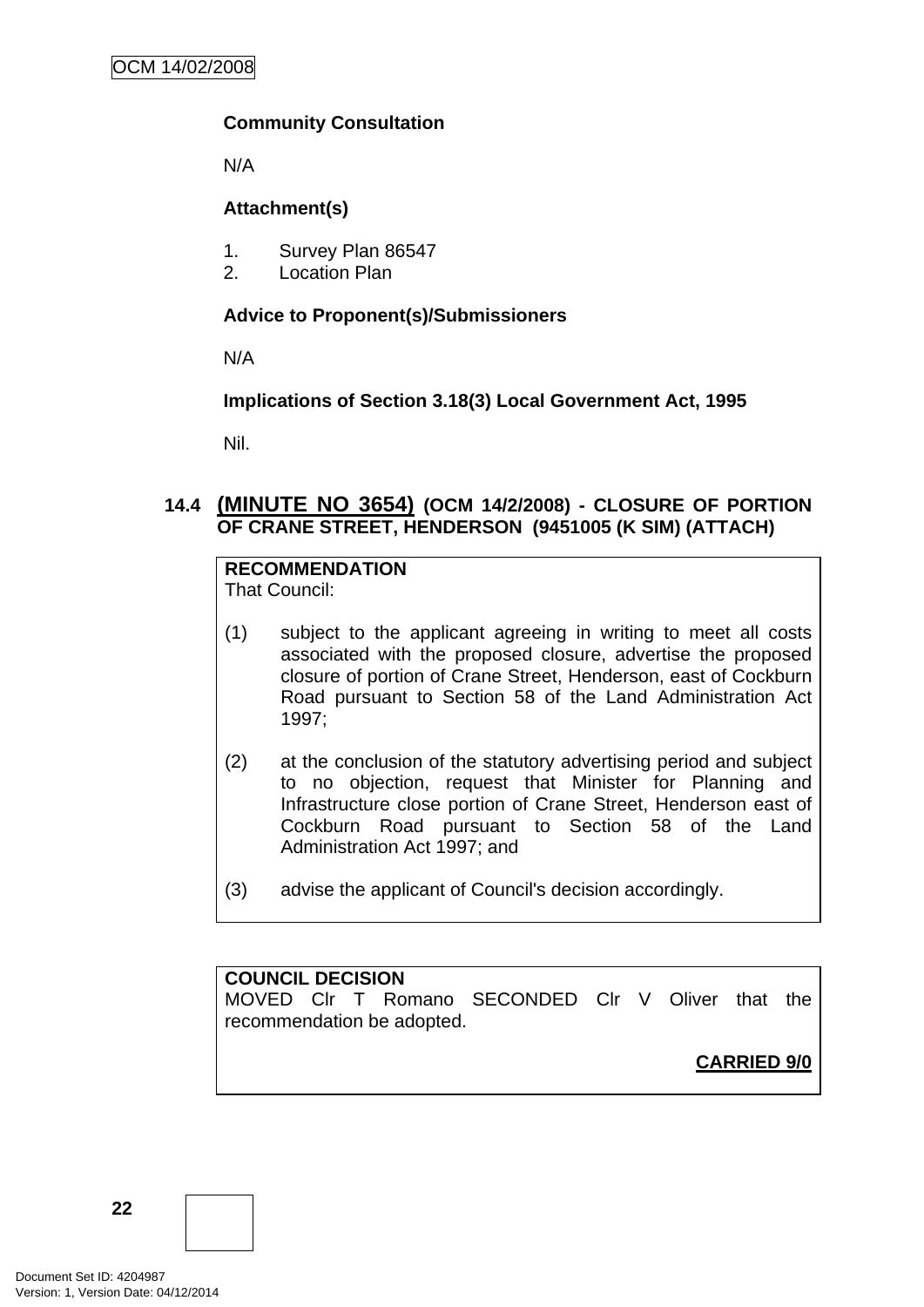### **Background**

Crane Street has been divided into two sections by the construction of Cockburn Road. While the western section provides access to lots the eastern section does not provide access to any lots.

#### **Submission**

Landcorp has written to the City requesting the closure of Crane Street, Henderson.

#### **Report**

Following Landcorp's request for closure, letters seeking comment were sent to the service authorities. All of the service authorities were agreeable except Water Corporation.

Initially, Water Corporation objected to the closure of Crane Street due to the presence of major infrastructure in the area. Recently Water Corporation withdrew their objection clearing way for the proposal to be advertised.

Advertising will be in the West Australian and will allow a period of 35 days for the receipt of objection to the closure.

Landcorp are proposing to incorporate the land within Stage 2 of the Marine Support Services, Henderson Industrial Area subdivision. The future of the land will be as hard stand or landscaping in future lots of the proposed subdivision. Easements will protect the Water Corporation's interests.

Landcorp has agreed to re-establish the existing cycleway running through the land within proposed subdivision roads, **-**

#### **Strategic Plan/Policy Implications**

#### **Demographic Planning**

• To ensure the planning of the City is based on an approach that has the potential to achieve high levels of convenience and prosperity for its citizens.

### **Lifestyle and Aspiration Achievement**

• To facilitate and provide an optimum range of community services and events.

### **Budget/Financial Implications**

All associated costs are to be paid by the applicant.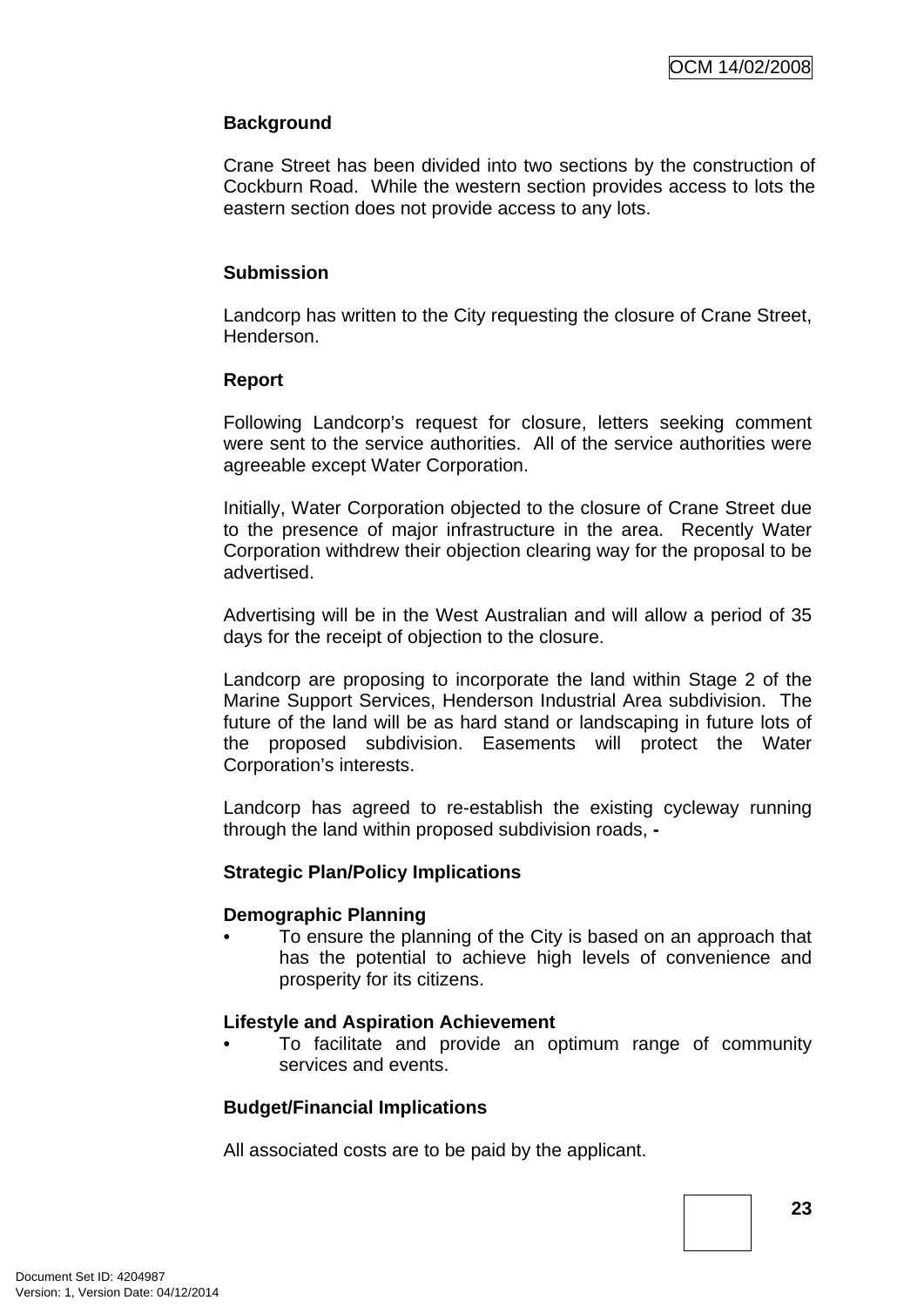### <span id="page-29-0"></span>**Legal Implications**

Section 3.58 of the Local government Act 1995 refers.

### **Community Consultation**

The proposal will be advertised in the Western Australian newspaper.

### **Attachment(s)**

- 1. Site map
- 2. Cycleway relocation plan

### **Advice to Proponent(s)/Submissioners**

The Proponent(s) and those who lodged a submission on the proposal have been advised that this matter is to be considered at the 14 February 2008 Council Meeting.

### **Implications of Section 3.18(3) Local Government Act, 1995**

Nil.

### **14.5 (MINUTE NO 3655) (OCM 14/2/2008) - SALE OF PORTION OF LOT 14 HAMMOND ROAD, SUCCESS (55143961) (K SIM) (ATTACH)**

**RECOMMENDATION** That Council:

- (1) accept the offer of \$45,640 exclusive of GST from Hammond Gardens Private Estate No. 2 Pty Ltd for the purchase of 326 square metres of Lot 14 Hammond Road, Success subject to the purchaser meeting all costs associated with the subdivision and application for balance certificate of title; and
- (2) transfer the proceeds of the sale to the Land Development Reserve Account.

**COUNCIL DECISION**

MOVED Clr S Limbert SECONDED Clr T Romano that Council:

- (1) defer the decision to sell 326 sq.m. of Lot 14 Hammond Road, Success to Hammond Gardens Private Estate No.2 Pty Ltd;
- (2) enter into negotiations with Hammond Gardens Private Gardens Estate No.2 Pty Ltd for an increased price for the porition of Lot 14; and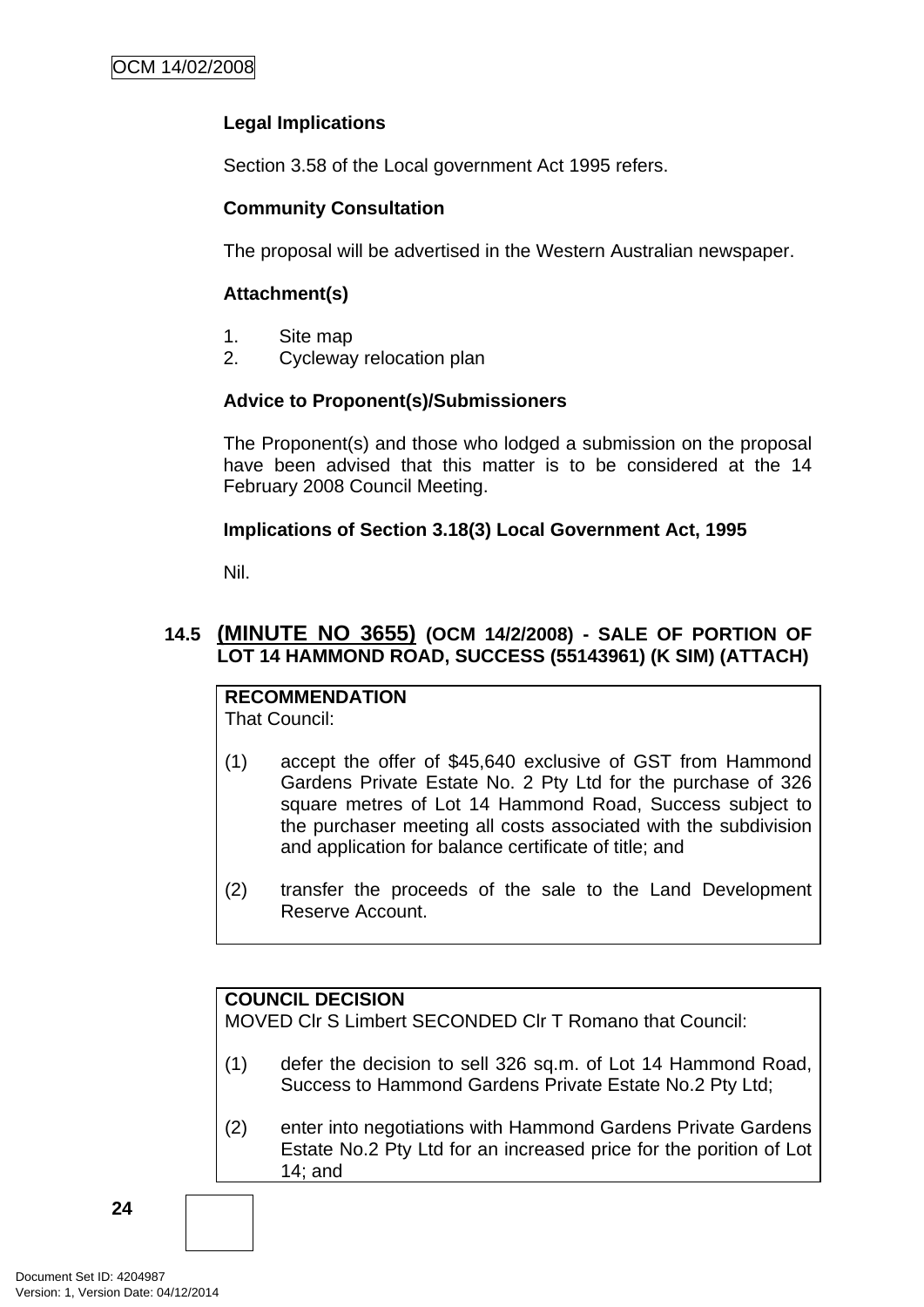(3) refer to outcome of negotiations to a future meeting of Council for determination.

### **CARRIED 6/3**

### **Reason for Decision**

Council believes the current offer by Hammond Gardens Private Estate No 2 Pty Ltd does not reflect what is considered to be a true reflection of the value of the land. Council requires that officers continue to negotiate the price with the company to achieve a better financial outcome for the City and at the conclusion refer the matter back to a future meeting of Council for determination.

#### **Background**

Lot 14 is a 15 metre wide strip of land formerly used as an open drain. Its current function is as an over land drainage outlet in the event of a one in a hundred year storm event.

#### **Submission**

Hammond Gardens Private Estate No. 2 Pty Ltd has made a written offer to purchase 326 square metres of Lot 14 for a consideration of \$45,640. The 326 square metres is made up of two 13 metre wide road sections.

#### **Report**

Hammond Gardens are the subdividers of land north and south of Lot 14. The approved structure plan of the area shows two road connections across Lot 14.

An application to connect the subdivisions has been forwarded to the Western Australian Planning Commission.

The application shows the two road way sections with the balance of the land to remain as a single freehold lot for drainage purposes. Hammond Gardens Private Estate has agreed to beautify the balance of the land in conjunction with the adjoining subdivision works while at the same time maintaining the over land flow drainage function of lot 14.

A valuation report dated 13 September 2007 has been supplied by Wayne Shroy of McGees, Licensed Valuer, acting on behalf of the City. The valuation report determines the market value of the land to be \$45,640 exclusive of GST.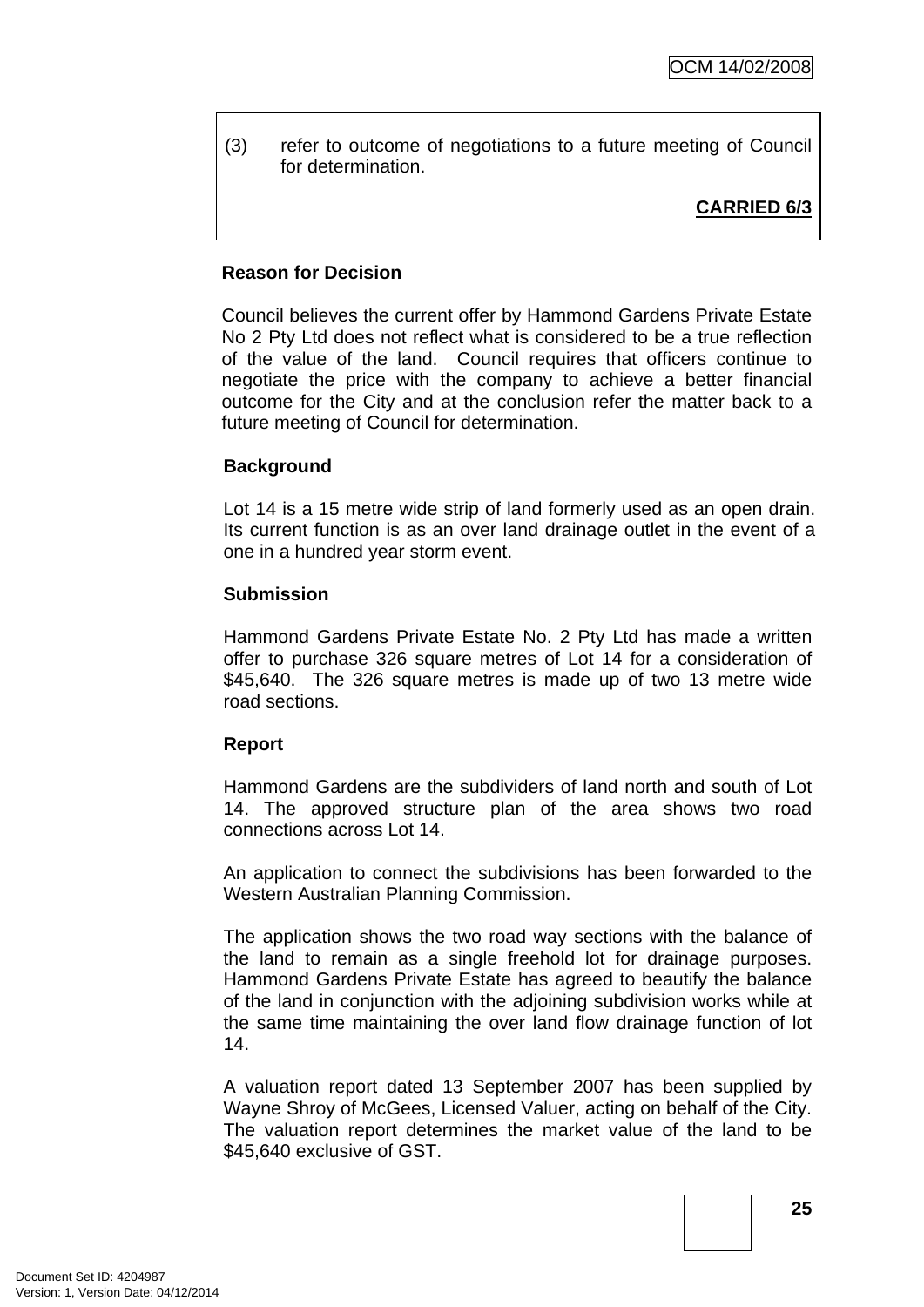Pursuant to Section 3.58 of the Local Government Act, the proposal was advertised in the West Australian Newspaper. At the conclusion of the statutory advertising period there were no objections to the proposal.

#### **Strategic Plan/Policy Implications**

#### **Demographic Planning**

• To ensure the planning of the City is based on an approach that has the potential to achieve high levels of convenience and prosperity for its citizens.

#### **Budget/Financial Implications**

The proceeds of the sale will be transferred to the Land Reserve Account.

The applicant will meet all costs associated with the required subdivision.

#### **Legal Implications**

Section 3.58 of the Local Government Act 1995 refers.

#### **Community Consultation**

The proposal has been advertised in the Western Australian newspaper.

#### **Attachment(s)**

- 1. Plan of the subject land.
- 2. Proposed subdivision drawing.

#### **Advice to Proponent(s)/Submissioners**

The Proponent(s) and those who lodged a submission on the proposal have been advised that this matter is to be considered at the 14 February 2008 Council Meeting.

#### **Implications of Section 3.18(3) Local Government Act, 1995**

Nil.

#### **DECLARATION OF INTEREST**

The Presiding Member advised the meeting that he had received a Conflict of Interest from Clr Romano in relation to Item 14.6, pursuant to Section 5.6(1) of the Land Administration Act 1997. The nature of

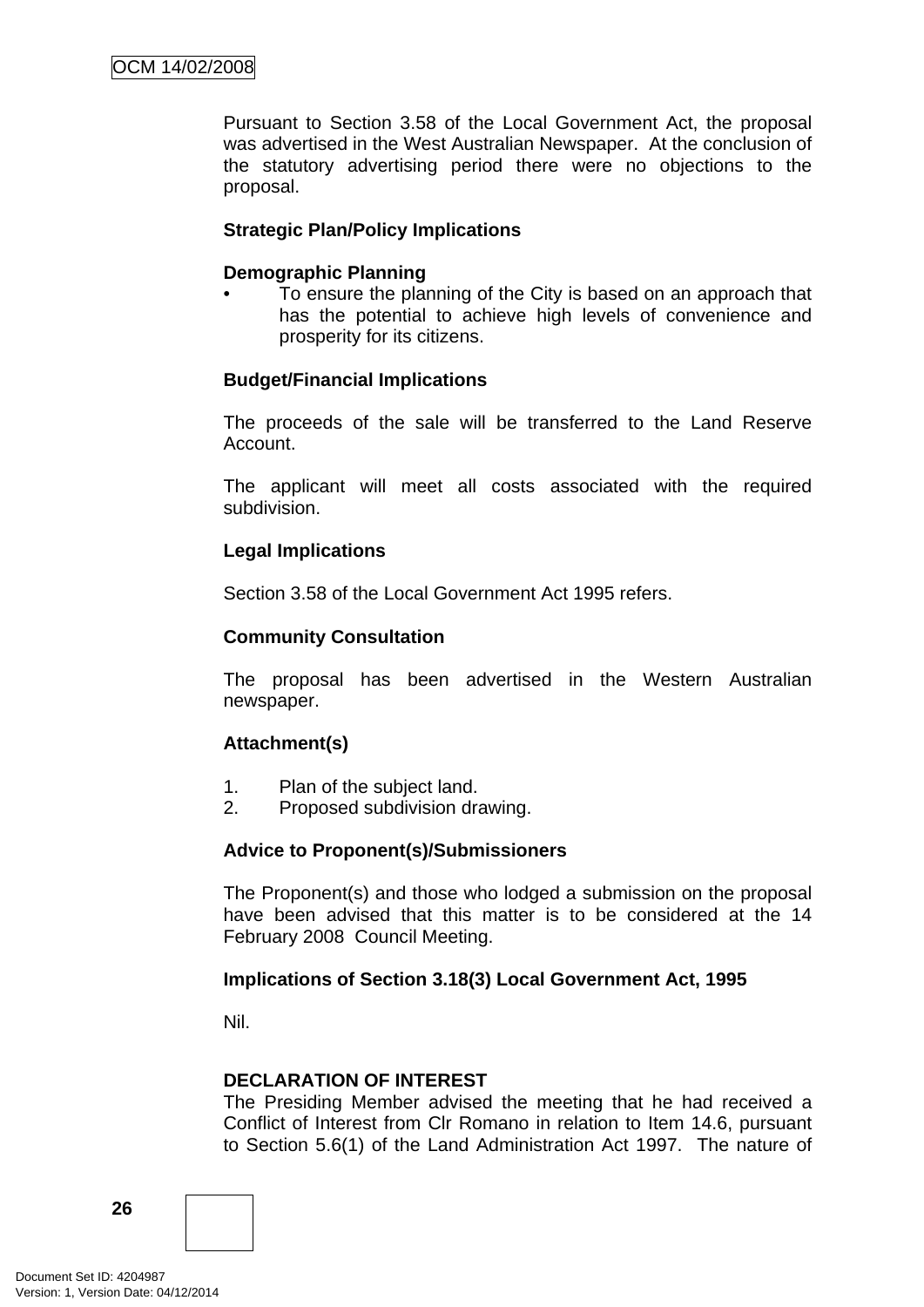<span id="page-32-0"></span>the interest is that his mother is the owner of land within the redevelopment Precinct.

CLR ROMANO LEFT THE MEETING AT THIS STAGE THE TIME BEING 7.31 PM.

**14.6 (MINUTE NO 3656) (OCM 14/2/2008) - DEDICATION OF LAND AS ROAD RESERVE PURSUANT TO SECTION 56(1) OF THE LAND ADMINISTRATION ACT 1997 - LOT 66 & 67 ON PLAN 8547, LOT 68 ON DIAGRAM 39170, LOT 66 ON PLAN 9517 (450239) (K SIM) (ATTACH)** 

**RECOMMENDATION** That Council:

- (1) request that the Minister for Planning and Infrastructure dedicate Lots 66 and 67 on Plan 8547, Lot 68 on Diagram 39179 and Lot 66 on Plan 9517 as a road, pursuant to Section 56(1) of the Land Administration Act; and
- (2) indemnify the Minister Planning and Infrastructure against reasonable costs incurred in considering and granting this request.

#### **COUNCIL DECISION**

MOVED Clr C Reeve-Fowkes SECONDED Clr I Whitfield that the recommendation be adopted.

**CARRIED 8/0**

#### **Background**

The subject land was shown a Rights of Ways on the Survey Plans at the time of the original subdivision. The land has since been used as a public road known as Grandpre Crescent, Hamilton Hill.

#### **Submission**

The Department of Housing and Works has advised the city that the section of Grandpre Crescent between Phoenix Road and Owen Road, Hamilton Hill has not been vested as a Road Reserve.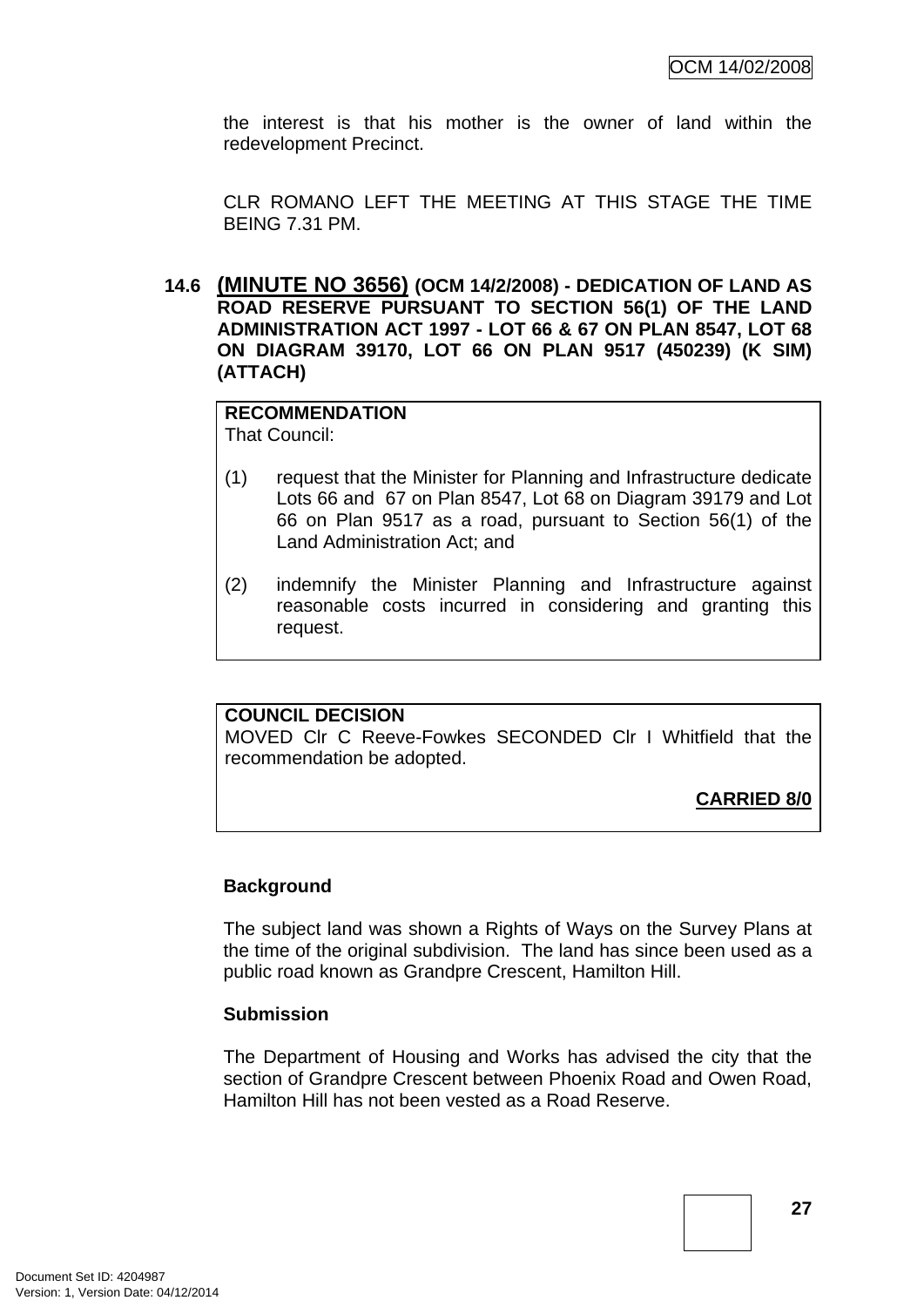#### **Report**

The Department of Housing and Works (DHW) in their dealings with the Phoenix Rise project was alerted to the fact that portion of Grandpre Crescent between Phoenix Road and Owen Road was not dedicated as a public road and have drawn this matter to the attention of the City.

Information provided by DHW shows that when Grandpre Crescent was constructed in 1970 it was located down the common boundary of adjoining lots such that each lot provided half of the one chain (20 metre) wide reserve. At that time there was no mechanism for road reserves of less than one chain and as each subdivision only provided half the road reserve they were shown on the diagram of survey as a right of way (ROW) although they functioned as a public road providing access to individual lots. This was a reasonably common practice at the time to overcome a technicality and there have been other instances of this within the City that have been subsequently rectified.

The definition of Grandpre Crescent as a right of way has not been an issue in terms of access to or the servicing of the existing lots. However, until Grandpre Crescent is vested as a road reserve, no further subdivision of the existing lots as may be proposed by the Phoenix Central project will be permitted as all new lots will have to have frontage to a dedicated public road.

Accordingly it is recommended that City request the Minister for Planning and Infrastructure to vest the relevant section of Grandpre Crescent as a public road. The procedure for the dedication is set out in Section 56 of the Land Administration Act 1997. Clause (4) of Section 56 requires the local government to indemnify the Minister in respect to all costs and expenses reasonably incurred by the Minister in considering and granting the request.

#### **Strategic Plan/Policy Implications**

#### **Demographic Planning**

- To ensure the planning of the City is based on an approach that has the potential to achieve high levels of convenience and prosperity for its citizens.
- To ensure development will enhance the levels of amenity currently enjoyed by the community.

#### **Budget/Financial Implications**

The dedication is pursuant to Section 56 of the Land Administration Act 1997, which requires the City to indemnify the Minister in respect to all costs and expenses incurred in considering and granting the request. These cannot be quantified at this time but are expected to be minor.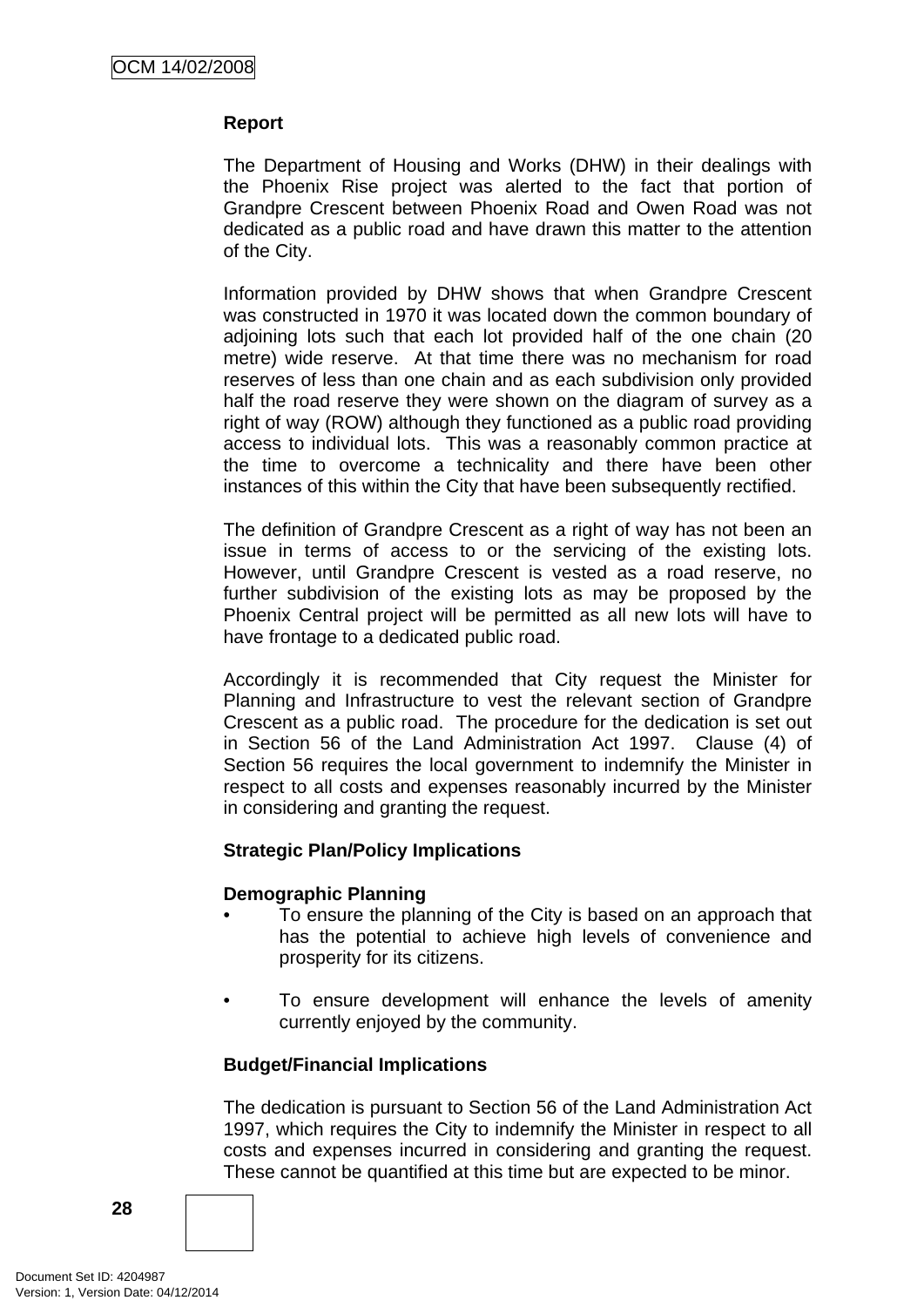### <span id="page-34-0"></span>**Legal Implications**

N/A

### **Community Consultation**

N/A

### **Attachment(s)**

Location Plan

### **Advice to Proponent(s)/Submissioners**

N/A

**Implications of Section 3.18(3) Local Government Act, 1995**

Nil.

CLR ROMANO JOINED THE MEETING THE TIME BEING 7.32 PM.

THE PRESIDING MEMBER ADVISED CLR ROMANO OF THE DECISION OF COUNCIL WHILE HE WAS ABSENT FROM THE MEETING.

### **14.7 (MINUTE NO 3657) (OCM 14/2/2008) - ROAD WIDENING - BERRIGAN DRIVE - CLOSURE OF WAKELY CIRCUS, JANDAKOT (450503) (K SIM) (ATTACH)**

# **RECOMMENDATION**

That Council:

- (1) request that the owner of Lot 31 & 100 Berrigan Drive lodge an application with the Western Australian Planning Commission to widen Berrigan Road at the intersection of Hope Road and provide a suitable drainage sump within Lot 31 to contain stormwater from adjoining road works; and
- (2) on completion of (1) request that the Minister for Planning and Infrastructure close Wakely Circus, Jandakot pursuant to Section 58 of the Land Administration Act 1997.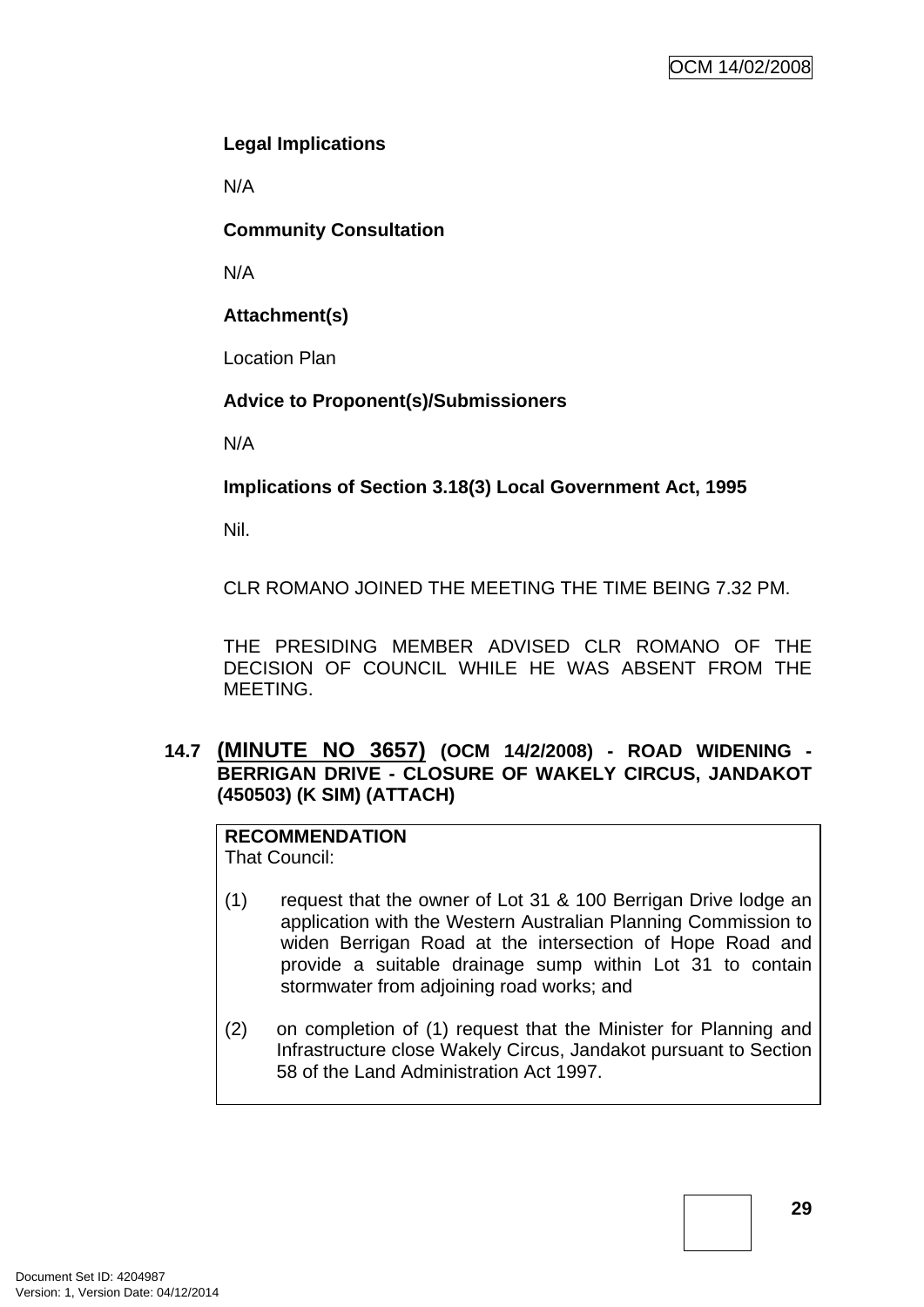# **COUNCIL DECISION** MOVED Clr T Romano SECONDED Clr V Oliver that the recommendation be adopted.

### **CARRIED 9/0**

### **Background**

Wakely Circus is an unmade dedicated road reserve. Berrigan Drive road pavement has been realigned in conjunction with major road works associated with Roe Highway, Karel Avenue overpass and connection to Jandakot Airport.

#### **Submission**

Treeland Investments Pty Ltd, owner of Lot 31 & 100 Berrigan Drive has submitted a written request to close Wakely Circus. Treeland is a company closely associated with the lessee company operating the Jandakot Airport (Ascot Capital).

#### **Report**

The road pavement of Berrigan Drive was realigned in conjunction with Roe Highway interchange at Karel Avenue. The realignment to the east was necessary as part of major modification to Karel Avenue and Hope Road connection to Jandakot Airport. The current road formation and pavement encroaches on to Lot 31 and 100 Berrigan Drive.

The requested road widening will result in the public road being within a dedicated road reserve. Currently stormwater from a large section of the new road works completed as part of the Roe Highway works is directed to an area at the lowest point of Lot 31. This is not acceptable in that a future owner of Lot 31 could deny the City access to the land. There is no alternative location for a stormwater sump.

The outcome of the resolution will be that a request will be sent to the registered proprietors of Lot 31 and 100, Treeland Investments Pty Ltd seeking their agreement to establish the required road widening and drainage sump.

On receiving agreement a request will be forwarded to State Land Services requesting the closure of Wakely Circus and inclusion of the land into Lot 31 and 100.

Treeland Investments Pty Ltd is understood to be a private company owned by the lessee of the Jandakot Airport (Ascot Capital). The closure of Wakely Circus will also facilitate a commercial subdivision of the airport land.

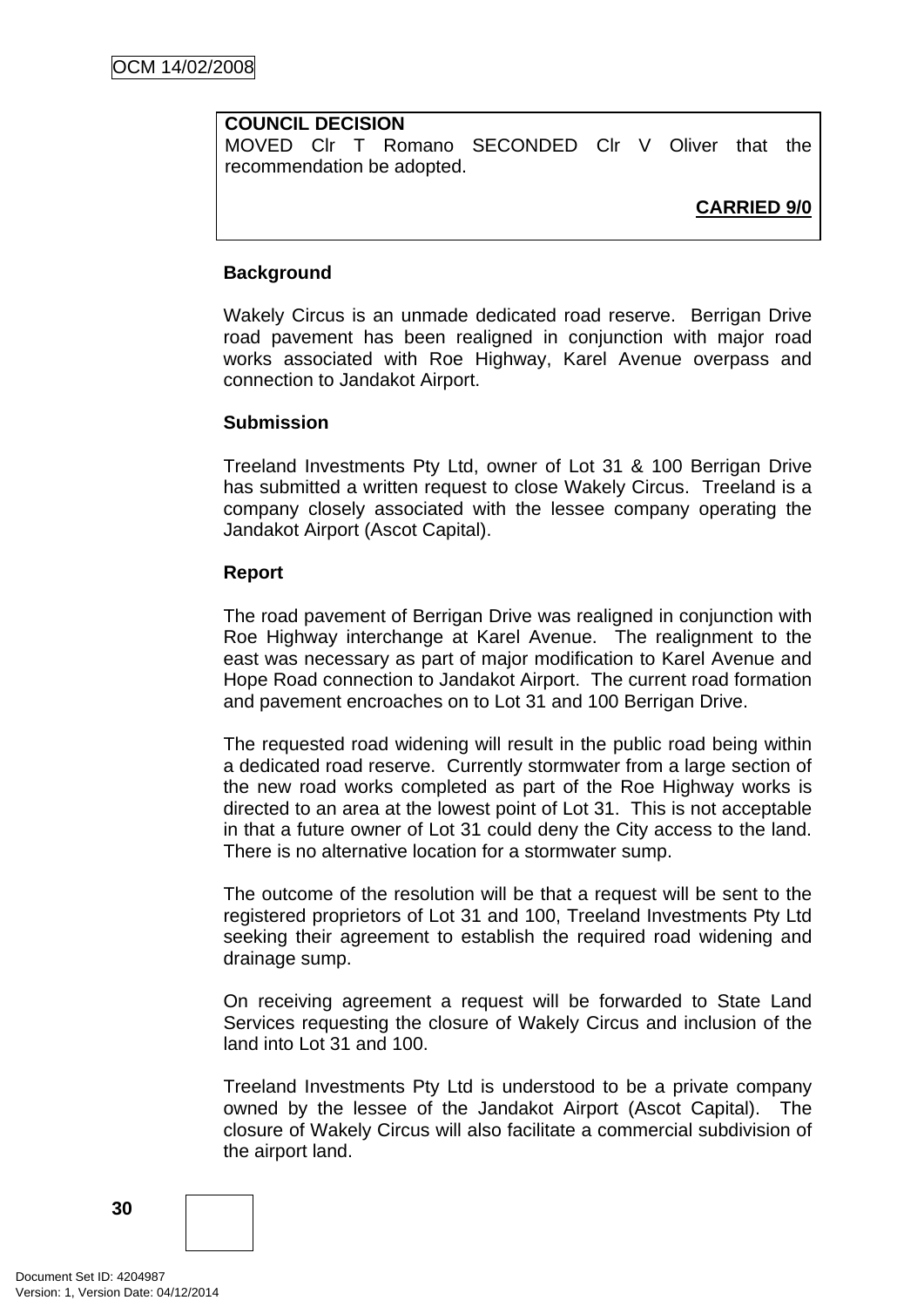All requirements including advertising and reference to the service authorities as required by Section 58 of the Land Administration Act have been undertaken. No objections were received.

### **Strategic Plan/Policy Implications**

#### **Demographic Planning**

• To ensure the planning of the City is based on an approach that has the potential to achieve high levels of convenience and prosperity for its citizens.

#### **Transport Optimisation**

• To construct and maintain roads which are convenient and safe for vehicles, cyclists and pedestrians.

#### **Budget/Financial Implications**

N/A

#### **Legal Implications**

Section 58 of the Land Administration Act 1997.

#### **Community Consultation**

The proposal has been advertised in the Western Australian newspaper.

#### **Attachment(s)**

Map

#### **Advice to Proponent(s)/Submissioners**

The Proponent(s) and those who lodged a submission on the proposal have been advised that this matter is to be considered at the 14 February 2008 Council Meeting.

#### **Implications of Section 3.18(3) Local Government Act, 1995**

Nil.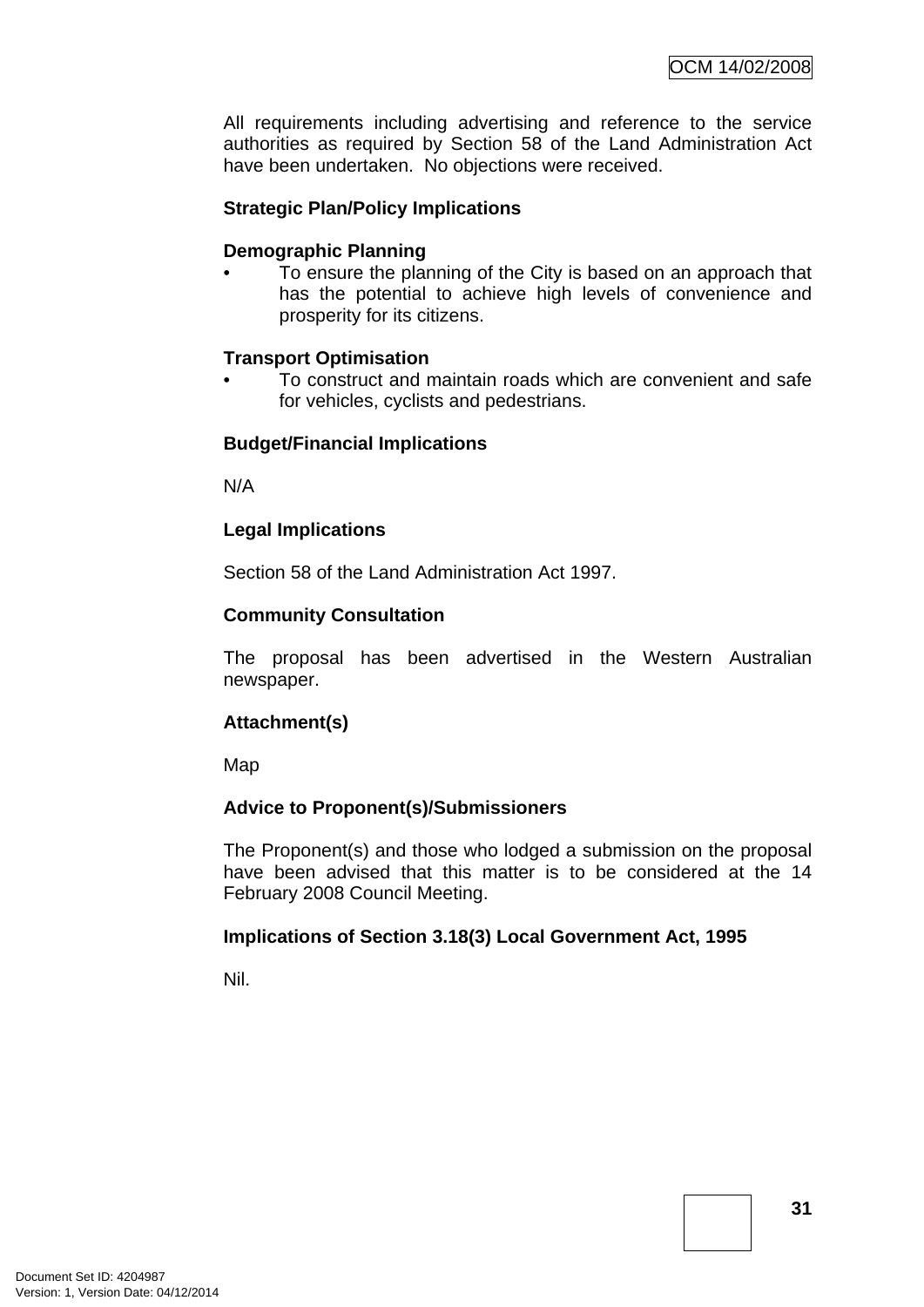## **14.8 (MINUTE NO 3658) (OCM 14/2/2008) - APPOINTMENT OF REAL ESTATE COMPANY TO CONDUCT PUBLIC AUCTION OF 21 RESIDENTIAL LOTS - BARTRAM ROAD, ATWELL (5516327) (K SIM) (ATTACH)**

## **RECOMMENDATION**

That Council:

- (1) appoint Raine and Horne, Success to undertake the marketing and sale by Public Auction of 21 Residential Lots – Lot 5 Bartram Road, Atwell;
- (2) through the Chief Executive Officer set reserve prices for the 21 lots in consultation with the appointed real estate company and Licensed Valuers McGees; and
- (3) advise Raine and Horne and the unsuccessful agents of Council's decision accordingly.

## **COUNCIL DECISION**

MOVED Clr T Romano SECONDED Clr V Oliver that the recommendation be adopted.

## **CARRIED 9/0**

## **Background**

Council at its meeting held on 10 August 2006 adopted the minutes of the Strategic Finance and Investments Committee meeting of 28 July 2006 which included:

- (1) receive the Business Plan prepared pursuant to Section 3.59 of the Local Government Act 1995;
- (2) approve the development of Lot 5 Tapper Road into 21 R20 residential lots, excluding lots 6 to 10 and lots 27 to 30;
- (3) proceed to appoint necessary consultants to prepare drawings and specifications sufficient to call public tender to complete the civil works;
- (5) call for public tenders to complete the civil works associated with the subdivision development;
- (6) refer the appointment of the civil works tender back to a future council meeting;

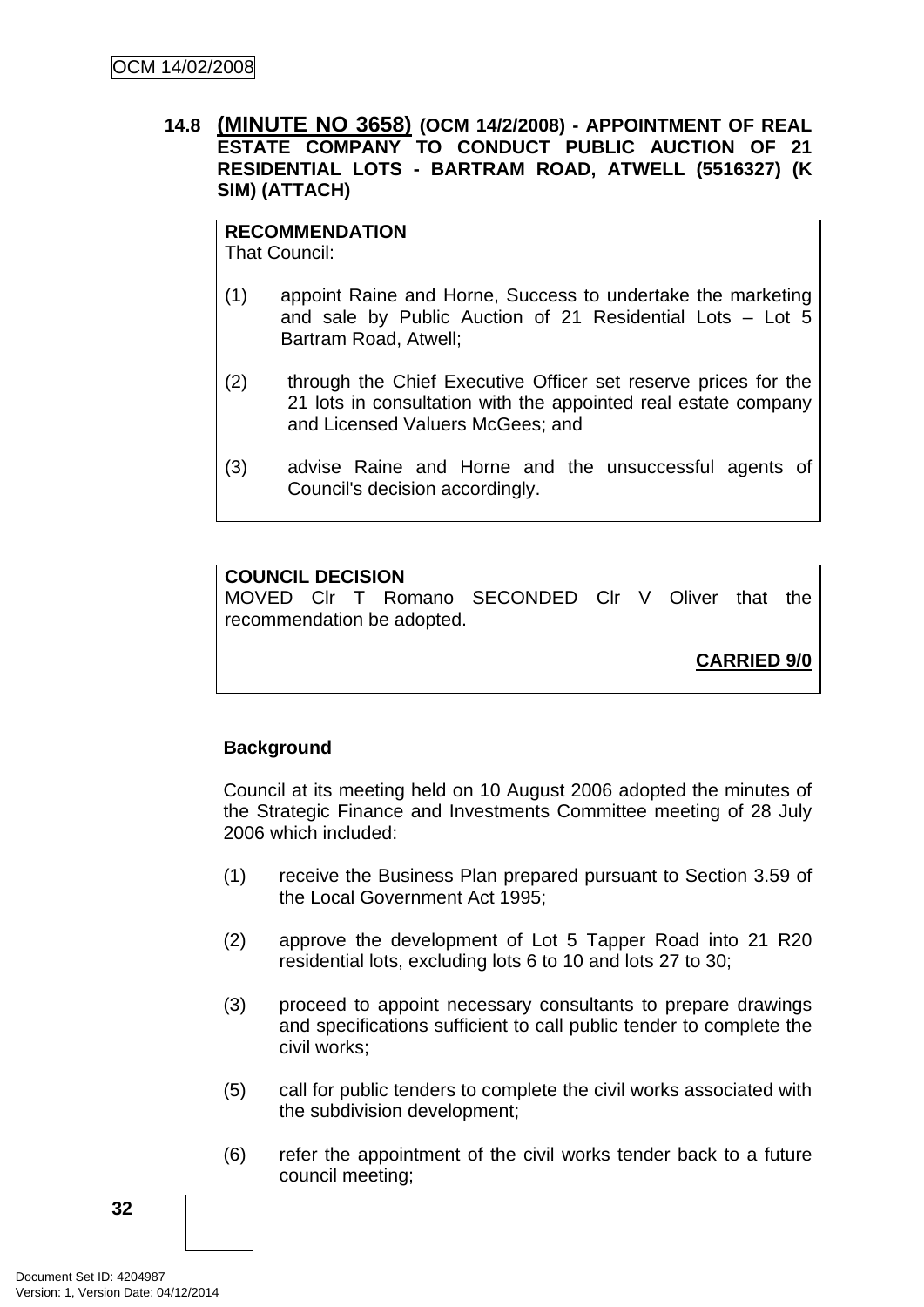- (7) initiate the rezoning of Lot 27 on subdivision plan from R5 to R20;
- 8) refer the appointment of qualified selling agents to sell twenty one (21) R20 residential lots by public auction back to a future council meeting;
- (9) allocate \$1,500,000 from the Land Development Reserve Fund to cover the costs of the development and amend the 2006/2007 budget accordingly;
- (11) transfer the net proceeds from the sale of the lots to the Land Development Reserve Fund; and
- (12) investigate a higher density for Lots 6 to 10 and 27 to 30.

#### **Submission**

Marketing submissions were sought from the six Real Estate companies all being REIWA members located in the closest proximity to the subject land.

Submissions were received from the following companies:

- 1. Raine & Horne Success
	-
- 2. LJ Hooker Atwell
	-
- 3. Realty One Success
- 4. Tully First National South Lake

#### **Report**

This report refers to point 8 of the SF & I Committee decision, the appointment of a selling agent to market and sell 21 lots comprising Stage 1 by public auction.

Following Council meeting of 10 August 2006 Council resolved at its meeting of 12 November to amend the Town Planning Scheme to rezone portion of Lot 5 from R5 to R20 and another portion from R20 to R30. Final endorsement of the rezoning by the Minister for Planning and Infrastructure is expected towards the end of February 2008. A subdivision application for the land being rezoned (Stage 2) comprising of 25 lots has been lodged with the West Australian Planning Commission with approval expected towards the end of March 2008.

The tender for the civil works to complete both Stage 1 (21 Lots) and Stage 2 was awarded to Brierty Contractors Pty Ltd on 18 November 2007.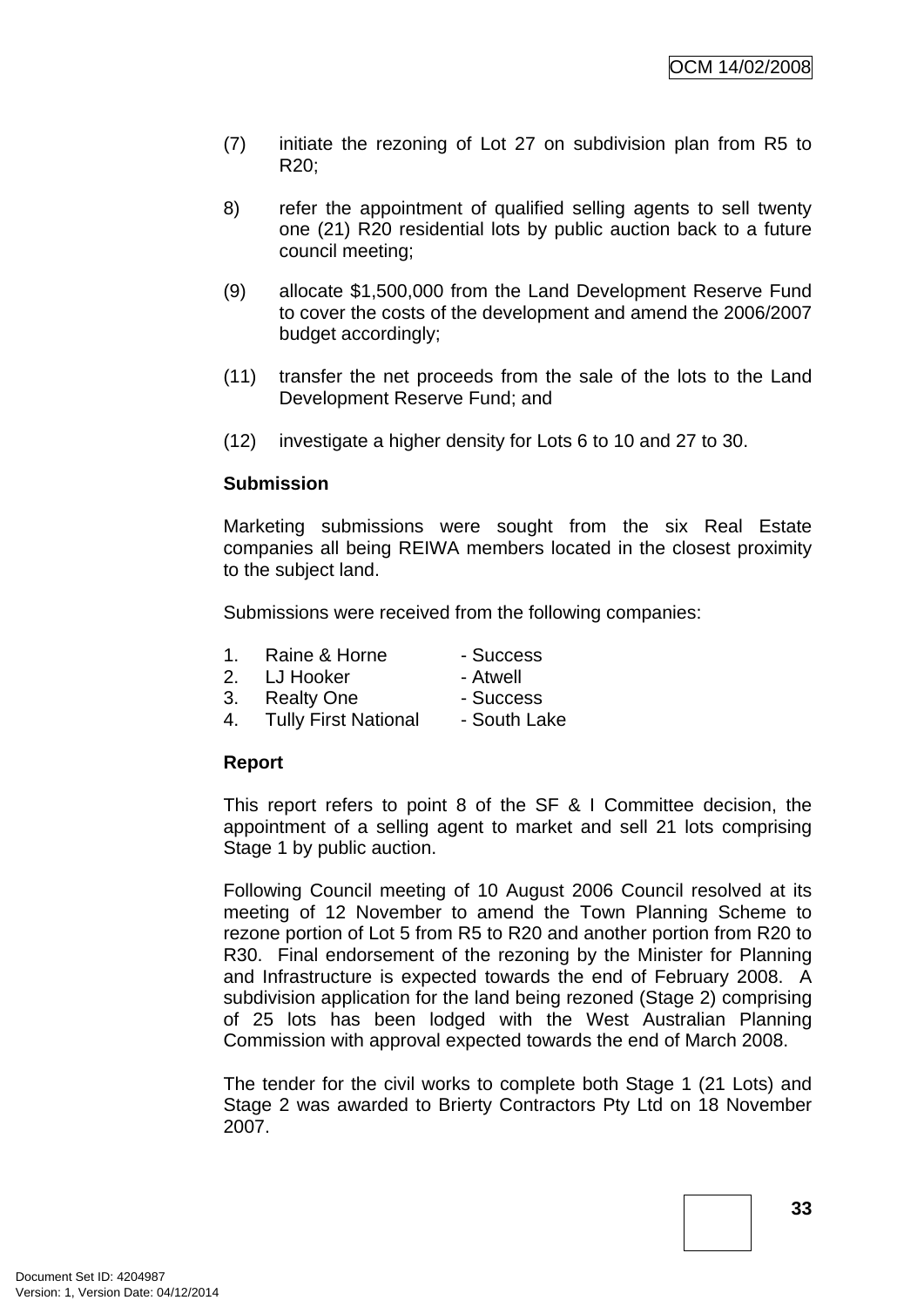The bulk earthworks have been completed with work proceeding with road services for Stage 1. Completion of Stage 1 civil works is expected by the end of February. Titles for the 21 lots should be available within 6 weeks after the completion of all site works. Completion of civil works Stage 2 is expected by the end of March with titles available by the end of May 2008. A marketing program for Stage 2 will be referred to a future Council meeting.

Criteria used to assess the proposals received were:

- Demonstrated successful marketing of similar project
- Demonstrated personnel / expertise
- Demonstrated marketing and back office capability
- Fee structure
- Maximising return to the City

The selection methodology closely follows Council Policy Appointment of Real Estate Agent to sell Council owned Property APD 52. Results of the assessment proposals are contained in the confidential Agenda Attachment. In accordance with the assessment it is recommended that Raine & Horne by appointed.

Lots not sold at auction will be sold by private treaty. Section 3.58 of the Local Government Act allows such sales to be free of the usual advertising and Licensed Valuer reports requirements for 6 months from the date of auction. Reserve prices for each lot at auction will be determined by reference to the appointed real estate company and that provided by licensed valuers McGees. Lots not sold at auction will be sold by private treaty.

#### **Strategic Plan/Policy Implications**

#### **Demographic Planning**

- To ensure the planning of the City is based on an approach that has the potential to achieve high levels of convenience and prosperity for its citizens.
- To ensure development will enhance the levels of amenity currently enjoyed by the community.

#### **Budget/Financial Implications**

Marketing costs are allowed for under the overall Budget, subject to Account No. CW1516.

#### **Legal Implications**

Section 56 of the Land Administration Act 1997 refers.

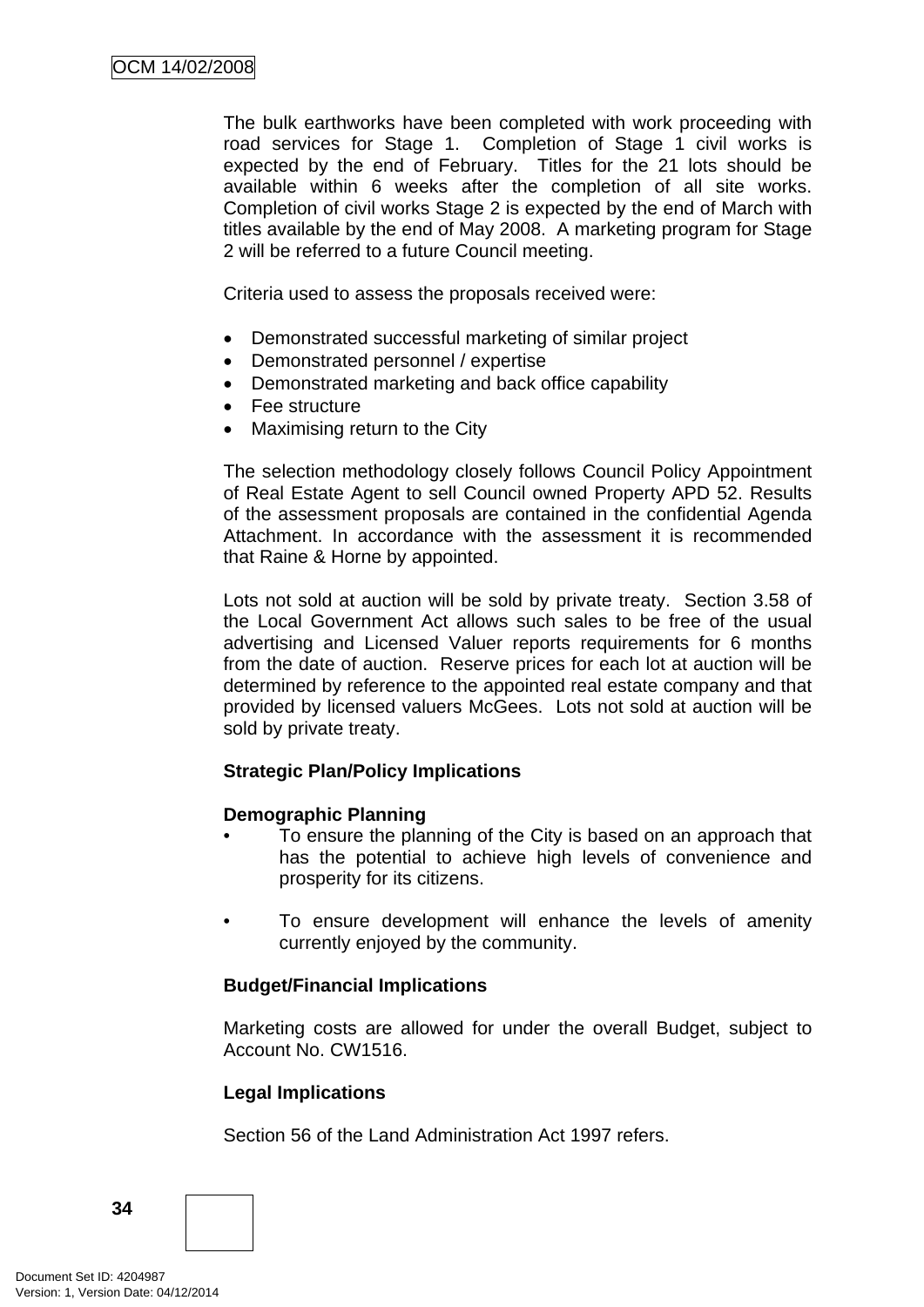## **Community Consultation**

N/A

## **Attachment(s)**

Confidential attachment circulated under separate cover.

## **Advice to Proponent(s)/Submissioners**

N/A

## **Implications of Section 3.18(3) Local Government Act, 1995**

Nil.

**14.9 (MINUTE NO 3659) (OCM 14/2/2008) - FINAL ADOPTION OF SCHEME AMENDMENT NO. 60 - REZONING OF LOT 4 PRINSEP ROAD JANDAKOT FROM PUBLIC PURPOSE (WATER CORPORATION) TO RESOURCE ZONE - OWNER: A AZAR, G AZAR & J AZAR - APPLICANT: WHELANS (93060) (M CARBONE) (ATTACH)** 

#### **RECOMMENDATION** That Council:

(1) adopt the Schedule of Submissions;

- (2) adopt Amendment No.60 without modifications and in anticipation of the Hon. Minister's advice that final approval will be granted, the documents be signed, sealed and forwarded to the Western Australian Planning Commission; and
- (3) advise the proponent and submissioners of Council's decision accordingly.

**COUNCIL DECISION** MOVED Clr T Romano SECONDED Clr V Oliver that the recommendation be adopted.

**CARRIED 9/0**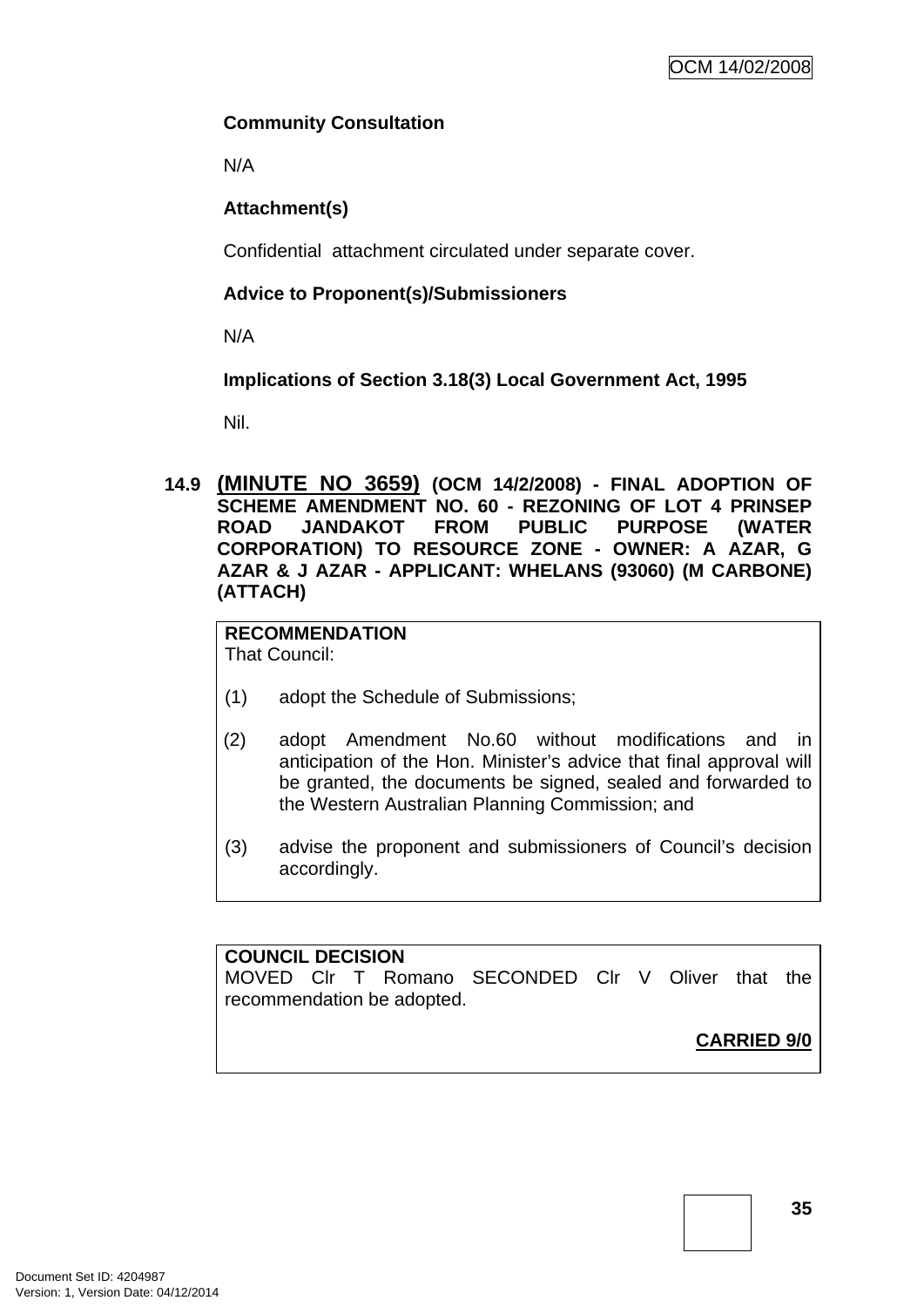## **Background**

Council at its meeting held on 14 June 2007 resolved to initiate Amendment 60 to Town Planning Scheme No. 3 for the purpose of advertising. The amendment was to rezone Lot 4 from Public Purpose  $-$  Water Corporation to "Resource" zone and create a 1200m<sup>2</sup> building envelope.

#### **Submission**

The amendment was initiated following a request from the applicant to rezone the land to "Resource" zone.

#### **Report**

The Scheme Amendment was referred to the Environmental Protection Authority ("EPA") in accordance with Section 7A(1) of the Act.

The EPA advised that the overall environmental impact of the amendment would not be severe enough to warrant formal assessment under the Environmental Protection Act. The amendment was subsequently advertised seeking public comment in accordance with the Regulations for not less than 42 days. Five submissions were received from service authorities/government agencies providing advice and/or no objections to the proposal.

The proposal involves rezoning the land to "Resource zone" which is consistent with the surrounding land on the eastern side of Prinsep Road. The land was zoned Public Purpose (Water Corporation) as it was intended to be developed as a bore site. The Water Corporation sold the lot to the adjoining landowners (Azar) in 1993 (who was also the original owner of the subject lot) as it was determined that the site was not a suitable location for a bore site.

Given that the land is in private ownership and is not required as a bore site, it is inappropriate for the land to be reserved for Public Purposes. Designating the land for any other purpose would be inconsistent with the MRS Rural – Water Protection zoning and the WAPC Statement of Planning Policy No 6 – Jandakot Groundwater Protection Policy.

It is therefore recommended that Amendment 60 be forwarded to the Western Australian Planning Commission for approval.

#### **Strategic Plan/Policy Implications**

#### **Demographic Planning**

• To ensure the planning of the City is based on an approach that has the potential to achieve high levels of convenience and prosperity for its citizens.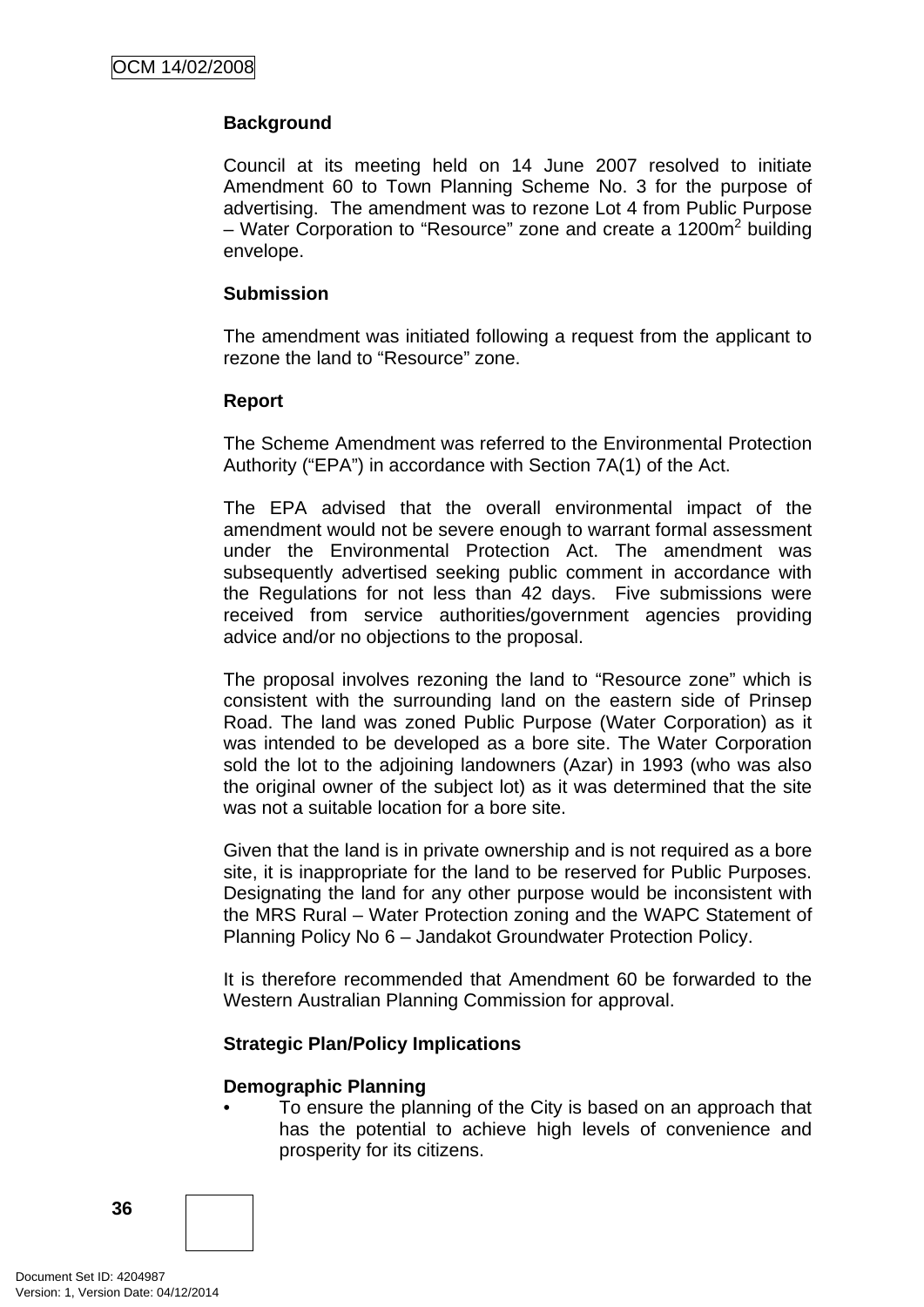To ensure development will enhance the levels of amenity currently enjoyed by the community.

## **Budget/Financial Implications**

N/A

### **Legal Implications**

Planning and Development Act 2005 Town Planning Scheme No. 3 Town Planning Regulations 1967

## **Community Consultation**

Following receipt of advice from the EPA, the amendment was advertised for a 42 day period. The 42 day public consultation period for Amendment 60 concluded on 2 January 2008. At the close of the advertising period five submissions were received all from government agencies/service authorities providing advice and/or no objections to the proposal.

## **Attachment(s)**

- 1. Location Plan
- 2. Proposed Scheme Amendment map
- 3. Schedule of submissions

#### **Advice to Proponent(s)/Submissioners**

The Proponent(s) and those who lodged a submission on the proposal have been advised that this matter is to be considered at the 14 February 2008 Council Meeting.

#### **Implications of Section 3.18(3) Local Government Act, 1995**

Nil.

#### **14.10 (MINUTE NO 3660) (OCM 14/2/2008) - FINAL ADOPTION OF SCHEME AMENDMENT NO 62 - AMEND BOUNDARY OF DEVELOPMENT AREA 19 MURIEL COURT AND ADD PROVISIONS WITHIN SCHEDULE 11 DA 19 RELATING TO NORTH LAKE ROAD VEHICLE ACCESS POLICY PLAN - APPLICANT: CITY OF COCKBURN (9666; 93062) (M CARBONE) (ATTACH)**

| <b>RECOMMENDATION</b><br>That Council: |                                    |  |
|----------------------------------------|------------------------------------|--|
| (1)                                    | adopt the Schedule of Submissions; |  |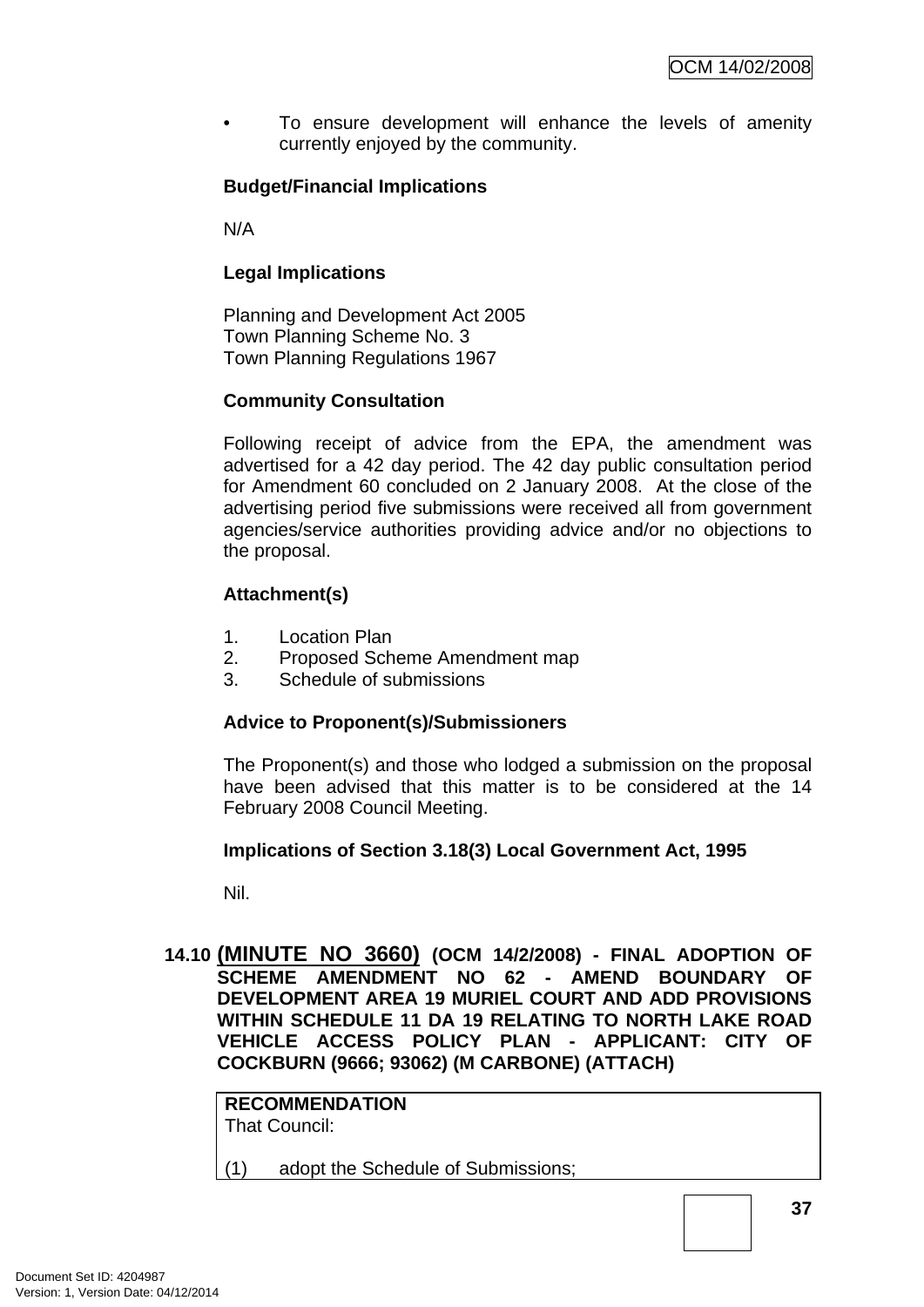- (2) adopt Amendment No.62 without modifications and in anticipation of the Hon. Minister's advice that final approval will be granted, the documents be signed, sealed and forwarded to the Western Australian Planning Commission;
- (3) adopt the North Lake Road Vehicle Access Policy Plan; and
- (4) advise the submissioners of Council's decision accordingly.

#### **COUNCIL DECISION**

MOVED Clr T Romano SECONDED Clr V Oliver that the recommendation be adopted.

**CARRIED 9/0**

## **Background**

Council at its meeting held on 13 September 2007 resolved to initiate Amendment 62 to Town Planning Scheme No.3 and the North Lake Road Vehicle Access Policy Plan for the purpose of advertising. The amendment was to amend the boundary of Development Area 19 (Muriel Court) and add provisions within Schedule 11 DA 19 relating to North Lake Road Vehicle Access Policy Plan.

#### **Submission**

N/A

#### **Report**

The Scheme Amendment was referred to the Environmental Protection Authority ("EPA") in accordance with Section 7A(1) of the Act.

The EPA advised that the overall environmental impact of the amendment would not be severe enough to warrant formal assessment under the Environmental Protection Act. The amendment was subsequently advertised seeking public comment in accordance with the Regulations for not less than 42 days. The North Lake Road Vehicle Access Policy Plan was also advertised during this period. Four submissions were received from service authorities/government agencies having no objections to the proposal.

Extending the DA 19 boundary to include the Mixed Business zone will enable a structure plan to be prepared over the area, hence providing greater co-ordination to planning within DA 19. This extension will also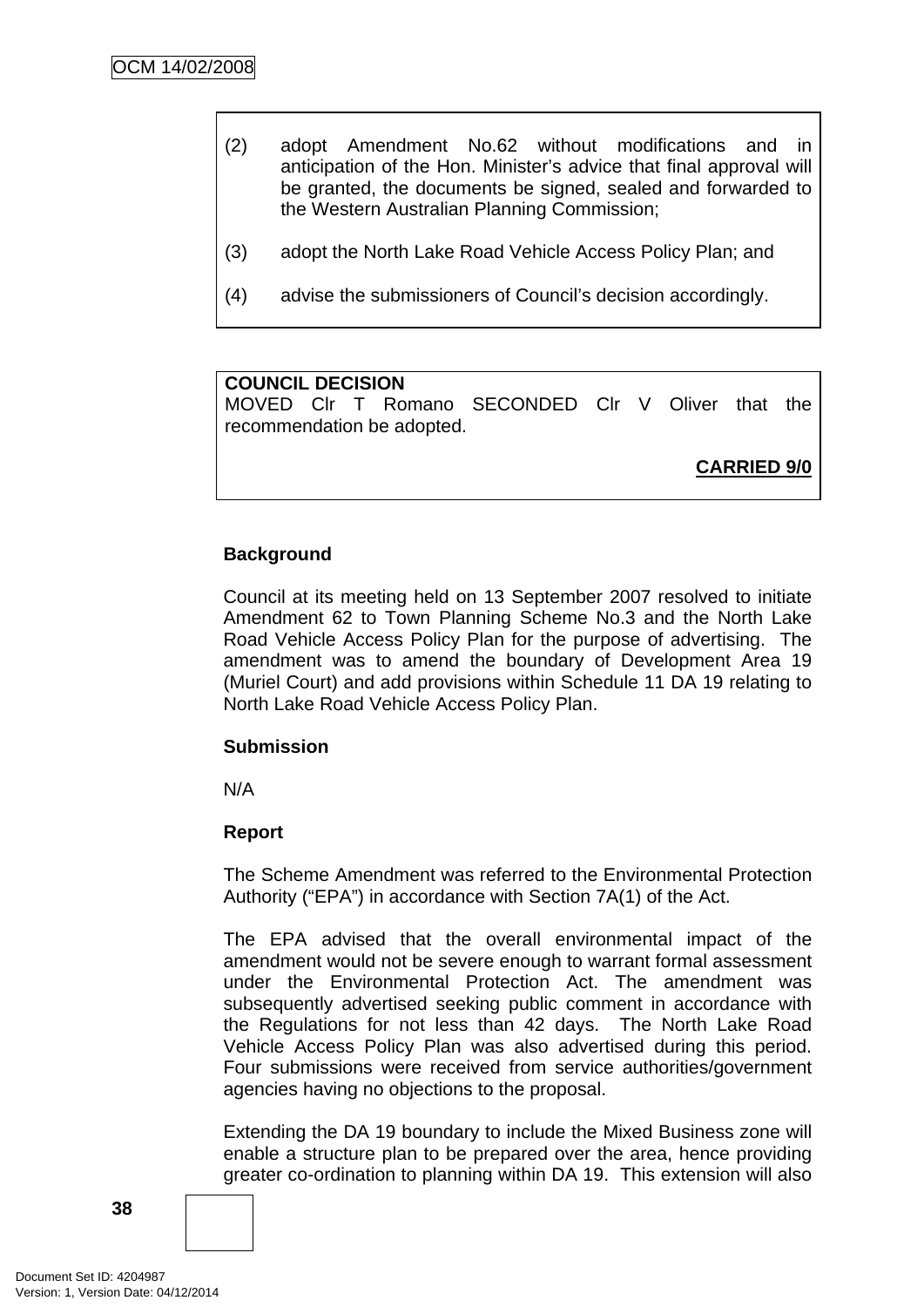provide a suitable mechanism for Council to incorporate the Vehicle Access Plan into the Scheme by utilising Schedule 11 DA19. The Vehicle Access Plan should be implemented as soon as possible as the City is continually receiving development applications within the Mixed Business zone. The proposed Vehicle Access Plan will not affect structure planning for DA 19 as it only deals with crossover locations and right-of-carriageways along the North Lake Road frontage.

#### **Conclusion**

It is therefore recommended that Amendment No. 62 be adopted by the Council and forwarded to the WA Planning Commission for final approval. The North Lake Road Vehicle Access Policy Plan is also recommended for approval.

#### **Strategic Plan/Policy Implications**

#### **Demographic Planning**

- To ensure the planning of the City is based on an approach that has the potential to achieve high levels of convenience and prosperity for its citizens.
- To ensure development will enhance the levels of amenity currently enjoyed by the community.

#### **Transport Optimisation**

• To ensure the City develops a transport network that provides maximum utility for its users, while minimizing environmental and social impacts.

#### **Budget/Financial Implications**

Costs associated with preparing the documents in-house are already catered for in the budget.

#### **Legal Implications**

Planning and Development Act 2005 Town Planning Scheme No. 3 Town Planning Regulations 1967

#### **Community Consultation**

Following receipt of advice from the EPA, the amendment was advertised for a 42 day period. The 42 day public consultation period for Amendment 62 concluded on 19 December 2007. At the close of the advertising period four submissions were received all from government agencies/service authorities providing no objections to the proposal.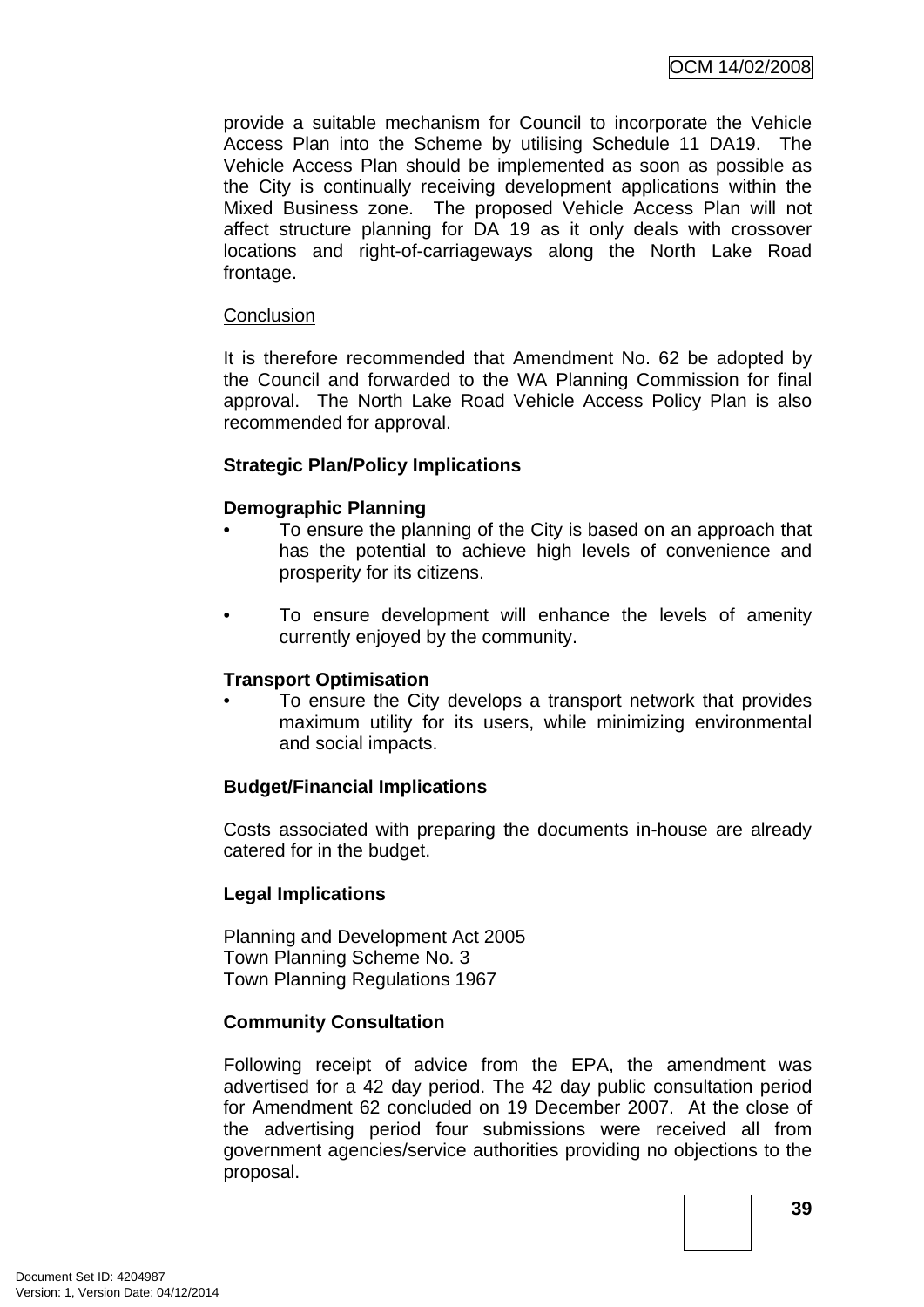## **Attachment(s)**

- 1. Existing zoning map
- 2. Proposed zoning map
- 3. North Lake Road Vehicle Access Policy Plan
- 4. Schedule of Submissions

## **Advice to Proponent(s)/Submissioners**

Those who lodged a submission on the proposal have been advised that this matter is to be considered at the 14 February 2008.

## **Implications of Section 3.18(3) Local Government Act, 1995**

Nil.

**14.11 (MINUTE NO 3661) (OCM 14/2/2008) - PROPOSED SCHEME AMENDMENT NO. 63 TO TOWN PLANNING SCHEME NO. 3 - REZONING OF LOT 503 PHOENIX ROAD, BIBRA LAKE FROM SPECIAL USE 12 (SU12) TO INDUSTRY, MIXED BUSINESS AND LIGHT AND SERVICE INDUSTRY - OWNER: PRIMEWEST - APPLICANT: GREG ROWE AND ASSOCIATES (93063; 9656D) (M CARBONE) (ATTACH)** 

#### **RECOMMENDATION**

That Council subject to the submission of a suitable arboricultural report which identifies and maps the existing vegetation to be retained on the site within the Phoenix Road street verge and adjoining car park area, to the satisfaction of the Manager of Planning Services, the Council:

(1) resolve to amend Town Planning Scheme No. 3 as follows:

PLANNING AND DEVELOPMENT ACT 2005

RESOLUTION DECIDING TO AMEND CITY OF COCKBURN TOWN PLANNING SCHEME NO. 3

AMENDMENT NO. 63

Resolved that Council, in pursuance of Section 75 of the Planning and Development Act 2005, amend the above Town Planning Scheme by:

1. Amending Schedule 4 by removing "Special Use 12 – Paper Mill" and deleting associated special provisions on Lot 503 Phoenix Road, Bibra Lake.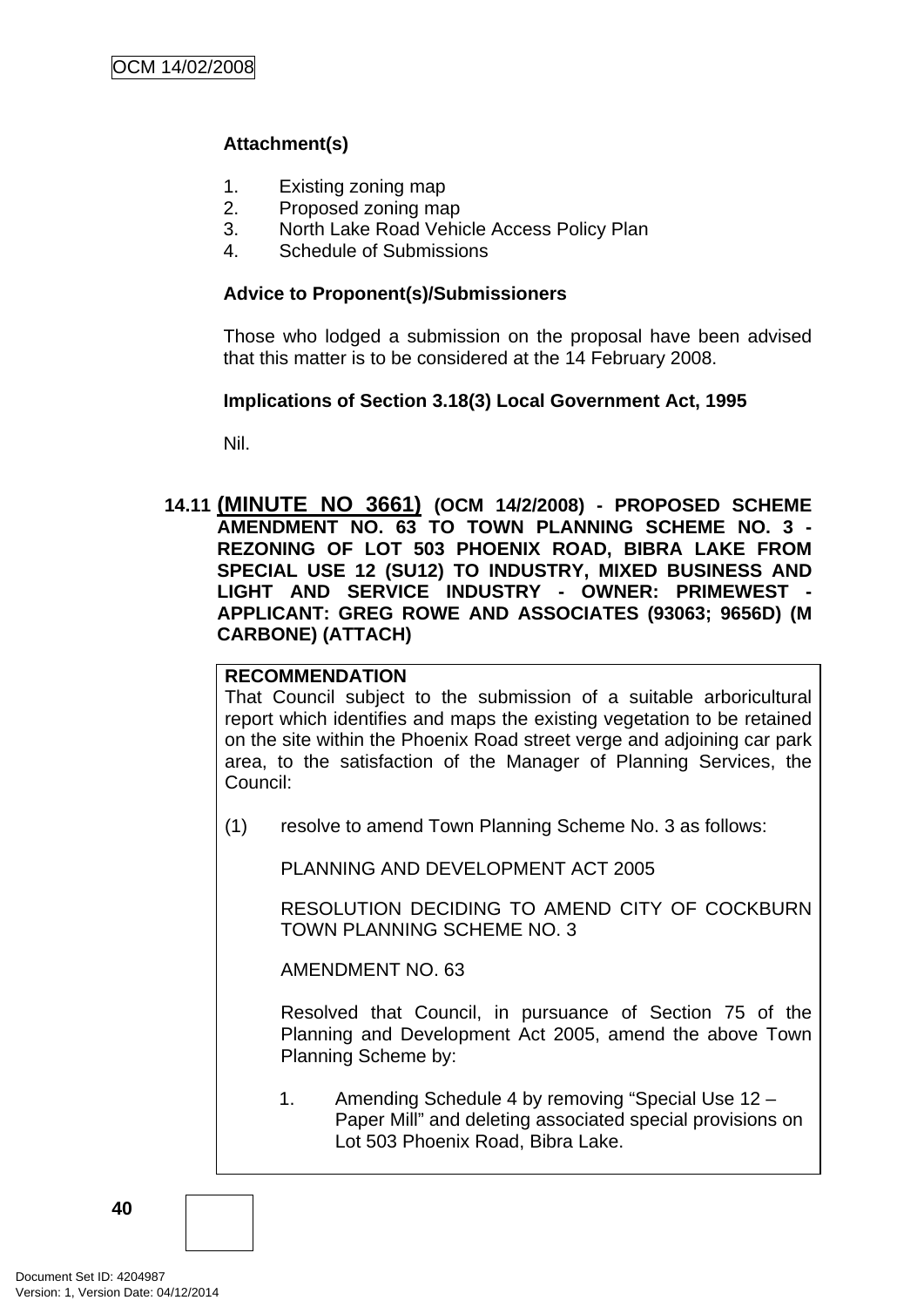- 2. Rezoning Lot 503 Phoenix Road, Bibra Lake from "Special Use 12 – Paper Mill" to "Industry", "Mixed Business" and "Light and Service Industry"
	- 3. Amending the Scheme Map accordingly.
- (2) adopt Amendment No.63 as outlined in (1) above;
- (3) sign the amending documents, and advise the WAPC of Council's decision;
- (4) forward a copy of the signed documents to the Environmental Protection Authority in accordance with Section 81 of the Planning and Development Act;
- (5) following the receipt of formal advice from the Environmental Protection Authority that the Scheme Amendment should not be assessed under Section 48A of the Environmental Protection Act, advertise the Amendment under Town Planning Regulation 25 without reference to the Western Australian Planning Commission;
- (6) notwithstanding (5) above, the Director of Planning and Development may refer a Scheme or Scheme Amendment to the Council for its consideration following formal advice from the Environmental Protection Authority that the Scheme Amendment should be assessed under Section 48A of the Environmental Protection Act, as to whether the Council should proceed or not proceed with the Amendment;
- (7) should formal advice be received from the Environmental Protection Authority that the Scheme Amendment should be assessed or is incapable of being environmentally acceptable under Section 48(A) of the Environmental Protection Act, the Amendment be referred to the Council for its determination as to whether to proceed or not proceed with the Amendment;
- (8) prior to the City finally resolving to adopt the Scheme Amendment the applicant shall prepare Design Guidelines for the estate to the satisfaction of the City;
- (9) the applicant be advised that the City does not support stormwater runoff from the existing box plant facility entering into the proposed Council drainage sump. All stormwater runoff from all lots should be contained on site; and
- (10) advise the applicant accordingly.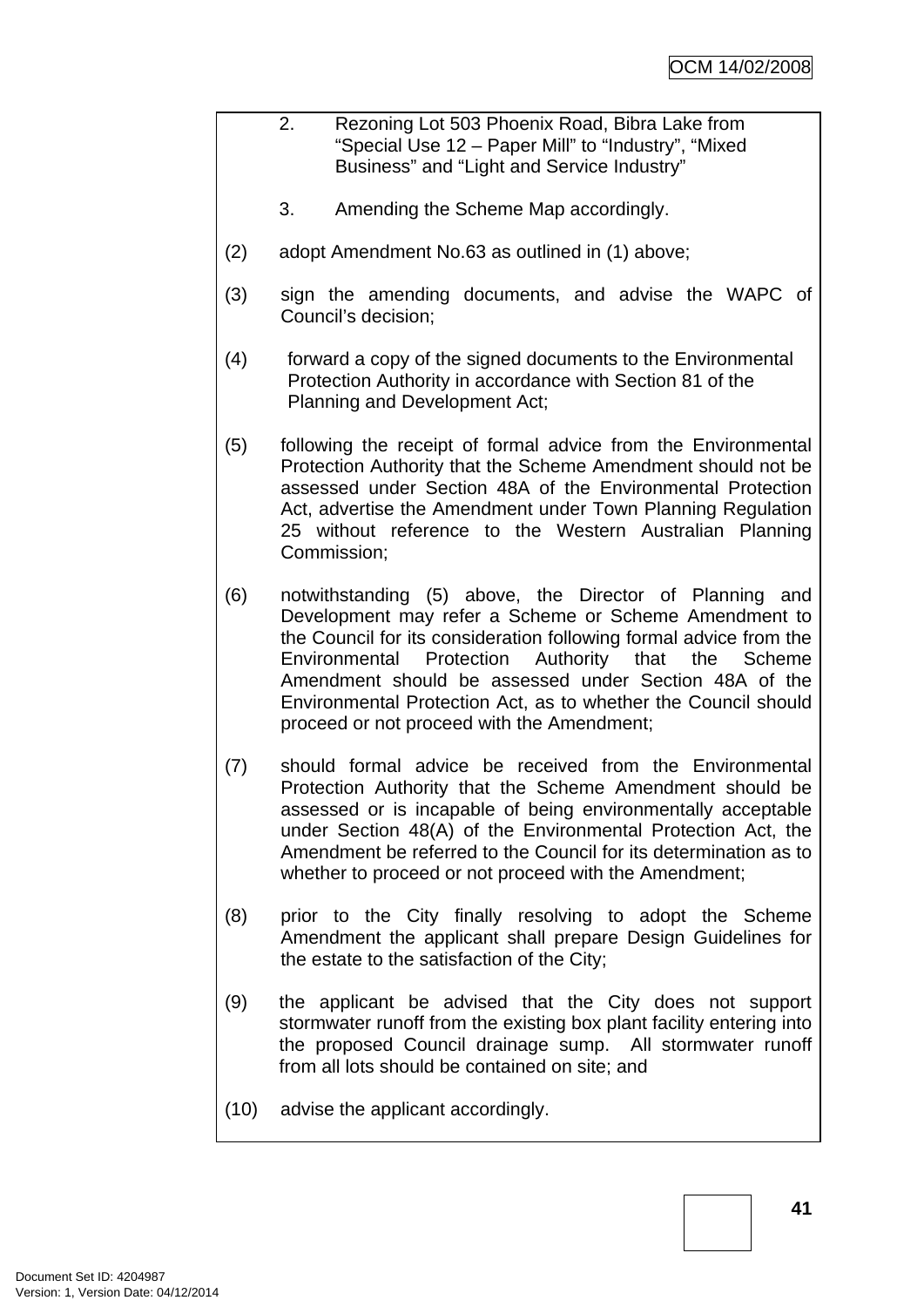#### **COUNCIL DECISION**

MOVED Clr J Baker SECONDED Clr V Oliver that that the proposed amendment to Town Planning Scheme No.3 for Lot 503 Phoenix Road, Bibra Lake be deferred to allow further disucssions between the applicant and Council, with regard to the landscape buffer and the interface of the site with the adjoining residential land (opposite Phoenix Road).

**CARRIED 9/0**

#### **Reason for Decision**

The applicant has formally requested the matter be deferred as they are aware that an alternative motion was being considered by Council in respect to the provision of a landscape buffer along Phoenix Road and therefore wish to discuss Council's requirements and develop a potential solution that is satisfactory to both parties.

#### **Background**

The subject site currently occupies the Amcor box plant and recycling paper mill plant. The paper mill was established in circa 1966 and ceased operating recently. The box plant was established in 1993 and continues to operate from the site. The applicant wishes to rezone and subdivide the site whilst retaining the centrally located box plant facility.

#### **Submission**

Greg Rowe and Associates on behalf of Primewest have requested the land be rezoned to Industry, Mixed Business and Light and Service Industry in keeping with the surrounding Industrial land within Bibra Lake. This will ensure that commercial/industrial development can be constructed on the future subdivided lots.

#### **Report**

The subject site is currently zoned Special Use 12 (SU12) which allows the site to be used for Paper Manufacturing and associated uses only. The existing zoning of the land was specifically established to protect the paper mill operations and to provide a mechanism within which there is flexibility for the paper mill to operate. The site has been used for the very specific purpose of a paper mill for over 40 years.

The paper mill ceased operating recently and only one component of the paper mill operation (the box plant) will continue to operate. Accordingly, it is appropriate for the land to be rezoned so that it will allow the use of the land in a manner which is consistent with the "Industrial Zoning" under the provisions of the Metropolitan Region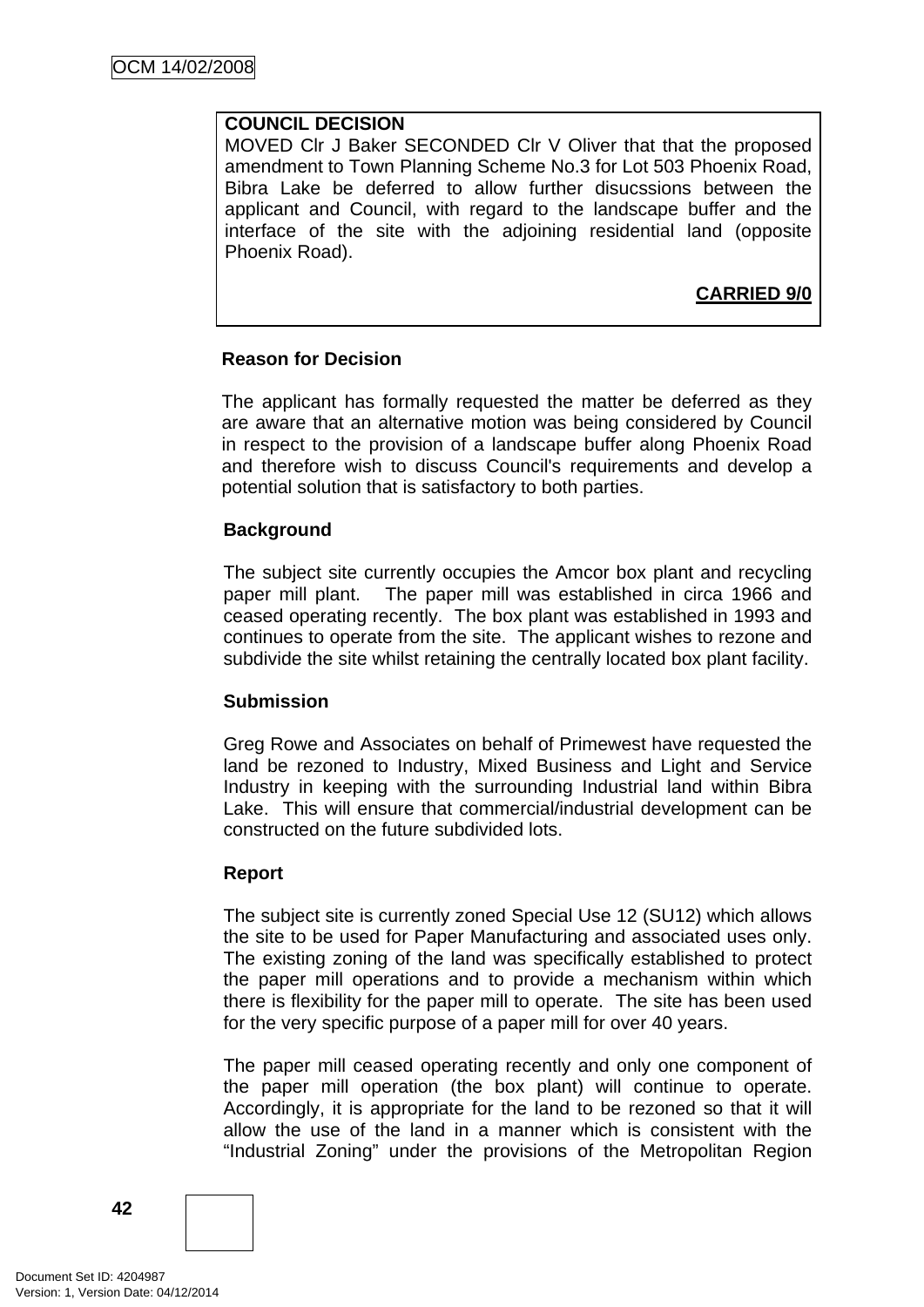Scheme, and which recognises the predominant existing land use pattern within the locality.

The proposal is to rezone the land to Industry, Mixed Business and Light and Service Industry (refer attachment 2). The northern section of the site is proposed to be Mixed Business as it has a higher degree of commercial exposure and provides a suitable transition to the residential land which is located on the northern side of Phoenix Road. The remainder of the site is proposed to be Light and Service Industry and Industry and is located approximately 240m from the nearest residential land. This proposed separation between Industrial and residential is an improvement to the situation which currently exists along Phoenix Road and assists in addressing the setback distances contained within the EPA Policy on Separation Distances between Industrial and Sensitive Land Uses.

It is noted that a subdivision application has been lodged on the site and the City has requested that the application be deferred until the Scheme Amendment has been resolved.

#### Road network

A concept plan has been submitted which demonstrates how the site can be developed. The proposed plan shows two road intersections to Phoenix Road with one of these being the upgrading of the existing driveway access to the site and has been justified through a traffic report. A Right of Carriageway system is proposed for the lots fronting Phoenix Road to ensure that no lots have direct vehicle access to Phoenix Road, improving traffic flow and safety. The City's Engineering Department is satisfied with the road network.

#### Drainage

A Drainage and Nutrient Management Report has been submitted which demonstrates that all stormwater runoff from the road network can be contained within the proposed drainage sump. However the report suggests that the stormwater runoff from the existing box plant facility will drain into the proposed Council drainage sump which is not acceptable as all stormwater runoff is required to be contained on individual lots.

#### **Design**

New Commercial/Industrial estates within the City are typically accompanied by Design Guidelines to ensure that appropriate levels of development and amenity are achieved. The applicant at the request of the City has agreed to prepare Design Guidelines which will be approved prior to the final adoption of the Scheme Amendment by the City.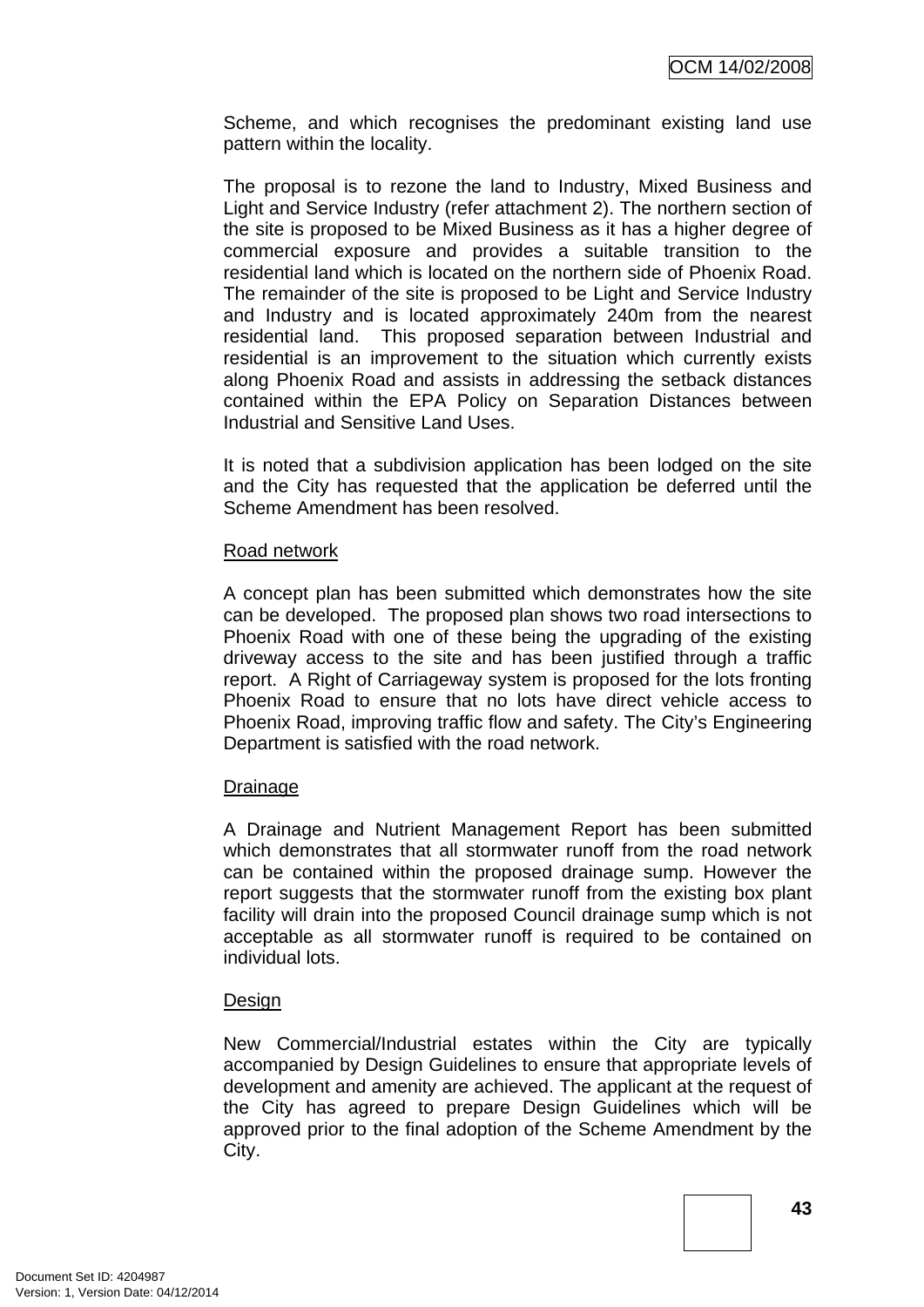#### Retention of vegetation

A number of native trees exist along the Phoenix Road frontage, within the street verge and site boundary. These trees provide a natural and unique streetscape and a suitable interface to the residential properties located across Phoenix Road. Any further development on the site should be designed to retain as many trees as possible whilst still providing a suitable level of commercial exposure from Phoenix Road. To date the City has not received an acceptable Arboriculture Report or plan which identifies and maps the trees to be retained. The initiation of the amendment should therefore be subject to the submission of a suitable Arboriculture Report to the satisfaction of the Manager of Planning Services.

#### Existing box plant facility

The existing box plant facility is proposed to be retained. A recent development approval allowed for an extension to the facility within the proposed lot boundaries and satisfies the provisions of the Scheme. The box plant facility will comply with the Industrial zoning proposed under this amendment.

#### **Conclusion**

The proposed Scheme Amendment is necessary as the paper mill has ceased operating and the restricted nature of the existing zoning does not allow other uses to operate from the site. The proposed Scheme Amendment is consistent with the "Industrial Zoning" under the provisions of the Metropolitan Region Scheme and is consistent with the existing local town planning scheme zoning within the Bibra Lake Industrial area. It is therefore recommended that Council proceed to initiate the Scheme amendment, subject to the submission of a suitable Arboriculture Report, which identifies and maps the trees to be retained particularly along the Phoenix Road frontage.

#### **Policies**

APD2 Industrial Subdivision Policy

#### **Strategic Plan/Policy Implications**

#### **Employment and Economic Development**

- To plan and promote economic development that encourages business opportunities within the City.
- To pursue high value employment opportunities for our residents.

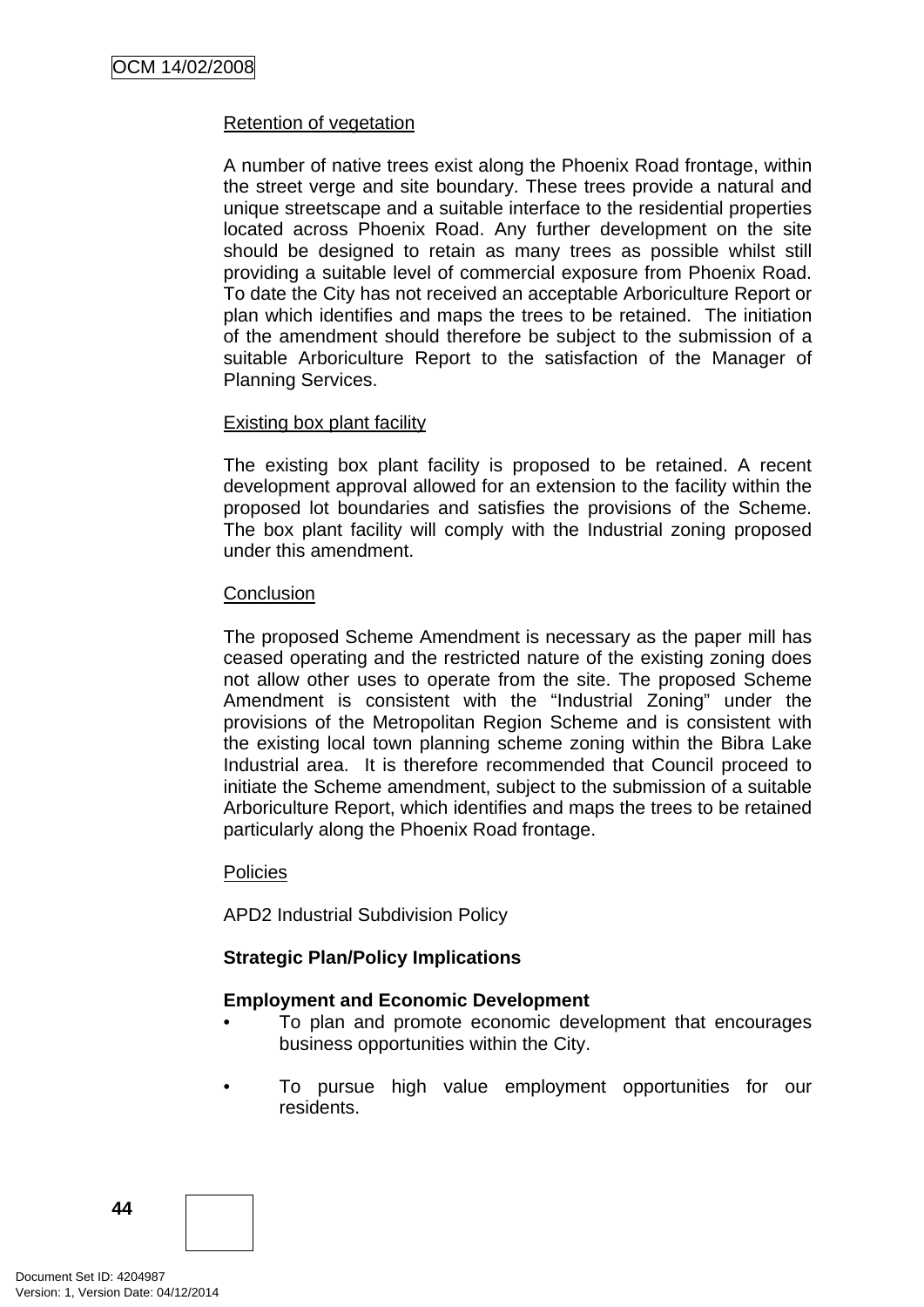## **Natural Environmental Management**

To ensure development of the district is undertaken in such a way that the balance between the natural and human environment is maintained.

### **Budget/Financial Implications**

N/A

## **Legal Implications**

Planning and Development Act 2005 Town Planning Scheme No. 2 Town Planning Regulations 1967

## **Community Consultation**

The proposed Scheme Amendment will be advertised for a period of 42 days with notices in the local paper and letters sent to relevant government agencies, affected landowners and surrounding community upon initiation of the amendment.

## **Attachment(s)**

- 1. Location plan
- 2. Proposed zoning plan
- 3. Concept plan

#### **Advice to Proponent(s)/Submissioners**

Those who lodged a submission on the proposal have been advised that this matter is to be considered at the 14 February 2008 Council Meeting.

#### **Implications of Section 3.18(3) Local Government Act, 1995**

Nil.

#### **14.12 (MINUTE NO 3662) (OCM 14/2/2008) - GROUPED DWELLING - 2 X TWO STOREY DWELLINGS - 42 GORDONA PARADE BEELIAR - OWNER: LRC PTY LTD - APPLICANT: LRC PTY LTD (65008193) (C SCHOOLING) (ATTACH)**

## **RECOMMENDATION**

That Council:

(1) grant planning approval for two grouped dwellings at Lot 736 (No. 42) Gordona Parade, Beeliar, in accordance with the approved plan subject to the following conditions:-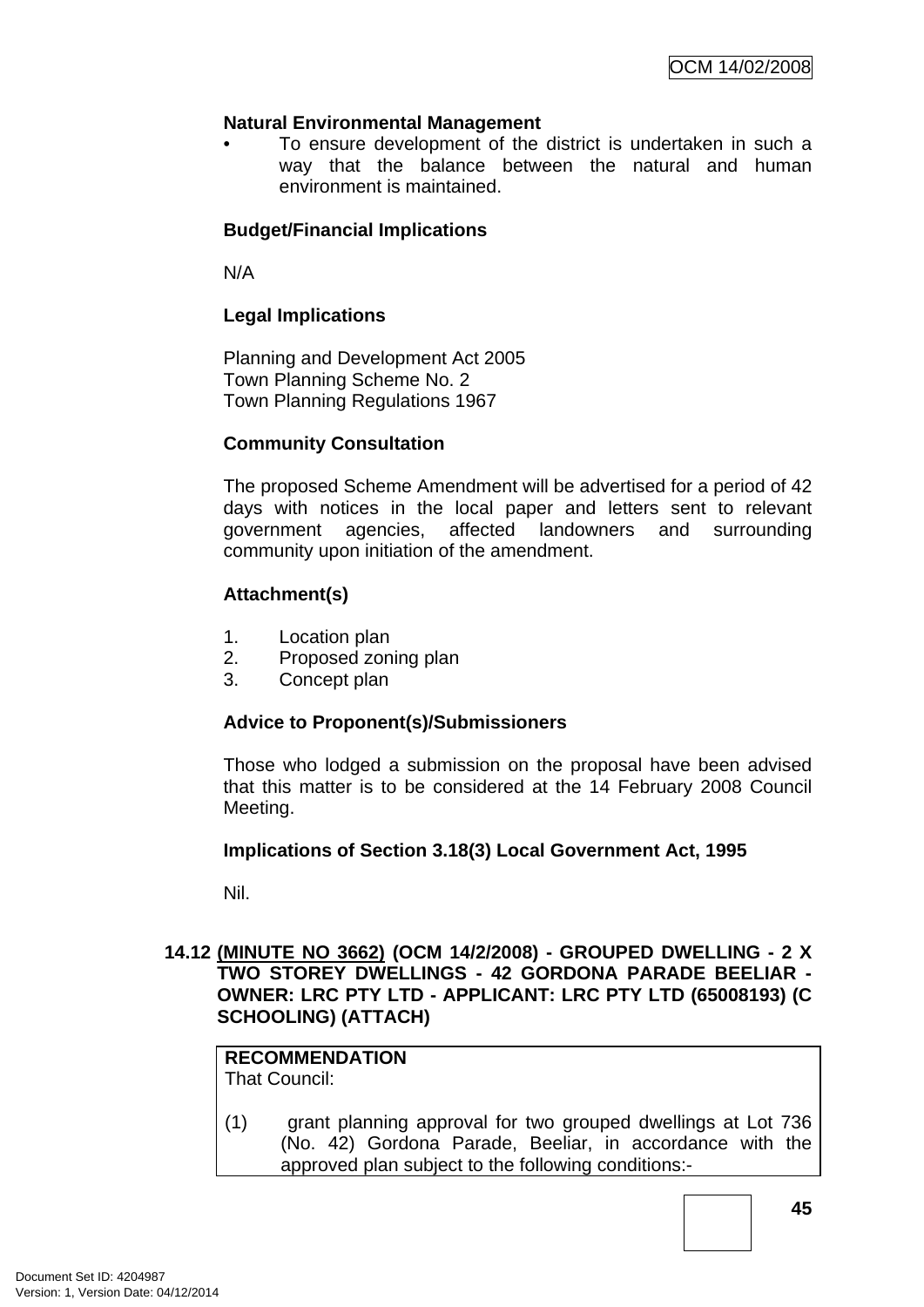## STANDARD CONDITIONS

- 1. Development may be carried out only in accordance with the terms of the application as approved herein and any approved plan.
- 2. Nothing in the approval or these conditions shall excuse compliance with all relevant written laws in the commencement or carrying out of the development.
- 3. No wall, fence or landscaping greater than 0.75 metres in height measured from the natural ground level at the boundary, shall be constructed within 1.5 metres of a vehicular accessway unless such wall or fence is constructed with a 2 metre truncation.
- 4. All stormwater being contained and disposed of on-site to the satisfaction of the Council.
- 5. No activities causing noise and/or inconvenience to neighbours being carried out after 7.00pm or before 7.00am, Monday to Saturday, and not at all on Sunday or Public Holidays.
- 6. Retaining wall(s) being constructed in accordance with a suitably qualified Structural Engineer's design and a building licence being obtained prior to construction.

#### SPECIAL CONDITIONS

7. A privacy screen is to be installed to the north side of the Retreat window on the northernmost dwelling, to prevent overlooking into the adjoining lot to the satisfaction of the City.

#### FOOTNOTES

- 1. The development is to comply with the requirements of the Building Code of Australia.
- 2. Issue a Schedule 9 Notice of Determination on Application for Planning Approval – Approval (inclusive of MRS Form 2 Notice of approval).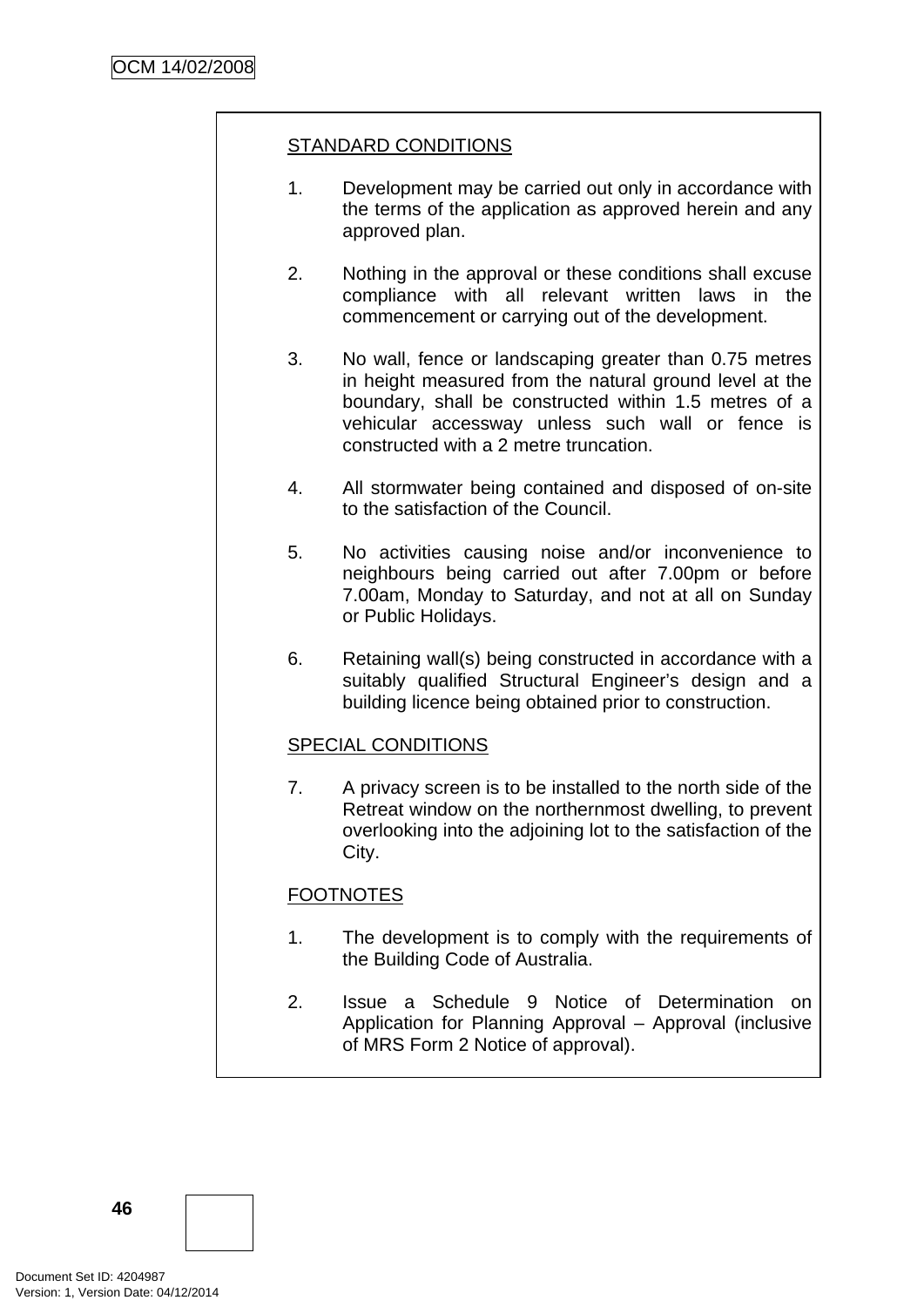#### **COUNCIL DECISION**

MOVED Clr T Romano SECONDED Clr V Oliver that the recommendation be adopted.

## **CARRIED 9/0**

#### **Background**

| Zoning:                     | MRS:                    | Urban                  |
|-----------------------------|-------------------------|------------------------|
|                             | TPS3                    | <b>Residential R40</b> |
| Land Use:                   | <b>Grouped Dwelling</b> |                        |
| Lot Size:<br>$0.0535$ Ha    |                         |                        |
| Use Class:<br>Permitted 'P' |                         |                        |

Council received two applications for two grouped dwellings each, on lots 736 and 737 Gordona Parade, Beeliar, on 20 September, 2007. The applications proposed similar dwellings across the two lots, with a view to maximising the outlook to the west from the upper storey. Since the original submission extensive consultation has occurred between the applicant and Council officers regarding the design of the grouped dwellings and their impact on the streetscape.

#### **Submission**

The submission being assessed by the City consists of revised plans of two grouped dwellings which have taken consideration of recommendations by Council officers regarding building design and street address. The applicant has stated a desire to accommodate the City's recommendations with a view to presenting an attractive development when viewed from the street, with key elements of functionality for occupants. A major concept which arose from discussions between the City and the applicant was the staggering of the front setbacks across the four proposed dwellings, in an effort to create an interesting streetscape. Additionally, bringing the wall of the first floor 0.6 metres forward of the garage is intended to reduce the visual impact of the garage door from the street, particularly when all four dwellings are viewed as a streetscape element.

#### **Report**

Variations to the Residential Design Codes 2002 (R-Codes) were advertised to adjoining owners for a period of 14 days. The variations advertised were overlooking issues from the first floor Retreat window and an over height parapet wall to the north boundary of the lot. The parapet wall is over height for a portion of its length to accommodate an internal staircase. During the advertising period one objection to the proposed development was received.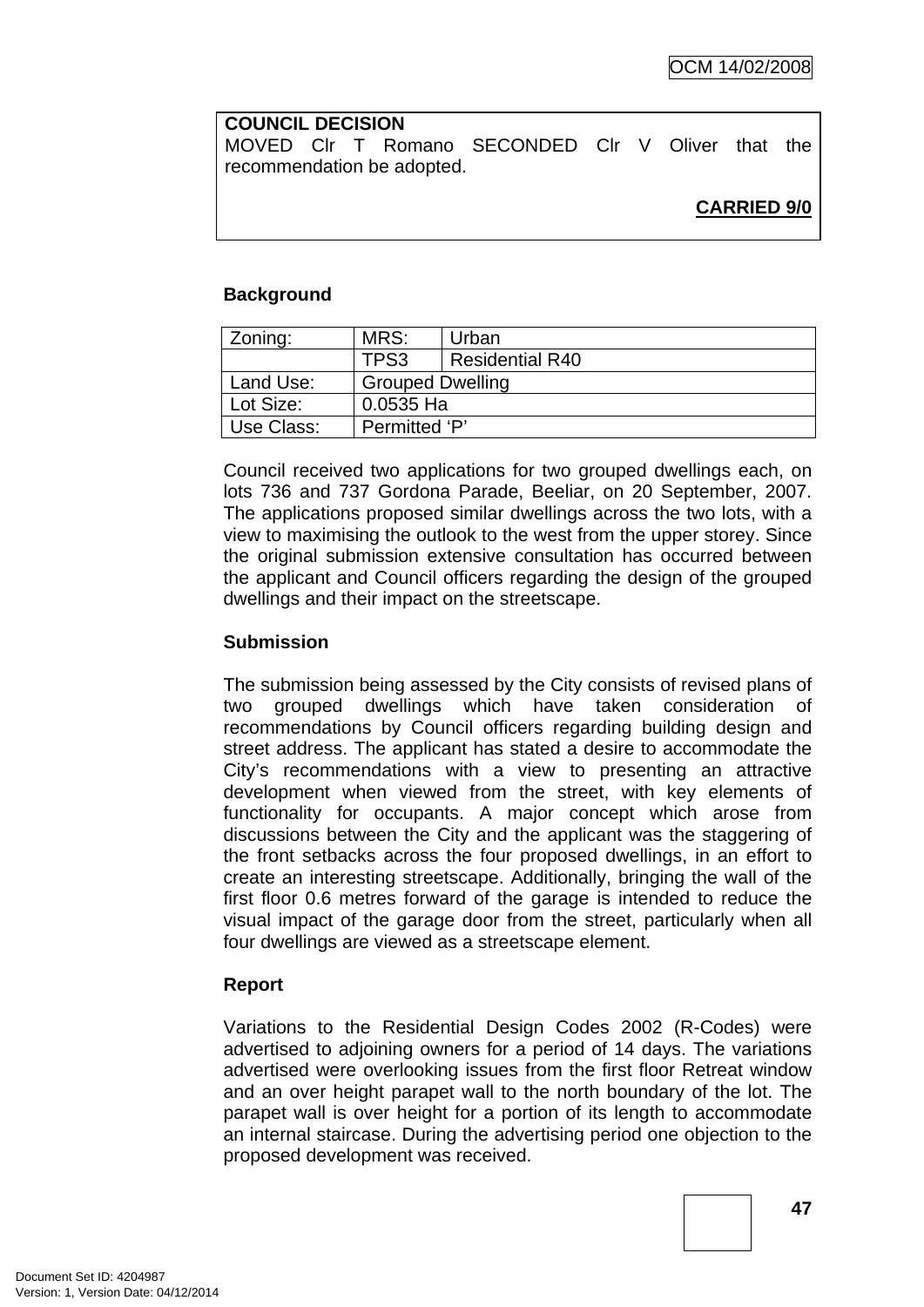At the completion of the advertising period one letter of objection was received pertaining to the height of the parapet wall, the overlooking from the Retreat window, the reduced front setback and overshadowing.

#### Parapet Wall

The submissioner objected to the height of the entire parapet wall, stating that the adjoining block is 0.9 metres lower than the lot subject to this report. As a result, according to the submissioner, the proposed parapet wall would be 0.9 metres higher across its length when viewed from the adjoining lot.

The City assesses the height of walls based on the natural ground level of the lot in question and not on adjoining lots. The height of the proposed parapet wall varies from the R-Codes only across the portion where it steps up to accommodate the staircase. In total, the proposed parapet wall is over height by 1.5 metres for a length of 2.6 metres along the north boundary of the lot. The remainder of the parapet wall is compliant with the R-Codes, and therefore does not require advertising to adjoining property owners. According to Clause 3.3.2 A2iii of the R-Codes, parapet walls are permitted to extent to a height of 3.5 metres in R40 zoned areas.

From a planning perspective the proposed higher section of the parapet wall is acceptable as it presents a minor variation to the R-Codes. The proposed wall is situated on the south boundary of the adjoining lot, and therefore it poses no overshadowing issues. Additionally, the City would be willing to consider a similar parapet wall on the adjoining lot based on its merits, in order to minimise the impact the proposed parapet wall in question has on adjoining properties.

#### **Overlooking**

The submissioner objected to the west facing window to the first floor Retreat, as it posed a cone of vision intrusion into the rear of the adjoining lot. The applicant aims to maximise views to the west from the first floor, and has hence included a large window to the Retreat.

Consultation with the applicant regarding this objection has led to an agreement to install a privacy screen to the north side of this window, to prevent overlooking into the adjoining block. A condition to this effect has been included in Council's recommendation (Condition 7). It should be noted that no responses to the advertising of overlooking issues were received from the owners of the lots to the rear of Lot 736 Gordona Parade, despite the cone of vision intrusions being slightly greater in this area.

From a planning perspective the installation of a privacy screen to the retreat window is an acceptable solution to this objection, as it prevents

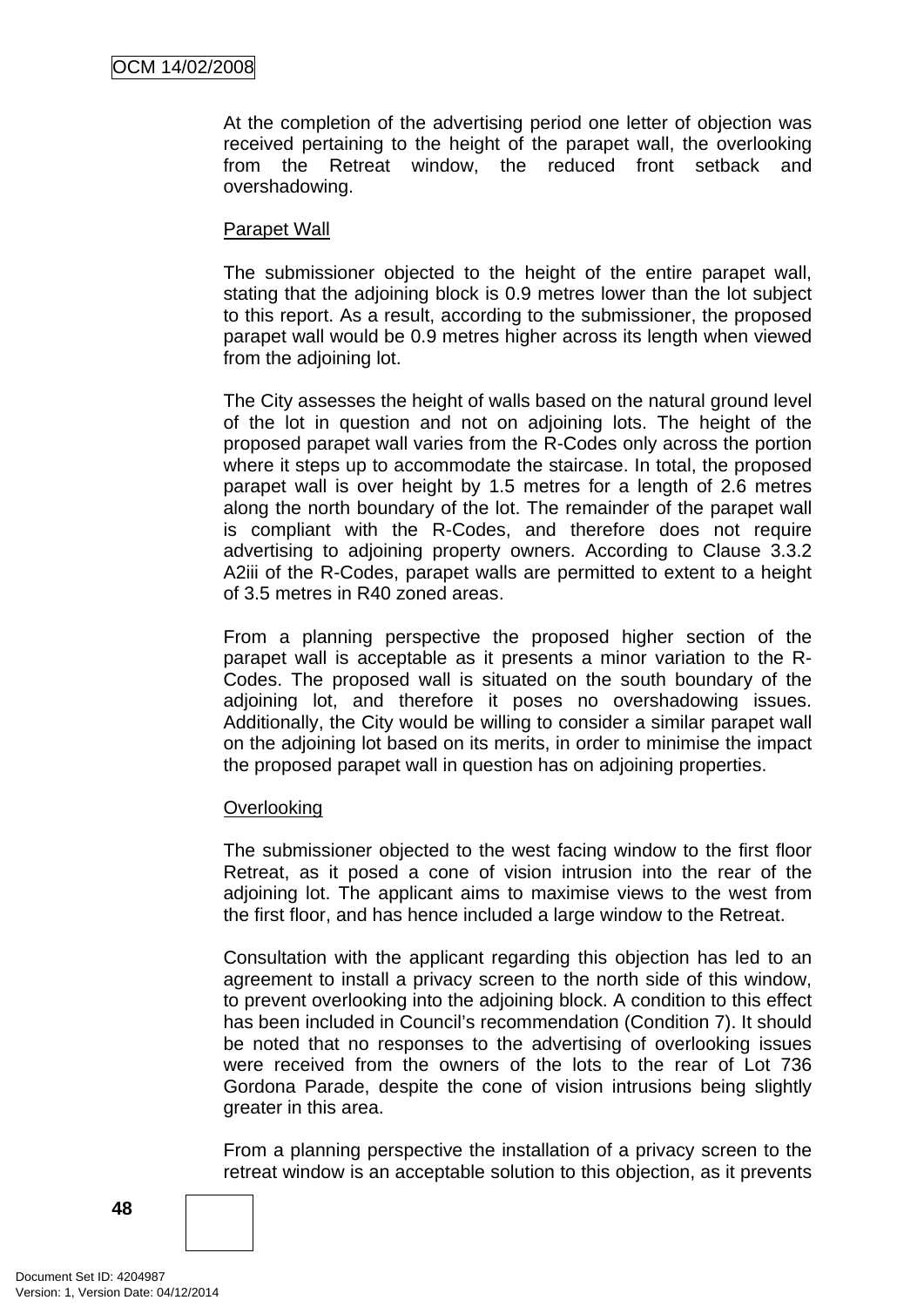overlooking into the adjoining lot whilst maintaining views from the first floor, which was one of the major design intentions of this development. The installation of a privacy screen to the retreat window would make this element of the development compliant with the R-Codes.

#### Reduced Front Setback

The reduced front setback to the northern dwelling drew an objection from the submissioner. According to R-Codes Clause 3.2.1 A1i garages and carports are to be setback 4.5 metres from the primary street. Assessed on performance, however the proposed garage setback of 3.3 metres is acceptable given the width and area limitations of the block, and the similar reduced garage setback of the three dwellings to the south of the abovementioned dwelling.

The City believes that maintaining the 3.3 metre reduced garage setback will complement the development when viewed from the street, as it presents an element of continuity across the four dwellings proposed. Furthermore, the original submission proposed a front setback of 2.0 metres. Through extensive discussions between Council officers and the applicant a negotiated setback of 3.3 metres was reached. The submissioner's comments regarding excessive bulk and scale could be addressed with landscaping to the north boundary of the lot.

From a planning perspective the 3.3 metre reduced garage setback is acceptable given the extent of consultation with the applicant regarding the original submission. The applicant has endeavoured to present an appealing development whilst maximising space. Indeed it is considered that the 3.3 metre setback will positively address the street as it complements the other three dwellings proposed by the applicant, and it is not inconsistent with the reduced setbacks typically associated with medium density development in an R40 zone. The impact of the garage has been reduced by bringing the first floor 0.6 metres forward, making this the primary element in the streetscape.

#### **Overshadowing**

The submissioner cited both the proposed parapet wall and the reduced front setback as presenting overshadowing issues to the adjoining lot. As the proposed development is situated to the south of the adjoining lot, overshadowing from the development is not an issue due to the northerly path of the sun. Additionally the proposed parapet wall variation is minimal and is not envisaged to inhibit solar access to the adjoining lot. It is therefore considered that the proposed development does not present overshadowing issues to the adjacent lot along the north boundary.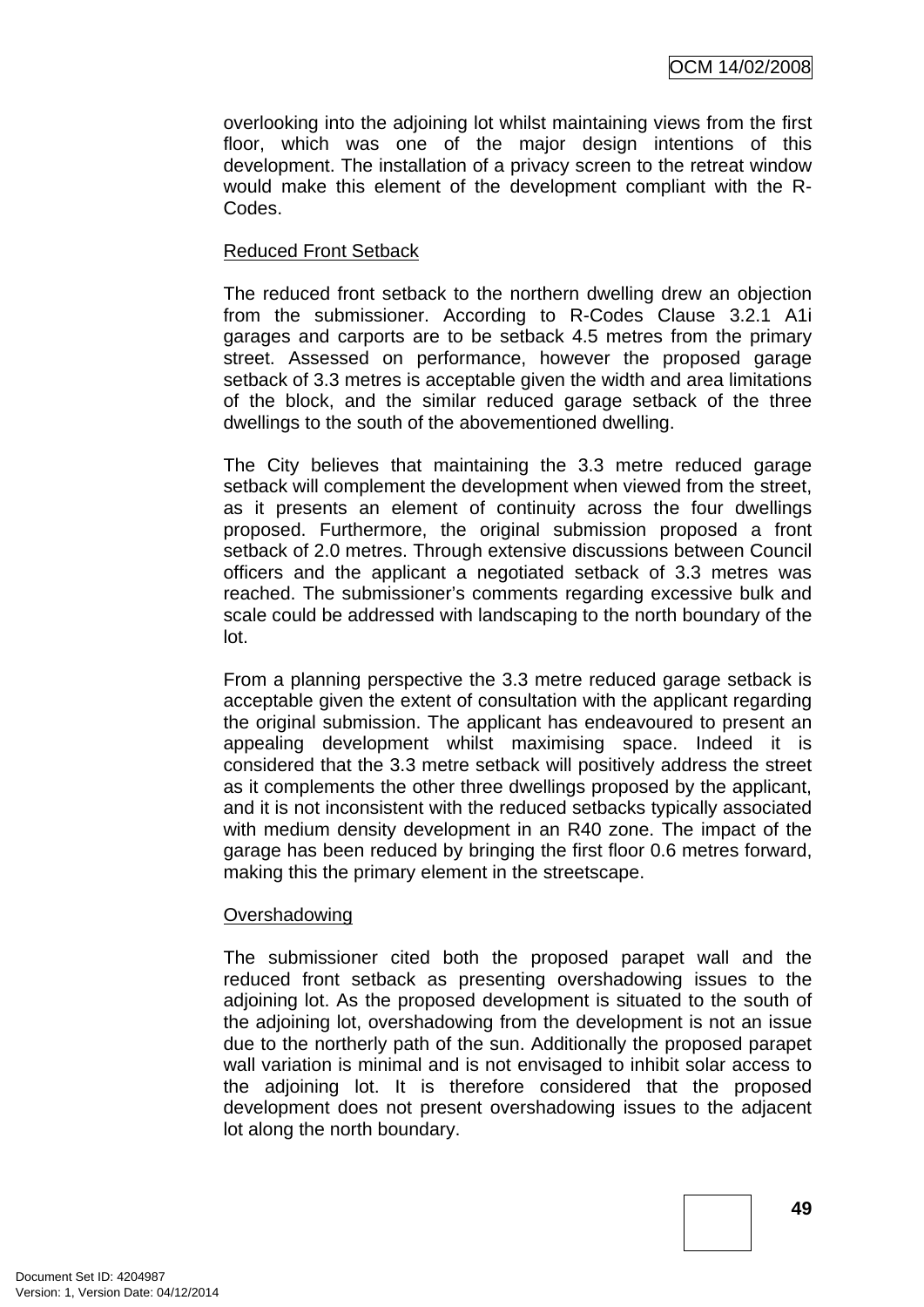## **Strategic Plan/Policy Implications**

### **Demographic Planning**

• To ensure the planning of the City is based on an approach that has the potential to achieve high levels of convenience and prosperity for its citizens.

## **Budget/Financial Implications**

N/A

## **Legal Implications**

Town Planning Scheme No. 3

## **Community Consultation**

Consultation with two adjoining owners likely to be affected by the proposed development was undertaken for a period of 14 days. As a result of the advertising one letter of objection was received.

## **Attachment(s)**

- 1. Location Plan indicating submissioner.
- 2. Site plan, floor plan and elevations for the proposed development.

## **Advice to Proponent(s)/Submissioners**

The Proponent and submissioner and those who lodged a submission on the proposal have been advised that this matter is to be considered at the 14 February 2008 Council Meeting.

## **Implications of Section 3.18(3) Local Government Act, 1995**

Nil.

**14.13 (MINUTE NO 3663) (OCM 14/2/2008) - RETROSPECTIVE APPLICATION FOR PATIO, GAZEBO, GARDEN SHED AND FRONT FENCE - LOT 656 (NO.62) CASTELLON CRESCENT, COOGEE - OWNER/APPLICANT: F PARATORE (3316581) (V LUMMER) (ATTACH)** 

#### **RECOMMENDATION** That Council:

(1) grant retrospective approval to the patio, gazebo, shed and front fence on Lot 656 (No 62) Castellon Crescent, Coogee in accordance with the approved plan subject to the following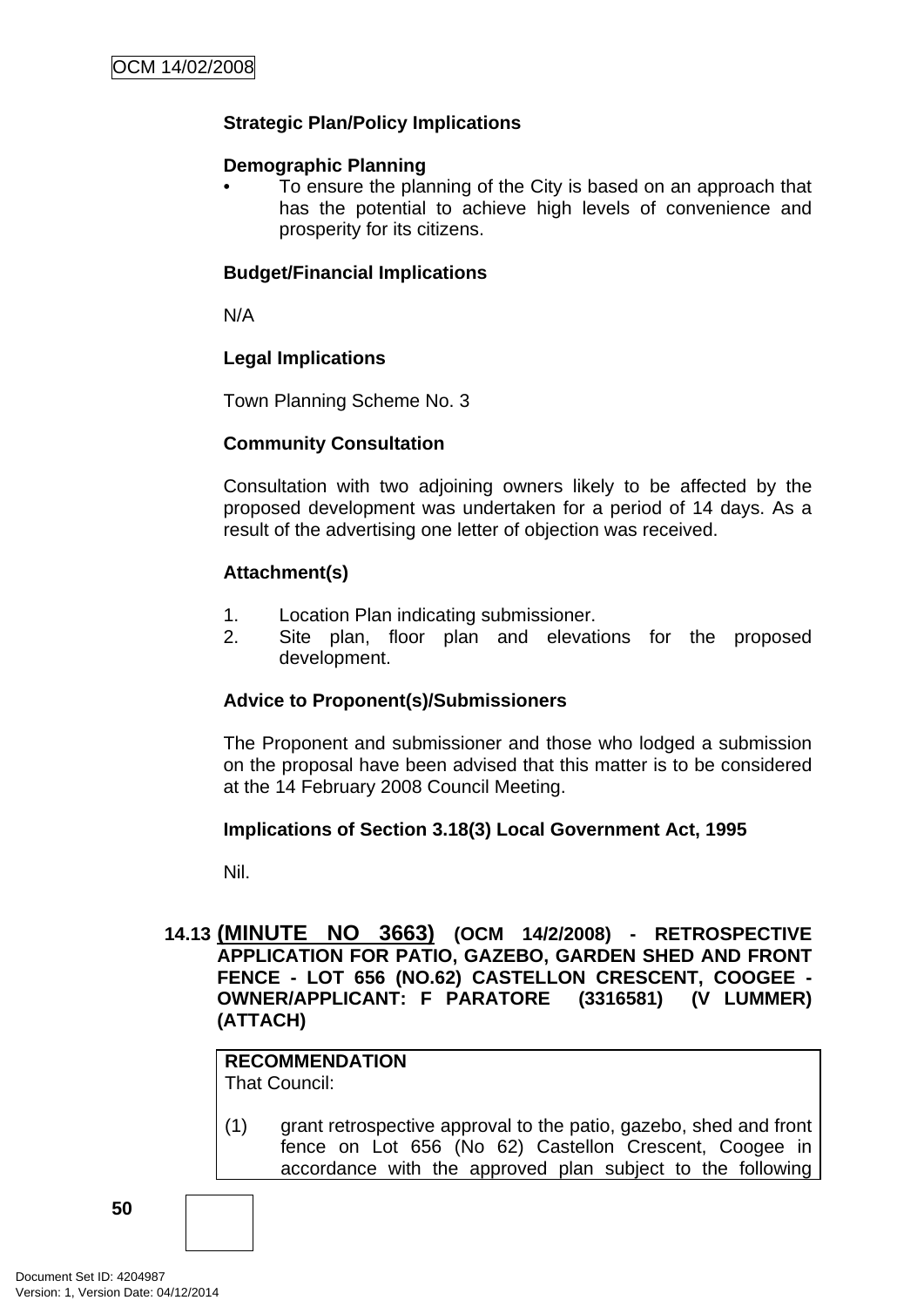conditions:-

- 1. Development can only be undertaken in accordance with the terms of the application as approved herein and any approved plans.
- 2. Nothing in the approval or these conditions shall excuse compliance with all relevant written laws in the commencement and carrying out of the development.
- 3. All stormwater being contained and disposed of on-site to the satisfaction of the City.
- 4. No activities causing noise and/or inconvenience to neighbours being carried out after 7.00 pm or before 7.00 am, Monday to Saturday, and not at all on Sunday or Public Holidays.
- 5. Retaining wall(s) being certified by a qualified Structural Engineer.
- 6. The shed is to be altered, or the boundary relocated, so that the shed is constructed wholly within lot 656. Alternatively an easement can be granted over the neighbouring property.
- (2) issue a Schedule 9 Notice of Determination on Application for Planning Approval – Approval (inclusive of MRS Form 2 Notice of Approval); and
- (3) advise the submissioner(s) of (1) above.

#### **COUNCIL DECISION**

MOVED Clr T Romano SECONDED Clr V Oliver that the recommendation be adopted.

**CARRIED 9/0**

#### **Background**

| Zoning:                        | MRS:             | Urban                   |  |
|--------------------------------|------------------|-------------------------|--|
|                                | TPS3             | <b>Residential R 20</b> |  |
| Land Use:                      | Residential      |                         |  |
| 768m <sup>2</sup><br>Lot Size: |                  |                         |  |
| Use Class:                     | Single House "P" |                         |  |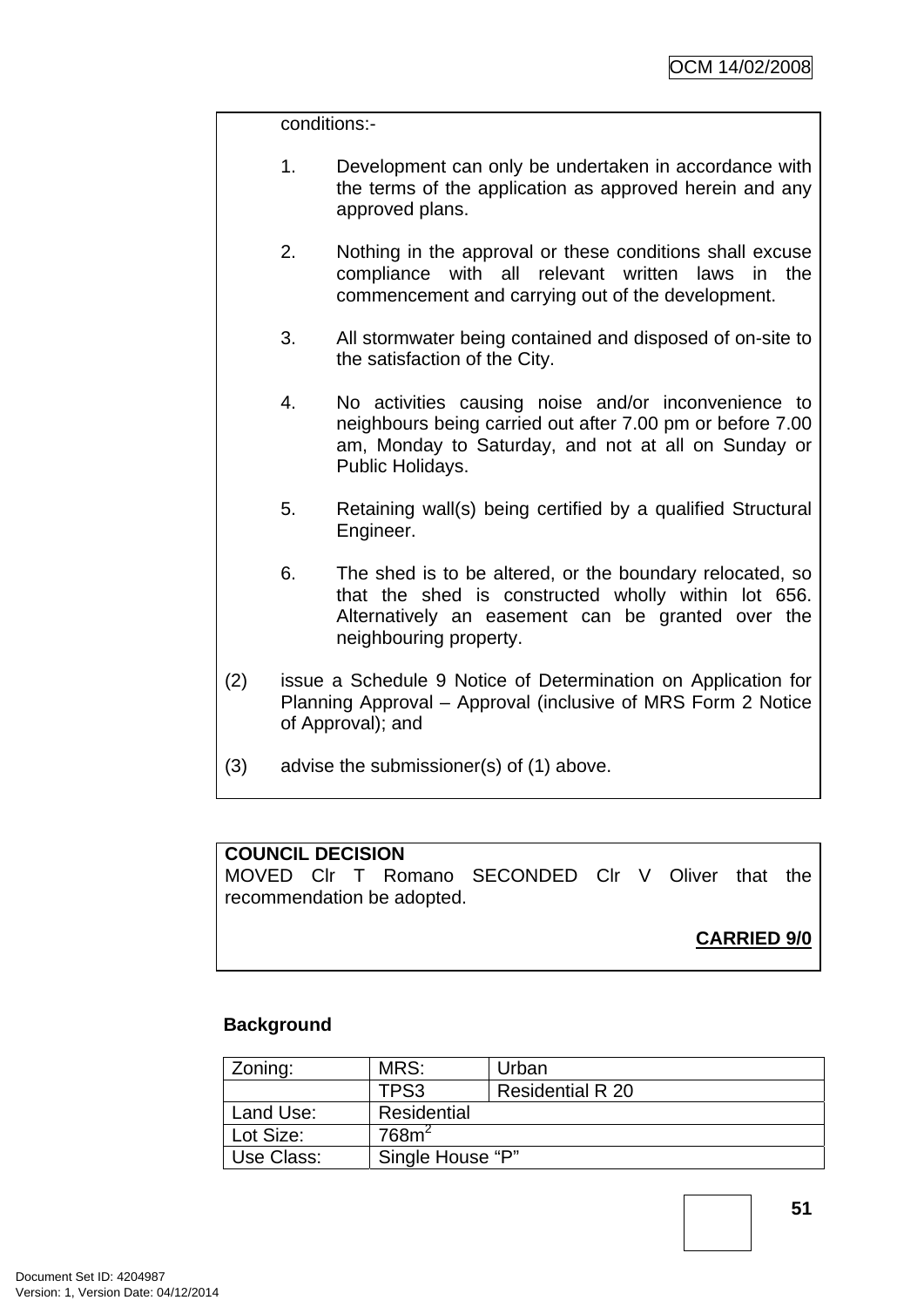The structures the subject of this application are either completed or partially completed. The development was brought to the City's attention by a neighbour. The City advised the owner to stop work on the structures and seek the appropriate approvals prior to continuing with the completion of the structures.

#### **Submission**

The applicant has provided the following justification in support of the proposal which has been summarised accordingly:-

- At the time of purchase of this property in May 2007, the property had a pergola of the same size in the same location as the proposed patio.
- There was a shed on the boundary in a similar location to the proposed gazebo.
- The painted super 6 fence was replaced with a new rendered (on both sides) brick fence at the owners cost.
- The improvements made to my property do not disrupt the neighbouring property, if anything they improve value, aesthetics and privacy to both properties.

A copy of the applicant's full submission should be read in conjunction with this report and is contained in the agenda attachments.

#### **Report**

The subject land is zoned Residential R 20, under the City of Cockburn Town Planning Scheme No 3. Council has the discretion to either approve (with or without conditions) or to refuse the application.

The proposal is for retrospective approval for:

- A shed which requires a variation to the site setback (1 m required, 0 m provided). The shed is actually constructed 2.5 cm into the adjoining property and the owner of the adjoining property has submitted a letter of consent for the structure to be on her property.
- A gazebo which requires a side setback variation (1 m required, 700mm provided).
- A patio which requires a side setback variation (1.6 m required, 600mm provided).
- The front fence which complies with the Acceptable Development Provisions of the Residential Design Codes.

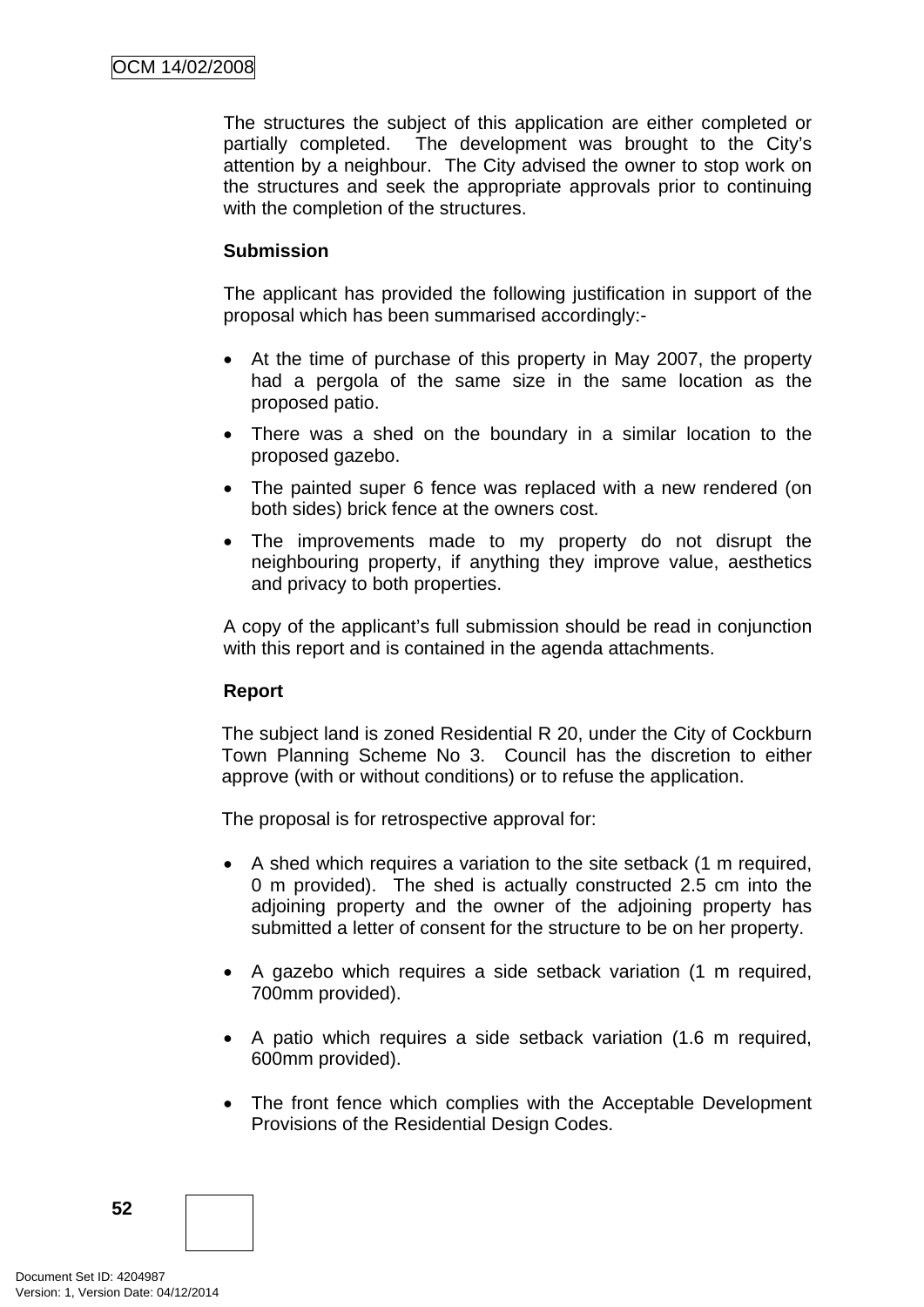The development which preceded the patio and gazebo consisted of a patio and shed. There is no record of these structures being approved by Council.

The photos supplied by the applicant indicate the shed constructed to the boundary and the patio about 500mm from the boundary. The patio had a portion of flat roof and a portion of pitched roof. The shed was a flat roof structure, but would have been visible by the neighbour above the fence line.

The objection received from the neighbour to the east raises the issue of the plans being incorrect. The applicant has submitted revised plans which accurately reflect what has been constructed on site.

It is considered that the proposed structures, the subject of this application, once fully completed will have no greater impact upon the amenity of the adjoining owner than those structures that were previously in place.

The shed is constructed 2.5 cm into the western neighbour's property. The neighbour has provided a letter of support for the structure; however, from a planning and building (BCA) point of view, the structure should be approved wholly within one property. This can be achieved by removing one course of bricks from the wall, or by realigning the boundary, alternatively an easement can be granted by the adjoining owner. A condition is recommended to ensure that this takes place.

#### Recommendation

It is recommended that the application be approved subject to conditions. The impact of the proposed structures on the amenity neighbouring property is not considered to be greater than the previous development on site and once, completed should present a high standard of development. The front fence complies with requirements. The shed is recommended for approval subject to resolution of the issue of construction over the boundary.

#### **Strategic Plan/Policy Implications**

#### **Demographic Planning**

- To ensure the planning of the City is based on an approach that has the potential to achieve high levels of convenience and prosperity for its citizens.
- To ensure development will enhance the levels of amenity currently enjoyed by the community.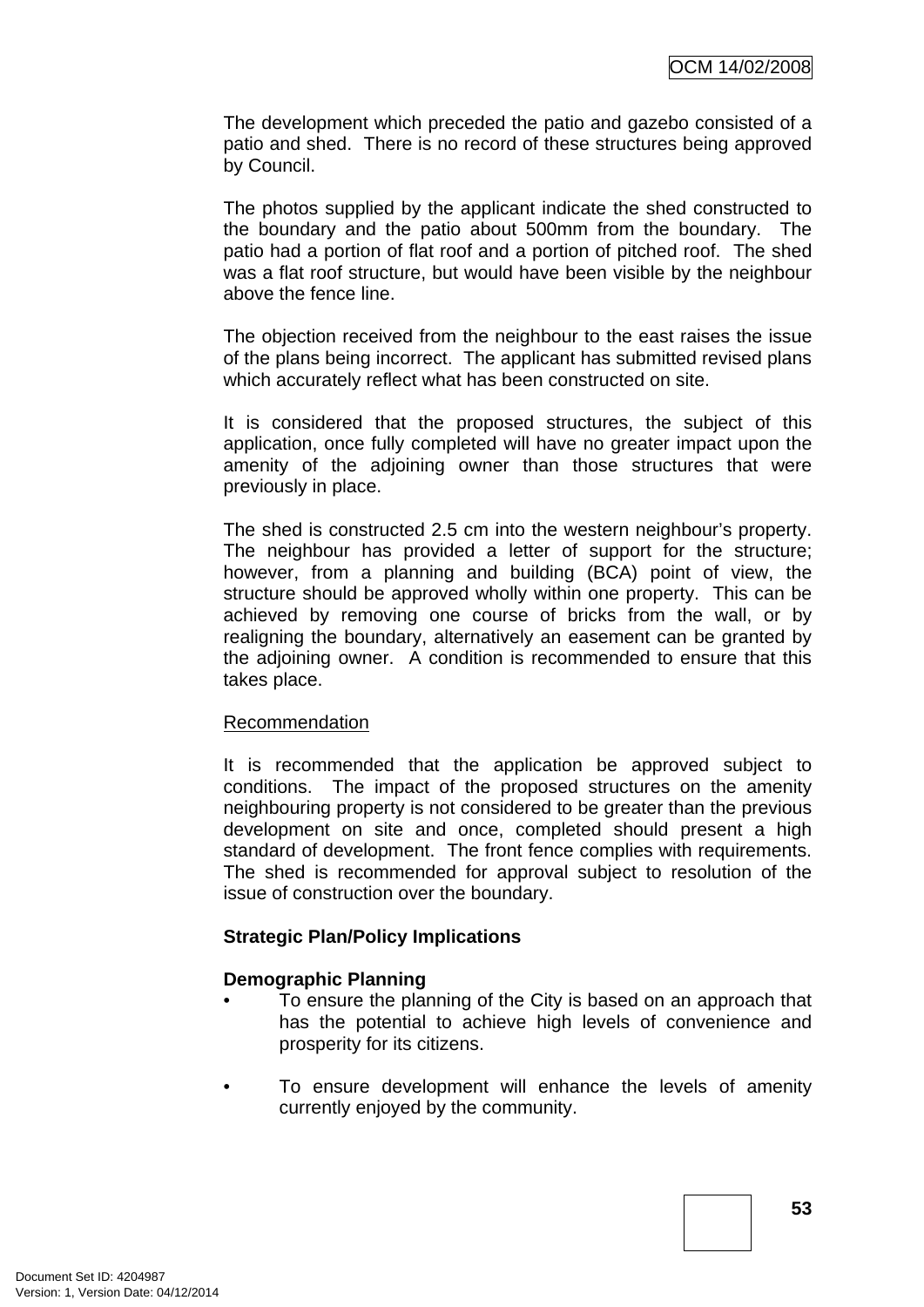## **Budget/Financial Implications**

N/A

## **Legal Implications**

Town Planning Scheme No. 3 Residential Design Codes 2002 Planning and Development Act 2005 State Administrative Tribunal Regulations

## **Community Consultation**

The application has been advertised to the two abutting owners affected by the setback variations in accordance with the Residential Design Codes. One submission of objection has been received. The issues raised in the objection are:

- Patio and gazebo are too close to the boundary affecting amenity
- The structure runs along the length of neighbours alfresco and backyard.
- Structures were installed without the necessary approvals.
- The plans are not correct

## **Attachment(s)**

- 1. Location Plan
- 2. Site Plan and elevations
- 3. Applicant's submission
- 4. Objection with photos

## **Advice to Proponent(s)/Submissioners**

The Proponent(s) and those who lodged a submission on the proposal have been advised that this matter is to be considered at the 14 February 2008 Council Meeting.

## **Implications of Section 3.18(3) Local Government Act, 1995**

Nil.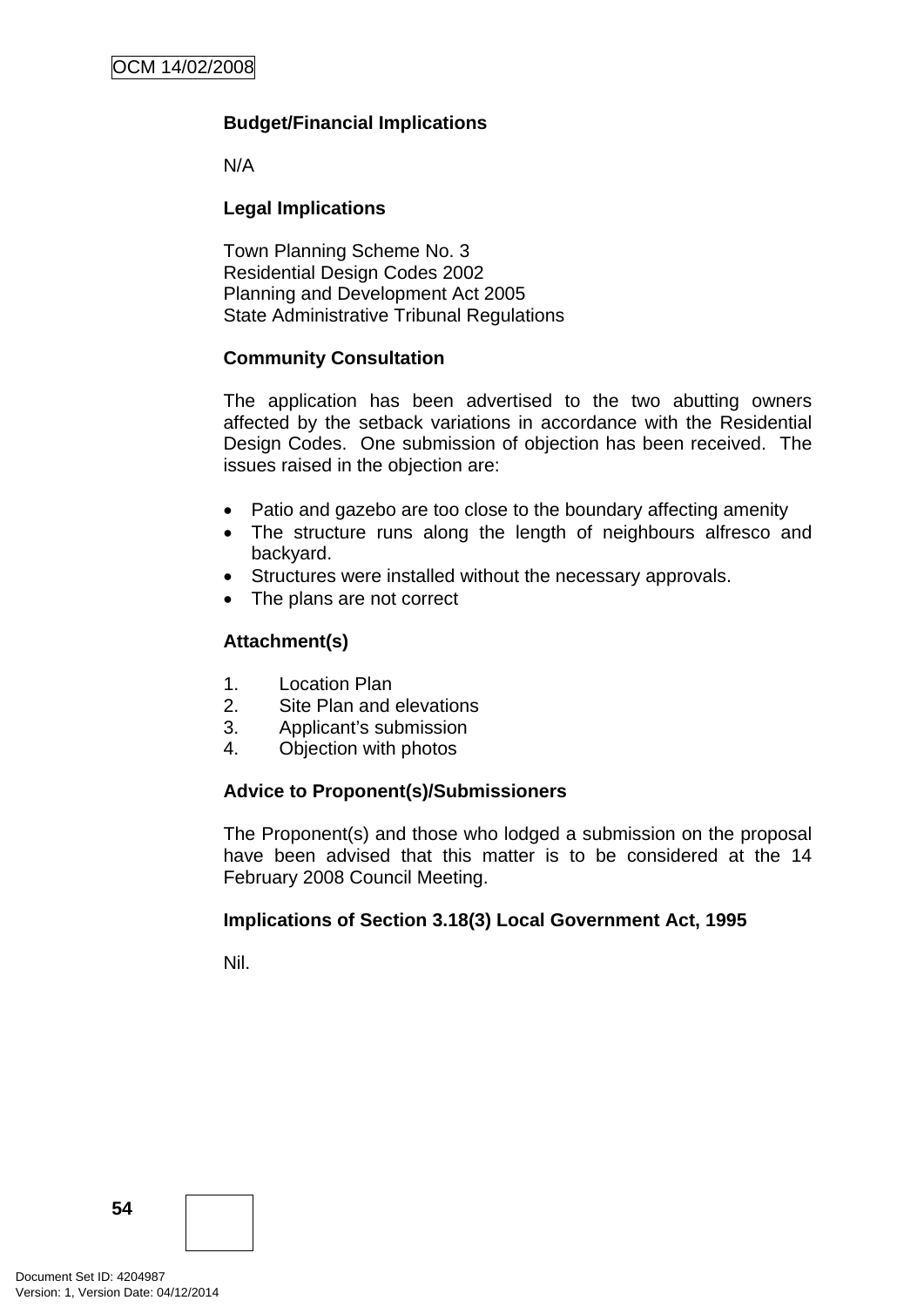**14.14 (MINUTE NO 3664) (OCM 14/2/2008) - RETROSPECTIVE APPLICATION FOR PRIVATE RECREATION - LASER SPORTS - LOT 106 GWILLIAM DRIVE, BIBRA LAKE - OWNER: PETER RATTIGAN - APPLICANT: LASER SPORTS (1100266) (V LUMMER) (ATTACH)** 

## **RECOMMENDATION**

That Council:

- (1) grant retrospective approval for Private Recreation (Laser Sports) on Lot 106 Gwilliam Drive, Bibra Lake in accordance with the approved plan subject to the following conditions:-
	- 1. Development may be carried out only in accordance with the terms of the application as approved herein and any approved plan.
	- 2. Nothing in the approval or these conditions shall excuse compliance with all relevant written laws in the commencement and carrying out of the development.
	- 3. All stormwater being contained and disposed of on-site to the satisfaction of the City.
	- 4. The maximum number of patrons on site at any one time is 36 and the maximum for any one day is 100.
	- 5. This development has been defined as a public building and shall comply with the provisions of the Health Act 1911 relating to a public building, and the Public Building Regulations 1992. An application to construct, extend or alter a public building is to be submitted.
	- 6. The applicant is to obtain written consent from the Managers of Adventure World for shared parking on the adjacent Reserve 26954; and
- (2) advise those submissioner(s) of (1) above.

## **COUNCIL DECISION**

MOVED Clr I Whitfield SECONDED Clr V Oliver that Council:

- (1) grant retrospective approval for Private Recreation (Laser Sports) on Lot 106 Gwilliam Drive, Bibra Lake in accordance with the approved plan subject to the following conditions:-
	- 1. Development may be carried out only in accordance with the terms of the application as approved herein and any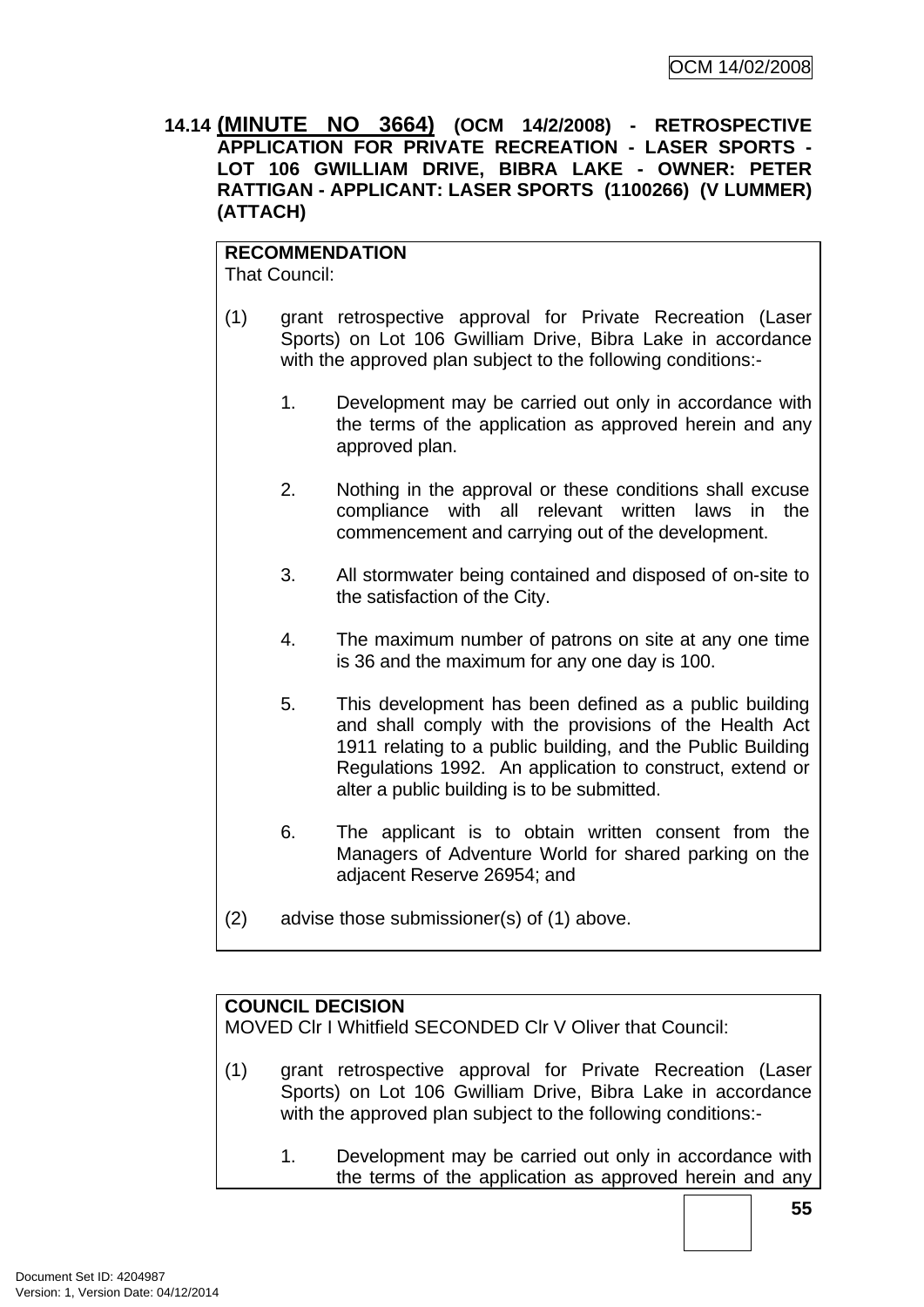approved plan.

- 2. Nothing in the approval or these conditions shall excuse compliance with all relevant written laws in the commencement and carrying out of the development.
- 3. All stormwater being contained and disposed of on-site to the satisfaction of the City.
- 4. The maximum number of patrons on site at any one time is 36 and the maximum for any one day is 100.
- 5. This development has been defined as a public building and shall comply with the provisions of the Health Act 1911 relating to a public building, and the Public Building Regulations 1992. An application to construct, extend or alter a public building is to be submitted.
- 6. The applicant is to obtain written consent from the Managers of Adventure World for shared parking on the adjacent Reserve 26954; and
- 7. The applicant shall provide screening along the western boundary of Lot 106 Gwilliam Drive (abutting Lot 10 Gwilliam Drive, the Perth Waldorf School site), to the satisfaction of the Manager Planning Services, prior to the proposed use being conducted from the subject property.

## FOOTNOTE

- 1. In the event that screening has been erected by the owners of Lot 10 Gwilliam Drive, the applicant may undertake negotiations with owners of Lot 10 in respect of reimbursement of costs in order to satisfy Condition 7.
- (2) advise those submissioner(s) of (1) above.

**CARRIED 8/1**

#### **Reason for Decision**

The Perth Waldorf School has advised that they consider that the proposed use has connotations of violence and non-peaceful ways of conflict resolution, which are inconsistent with the school's core values. As a result of these concerns the school erected screening along their common boundary in August last year, when the problem first arose. This has allowed the school to continue its normal school activities and after-school activities without directly viewing people shooting at each other with laser guns. Given the circumstances the applicant should be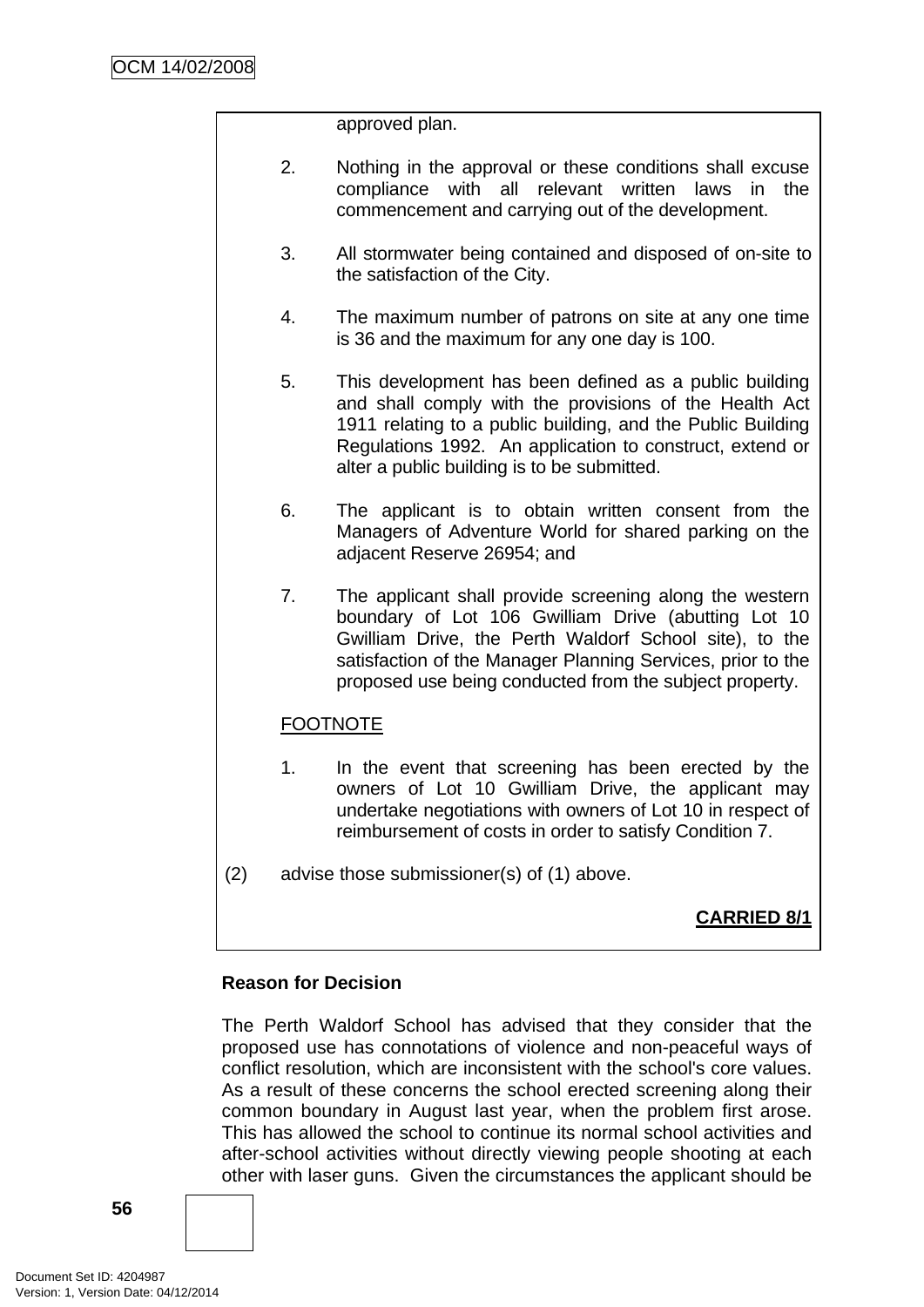required to screen the proposed use and if the screening is already in place should pay at least half the cost of the screening.

## **Background**

| Zoning:    | MRS:                                                 | Rural                                                                                                                                                                                                                                       |  |  |
|------------|------------------------------------------------------|---------------------------------------------------------------------------------------------------------------------------------------------------------------------------------------------------------------------------------------------|--|--|
|            | TPS3                                                 | Special Use 7 – Private Recreation and may<br>include an Educational Establishment, Health<br>Studio, Reception Centre, Restaurant,<br>Caretakers Residence, Club Premises, Child<br>Care Centre, Place of Public Worship and Fast<br>Food. |  |  |
| Land Use:  | Already used for Laser Sports, without approval      |                                                                                                                                                                                                                                             |  |  |
|            | This property also houses Bungee West, on a separate |                                                                                                                                                                                                                                             |  |  |
|            | lease area.                                          |                                                                                                                                                                                                                                             |  |  |
| Lot Size:  | 2.6153 ha                                            |                                                                                                                                                                                                                                             |  |  |
| Use Class: | Private Recreation                                   |                                                                                                                                                                                                                                             |  |  |

5 February 1992 – Council approval for Bungee Tower.

#### **Submission**

The applicant has provided the following justification in support of the proposal which has been summarised accordingly:-

- Laser Sports is a co-operative, competitive, non-contact team sport, suitable from ages 8 to adult.
- The equipment uses infra-red technology similar to television remote controls, there are no projectiles fired and no risk to eyesight.
- Perth Laser Sports has an agreement to use Bungee West employee parking, toilet and kitchen facilities.
- The maximum number of patrons at any one time is 36 and staffs are 3.
- The Environmental Noise Assessment demonstrates that the proposed use complies with the Environmental Protection (Noise) Regulations 1987.
- Physical development on the land consists of one Camouflage Base and numerous empty 200L drums. There is one sign on the Bungee West lease area facing the Adventure World car park.

A copy of the applicant's full submission should be read in conjunction with this report and is contained in the agenda attachments.

#### **Report**

The subject land is zoned *Special Use 7 – Private Recreation and may include an Educational Establishment, Health Studio, Reception Centre, Restaurant, Caretakers Residence, Club*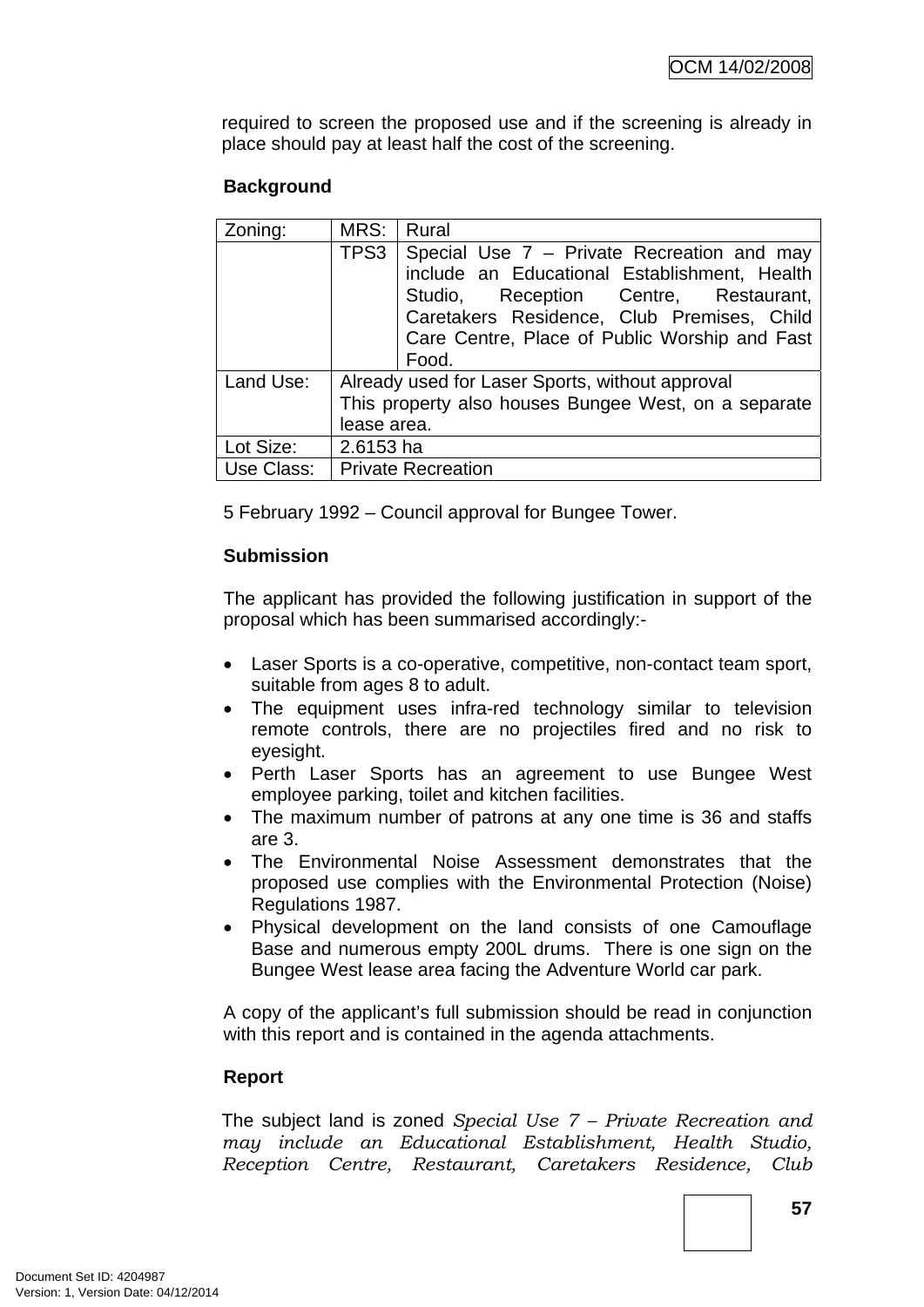*Premises, Child Care Centre, Place of Public Worship and Fast Food*, under the City of Cockburn's Town Planning Scheme No 3. Council has the discretion to either approve (with or without conditions) or to refuse the application.

Proposed use is defined as Private Recreation under the Scheme. The use for Private Recreation is considered compatible with the zoning of the land.

As the site abuts an area which is reserved under the Metropolitan Region Scheme for Parks and Recreation the application was referred to the Western Australian Planning Commission (WAPC) for comment. The WAPC had no comment on the application, other than to recommend approval.

The Town Planning Scheme car parking requirement for Private Recreation is 1 bay per 4 people accommodated. A maximum of 36 patrons is proposed, requiring 9 bays.

No car parking is provided on site as it is proposed that the patrons utilise the car park situated on the adjacent land owned by the City of Cockburn, Reserve 26954. Adventure World and Bungee West also utilise this car park. This is considered acceptable.

The City's Environmental Health section is satisfied with the details of the application, provided no more than 100 persons utilise the facility per day. This restriction is imposed due to the capacity of the existing septic tanks on the Bungee West lease area that are to be utilised by Laser Sports. This is recommended as a condition of approval.

In regard to the objection received during advertising, it is noted that the proposal complies with the Noise Regulations. The applicant has noted that many school groups use the facility and that the drums will be deodorised further to avoid any smells.

#### **Conclusion**

The issues raised in the letter of objection are not considered to be sufficient to recommend refusal of this application.

The parking arrangements are considered satisfactory and the use is compatible with the zoning. For these reasons, the application is recommended for approval.

#### **Strategic Plan/Policy Implications**

#### **Demographic Planning**

To ensure development will enhance the levels of amenity currently enjoyed by the community.

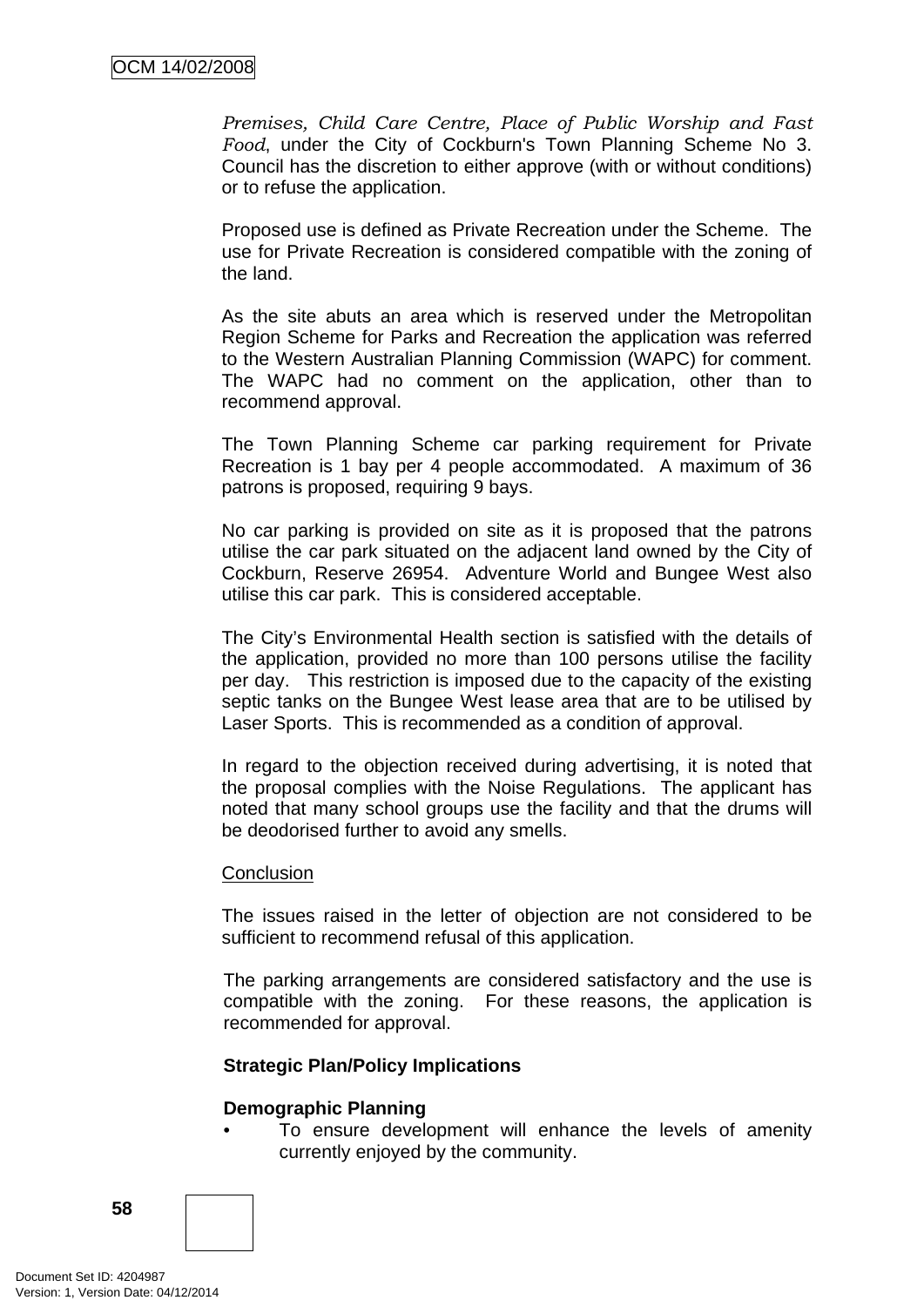## **Infrastructure Development**

• To provide an appropriate range of recreation areas that meets the needs of all age groups within the community.

## **Lifestyle and Aspiration Achievement**

• To facilitate and provide an optimum range of community services and events.

### **Budget/Financial Implications**

N/A

## **Legal Implications**

N/A

## **Community Consultation**

The application was advertised for comment from the two adjoining properties, owned by The Perth Waldorf School and Adventure World. One objection was received from The Perth Waldorf School.

The basis of the objection is:

- Noise may be audible in the teaching areas of the school
- The war like activities conflict with the values of the Curriculum Council
- Object to activities during school hours
- Laser sports may impact on our activities outside school hours.
- There is already a similar activity in the area
- The drums appear to give off chemical smells

The full submission is located in the agenda attachments.

#### **Attachment(s)**

- 1. Location Plan
- 2. Site Plan and facilities
- 3. Applicant's submission
- 4. Objection from The Perth Waldorf School

#### **Advice to Proponent(s)/Submissioners**

The Proponent(s) and those who lodged a submission on the proposal have been advised that this matter is to be considered at the 14 February 2008 Council Meeting.

## **Implications of Section 3.18(3) Local Government Act, 1995**

Nil.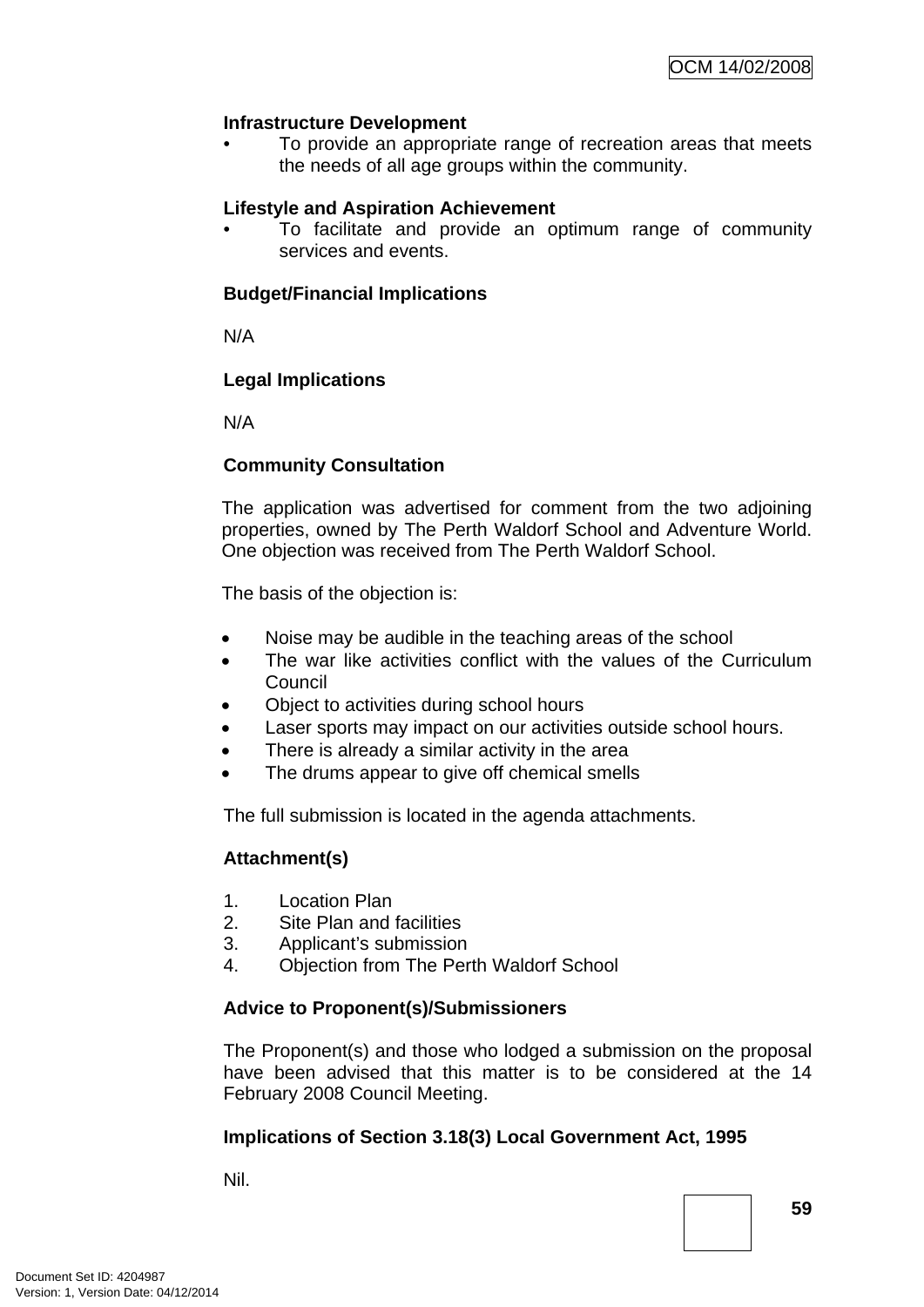## **14.15 (MINUTE NO 3665) (OCM 14/2/2008) - RETROSPECTIVE ANCILLARY ACCOMMODATION - 16 GRANT PLACE BANJUP - OWNER/APPLICANT: COLIN JAMES FRICHOT & GLENDA BERYL FRICHOT (5513604) (C SCHOOLING) (ATTACH)**

## **RECOMMENDATION**

That Council:

(1) grant its approval for retrospective ancillary accommodation at Lot 42 (No.16) Grant Place, Banjup, in accordance with the approved plan subject to the following conditions:-

#### STANDARD CONDITIONS

- 1. Development may be carried out only in accordance with the terms of the application as approved herein and any approved plan.
- 2. Nothing in the approval or these conditions shall excuse compliance with all relevant written laws in the commencement and carrying out of the development.
- 3. Retaining wall(s) being constructed in accordance with a suitably qualified Structural Engineer's design and a building licence being obtained prior to construction.
- 4. The ancillary accommodation must only be occupied by member(s) of the same family as the occupiers of the main dwelling.
- 5. The existing structures must be screened from view from any public street or reserve and/or surrounding properties by existing and/or proposed vegetation as approved by the City.
- 6. No removal of vegetation is permitted, except in the following circumstances:-
	- (a). To build a house and any associated outbuildings or other approved structures;
	- (b). To construct a driveway;
	- (c). To remove vegetation that is dead, diseased or dangerous; or
	- (d). To construct a three metre wide fire break around the perimeter of the property.

#### SPECIAL CONDITION

7. A notification under Section 70A of the Transfer of Land Act is to be prepared in a form acceptable to the Council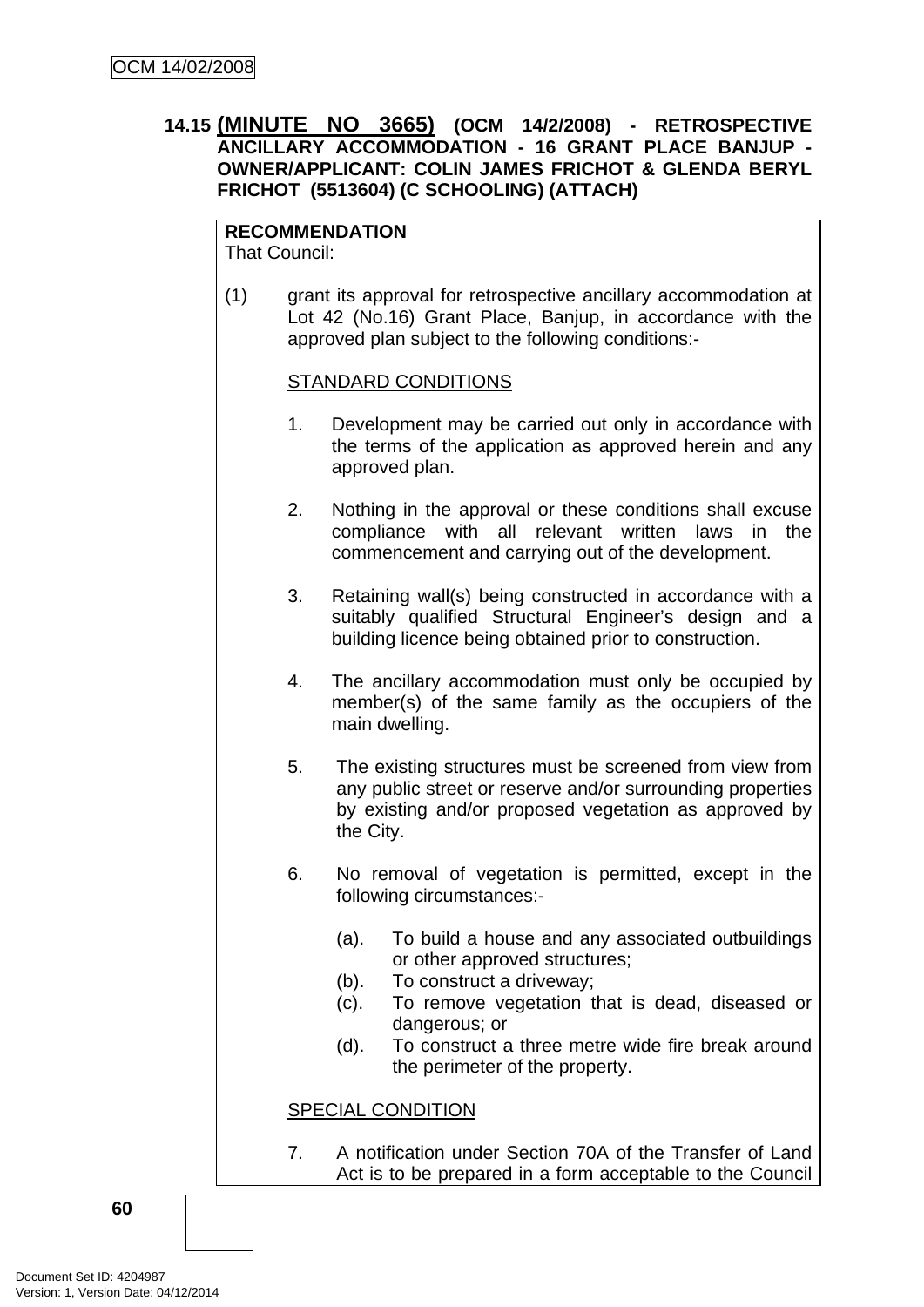and lodged with the Registrar of Titles for endorsement on the Certificate of Title for the subject lot. This notification is to be sufficient to alert prospective purchasers of the use and restrictions of the ancillary accommodation as stipulated under Condition 4 of this approval. The notification should (at the full cost of the applicant) be prepared by the Council's Solicitor McLeods and be executed by both the landowner and the Council.

## FOOTNOTE

- 1. The development is to comply with the requirements of the Building Code of Australia.
- 2. Issue a Schedule 9 Notice of Determination on Application for Planning Approval – Approval (inclusive of MRS Form 2 Notice of Approval).

## **COUNCIL DECISION**

MOVED Clr T Romano SECONDED Clr V Oliver that the recommendation be adopted.

**CARRIED 9/0**

#### **Background**

| Zoning:    | MRS:                                                             | <b>Rural – Water Protection</b> |
|------------|------------------------------------------------------------------|---------------------------------|
|            | TPS3                                                             | Resource                        |
| Land Use:  | Single House with Ancillary Accommodation                        |                                 |
| Lot Size:  | 2.2247ha                                                         |                                 |
| Use Class: | In accordance with Statement of Planning Policy 2.1<br>and $2.3$ |                                 |

The existing ancillary accommodation and associated hardstand were installed on-site in 1999 without the prior approval of the City of Cockburn. Since that time it has been occupied by immediate family members of the family residing in the primary dwelling on the property. The ancillary accommodation is made up of four 12.0 metre by 3.0 metre transportable units which are joined together, giving a total floorspace of 144.0 square metres. A carport is attached to the northern elevation of the ancillary accommodation and the building is connected to two septic tanks which in turn are connected to two leach drains.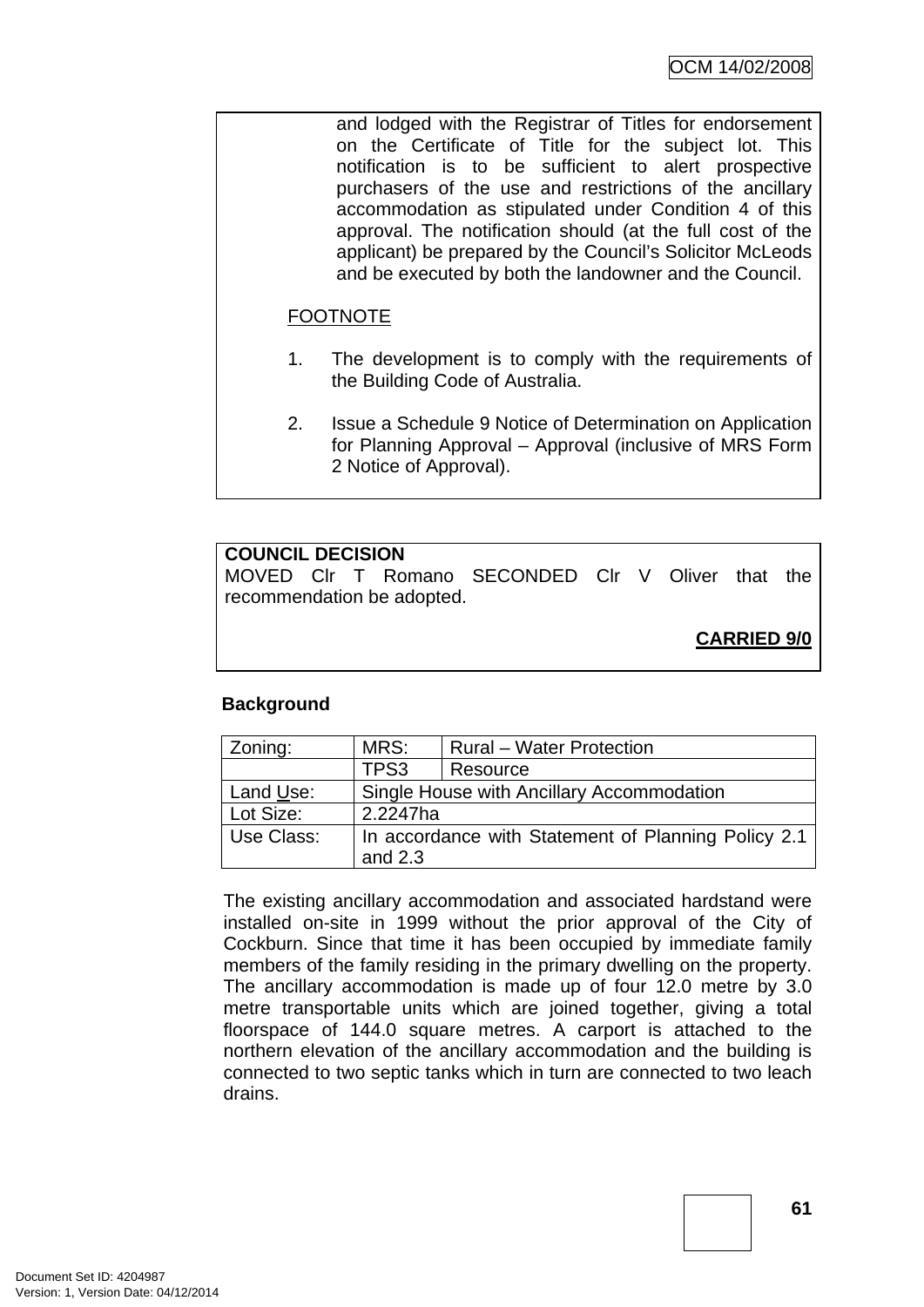### **Submission**

The City received a retrospective application for ancillary accommodation on 23 November 2007. The application included a site plan, floor plan and elevation of the ancillary accommodation, as well as specifications from Australia Wide Transportables regarding the demountable units.

The site plan clearly indicates that the ancillary accommodation is separated from the main dwelling by two fences with gates. In addition to its own access off Bartram Road, this indicates that the existing ancillary accommodation was intended to have some form of separation from the main dwelling.

In assessing the application a letter was sent to the applicants regarding the relationship of the inhabitants of the ancillary accommodation to those of the main dwelling on the lot. The applicant's responded in a telephone conversation was that only immediate family members were residing in the ancillary accommodation.

The retrospective application was advertised to four adjoining affected owners for a period of 14 days regarding the TPS No. 3 and APD11 variations. During that time three responses were received, two having no objection to the application and one being of a neutral position. One of the responses which did not object was on the basis that the ancillary accommodation will only be occupied by members of the same family as the primary dwelling, in accordance with Scheme and Policy requirements. Concerns were raised by two respondents regarding use of the ancillary accommodation as a separate dwelling with the possibility of it being rented out as such.

The applicants have provided the following justification in support of their request:

- The ancillary accommodation was originally erected to provide accommodation for their son as a transition phase prior to him enlisting in the Army.
- The applicant's daughter then resided in the ancillary accommodation, followed by their son and his wife on his return from the Army.
- Some grass and trees have been planted around the ancillary accommodation, particularly on the western side closest to adioining properties.
- The removal of natural vegetation has been kept to a minimum to protect wildlife habitats which are prevalent around the property.

A copy of the applicant's submission should be viewed in conjunction with this report and is contained in the agenda attachments.

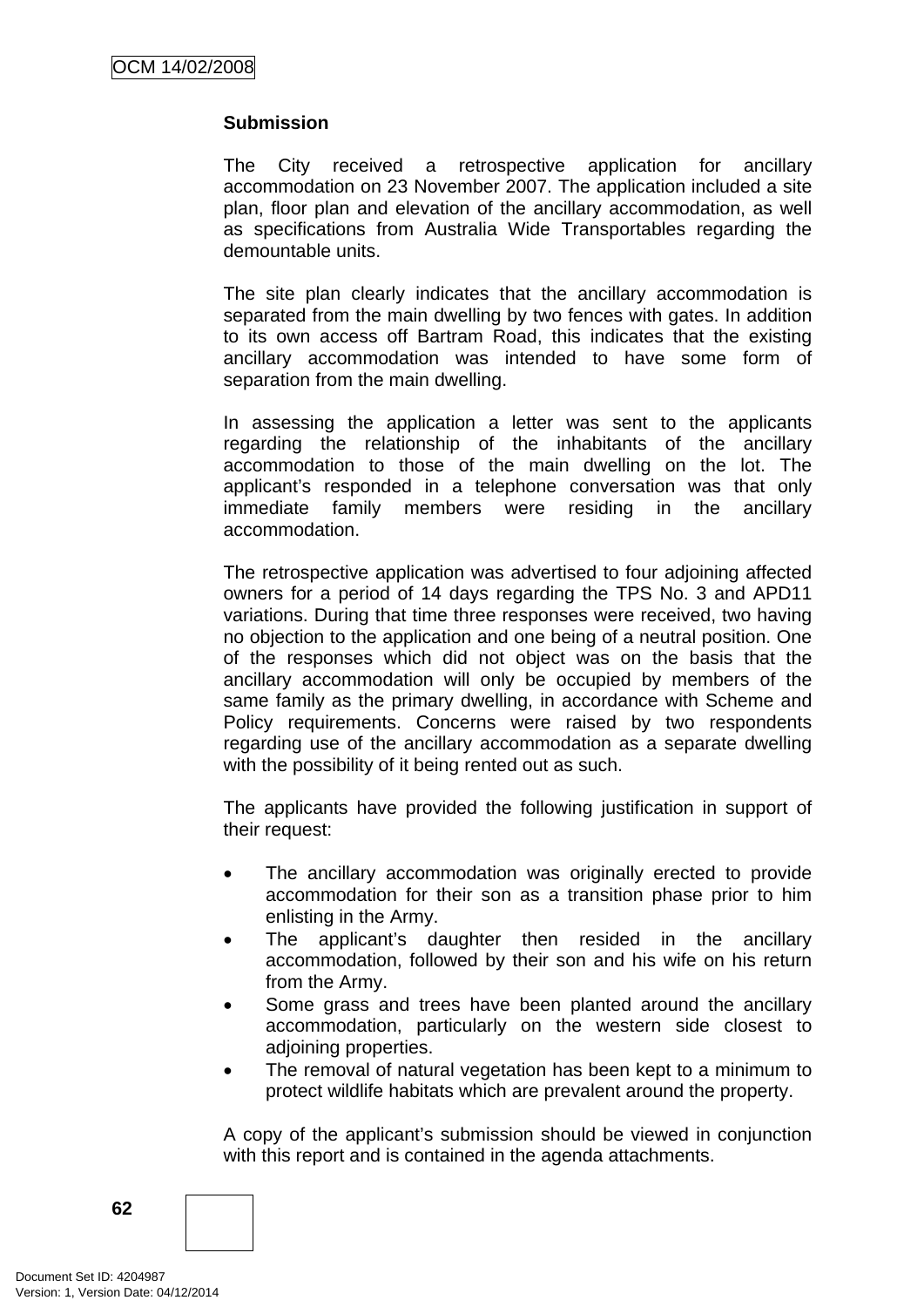## **Report**

The subject land is zoned Resource under the City of Cockburn Town Planning Scheme No. 3. The intent of the Resource Zone is to provide for the protection of the Perth Metropolitan underground water resource in accordance with the requirements of Statement of Planning Policy No. 2.3 published by the Western Australian Planning Commission on 12 June 1998.

Subject to Clause 5.10.2 (a) of TPS No. 3 only one single house may be erected on a lot. According to Clause 5.10.2 (f), ancillary accommodation is permitted in the Resource Zone, as long as the net area of the ancillary accommodation does not exceed 60.0 square metres. The existing ancillary accommodation has a net area of 144.0 square metres. The City and adjoining owners also had concerns that the ancillary accommodation was intended to be used as a separate dwelling; however, advice from the applicant is contrary to this concern.

As no objections to the retrospective application were received, and a desktop search revealed no history of complaints regarding the ancillary accommodation, it is considered that the application does not present significantly adverse impacts to the locality to warrant its discontinuance. Aside from the size of the ancillary accommodation, the application complies with all other requirements of TPS No. 3 and APD11 regarding ancillary accommodation in the Resource Zone.

It should be noted that it is not desirable to create a precedent for further ancillary accommodation development of this size in the Resource Zone. For this reason Council should consider adjoining owner comments regarding the application and the concern that the ancillary accommodation could potentially be inhabited by persons who are not related to the residents of the main dwelling on the lot. In this respect Conditions 4 and 7 of Council's recommendation are intended to restrict the existing and future inhabitants of the ancillary accommodation.

From a planning perspective the retrospective application will not negatively affect the amenity of the locality in that adjoining owners have not objected to the development and the fact that it has remained in-situ for approximately eight years without documented objections from adjoining and nearby owners. This perspective is also subject to the planting of vegetation around the ancillary accommodation in accordance with Clause 5.10.5 (c) (ii) of TPS No. 3, to reduce its visual impact from Bartram Road and adjoining properties. Therefore, it is recommended that Council use its discretion to support the application.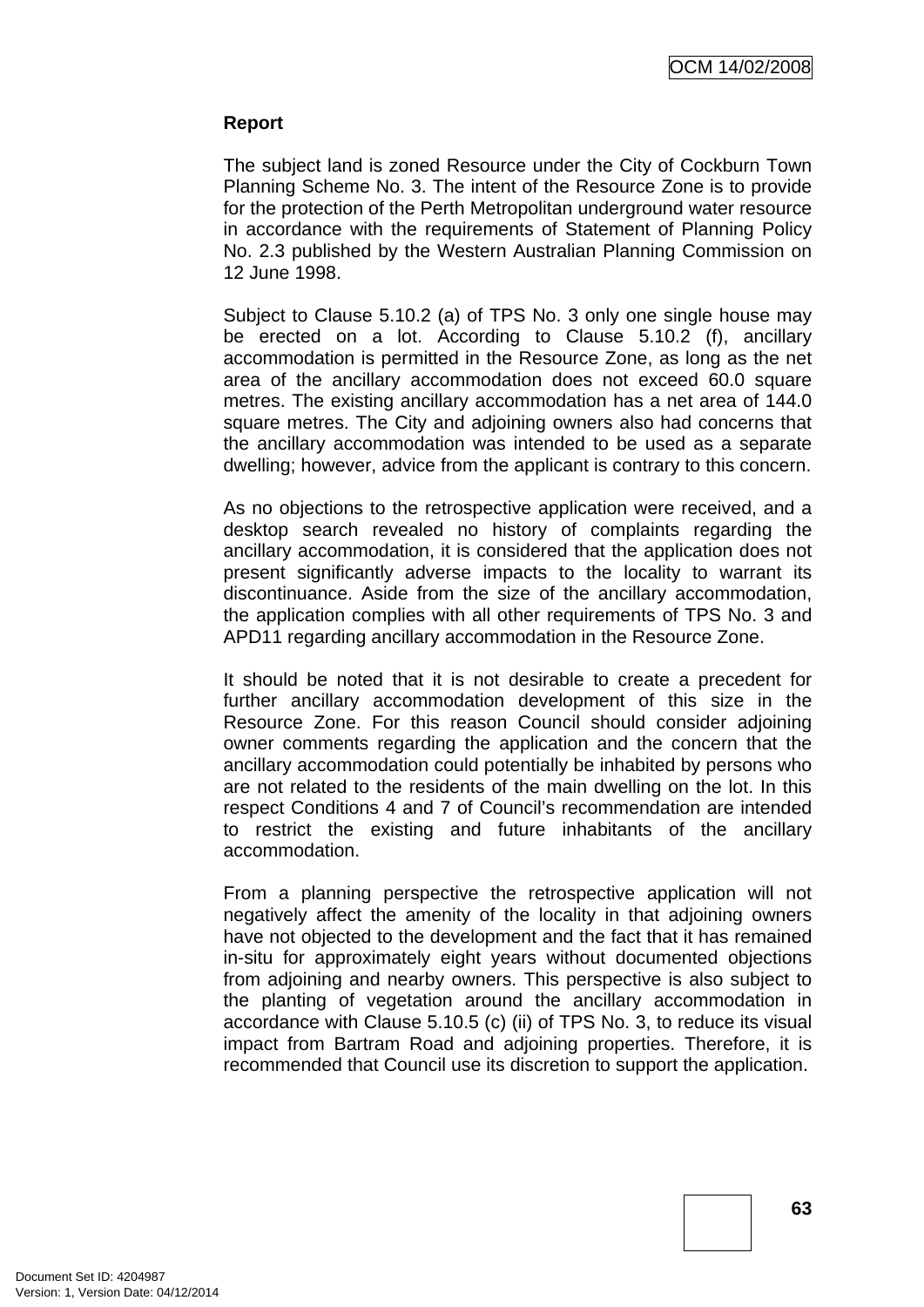## **Strategic Plan/Policy Implications**

### **Demographic Planning**

• To ensure the planning of the City is based on an approach that has the potential to achieve high levels of convenience and prosperity for its citizens.

## **Budget/Financial Implications**

N/A

## **Legal Implications**

Town Planning Scheme No. 3

## **Community Consultation**

Consultation of four adjoining owners likely to be affected by the ancillary accommodation was undertaken for a period of 14 days. As a result of the advertising two letters of no objection were received and one letter of a neutral perspective was received.

## **Attachment(s)**

- 1. Location Plan indicating Submissioners
- 2. Site plan, floor plan, elevations

## **Advice to Proponent(s)/Submissioners**

The Proponent(s) and those who lodged a submission on the proposal have been advised that this matter is to be considered at the 14 February 2008 Council Meeting.

## **Implications of Section 3.18(3) Local Government Act, 1995**

Nil.

#### **14.16 (MINUTE NO 3666) (OCM 14/2/2008) - CHANGE OF USE TO GENERAL INDUSTRY (LICENSED) - 27 BARBERRY WAY BIBRA LAKE - OWNER: TALISKA SECURITIES PTY LTD - APPLICANT: PLANNING SOLUTIONS (AUST) PTY LTD (4413748) (C SCHOOLING) (ATTACH)**

# **RECOMMENDATION**

That Council:

(1) upon submission of comprehensive Works Approval information, to the satisfaction of the City, approve the application for a change of use to General Industry – Licensed at Lot 207 (No.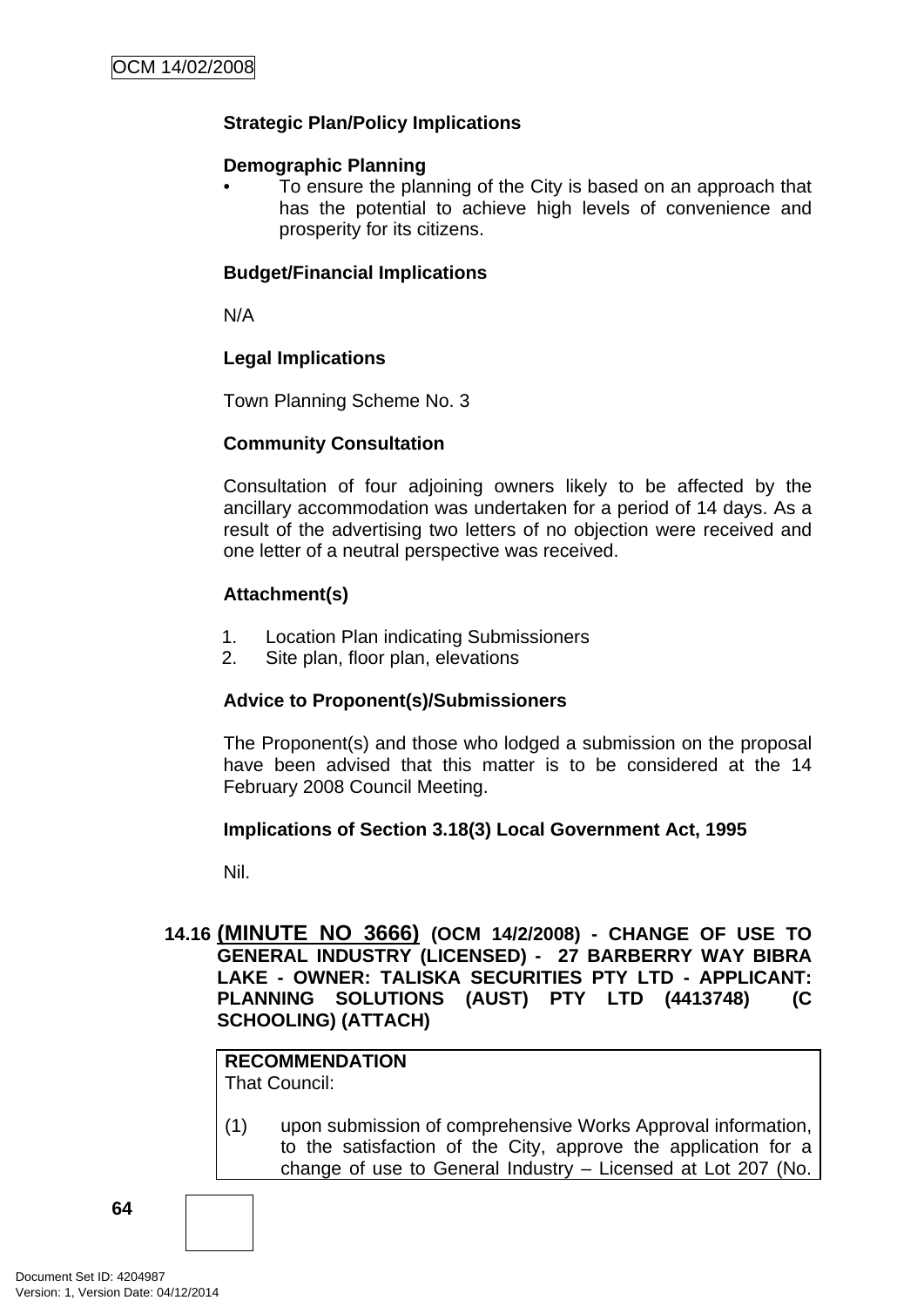### 27) Barberry Way, Bibra Lake, subject to:

#### STANDARD CONDITIONS

- 1. Development may be carried out only in accordance with the terms of the application as approved herein and any approved plan.
- 2. Nothing in the approval or these conditions shall excuse compliance with all relevant written laws in the commencement and carrying out of the development.
- 3. Retaining wall(s) being constructed in accordance with a suitably qualified Structural Engineer's design and a building licence being obtained prior to construction.
- 4. The premises shall be kept in a neat and tidy condition at all times by the owner/occupier to the satisfaction of the Council.
- 5. Landscaping and tree planting to be undertaken in accordance with the approved plan prior to the occupation of the site.
- 6. Not less than one shade tree being planted in the car park for every 10 car parking spaces provided on-site
- 7. The landscaping installed in accordance with the approved detailed landscape plan, must be reticulated or irrigated and maintained to the satisfaction of the Council.
- 8 Earthworks over the site and batters must be stabilised to prevent sand or dust blowing, and appropriate measures shall be implemented within the time and in the manner directed by the Council in the event that sand or dust is blown from the site.
- 9. All stormwater being contained and disposed of on-site to the satisfaction of the City.
- 10. Works depicted on the approved parking plan shall be maintained to the satisfaction of the Council.
- 11. The vehicle parking area shall be sealed, kerbed, drained and line marked in accordance with the approved plans and specifications certified by a suitably qualified practicing Engineer to the satisfaction of the Council.
- 12. The parking bay/s, driveway/s and points of ingress and egress to be designed in accordance with the Australian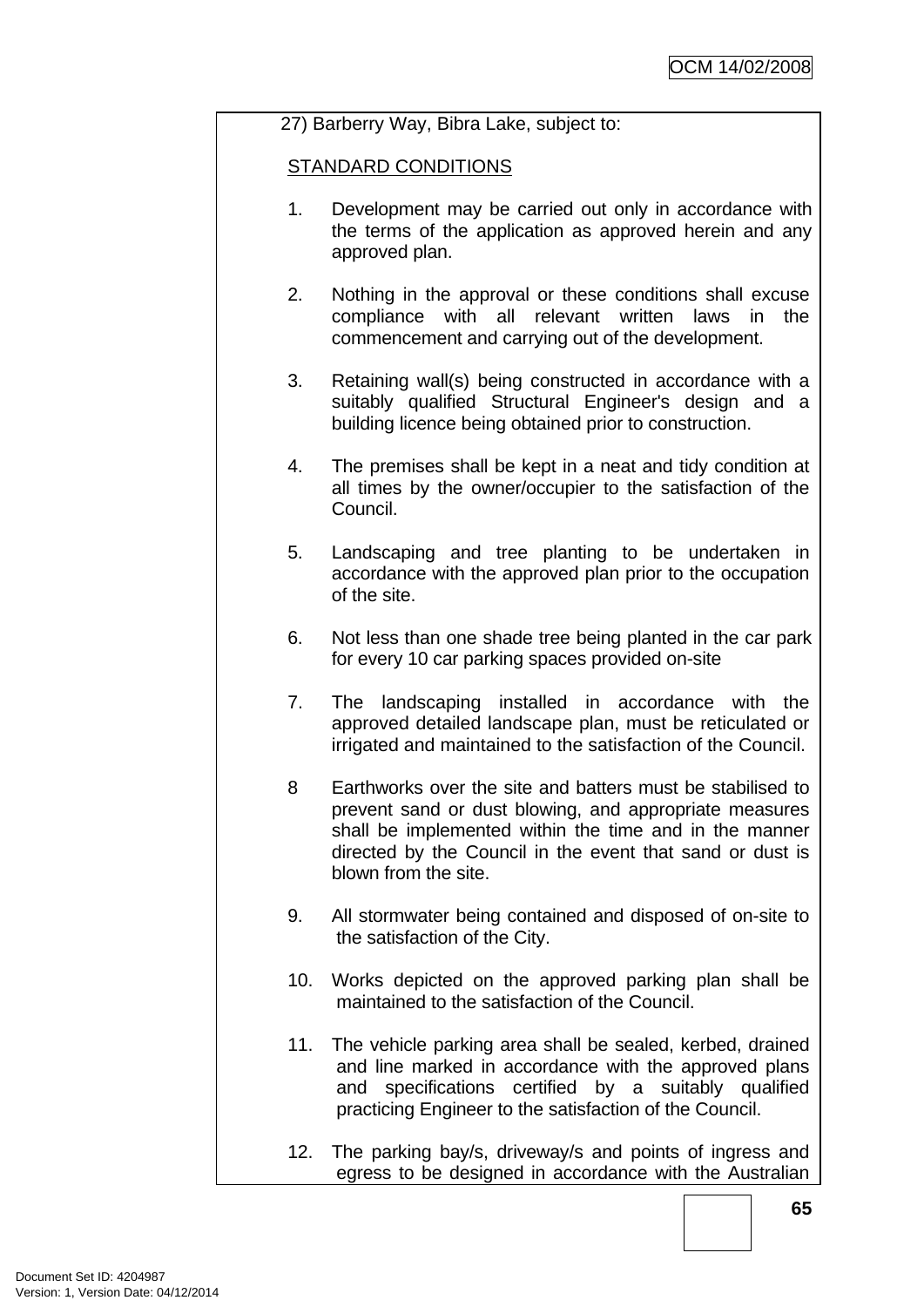Standards for Offstreet Carparking (AS/NZS 2890.1: 2004) unless otherwise specified by this approval and are to be constructed, drained and marked in accordance with the design and specifications certified by a suitably qualified practicing Engineer and are to be completed prior to the development being occupied and thereafter maintained to the satisfaction of the Council.

- 13. Carbay grades are not to exceed 6% and disabled carbays are to have a maximum grade 2.5%.
- 14. A plan or description of all signs for the proposed development (including signs painted on a building) shall be submitted to and approved by the Council as a separate application. The application (including detailed plans) and appropriate fee for a sign licence must be submitted to the Council prior to the erection of any signage on the site/building.
- 15. Where petrol, benzine or other inflammable or explosive substances or grease, oil or greasy/oily matter may be discharged, a sealed washdown area and a petrol/oil trap (gravity separator) must be installed and connected to the sewer, with the approval of the Water Corporation and Department of Environment, Water and Catchment Protection.
- 16. The premises must clearly display the street number and where there is no street number allocated to the property, the lot number must be displayed instead.

## SPECIAL CONDITIONS

- 17. Waste water produced as a result of use of the washdown bay and/or washing down the floor of the premises is classified as Liquid Waste as per the City of Cockburn (Local Government Act) Local Laws 2000. These Local Laws prohibit any liquid waste being discharged to a stormwater system. The "Humeceptor" treatment system and all generated liquid waste must discharge to sewer.
- 18. Sound levels created shall not exceed the provisions of the Environmental Protection (Noise) Regulations 1997.
- 19. The storage of both pre-separated material and post separated material should not provide harbourage for rodents and other pests.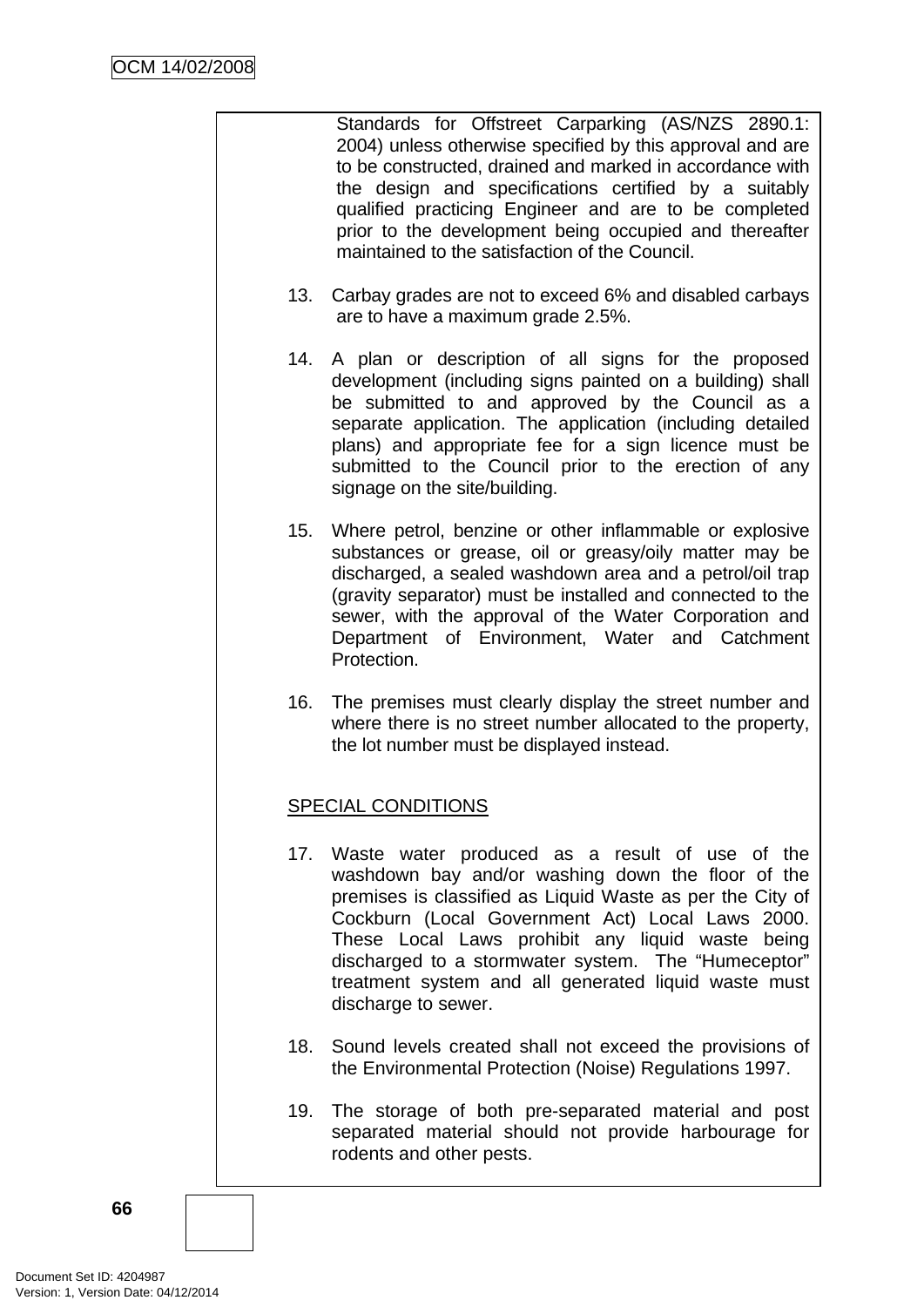- 20. Site fencing to be assessed on a frequent basis and all wind blown litter is to be disposed of properly. Premises operation and tipping of light waste materials is to be conducted in such a way as not to create a nuisance to surrounding premises.
	- 21. The enclosure designated for the storage of tyres is not permitted to discharge any waste materials to the groundwater or surrounding environment. All liquid waste is to be captured and disposed of at an appropriate offsite facility.
	- 22. The premises are to be assessed by the City's Environmental Health Officer prior to occupation. Please contact the City's Health Service on 9411 3589 to arrange an appointment.

# FOOTNOTES

- 1. The development is to comply with the requirements of the Building Code of Australia.
- 2. Submission of mechanical engineering design drawings and specifications, together with certification by the design engineer that satisfy the requirements of the Australian Standard 3666 of 1989 for Air Handling and Water Systems, should be submitted in conjunction with the Building Licence application. Written approval from the Council's Health Service for the installation of air handling system, water system or cooling tower is to be obtained prior to the installation of the system.
- 3. The approval of the Environmental Protection Authority may be required prior to development under the provisions of the Environmental Protection Act 1986.
- 4. Access and facilities for disabled persons is to be provided in accordance with the requirements of the Building Code of Australia.
- 5. The development is to comply with the *Environmental Protection Act 1986* which contains penalties where noise limits exceed the prescribed by the *Environmental Protection (Noise) Regulations 1997*.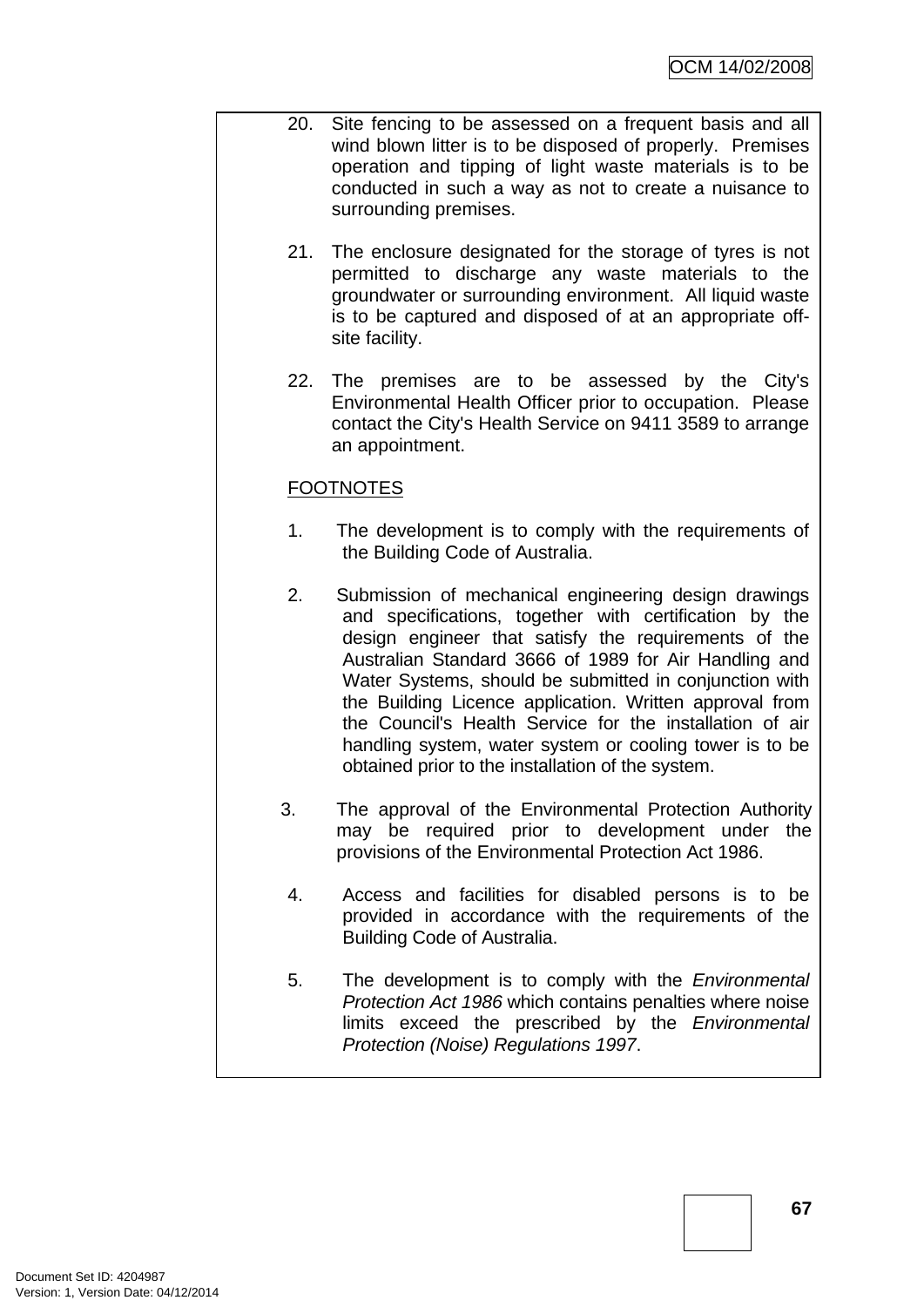- 6. Bin storage facilities to be provided to the satisfaction of the Council's Health Service. Such facilities are to be enclosed, graded to a central drain, connected to the sewer and provided with a hose cock.
- 7. Uncovered parking bays shall be a minimum of 5.4 x 2.4 metres, clearly marked on the ground and served by a 6.2 metre wide paved accessway in accordance with AS/NZS 2890.1: 2004.
- *8.* General Industry (Licensed) is defined in the Council's Town Planning Scheme as: *an industry which is a category of prescribes premises set out in Schedule 1 of the Environmental Protection Regulations, notwithstanding the production or design capacity for each category of prescribed premises specified in the Schedule, but where a prescribed premises is also included in Schedule 2 of the Health Act, the Health Act prevails, for the purpose of the Scheme.*
- *9.* Storage yard walls are to be constructed to a height of 2.0 metres and be made of an opaque material.
- *10.* Advertising signs must be attached to the walls or façade of the building or structure so as not to protrude above the height of the wall to the building or the structure; and any other conditions required as a result of the additional information received.
- (2) issue a Schedule 9 Notice of Determination on Application for Planning Approval – Approval (inclusive of MRS Form 2 Notice of approval).

### **COUNCIL DECISION**

MOVED Clr S Limbert SECONDED Clr J Baker that Council defer the application for a change of use to general industry (licensed) for 27 Barberry Way, Bibra Lake until a later meeting of Council.

## **CARRIED 9/0**

### **Reason for Decision**

The applicant, Planning Solutions, has requested that consideration of the matter be deferred to allow them to prepare and lodge with Council full details of their proposed environmental management of the use (as required for the DEC works approval). It will also enable the applicant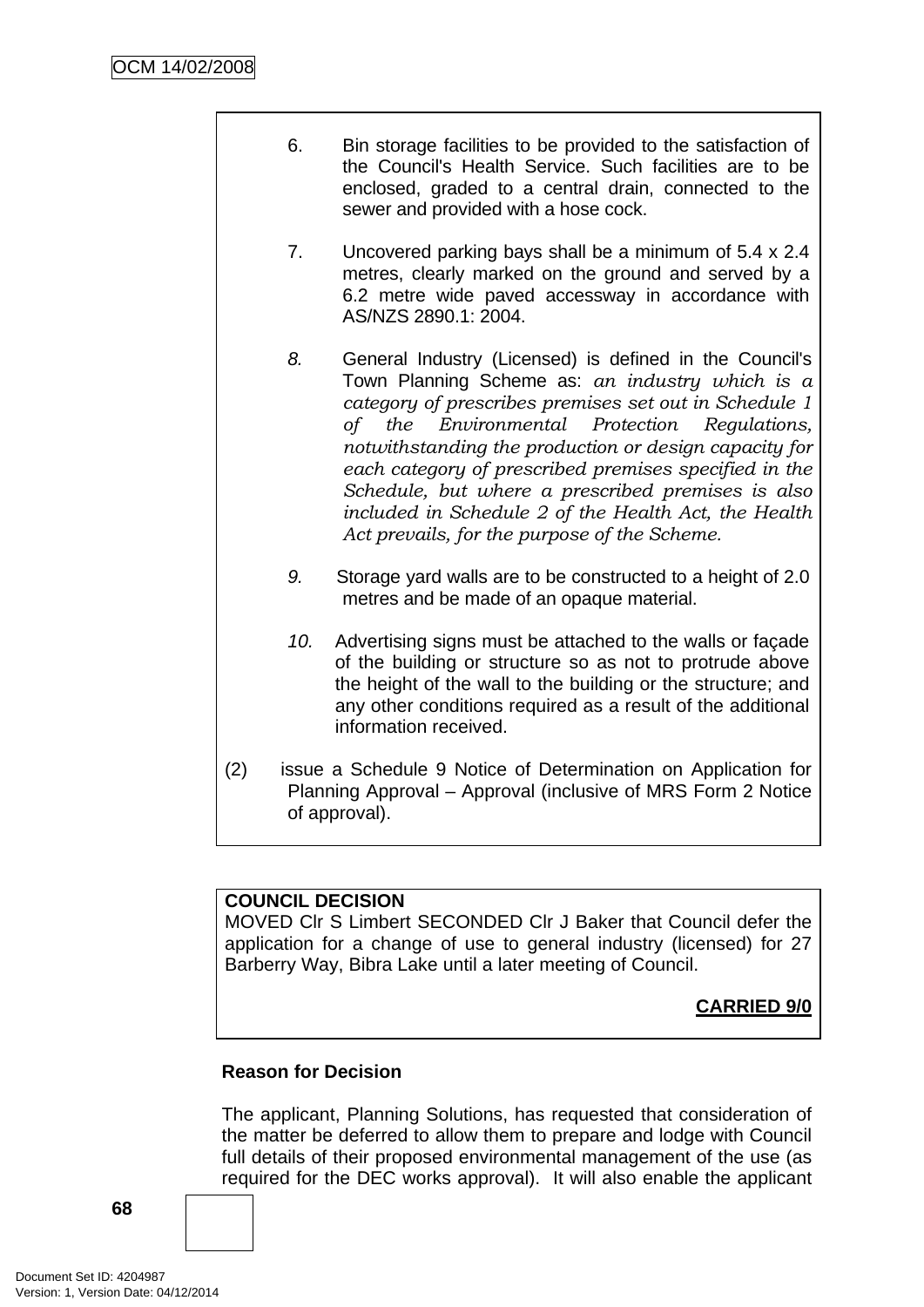to present these details to the Yangebup Progress Association (YPA) and discuss any concerns that the residents might have prior to Council's determination. The applicant has indicated that they are prepared to present the proposal to the YPA at the Association's March meeting.

### **Background**

| Zoning:    | MRS:              | Industrial                  |
|------------|-------------------|-----------------------------|
|            | TPS3              | Industry                    |
| Land Use:  |                   | General Industry (Licenced) |
| Lot Size:  | 1.6153Ha          |                             |
| Use Class: | Discretionary 'D' |                             |

. The lot in question is located on Barberry Way in Bibra Lake. There is currently a single building on the lot incorporating a warehouse with a floor space of 7,868 square metres and an office with a floor space of 100 square metres. This structure was approved as a warehouse in 1988. The lot in question is surrounded on four sides by similar industrial land uses. The applicant states that the site, whilst currently being unoccupied, was last used as a storage and distribution facility. The applicant indicates that the site and the building are ideal in terms of floor space and location for the proposed change of use.

### **Submission**

Council received a change of use application to General Industry (Licensed) on 21/12/2007 for the subject site. The applicant proposes a 'Materials Recycling (Tyres and Plastic) Facility' on the site. The proposed development incorporates a material shredding machine, a tyre recycling and granulating plant and a plastic granulating plant. Since the original submission the proposed development has been discussed in detail with the applicant and Council officers, and as a result issues raised by the City's Environmental Health Department are currently being addressed. The applicant has expressed a desire to address all issues raised by the City's officers in discussions regarding the proposal.

The report to Council concentrates on issues pertaining to car parking provision. There are some issues which the City's Environmental Health Department require clarification on but these details can be assessed under delegated authority. The application requires Council's consideration for the reduction in car parking.

A copy of the applicant's full submission should be viewed in conjunction with this report and is contained in the agenda attachments.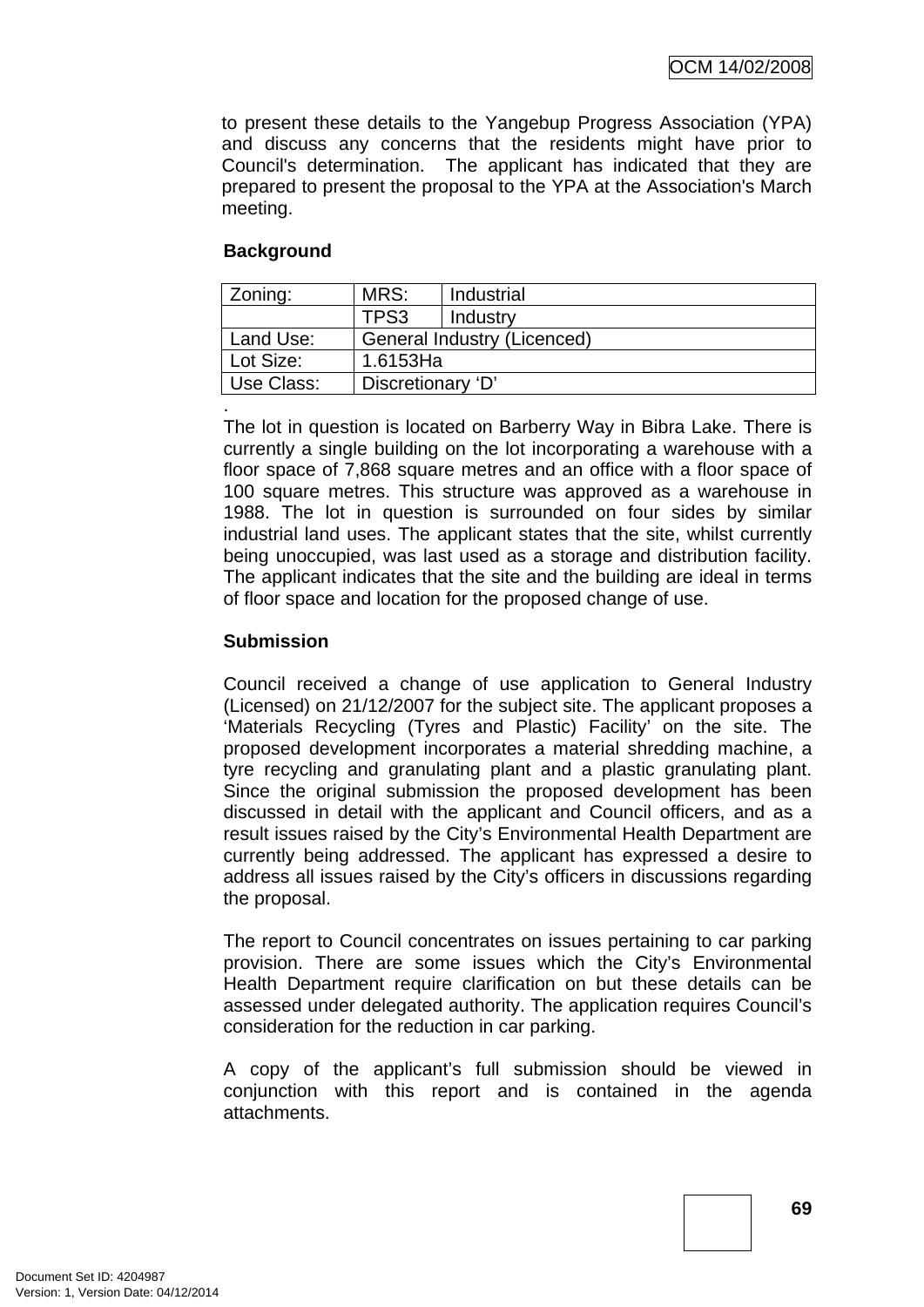### **Report**

From a planning perspective there are two main issues with the proposed development. The proposed car parking is less than the prescribed amount in TPS No. 3, and the landscaping provision is not sufficient in terms of the amount of shade trees proposed.

#### Car Parking

According to TPS No. 3, the car parking required for the proposed change of use to General Industry (Licensed) is 160 bays, based on a ratio of 1 bay per  $50m^2$  of gross leasable area for General Industry (Licensed) and 1 bay per  $50<sup>m²</sup>$  of gross leasable area for Office. The applicant originally proposed 91 car parking bays, including one disabled bay.

The applicant states that the proposed change of use will result in the requirement to accommodate a maximum of 15 employees at any one time. As the proposed facility comprises high levels of automation the actual staff numbers are inherently low. Additionally there is little requirement to provide visitor parking, as the proposed change of use does not incorporate land uses which would have a high extent of onsite client activity, such as a showroom or warehouse. Consequently from a planning perspective the reduction in car parking is considered acceptable.

Consultation with the applicant and their client revealed that it is possible to accommodate greater landscaping and an outdoor relaxation area for staff of the facility if the car bay numbers are further reduced. Subsequently the revised site plan indicates a total car parking provision of 74 bays, including one disabled bay, in all a reduction of 17 bays from the original proposal and 85 bays less than the amount required under the TPS No. 3 provisions. This further reduction is considered acceptable as it still proposes an adequate amount of car bays for the staff of the facility, whilst allowing for an outdoor amenity area for the use of staff during breaks. This reduction in car parking by 54% requires Council approval as no delegated authority exists to approve a variation of this size.

#### Landscaping

The existing landscaping on the site will be retained as part of the proposed change of use. This includes the landscaping to the street verge, which will also be maintained in accordance with Clause 5.9.2 of TPS No. 3. The lot itself does not have a significant street frontage, being located at a corner of Barberry Way. The site is surrounded on four sides by industrial development of similar scale to the subject lot, and the actual street frontage is 50 metres. The frontage is occupied by two crossovers which are being retained and are separated by an island of grass and some shade trees. When viewed from the street the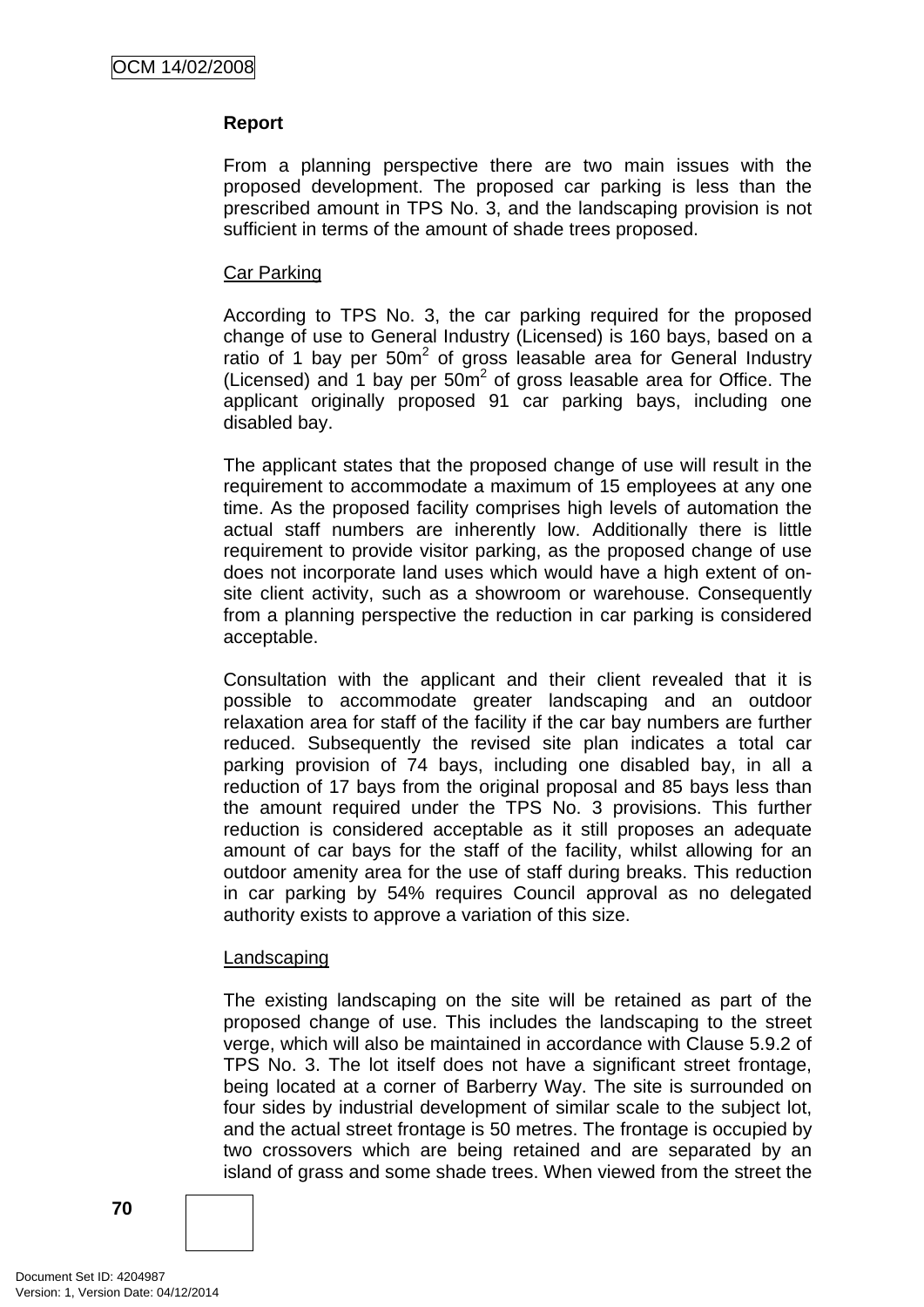shade trees in this location greatly minimise building bulk, and create a comparatively attractive address to the street.

The three existing drainage areas in the north-east, north-west and south-west site comprised of relatively little vegetation. At the City's suggestion the applicant has agreed to include shade trees and other landscaping in these locations, as well as along the boundaries of the lot where possible, in order to minimise building bulk to a greater extent. There was a concern that when viewed from other properties the building would appear somewhat overbearing, and that the proposed Cyclone Equipment along the western side of the building would detract from the amenity of the locality. The establishment of vegetation in the drainage areas and along the lot boundaries would reduce the bulk of the building and bring the proposed landscaping into line with the requirements prescribed in TPS No. 3, particularly regarding the provision of shade trees.

As stated previously the City and the applicant believe that a reduction in car parking in favour of an increase in landscaping is an acceptable proposal for the development. By transforming redundant hardstand parking into landscaped areas complimentary to the structure and for the enjoyment of employees, the City is of the belief that space would be better utilised. The additional landscaping in the vicinity of the building visible from the street would also be complimentary to reducing building bulk. It is therefore recommended that Council use its discretion to support the reduction in car parking for the proposed development.

It should be noted that whilst the City's Environmental Health Department is confident that the proposal will be satisfactory further information has been requested pertaining to the Works Approval application. Further specific conditions subsequent to Environmental Health's receipt of this information are likely to be additional to the recommended conditions. These conditions will address the issues raised by Environmental Health and will not impact upon the planning considerations discussed in this Report. The recommendation to Council is worded to ensure approval is only granted upon receipt of satisfactory information.

### **Strategic Plan/Policy Implications**

### **Demographic Planning**

• To ensure the planning of the City is based on an approach that has the potential to achieve high levels of convenience and prosperity for its citizens.

### **Budget/Financial Implications**

N/A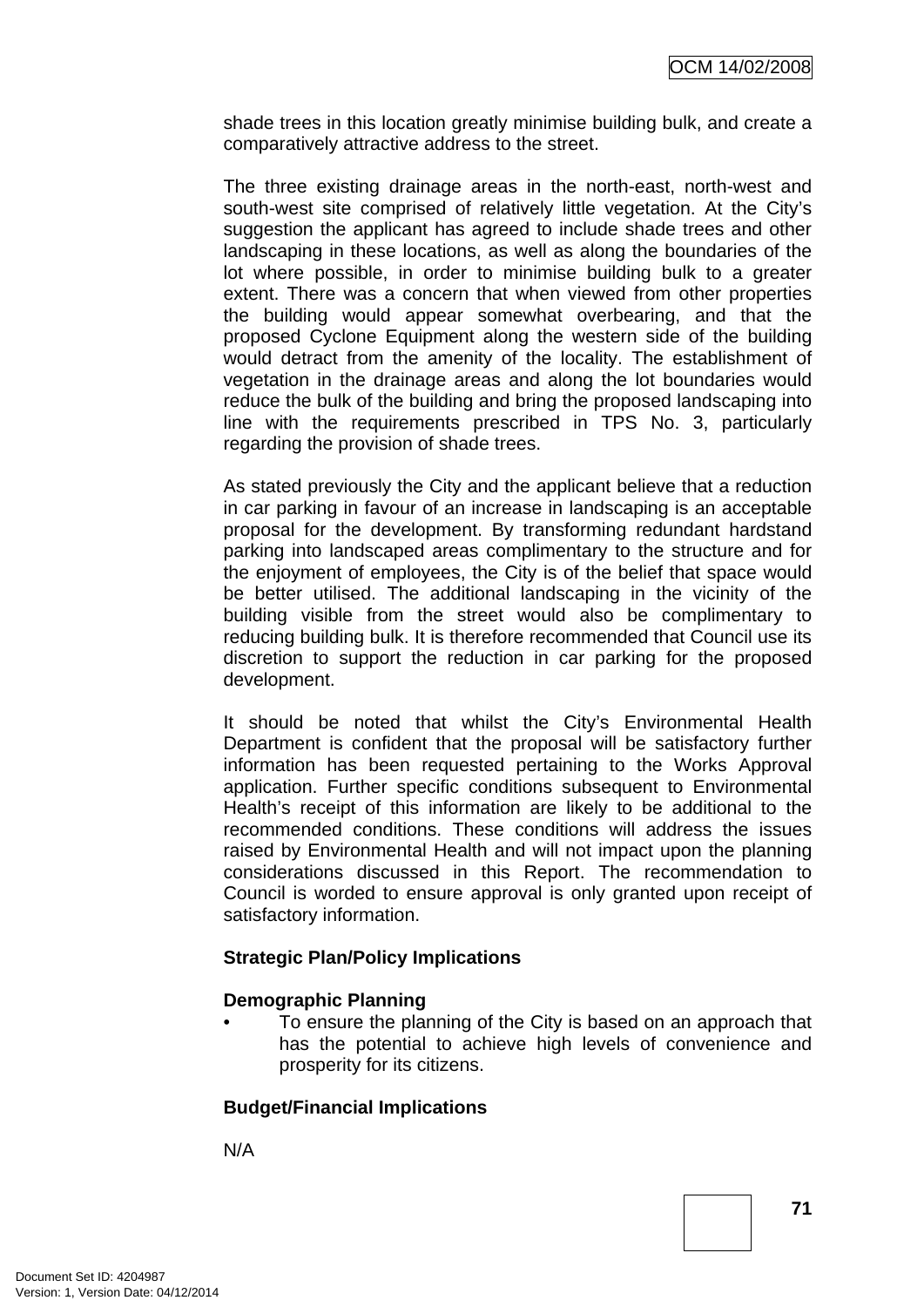### **Legal Implications**

Town Planning Scheme No. 3

### **Community Consultation**

The proposed change of use to General Industry (Licensed) is a Discretionary (D) use which does not require community consultation under Clauses 4.3.3 and 10.2 of TPS No 3.

### **Attachment(s)**

- 1. Location Plan
- 2. Site Plan
- 3. Applicant's submission
- 4. Applicant's letter outlining measures being undertaken to address the City's concerns

### **Advice to Proponent(s)/Submissioners**

The Proponent(s) and those who lodged a submission on the proposal have been advised that this matter is to be considered at the 14 February 2008 Council Meeting.

#### **Implications of Section 3.18(3) Local Government Act, 1995**

Nil.

MAYOR LEE, CLRS GRAHAM AND OLIVER LEFT THE MEETING AT THIS POINT THE TIME BEING 7.46 PM

### **DECLARATION OF INTEREST**

The Chief Executive Officer advised the meeting that he had received declarations of interest as follows:

#### **MAYOR STEPHEN LEE**

Declared a Financial Interest pursuant to Section 5.62(1)(ea) of the Local Government Act, 1995, in Item 14.17. The nature of his interest is that as it appears that he was the recipient of a notifiable gift from the developer (Australand) in relation to the 2005 Election at which he was elected, he is therefore deemed to be a closely associated person.

#### **CLR RICHARD GRAHAM**

Declared a Conflict of Interest, pursuant to Part 21 of Council's Standing Orders, in Item 14.17. The nature of the interest is that he has given evidence at the Corruption and Crime Commission ("CCC") which, by implication, was critical of Australand Limited's conduct in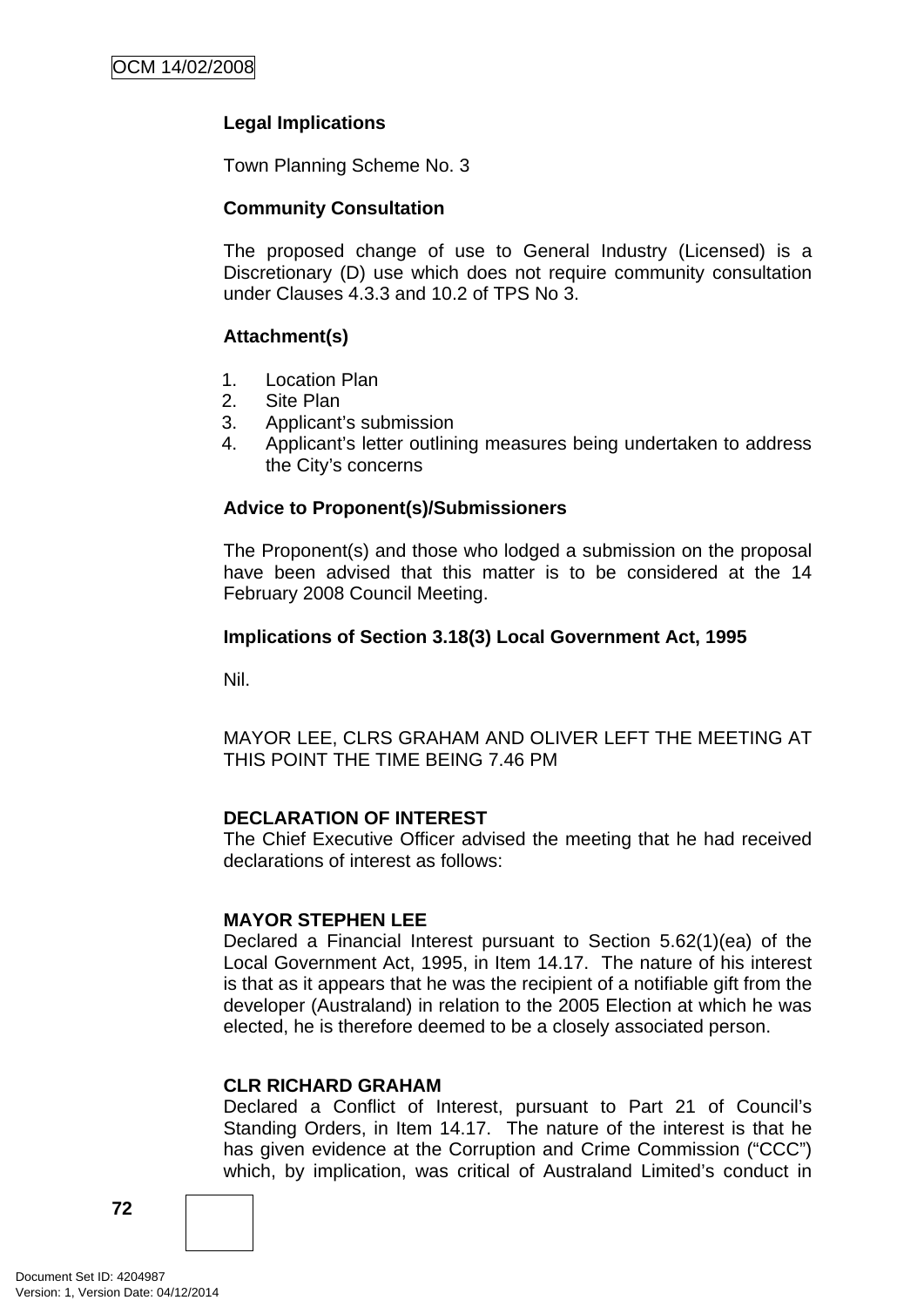relation to the Port Coogee development. He believes his participation in decision-making in relation to the Port Coogee development gives rise to a perception of a conflict of interest until the CCC makes findings in relation to the matters that were the subject of his evidence.

### **CLR VAL OLIVER**

Declared a Financial Interest pursuant to Section 5.61 of the Local Government Act, 1995, in Item 14.17. The nature of the interest is that she received a notifiable gift, relative to the 2005 Election at which she was elected, from Mayor Lee, who is deemed to be closely associated with a person in relation to this matter.

### **(MINUTE NO 3667) (OCM 14/2/2008) - APPOINTMENT OF PRESIDING MEMBER**

## **COUNCIL DECISION**

MOVED Clr S Limbert SECONDED Clr T Romano that Clr Whitfield be appointed Presiding Member for this item.

**CARRIED 6/0**

### **14.17 (MINUTE NO 3668) (OCM 14/2/2008) - DETAILED AREA PLAN FOR LOTS 785 AND 786 PORT COOGEE, NORTH COOGEE - OWNER: AUSTRALAND - APPLICANT: TAYLOR BURRELL BARNETT (9022) (T WATSON) (ATTACH)**

#### **RECOMMENDATION** That Council:

- (1) approve the Detailed Area Plan presented for Lots 785 and 786 Port Coogee, North Coogee, prepared by Taylor Burrell Barnett for Australand, pursuant to the provisions contained under Clause 6.2.15 of the City of Cockburn Town Planning Scheme No. 3, subject to the matter of building setbacks and height on lot 786 adjacent to the adjoining Public Open Space being reviewed to the satisfaction of the Manager, Statutory Planning;
- (2) through the Chief Executive Officer consider and approve the review of building setbacks and height on Lot 786 adjacent to the adjoining Public Open Space; and
- (3) advise the applicant accordingly.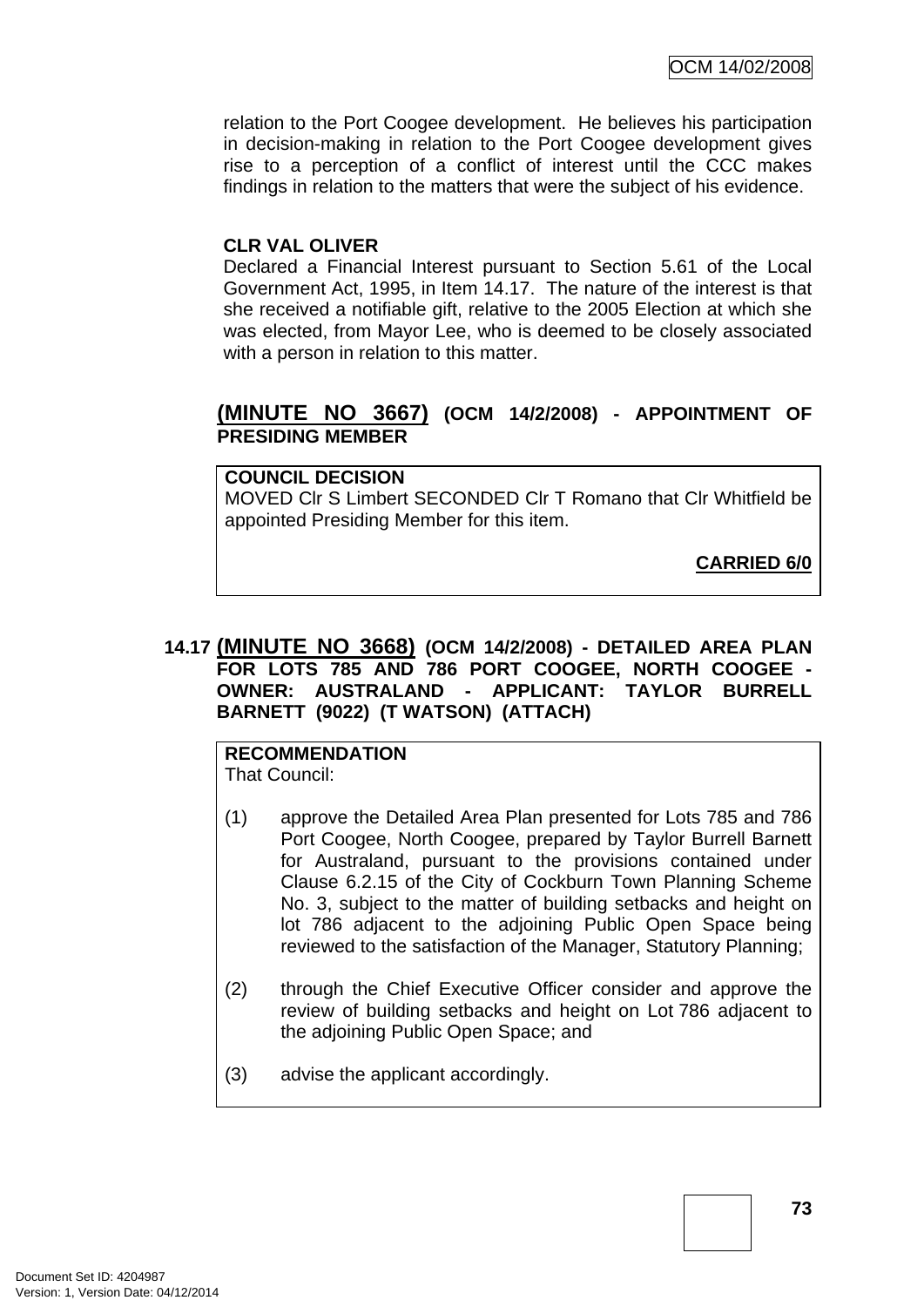### **COUNCIL DECISION**

MOVED Clr S Limbert SECONDED Clr H Attrill that the recommendation be adopted.

# **CARRIED 6/0**

### **Background**

The subject land is within the Port Coogee development area. It consists of two (2) lots owned by Australand, situated in the south western part of the project area. Under the Structure Plan, the land is identified for high density residential development (R80), within one of three *Water Based Residential* precincts as depicted on the *Land Use Precincts* plan. It is noted that Public Open Space divides the two lots in an east-west orientation, whilst the setting involves the following:

- High density small lot development adjoining Lot 785 to the south.
- Small lot, lower density residential development and Public Open Space to the east (of both lots).
- Marina Village development adjoining Lot 786 to the north.

### **Submission**

The attached Detailed Area Plan (DAP) addresses amongst matters:

- The interface of future development on the land to the lot frontages and Public Open Space.
- Development potential, including building height, plot ratio etc.
- Building design considerations, including elevation requirements adjacent to the Public Open Space, and the location of service areas and related hardware.
- Vehicular access details.

Where the DAP does not refer to an alternate standard, the applicable standard/s are those prescribed in the Residential Design Codes (R-Codes) and Town Planning Scheme No. 3 where the R-Codes do not apply. For instance, the parking standards for residential development on the subject land are those detailed in the R-Codes, to be considered in conjunction with the access requirements of the DAP.

## **Report**

The DAP proposed for Lots 785 and 786 provides a site-specific layer of planning information to be considered in the design and development of the land in question. The information is to be considered within the framework of the Structure Plan adopted by Council for Port Coogee, as well as the City's Planning Scheme and the R-Codes. The DAP addresses amongst matters: building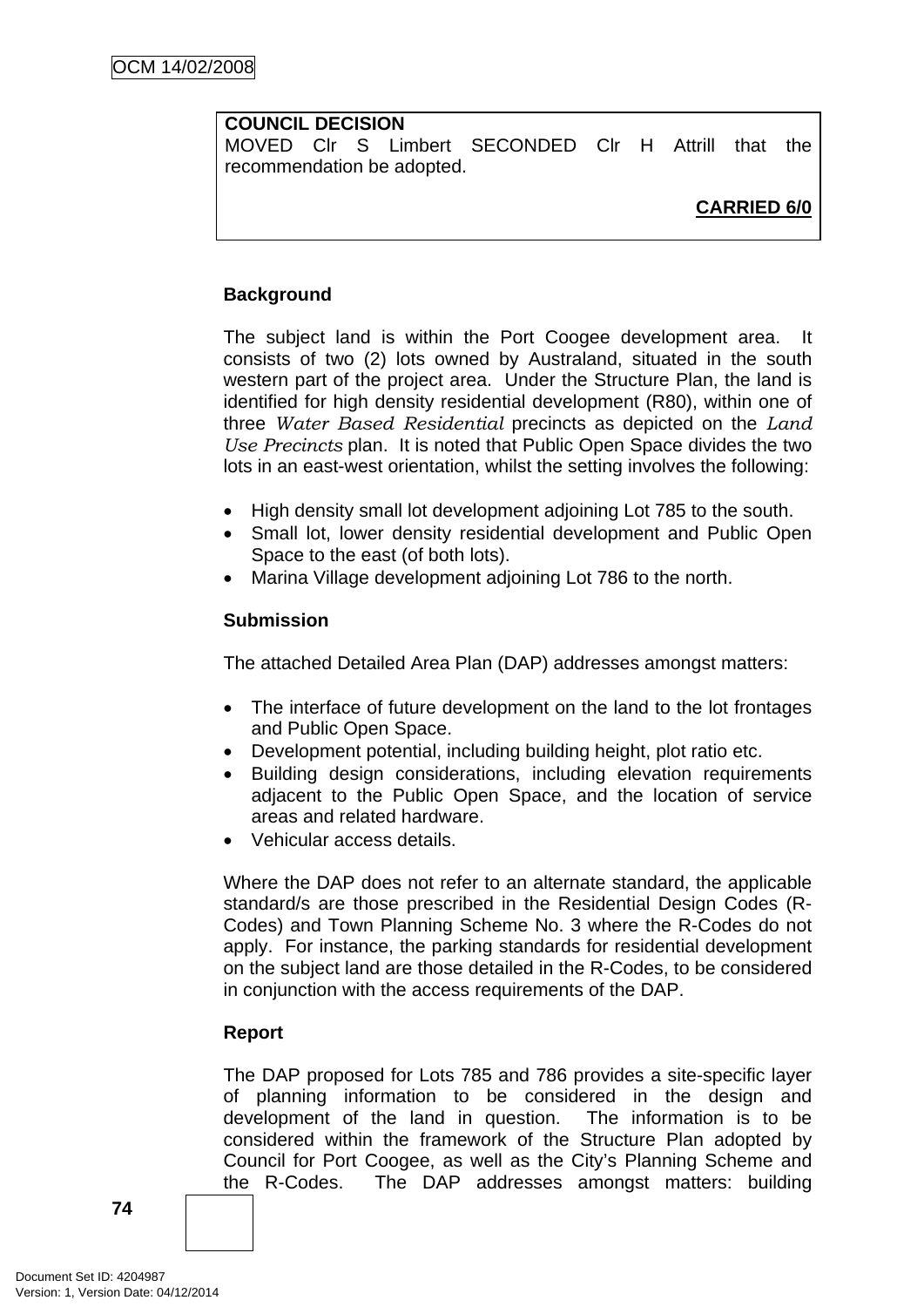setbacks, height, private open space and vehicular access requirements.

Given the prominence of the two lots, the DAP also addresses the need for the appropriate location/screening of service areas and related hardware. The lots in question are on land lower than the *Dry Land Residential*, which rises up to realign Cockburn Road. They are also situated on the western side of the main north-south road that extends through the project area. Bearing these points in mind, specific attention needs to be paid to ensuring these elements of development are appropriately considered during design.

In addition, the City recommended a number of amendments to the planning consultant responsible for the DAP. These changes include the need for the DAP to refer to the following:

- The R-Coding of the land.
- The building height as prescribed by the Structure Plan three (3) storeys and 13.6m for Lot 785 and five (5) storeys and 21.0m for Lot 786.
- The requirement for a direct connection between ground floor dwellings and the public domain, be it road or POS.

The City also recommended the consultant undertake a review of the matter of building setbacks and height on Lot 786 adjacent to the adjoining Public Open Space. This, however, has not taken place.

#### **Conclusion**

The amended DAP for Lots 785 and 786 reflect the content of the Structure Plan for the site and location. It is, therefore, recommended that the DAP be adopted by Council subject to the matter of building setbacks and height on Lot 786 being further reviewed. In this regard, it is recommended that Council to resolve the matter.

The approval of a DAP is in accordance with the provisions of 6.2.15 of the Scheme. The provisions identify planning considerations to be included in DAP's and the process for adopting such. Where a DAP may affect landowners other than the owner of the land subject of the plan, the City may undertake consultation.

As Australand owns the majority of surrounding land, this has not occurred. Additionally, whilst adjacent Lots 743 and 744 were sold as part of Stage 1 and are now in private ownership, the DAP sits within the requirements of the Structure Plan (and future development should occur as anticipated, precluding the need for further consultation). Clause 6.2.15.8 provides scope for a DAP to be amended.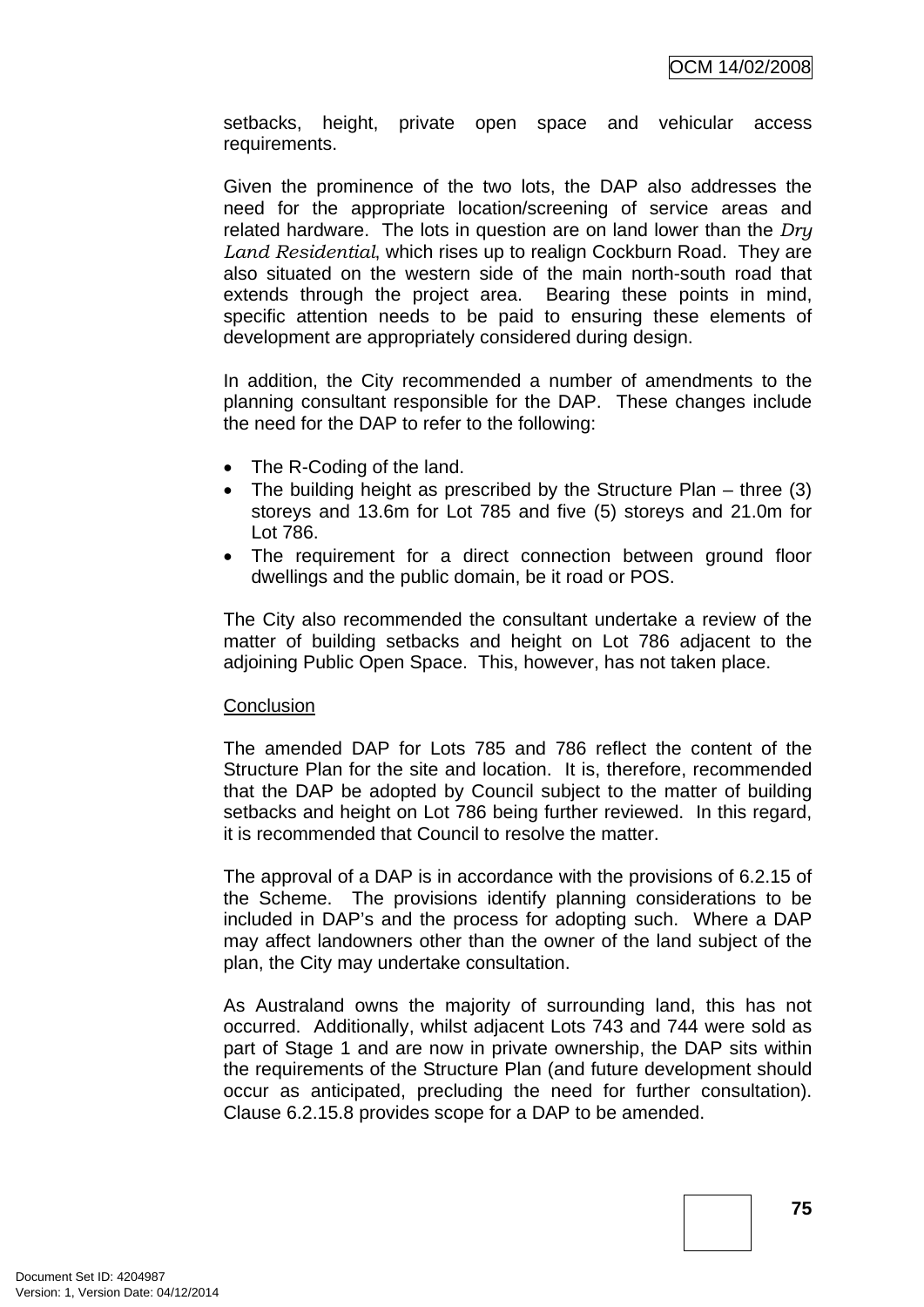## **Strategic Plan/Policy Implications**

#### **Demographic Planning**

- To ensure the planning of the City is based on an approach that has the potential to achieve high levels of convenience and prosperity for its citizens.
- To ensure development will enhance the levels of amenity currently enjoyed by the community.

#### **Lifestyle and Aspiration Achievement**

• To foster a sense of community spirit within the district generally and neighbourhoods in particular.

Council Policies that apply are:

APD31 Detailed Area Plans

### **Budget/Financial Implications**

N/A

### **Legal Implications**

Town Planning Scheme No. 3 Planning and Development Act 2005

### **Community Consultation**

The DAP has not been the subject of consultation. The DAP sits within the framework of the Port Coogee Structure Plan which has been through a comprehensive public consultation program, including workshops.

### **Attachment(s)**

- 1. Location Plan and Structure Plan
- 2. Detailed Area Plan

### **Advice to Proponent(s)/Submissioners**

The Proponent(s) and those who lodged a submission on the proposal have been advised that this matter is to be considered at the 14 February 2008 Council Meeting.

### **Implications of Section 3.18(3) Local Government Act, 1995**

Nil.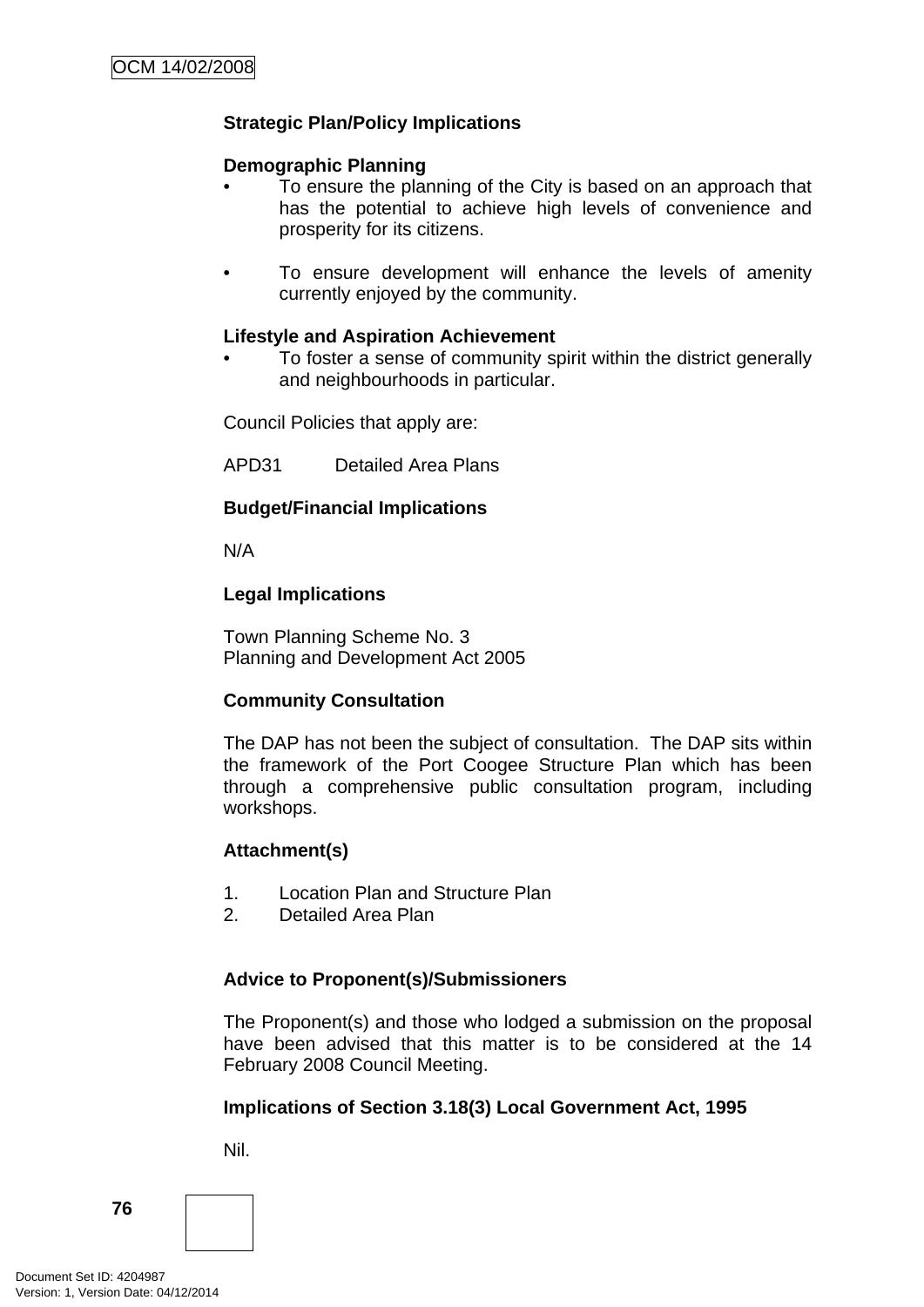MAYOR LEE, CLRS GRAHAM AND OLIVER RETURNED TO THE MEETING THE TIME BEING 7.50 PM.

THE PRESIDING MEMBER ADVISED MAYOR LEE, CLRS GRAHAM AND OLIVER OF THE DECISION OF COUNCIL WHILE THEY WERE ABSENT FROM THE MEETING.

MAYOR LEE RESUMED THE ROLE OF PRESIDING MEMBER

**14.18 (MINUTE NO 3669) (OCM 14/2/2008) - PROPOSED SCHEME AMENDMENT NO. 67 - DEVELOPMENT CONTRIBUTION AREA NO. 11 MURIEL COURT - LOCATION: MURIEL COURT AREA COCKBURN CENTRAL - APPLICANT: CITY OF COCKBURN - OWNER: VARIOUS (93067) (A BLOOD) (ATTACH)** 

#### **RECOMMENDATION** That Council:

(1) resolve to amend Town Planning Scheme No. 3 as follows;

PLANNING AND DEVELOPMENT ACT 2005 RESOLUTION DECIDING TO AMEND CITY OF COCKBURN TOWN PLANNING SCHEME NO. 3

AMENDMENT NO. 67

Resolved that Council, in pursuance of Section 75 of the Planning and Development Act 2005, amend the above Town Planning Scheme by;

- 1. Amending Clause 6.3.4(b) (iv) by adding the following words to the end of the existing clause "unless otherwise specified in the Development Contribution Plan contained in Schedule 12."
- 2. Amend Schedule 12 Development Contribution Plans to include provisions for DCA No 11 – Muriel Court.
- 3. Amend the Scheme Map to include the boundaries of Development Contribution Area No 11 – Muriel Court.
- 4. Amend Schedule 11 Development Area 19 to include a requirement for all development within DA 19 be in accordance with Design Guidelines adopted by the local government.
- (2) adopt the following amendment;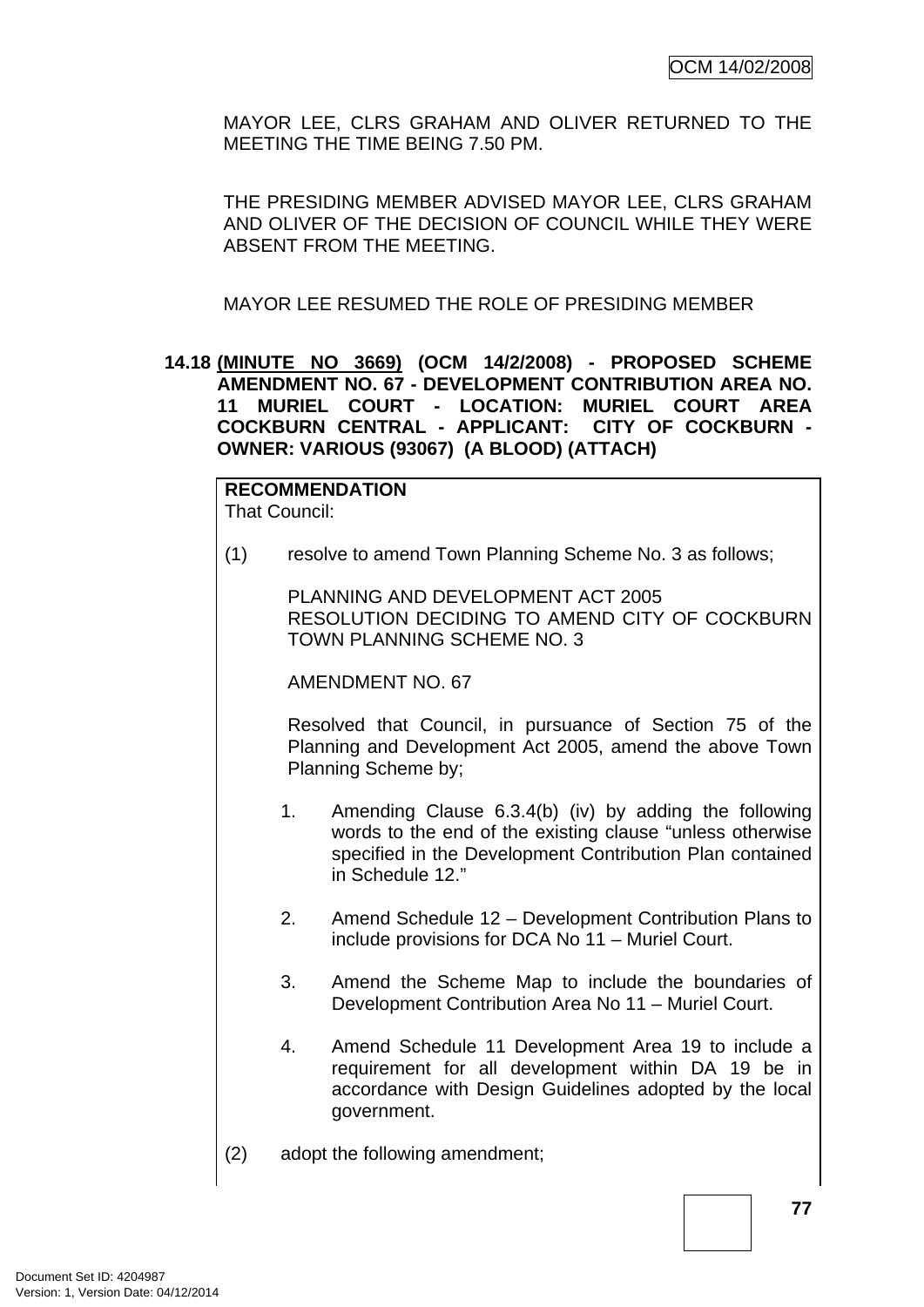PLANNING AND DEVELOPMENT ACT 2005 CITY OF COCKBURN TOWN PLANNING SCHEME NO. 3 AMENDMENT NO. 67

The City of Cockburn under and by virtue of the powers conferred upon it in that behalf by the Planning and Development Act 2005 hereby amends the above Town Planning Scheme by;

- 1. Amend Clause 6.3.4(b) (iv) of the Scheme Text by adding the following words to the end of the existing clause "unless otherwise specified in the Development Contribution Plan contained in Schedule 12."
- 2. Amend Schedule 12 Development Contribution Plan by including the following;

| Ref No:     | <b>DCA 11</b>                                                                                                                                                                                                                                                                    |
|-------------|----------------------------------------------------------------------------------------------------------------------------------------------------------------------------------------------------------------------------------------------------------------------------------|
| Area:       | <b>Muriel Court</b>                                                                                                                                                                                                                                                              |
| Provisions: | All landowners within DCA 11<br>shall<br>make<br>- a<br>contribution to land and infrastructure works required<br>as part of the development of the Muriel Court<br>Development Contribution Area.                                                                               |
|             | With the exception of existing lots 3 and 21 Verna<br>Court and lots 52 and 150 Semple Court, the<br>contribution is to be calculated on the potential<br>number of dwellings that can be constructed on each<br>lot or lots and calculated in accordance with the<br>following: |
|             | $R20$ lots $-450$ m2<br>$R40$ lots $-220$ m2<br>R160 lots – Calculated by dividing the lot area (m2) by<br>62.5 to give the number of dwellings.                                                                                                                                 |
|             | No contribution is required in respect to land and lots<br>required for public open space, drainage, the widening<br>and extension of Muriel Court and Kentucky Court and<br>the widening and realignment of Semple Court.                                                       |
|             | Contributions shall be made towards the following<br>items by all landowners within DCA 11.                                                                                                                                                                                      |
|             | Pro-rata contribution to the upgrading of North Lake<br>Road between Kentucky Court and Semple Court<br>including upgrading the existing carriageway,<br>construction of the existing carriageway, drainage,<br>lighting, landscaping and service relocation where<br>necessary. |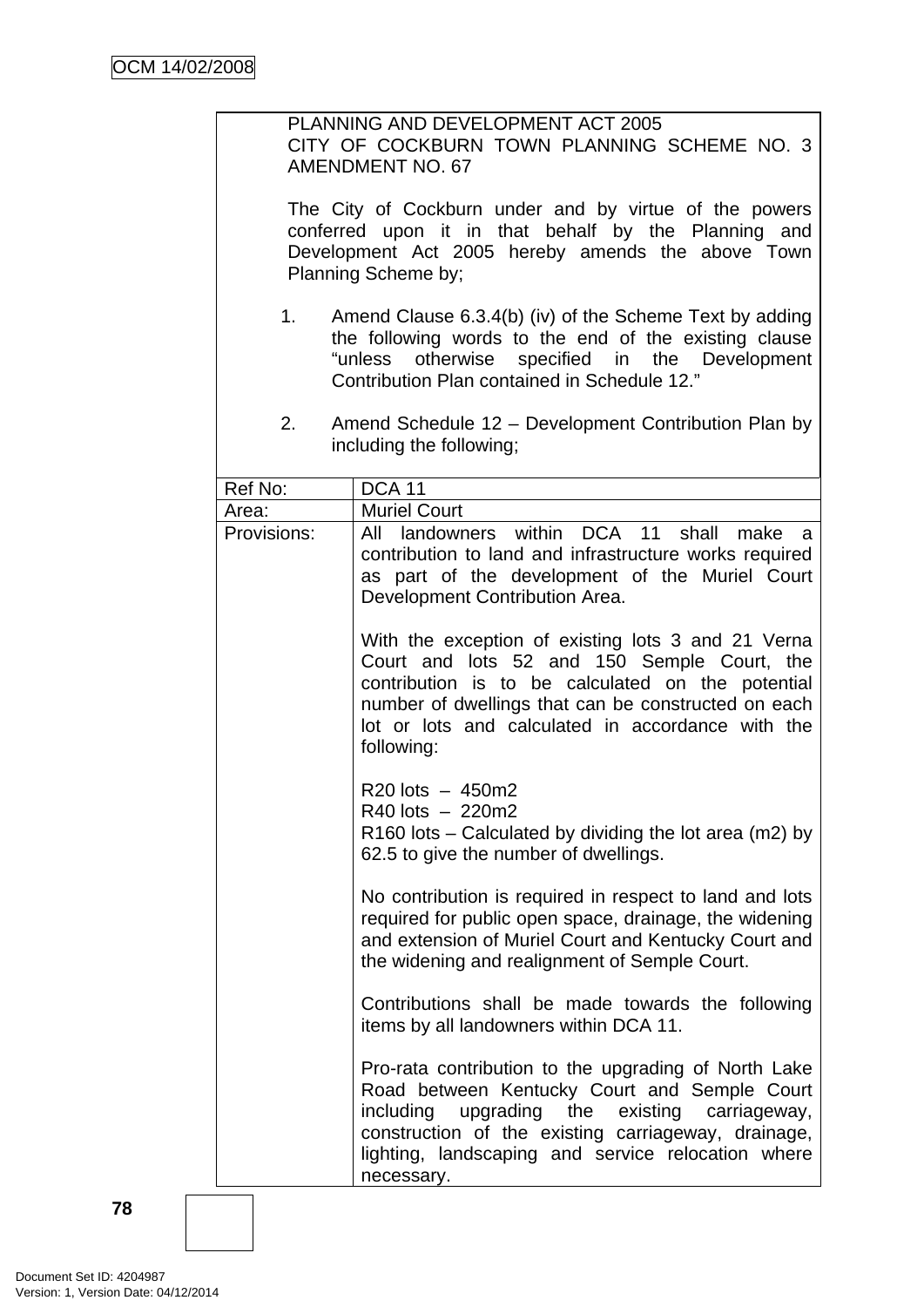| The cost of land and works for the widening and<br>realignment of Semple Court between Verna Court<br>and North Lake Road as shown on the Muriel Court<br>Structure Plan. The cost of works is the cost over and<br>above that of providing a normal subdivision road with<br>drainage, lighting, footpaths and parking embayments<br>which will be a cost to the owners of the adjoining<br>land.               |
|------------------------------------------------------------------------------------------------------------------------------------------------------------------------------------------------------------------------------------------------------------------------------------------------------------------------------------------------------------------------------------------------------------------|
| The cost of land and works for the realignment of<br>Semple Court shown on the Muriel Court Structure<br>Plan between Berrigan Drive and Verna Court. Works<br>are to include the cost of the carriageways, median<br>landscaping, drainage, lighting and paths.                                                                                                                                                 |
| Traffic management devices along realigned Semple<br>Court and traffic lights at the intersection of Semple<br>Court with Berrigan Drive and North Lake Road.                                                                                                                                                                                                                                                    |
| Modifications to existing Semple Court including<br>closures and pavement modifications shown on the<br>Muriel Court Structure Plan.                                                                                                                                                                                                                                                                             |
| Cost of land and works for the realignment of<br>Elderberry Drive between Berrigan Drive<br>and<br>Jindabyne Heights.                                                                                                                                                                                                                                                                                            |
| The cost of land and works for the widening of Muriel<br>Court and Kentucky Court between realigned Semple<br>Court and North Lake Road as shown on the Muriel<br>Court Structure Plan. The cost of works is the cost<br>over and above that of providing a normal subdivision<br>road with drainage, lighting, footpaths and parking<br>embayments which will be a cost to the owners of the<br>adjoining land. |
| Traffic management devices along Muriel court and<br>traffic lights at the intersection of Kentucky Court and<br>North Lake Road.                                                                                                                                                                                                                                                                                |
| Provision of land for public open space area shown on<br>the Muriel Court Structure Plan and the cost of<br>landscaping and bushland/wetland restoration.                                                                                                                                                                                                                                                        |
| Land and works for internal and off site groundwater<br>control and drainage infrastructure including detention<br>basins, gross pollutant traps, nutrient stripping and<br>landscaping.                                                                                                                                                                                                                         |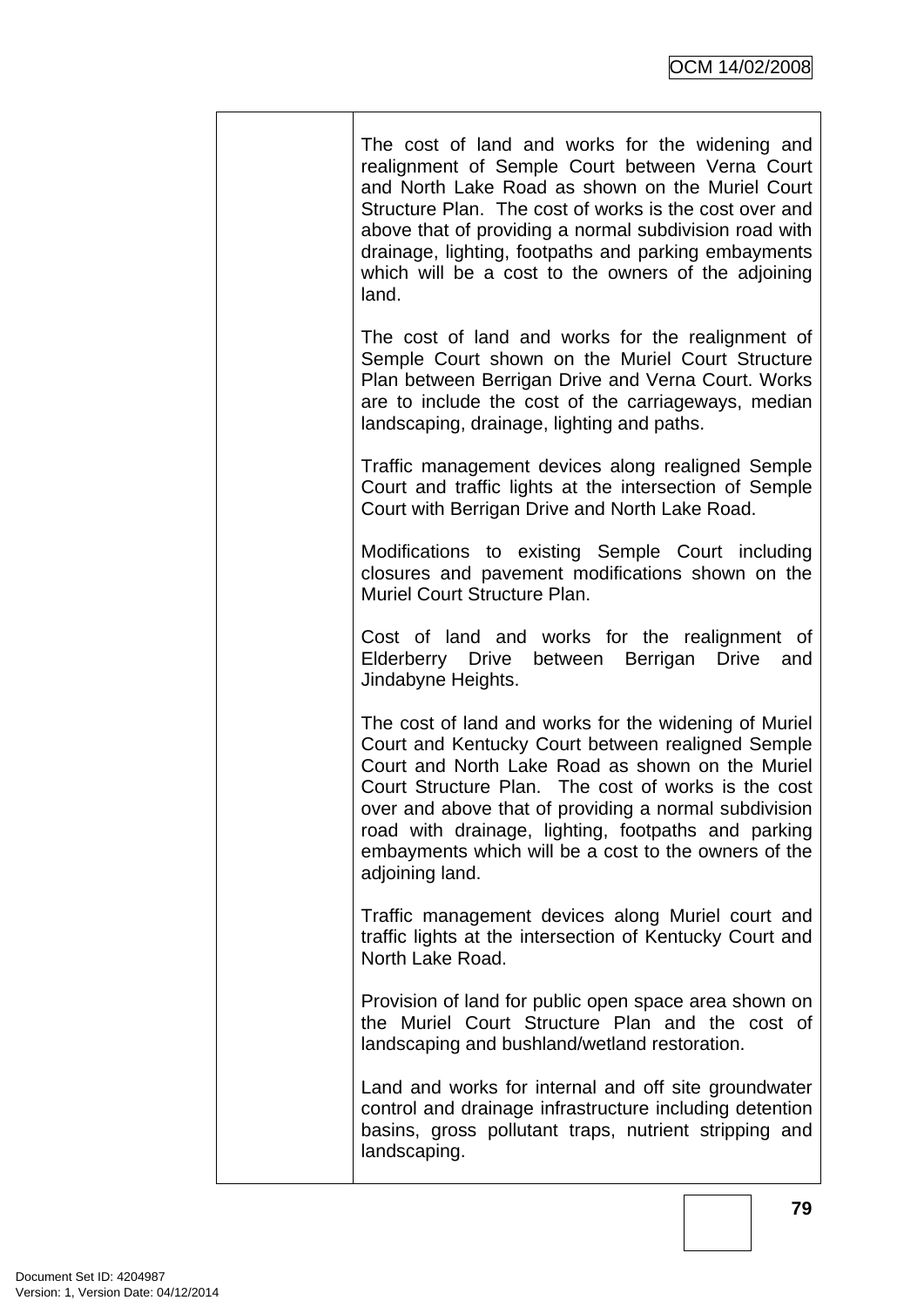|                                      | Preliminary professional services including drainage,<br>services, geotechnical, site contamination, traffic and<br>planning.                                                                                                                                                                                |
|--------------------------------------|--------------------------------------------------------------------------------------------------------------------------------------------------------------------------------------------------------------------------------------------------------------------------------------------------------------|
|                                      | Costs to administer cost sharing arrangements of the<br>DCA including detailed engineering design of drainage<br>and roads the subject of the DCA provisions, cost<br>estimates and schedules, valuations, annual reviews<br>of land and works, audits and administrative costs.                             |
|                                      | Cost including fees and interest of any loans raised by<br>the local government to undertake any of the works<br>associated with DCA 11.                                                                                                                                                                     |
|                                      | The following lots shall make a proportional<br>contribution to the road and drainage works listed<br>above unless rezoned to residential in which case all<br>the above requirements will apply.                                                                                                            |
|                                      | Lot 52 Semple Court 1.25% of the total cost<br>Lot 3 Verna Court 7.6% of the total cost<br>Lot 21 Verna Court 1.5% of the total cost                                                                                                                                                                         |
| Participants<br>and<br>Contributions | In accordance with the Cost Contribution Schedule<br>adopted by the local government for DCA 11                                                                                                                                                                                                              |
| 3.<br>Map.                           | Amend the Scheme Map to include the Muriel Court<br>Development Contribution Area as outlined with the purple<br>border and labelled DCA 11 on the Scheme Amendment                                                                                                                                          |
| 4.                                   | Amend provisions of Schedule 11 – DA 19 Muriel Court to<br>include a new provision as follows;                                                                                                                                                                                                               |
| 5.                                   | All development within the Muriel Court Development Area<br>shall be in accordance with Design Guidelines adopted by<br>the local government.                                                                                                                                                                |
| (3)                                  | sign the amending documents and advise the WAPC of<br>Councils' decision;                                                                                                                                                                                                                                    |
| (4)                                  | forward a copy of the signed documents to the Environmental<br>Protection Authority in accordance with Section 81 of the<br>Planning and Development Act;                                                                                                                                                    |
| (5)                                  | following the receipt of formal advice from the Environmental<br>Protection Authority that the Scheme Amendment should not<br>be assessed under Section 48A of the Environmental<br>Protection Act, advertise the Amendment under Town Planning<br>Regulation 25 without reference to the Western Australian |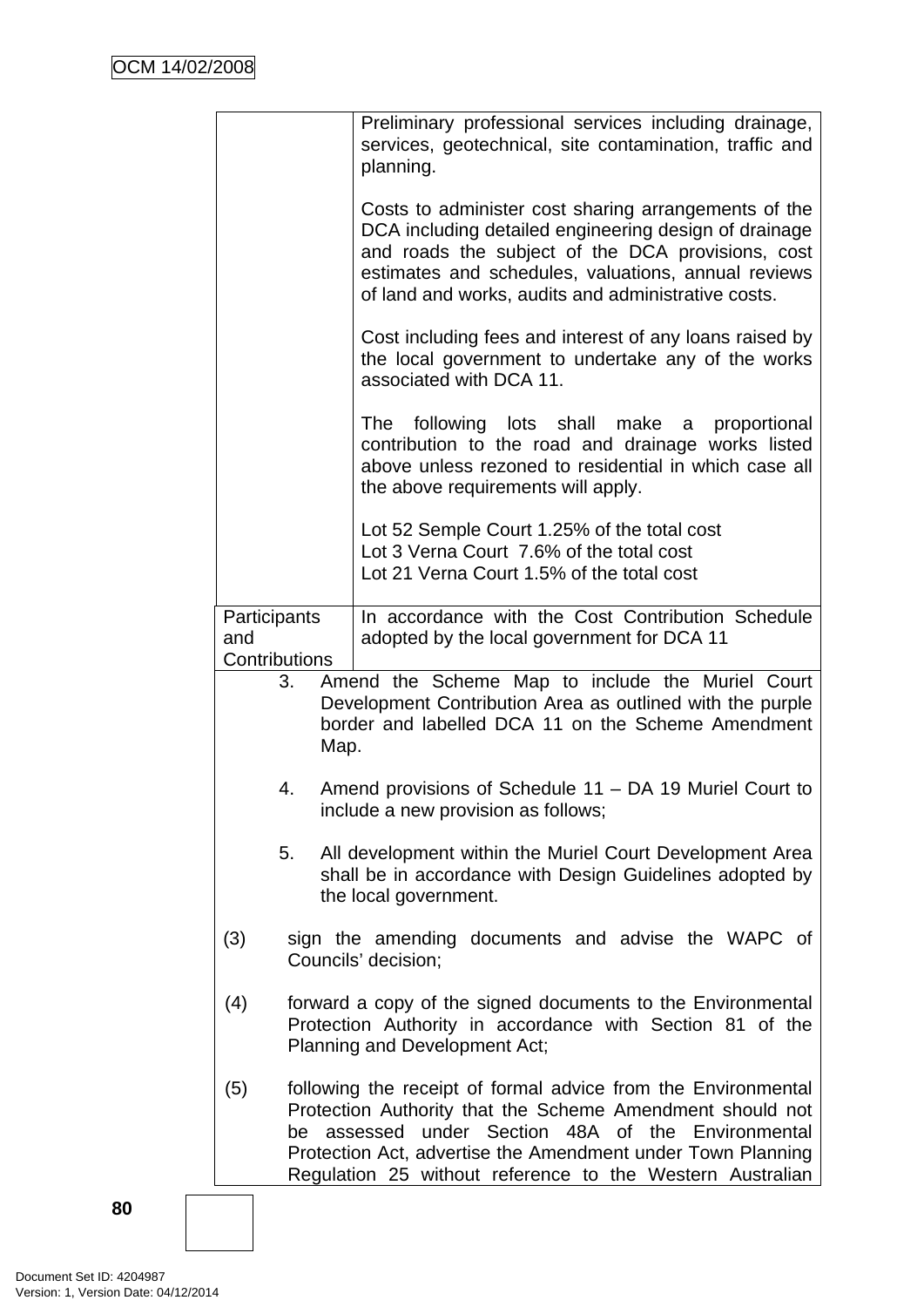Planning Commission;

| (6) | notwithstanding (5) above, the Director Planning and                |
|-----|---------------------------------------------------------------------|
|     | Development may refer the Scheme Amendment to the Council           |
|     | for its' consideration following formal advice from the             |
|     | <b>Environmental Protection Authority that the Scheme Amendment</b> |
|     | should not be assessed under Section 48A of the Environmental       |
|     | Protection Act, as to whether the Council should proceed or not     |
|     | with the Amendment; and                                             |

(7) should formal advice be received from the Environmental Protection Authority that the Scheme Amendment should be assessed or is incapable of being environmentally acceptable under Section 48A of the Environmental Protection Act, the Amendment be referred to the Council for its' determination as to whether to proceed or not proceed.

### **COUNCIL DECISION**

MOVED Clr I Whitfield SECONDED Clr S Limbert that Council:

(1) resolve to amend Town Planning Scheme No. 3 as follows;

PLANNING AND DEVELOPMENT ACT 2005 RESOLUTION DECIDING TO AMEND CITY OF COCKBURN TOWN PLANNING SCHEME NO. 3

AMENDMENT NO. 67

Resolved that Council, in pursuance of Section 75 of the Planning and Development Act 2005, amend the above Town Planning Scheme by;

- 3. Amending Clause 6.3.4(b) (iv) by adding the following words to the end of the existing clause "unless otherwise specified in the Development Contribution Plan contained in Schedule 12."
- 4. Amend Schedule 12 Development Contribution Plans to include provisions for DCA No 11 – Muriel Court.
- 3. Amend the Scheme Map to include the boundaries of Development Contribution Area No 11 – Muriel Court.
- 4. Amend Schedule 11 Development Area 19 to include a requirement for all development within DA 19 be in accordance with Design Guidelines adopted by the local government.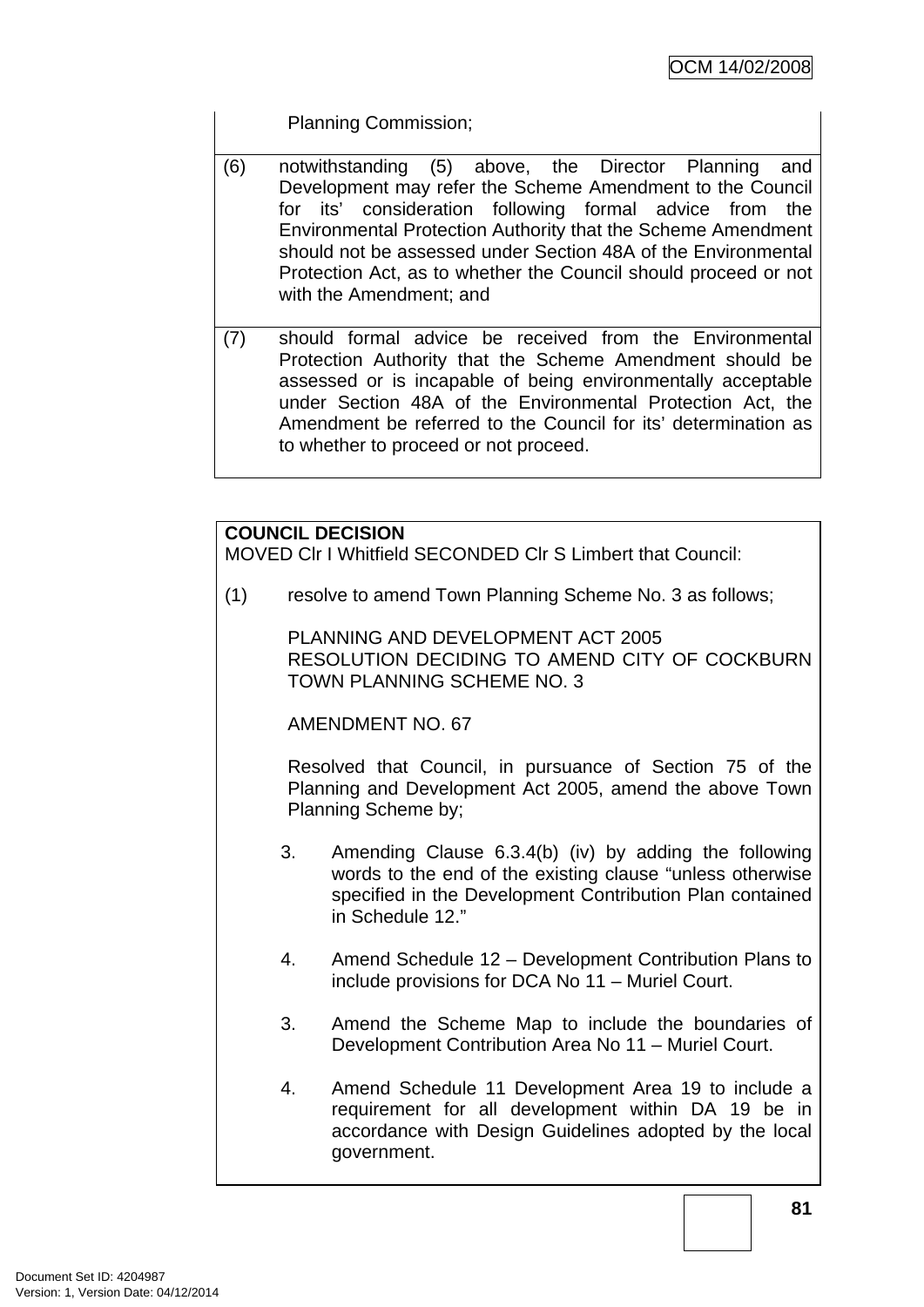| (2)         | adopt the following amendment;                                                                                                                                                                                                                                                   |  |  |
|-------------|----------------------------------------------------------------------------------------------------------------------------------------------------------------------------------------------------------------------------------------------------------------------------------|--|--|
|             | PLANNING AND DEVELOPMENT ACT 2005<br>CITY OF COCKBURN TOWN PLANNING SCHEME NO. 3<br><b>AMENDMENT NO. 67</b>                                                                                                                                                                      |  |  |
|             | The City of Cockburn under and by virtue of the powers<br>conferred upon it in that behalf by the Planning and<br>Development Act 2005 hereby amends the above Town<br>Planning Scheme by;                                                                                       |  |  |
| 1.          | Amend Clause 6.3.4(b) (iv) of the Scheme Text by adding<br>the following words to the end of the existing clause<br>"unless otherwise specified in the Development<br>Contribution Plan contained in Schedule 12."                                                               |  |  |
| 2.          | Amend Schedule 12 - Development Contribution Plan by<br>including the following;                                                                                                                                                                                                 |  |  |
| Ref No:     | <b>DCA 11</b>                                                                                                                                                                                                                                                                    |  |  |
| Area:       | <b>Muriel Court</b>                                                                                                                                                                                                                                                              |  |  |
| Provisions: | landowners within DCA 11 shall<br>All<br>make<br>a<br>contribution to land and infrastructure works required<br>as part of the development of the Muriel Court<br>Development Contribution Area.                                                                                 |  |  |
|             | With the exception of existing lots 3 and 21 Verna<br>Court and lots 52 and 150 Semple Court, the<br>contribution is to be calculated on the potential<br>number of dwellings that can be constructed on each<br>lot or lots and calculated in accordance with the<br>following: |  |  |
|             | $R20$ lots $-450$ m2<br>$R40$ lots $-220$ m2<br>R160 lots – Calculated by dividing the lot area (m2) by<br>62.5 to give the number of dwellings.                                                                                                                                 |  |  |
|             | No contribution is required in respect to land and lots<br>required for public open space, drainage, the widening<br>and extension of Muriel Court and Kentucky Court and<br>the widening and realignment of Semple Court.                                                       |  |  |
|             | Contributions shall be made towards the following<br>items by all landowners within DCA 11.                                                                                                                                                                                      |  |  |
|             | Pro-rata contribution to the upgrading of North Lake<br>Road between Kentucky Court and Semple Court<br>existing<br>including<br>upgrading<br>carriageway,<br>the<br>construction of the existing carriageway, drainage,                                                         |  |  |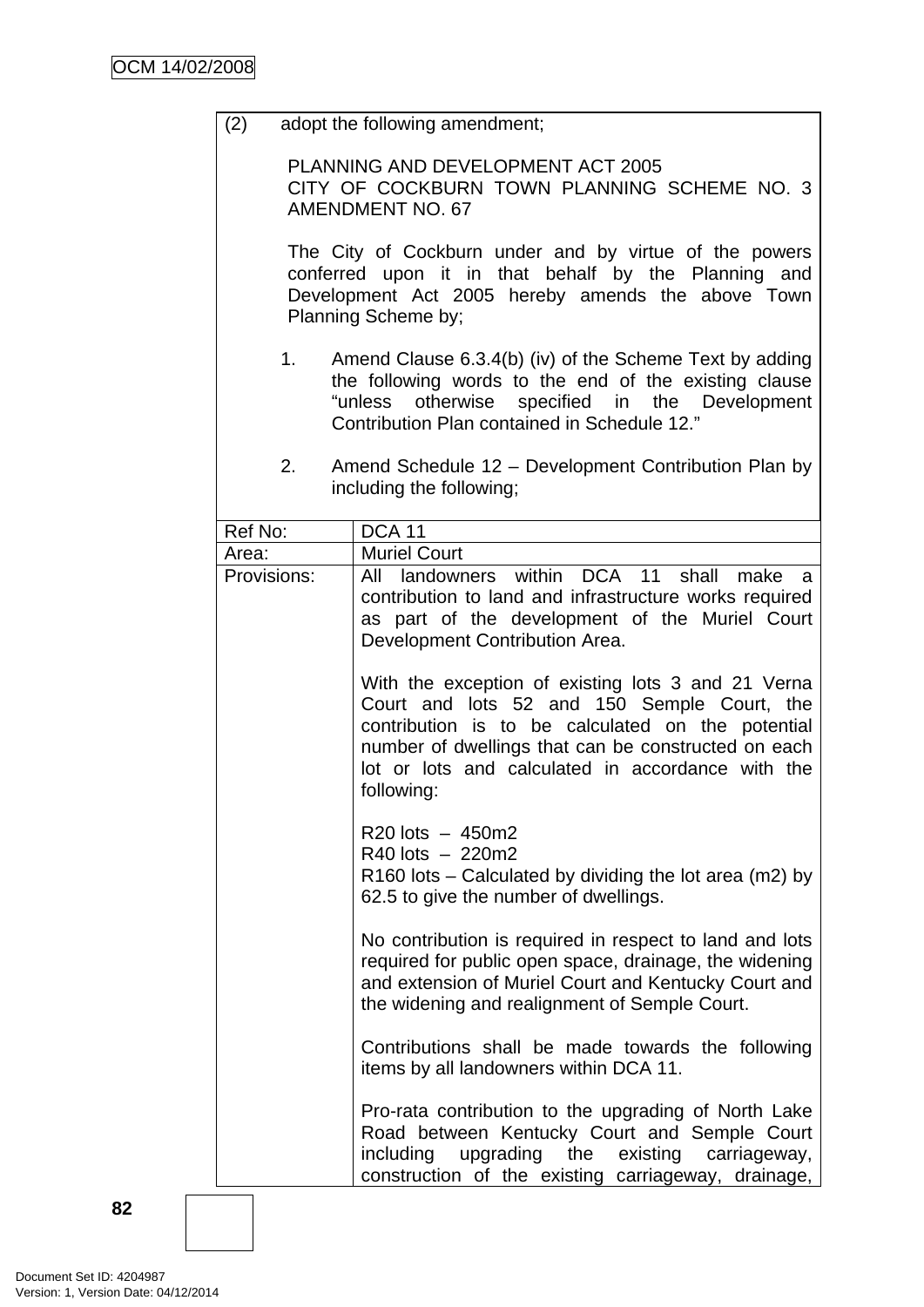| lighting, landscaping and service relocation where<br>necessary.                                                                                                                                                                                                                                                                                                                                                 |
|------------------------------------------------------------------------------------------------------------------------------------------------------------------------------------------------------------------------------------------------------------------------------------------------------------------------------------------------------------------------------------------------------------------|
| The cost of land and works for the widening and<br>realignment of Semple Court between Verna Court<br>and North Lake Road as shown on the Muriel Court<br>Structure Plan. The cost of works is the cost over and<br>above that of providing a normal subdivision road with<br>drainage, lighting, footpaths and parking embayments<br>which will be a cost to the owners of the adjoining<br>land.               |
| The cost of land and works for the realignment of<br>Semple Court shown on the Muriel Court Structure<br>Plan between Berrigan Drive and Verna Court. Works<br>are to include the cost of the carriageways, median<br>landscaping, drainage, lighting and paths.                                                                                                                                                 |
| Traffic management devices along realigned Semple<br>Court and traffic lights at the intersection of Semple<br>Court with Berrigan Drive and North Lake Road.                                                                                                                                                                                                                                                    |
| Modifications to existing Semple Court including<br>closures and pavement modifications shown on the<br>Muriel Court Structure Plan.                                                                                                                                                                                                                                                                             |
| Cost of land and works for the realignment of<br>Elderberry Drive between Berrigan<br>Drive and<br>Jindabyne Heights.                                                                                                                                                                                                                                                                                            |
| The cost of land and works for the widening of Muriel<br>Court and Kentucky Court between realigned Semple<br>Court and North Lake Road as shown on the Muriel<br>Court Structure Plan. The cost of works is the cost<br>over and above that of providing a normal subdivision<br>road with drainage, lighting, footpaths and parking<br>embayments which will be a cost to the owners of the<br>adjoining land. |
| Traffic management devices along Muriel court and<br>traffic lights at the intersection of Kentucky Court and<br>North Lake Road.                                                                                                                                                                                                                                                                                |
| Provision of land for public open space area shown on<br>the Muriel Court Structure Plan and the cost of<br>landscaping and bushland/wetland restoration.                                                                                                                                                                                                                                                        |
| Land and works for internal and off site groundwater<br>control and drainage infrastructure including detention<br>basins, gross pollutant traps, nutrient stripping and                                                                                                                                                                                                                                         |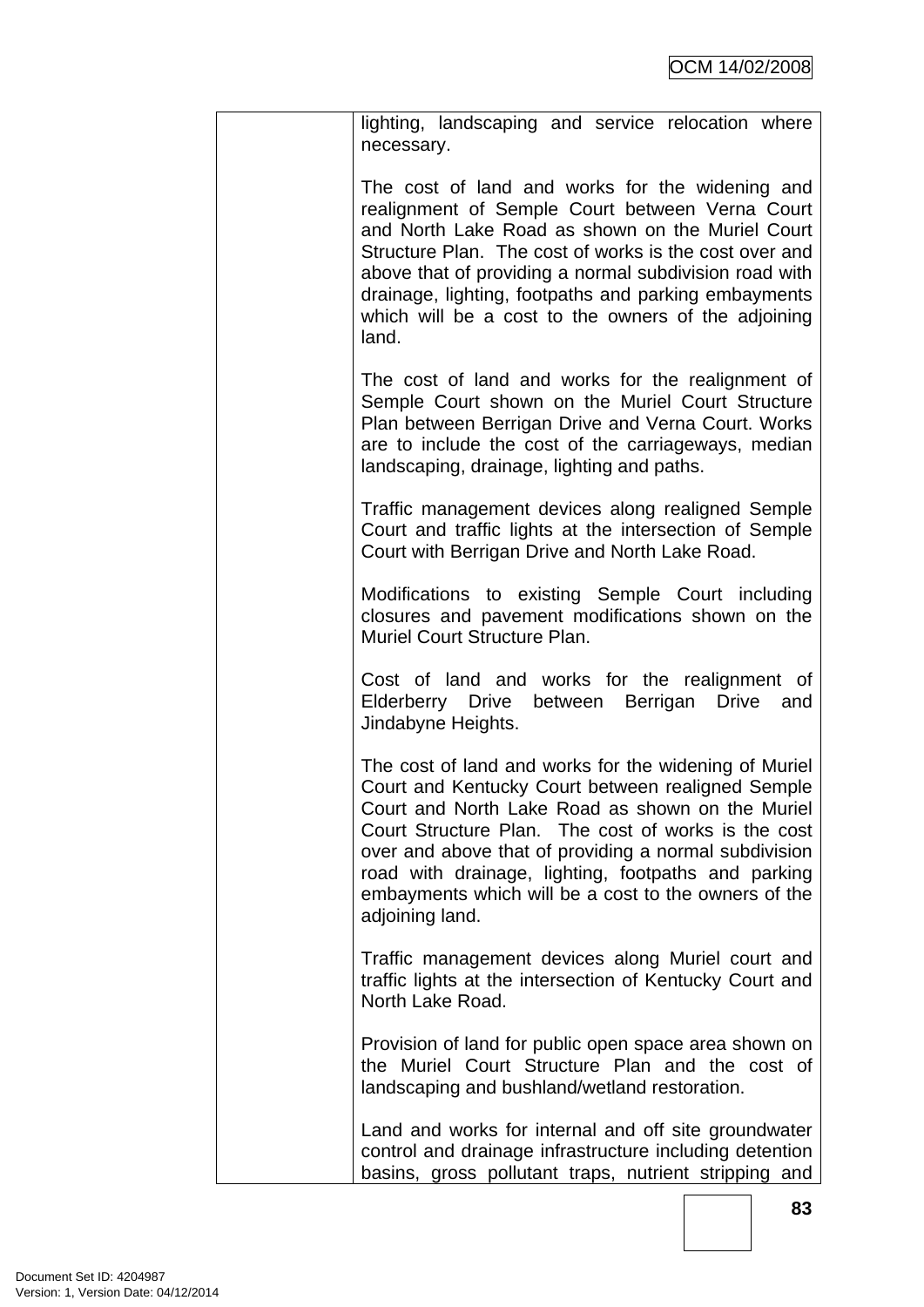|                                      | landscaping.                                                                                                                                                                                                                                                                              |
|--------------------------------------|-------------------------------------------------------------------------------------------------------------------------------------------------------------------------------------------------------------------------------------------------------------------------------------------|
|                                      | Preliminary professional services including drainage,<br>services, geotechnical, site contamination, traffic and<br>planning.                                                                                                                                                             |
|                                      | Further detailed studies and design including design<br>guidelines and engineering design of drainage and<br>major roads.                                                                                                                                                                 |
|                                      | Costs to administer cost sharing arrangements of the<br>DCA including detailed engineering design of drainage<br>and roads the subject of the DCA provisions, cost<br>estimates and schedules, valuations, annual reviews<br>of land and works, audits and administrative costs.          |
|                                      | Cost including fees and interest of any loans raised by<br>the local government to undertake any of the works<br>associated with DCA 11.                                                                                                                                                  |
|                                      | The following lots shall make a contribution to the cost<br>to administer cost sharing arrangements of the DCA<br>and a proportional contribution to the road and<br>drainage works listed above unless rezoned to<br>residential in which case all the above requirements<br>will apply. |
|                                      | Lot 52 Semple Court 1.25% of the total cost<br>Lot 3 Verna Court 7.6% of the total cost<br>Lot 21 Verna Court 1.5% of the total cost                                                                                                                                                      |
| Participants<br>and<br>Contributions | In accordance with the Cost Contribution Schedule<br>adopted by the local government for DCA 11                                                                                                                                                                                           |
| 3.<br>Map.                           | Amend the Scheme Map to include the Muriel Court<br>Development Contribution Area as outlined with the purple<br>border and labelled DCA 11 on the Scheme Amendment                                                                                                                       |
| 4.                                   | Amend provisions of Schedule 11 - DA 19 Muriel Court to<br>include a new provision as follows;                                                                                                                                                                                            |
| 5.                                   | All development within the Muriel Court Development Area<br>shall be in accordance with Design Guidelines adopted by<br>the local government.                                                                                                                                             |
| (3)                                  | sign the amending documents and advise the WAPC of<br>Councils' decision;                                                                                                                                                                                                                 |
| (4)                                  | forward a copy of the signed documents to the Environmental                                                                                                                                                                                                                               |
|                                      |                                                                                                                                                                                                                                                                                           |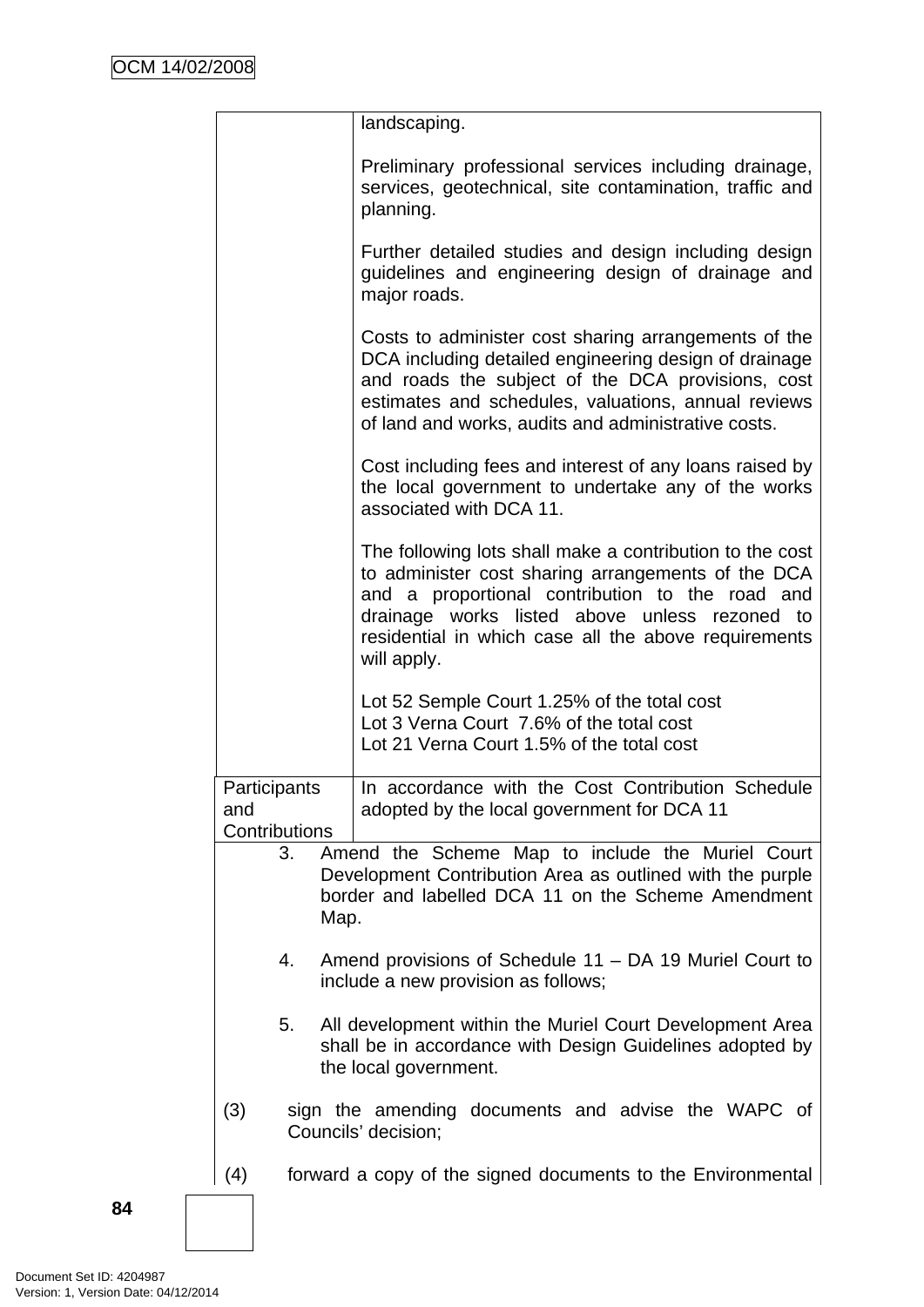Protection Authority in accordance with Section 81 of the Planning and Development Act;

- (5) following the receipt of formal advice from the Environmental Protection Authority that the Scheme Amendment should not be assessed under Section 48A of the Environmental Protection Act, advertise the Amendment under Town Planning Regulation 25 without reference to the Western Australian Planning Commission;
- (6) notwithstanding (5) above, the Director Planning and Development may refer the Scheme Amendment to the Council for its' consideration following formal advice from the Environmental Protection Authority that the Scheme Amendment should not be assessed under Section 48A of the Environmental Protection Act, as to whether the Council should proceed or not with the Amendment; and
- (7) should formal advice be received from the Environmental Protection Authority that the Scheme Amendment should be assessed or is incapable of being environmentally acceptable under Section 48A of the Environmental Protection Act, the Amendment be referred to the Council for its' determination as to whether to proceed or not proceed.

**CARRIED 9/0**

### **Reason for Decision**

There is a need to prepare design guidelines for the area as specified in Clause (2) 5 of the recommendation and detailed design of the drainage system for Semple Court to facilitate the development of DA 19 Muriel Court. These costs are to be pre-funded by the City but ultimately should be the responsibility of the landowners who will benefit from the work.

In addition, it should be made clear that the owners of the specified land at the bottom of the DCA table are also responsible to contribute to the administration of the DCA arrangements in the same way as the other owners in the DCA area.

### **Background**

Council at its meeting held on 13 December 2007 resolved to advertise the draft Structure Plan for DA 19- Muriel Court. The Agenda report notes the need for all owners to make a contribution to common costs. This is to be formalised through a development contribution plan for the Muriel Court area.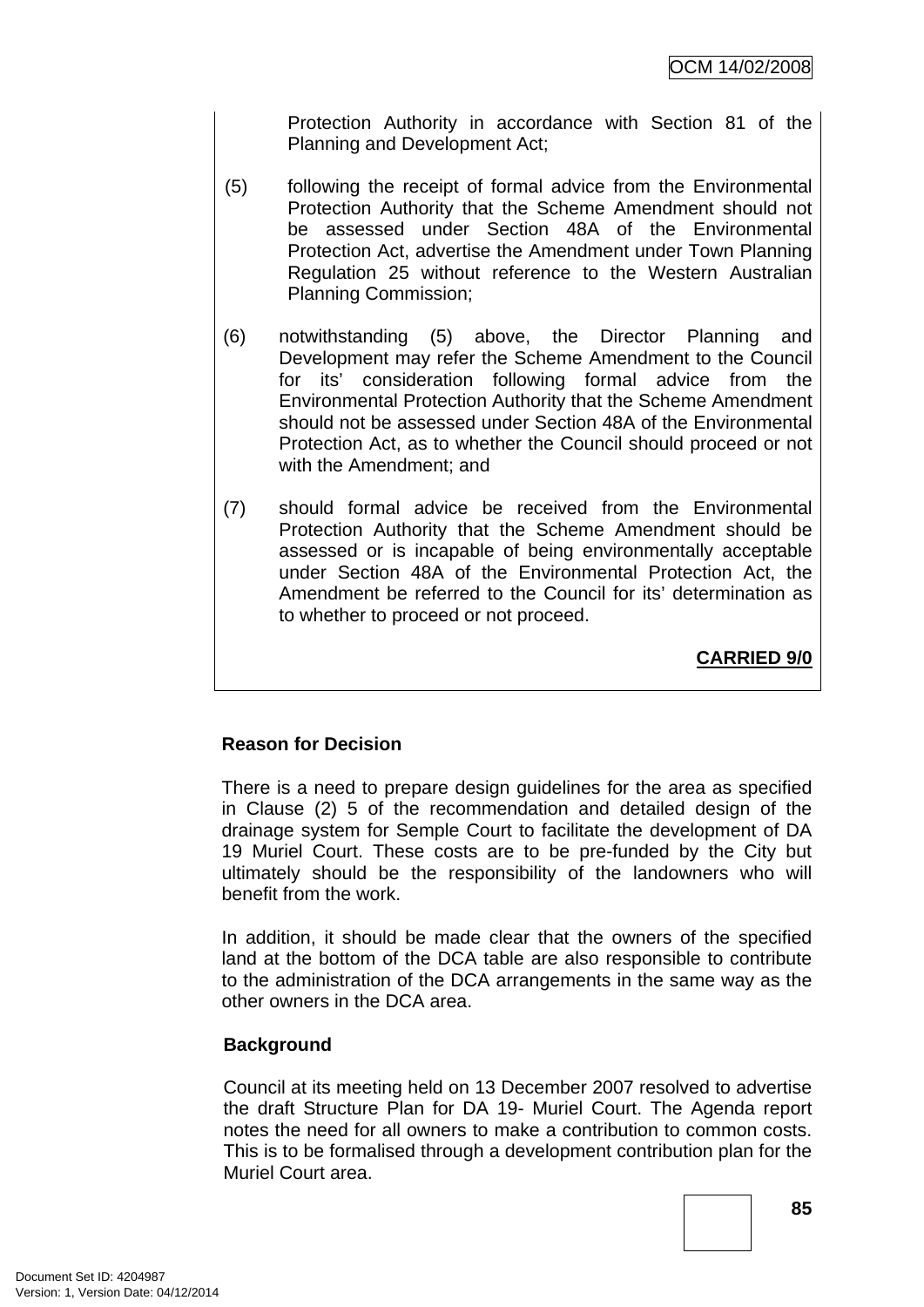### **Submission**

N/A

### **Report**

There are some 89 separate lots within the DA 19 area which are relatively small compared to those being subdivided elsewhere within the City and it is not possible for owners to satisfy all the planning requirements etc on their own land. Accordingly it will be necessary for the City to prepare and administer developer contributions for the area to facilitate the development.

Given that the development area includes development at R20, R40 and R160 it is not equitable for the contributions to be on a land area basis as specified in clause 6.3.4(b) ( iv) of TPS 3. Accordingly part 1 of the amendment provides the ability for the Development Contribution Plan to specify an alternative basis for contribution. In the case of DCA 11 Muriel Court it is proposed to specify that contributions for the residential area will be on a per dwelling basis which reflects both development potential and also relates to the generated need. In respect to the mixed business area and land reserved for railway purposes at the intersection of Berrigan Drive and Semple Court the DCA requires a proportional land area contribution to the road and drainage infrastructure and provides that this will be changed to a full contribution on a dwelling basis if the area is subsequently rezoned to residential.

The amendment sets out in detail the development contribution items. In summary these are as follows;

- Pro-rata contribution to North Lake Road between Kentucky Court and Semple Court.
- Widening/upgrading of Semple Court including traffic management devices, traffic lights, parking or access places or the over and over cost of a realigned Semple Court including the cost of land acquisition.
- Realignment of Elderberry Drive north of Berrigan Drive.
- Upgrading and widening of Muriel Court and Kentucky Court where this exceeds the normal subdivision requirement.
- Provision and enhancement/upgrade of POS.
- Internal and external drainage areas and works including gross pollutant traps and nutrient stripping and landscaping.
- Preliminary professional studies including drainage, geotechnical, engineering, traffic and planning.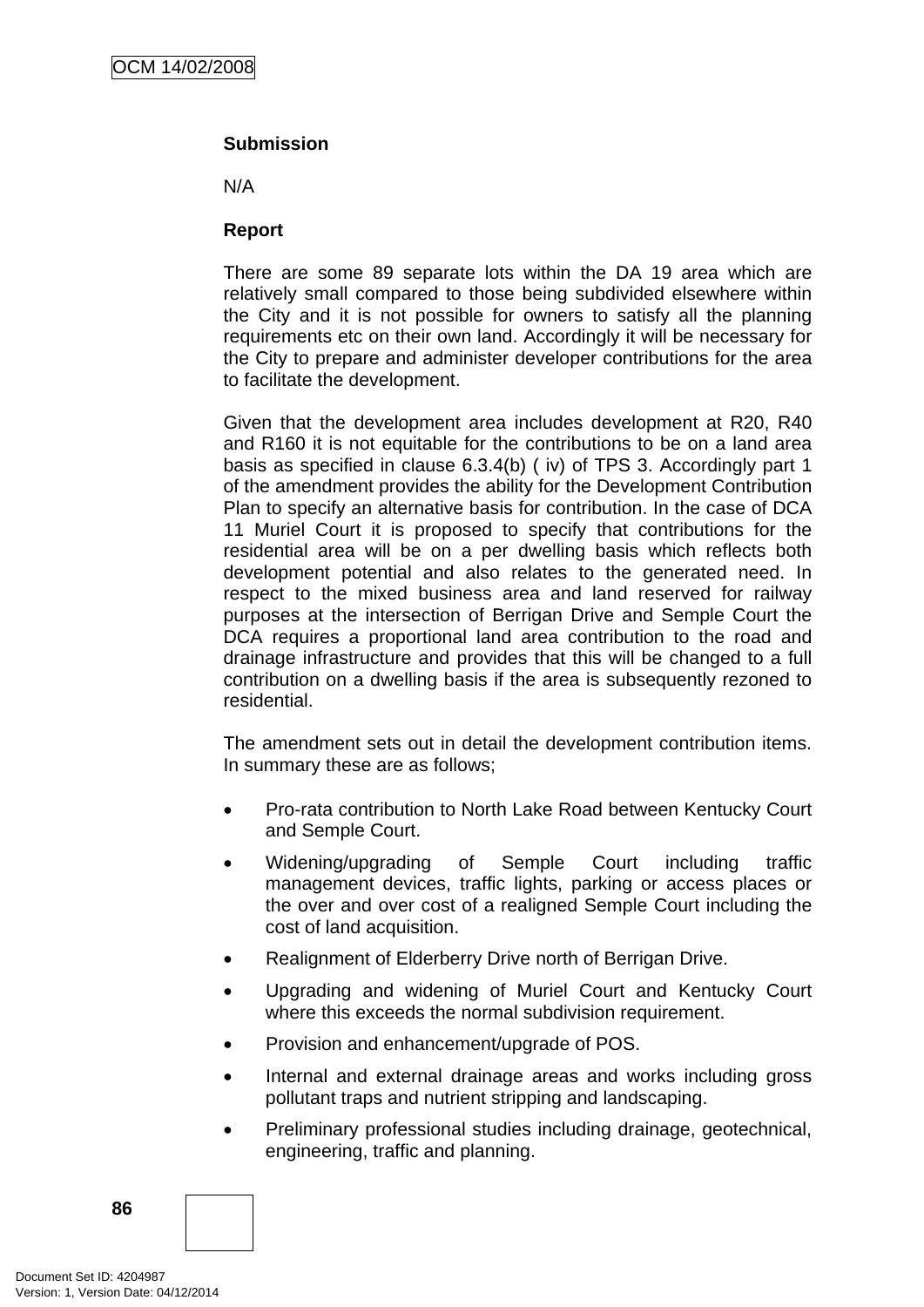• The City's costs of administering the Development Contribution Scheme and the cost of any loans required to purchase land or undertake DCA works that council considers necessary to facilitate development of the area.

A preliminary Cost Contribution Schedule is being prepared and is expected to be available for distribution to owners around the same time as the Council meeting.

The scheme amendment also includes a clause that will be added to the Muriel Court Development Area provisions in Schedule 11 which requires that all development will be required to be in accordance with design guidelines adopted by the City. Under normal circumstances design guidelines are prepared and administered by individual developers to ensure a high quality of development is achieved. In the Muriel Court area there is a need for development guidelines to guide development and in particular the R160 and R40 areas. However given the multiplicity of land owners this will be an administrative nightmare on an individual owner basis. Accordingly it is recommended that the City prepare and administer design guidelines for the area. These will be prepared in the coming months and advertised for landowner comment.

It is recommended that Council adopt Amendment No. 67 to progress the planning and implementation of the Muriel Court area.

## **Strategic Plan/Policy Implications**

### **Demographic Planning**

- To ensure the planning of the City is based on an approach that has the potential to achieve high levels of convenience and prosperity for its citizens.
- To ensure development will enhance the levels of amenity currently enjoyed by the community.

### **Infrastructure Development**

• To construct and maintain parks and bushland reserves that is convenient and safe for public use, and do not compromise environmental management.

## **Transport Optimisation**

• To construct and maintain roads which are convenient and safe for vehicles, cyclists and pedestrians.

## **Budget/Financial Implications**

Cost of Administering the Development Contribution Plan will be funded as part of the Plan.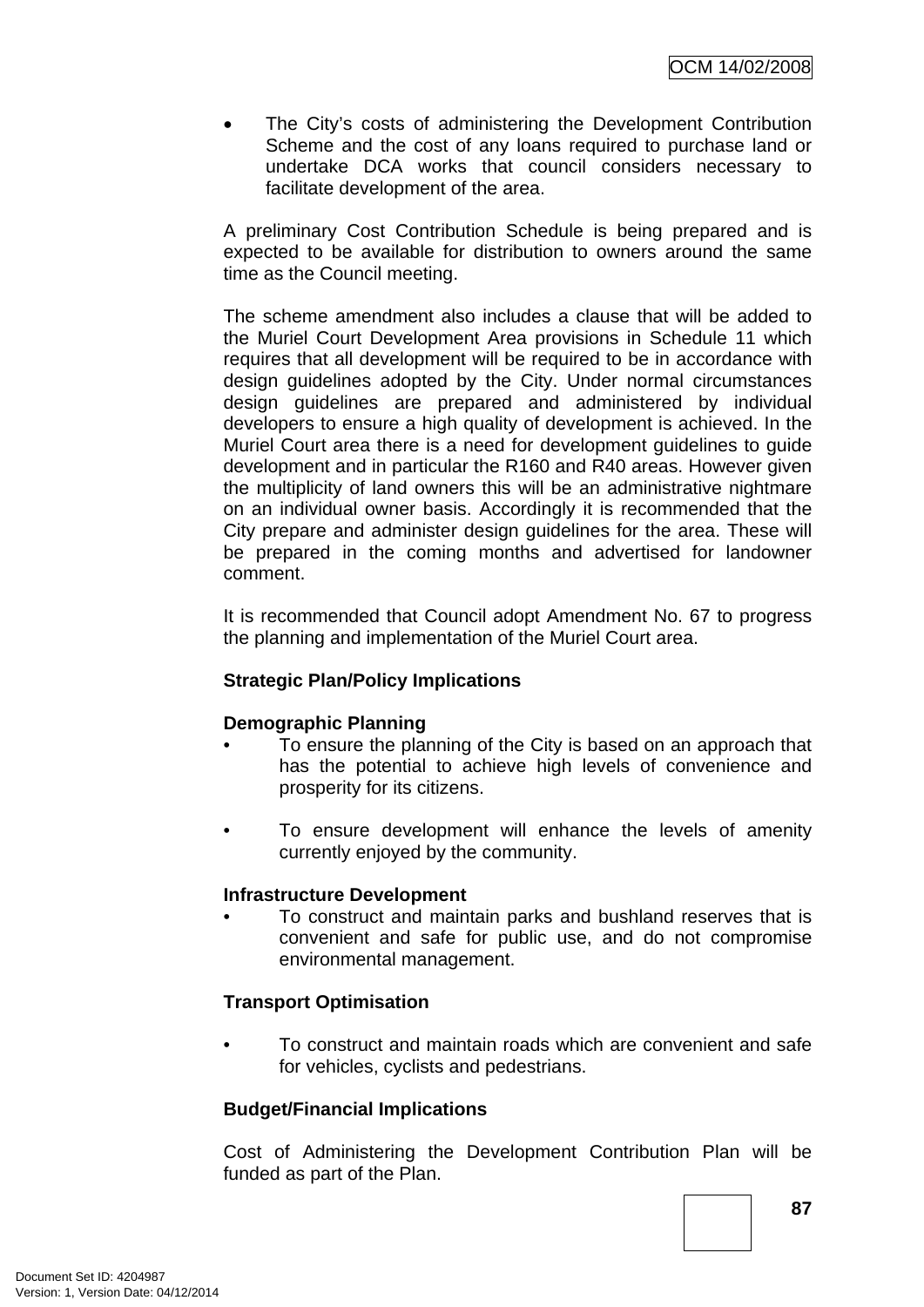Some design and studies are likely to need to be prefunded by the City. These will be repaid as funds are available.

The Development Contribution Plan provides the ability for Council to loan funds to the DCA to acquire land or undertake works specified in DCA 11 and for the associated costs and interest to be paid to the City.

#### **Legal Implications**

N/A

### **Community Consultation**

The Scheme Amendment will be advertised for 42 days with notices in the local paper and letters being sent to relevant government agencies and affected land owners.

#### **Attachment(s)**

Scheme Amendment Maps - Existing and Proposed

#### **Advice to Proponent(s)/Submissioners**

N/A

**Implications of Section 3.18(3) Local Government Act, 1995**

Nil.

### **14.19 (MINUTE NO 3670) (OCM 14/2/2008) - TOBACCO ACTION PLAN AND PHYSICAL ACTIVITY PROGRAM (6003) (N JONES) (ATTACH)**

## **RECOMMENDATION**

That Council:

- (1) endorses the Tobacco Action Plan 2008 and Physical Activity Program 2008/09 and
- (2) approves the implementation of the Tobacco Action Plan 2008 and Physical Activity Program 2008/09.

**COUNCIL DECISION**

MOVED Clr T Romano SECONDED Clr V Oliver that the recommendation be adopted.

**CARRIED 9/0**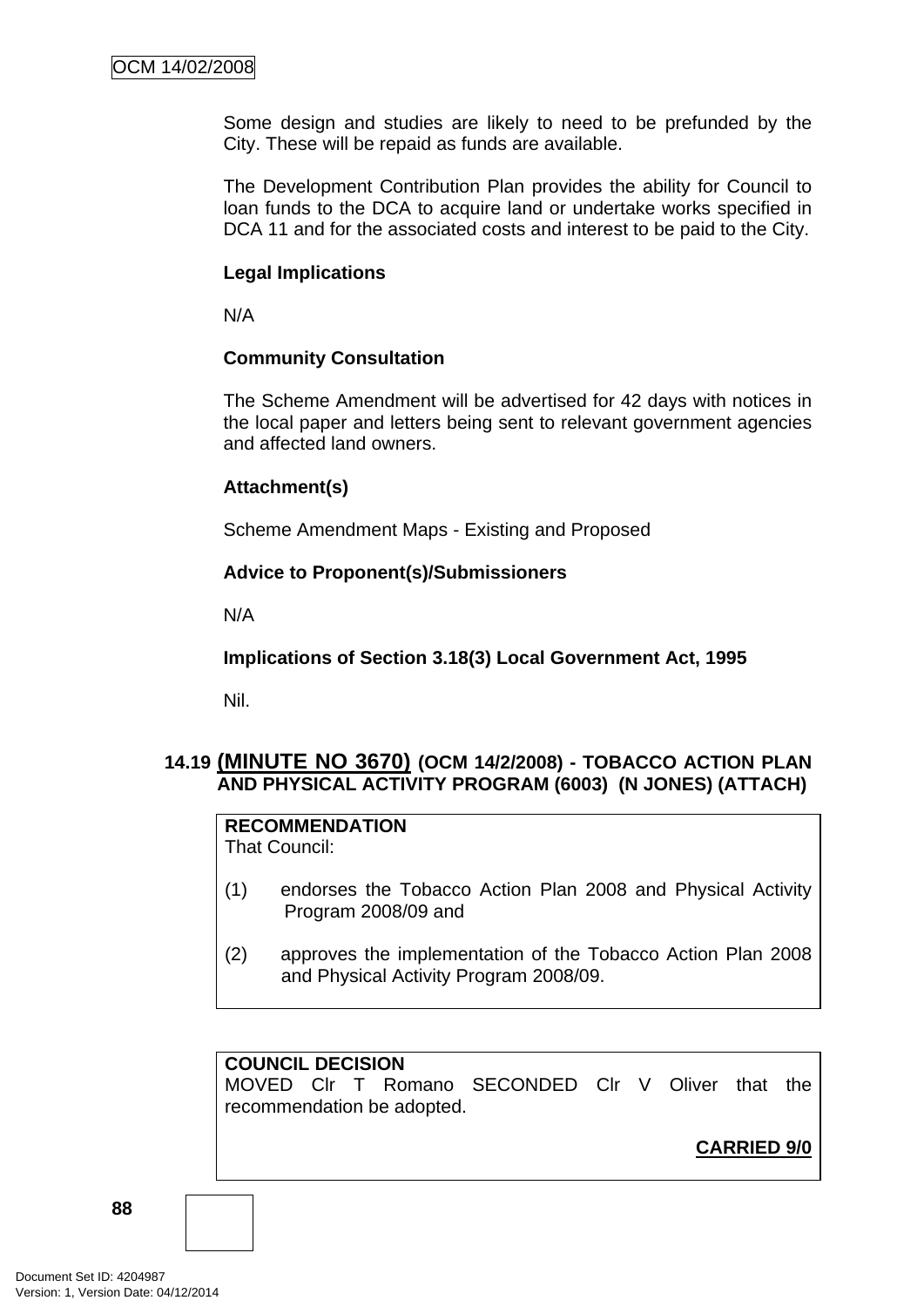### **Background**

The WA Department of Health through the South Metropolitan Public Health Unit has recognized the need to create and develop partnerships with Local Governments to ensure that greater attention is given to health promotion. There is a need for the City's Environmental Health Services to focus some resources on the growing lifestyle disease epidemics including obesity, cancer and heart disease. Funding has been provided by the State Government to initiate programs targeting diseases caused by tobacco smoking and sedentary lifestyles.

### **Submission**

N/A

### **Report**

A comprehensive Healthy Lifestyles Strategy would focus on the following key areas as recognized by Healthway (see extract from Annual report – Attachment 1) and the WA Department of Health:-

- Tobacco
- Physical Activity
- Nutrition
- Mental health (including drugs and alcohol)
- Indigenous health

It is widely recognized that local government is the best tier of government to deliver health promotion programs to the community most efficiently and effectively. State Government funding has been obtained to enable the City to commence Health Promotion activities in the areas of Tobacco and Physical Activity.

### Tobacco Action Plan

The WA Department of Health has provided funds (\$20,000 plus GST) and support for the City to develop and implement a Tobacco Action Plan (TAP) (see attachment 2) aiming to reduce the prevalence of smokers in the city. Smoking remains one of the biggest causes of death in Australia. Using these additional funds a contract Health Promotion Officer will be employed to implement the following key elements of the six month TAP to commence early in 2008:-

1. A Steering Committee of key stakeholders including Cancer Council, South Metropolitan Public Health Unit, Heart Foundation and Fremantle Division of General Practice's will be convened and coordinated by a Health Promotion Officer.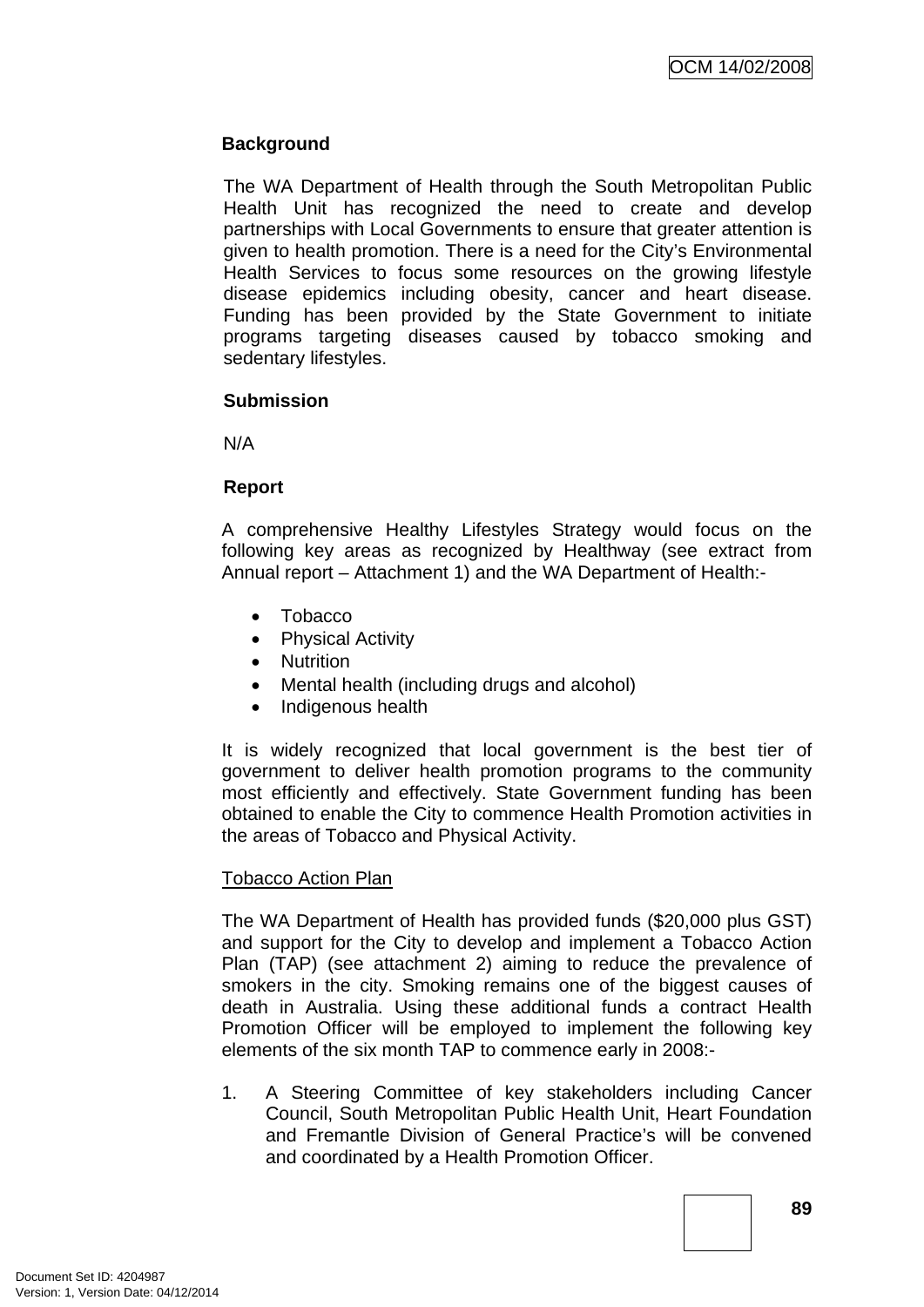- 2. An increased public awareness of the harm associated with tobacco use
- 3. Increased promotion of the Quit message.
- 4. Increased accessibility and appropriateness of information, education and resources for all target groups including youth, indigenous people and Culturally and Linguistically Diverse (CALD) communities, regarding the health effects of tobacco use and cessation of tobacco use.
- 5. Increased range and number of community based programs that aim to prevent the uptake of smoking in youth.
- 6. Reduce availability and supply of tobacco to minors (Under 18's).
- 7. A 6 month Cockburn Tobacco Action Plan with proposed key performance indicators is to be developed and provided to Council for endorsement.
- 8. Provide recommendations for future actions for 2008/09 (July-June).

### Physical Activity Program

The City has been successful in obtaining grant funds of \$30,000 plus GST from the Premiers Physical Activity Taskforce to implement a Physical Activity (PA) program (see Project Timeline - Attachment 3) in 2008/9. Using existing funds a 0.5 FTE contract Health Promotion Officer (HPO) will be employed who will work closely with a 0.4 FTE HPO from the South Metropolitan Public Health Unit. The project will commence in Jan 2008 and will be completed in 2009, the key elements of the PA program are:-

- 1. Employ Health Promotion Officer and SMPHU HPO
- 2. Establish steering commttee
- 3. Logo, slogan, launch
- 4. Develop interactive web site showing local PA opportunities
- 5. Display stands in shopping centres etc
- 6. Point of decision signage
- 7. Use existing newsletters etc for marketing PA promotion messages
- 8. New PA events
- 9. Further support to Walking Groups
- 10. Survey 2 suburbs to see demand for PA sessions in parks/library
- 11. 8 week trial of PA sessions (circuit training) in 1 local park

## **Strategic Plan/Policy Implications**

### **Infrastructure Development**

• To provide an appropriate range of recreation areas that meets the needs of all age groups within the community.

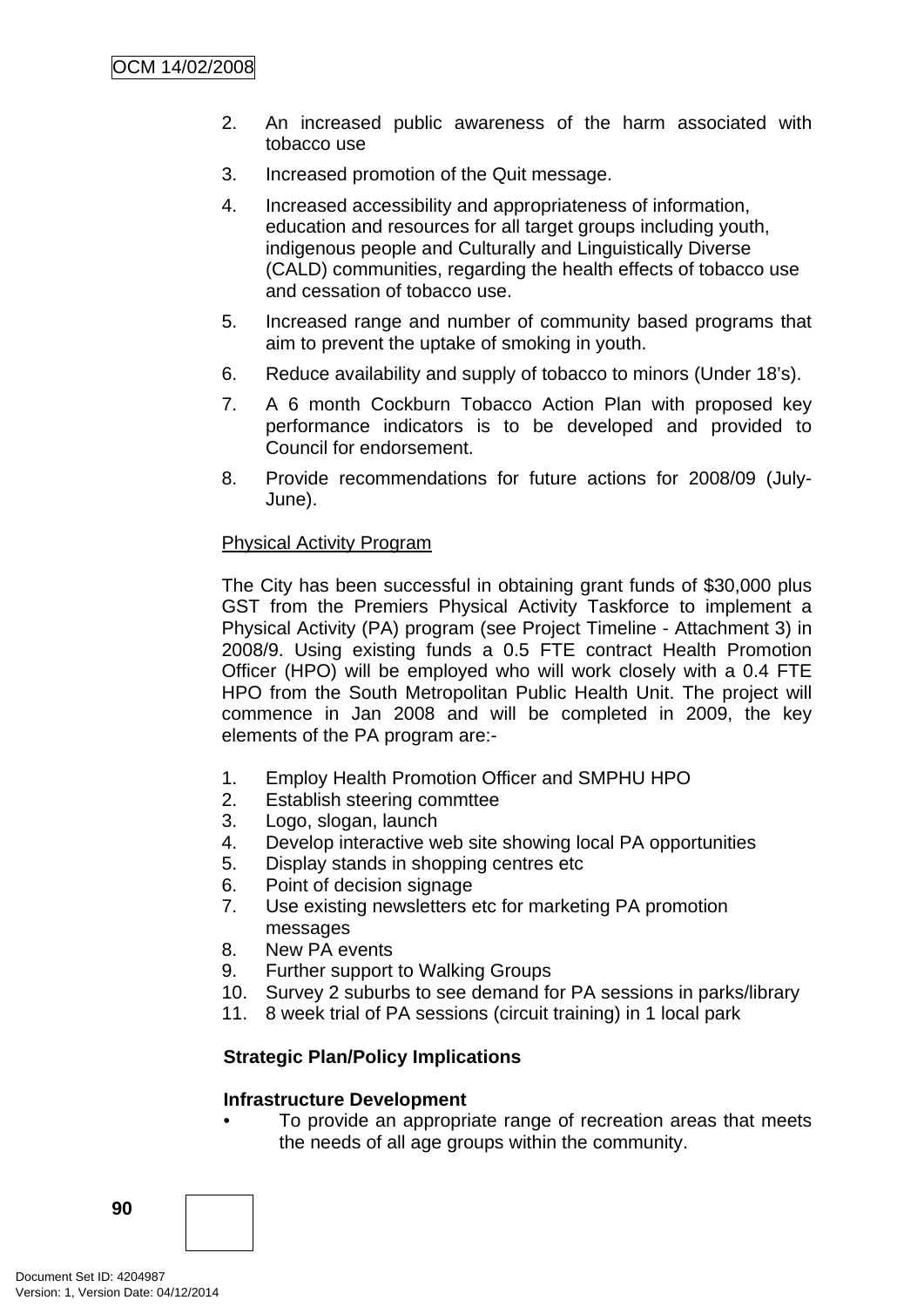### **Lifestyle and Aspiration Achievement**

• To facilitate and provide an optimum range of community services and events.

### **Governance Excellence**

- To provide effective monitoring and regulatory services that administer relevant legislation and local laws in a fair and impartial way.
- To maintain a professional, well-trained and healthy workforce that is responsive to the community's needs.

### **Budget/Financial Implications**

Funding of \$20,000+ GST is provided by the South Metropolitan Public Health Unit to implement the Tobacco Action Plan. Funding of \$30,000+ GST is provided by WALGA via the Premier's Physical Activity Taskforce to implement the Physical Activity Program.

### **Legal Implications**

N/A

### **Community Consultation**

N/A

## **Attachment(s)**

- 1. Extract from Healthway Annual Report
- 2. Tobacco Action Plan
- 3. Physical Activity Program Project Timeline

### **Advice to Proponent(s)/Submissioners**

N/A

### **Implications of Section 3.18(3) Local Government Act, 1995**

Nil.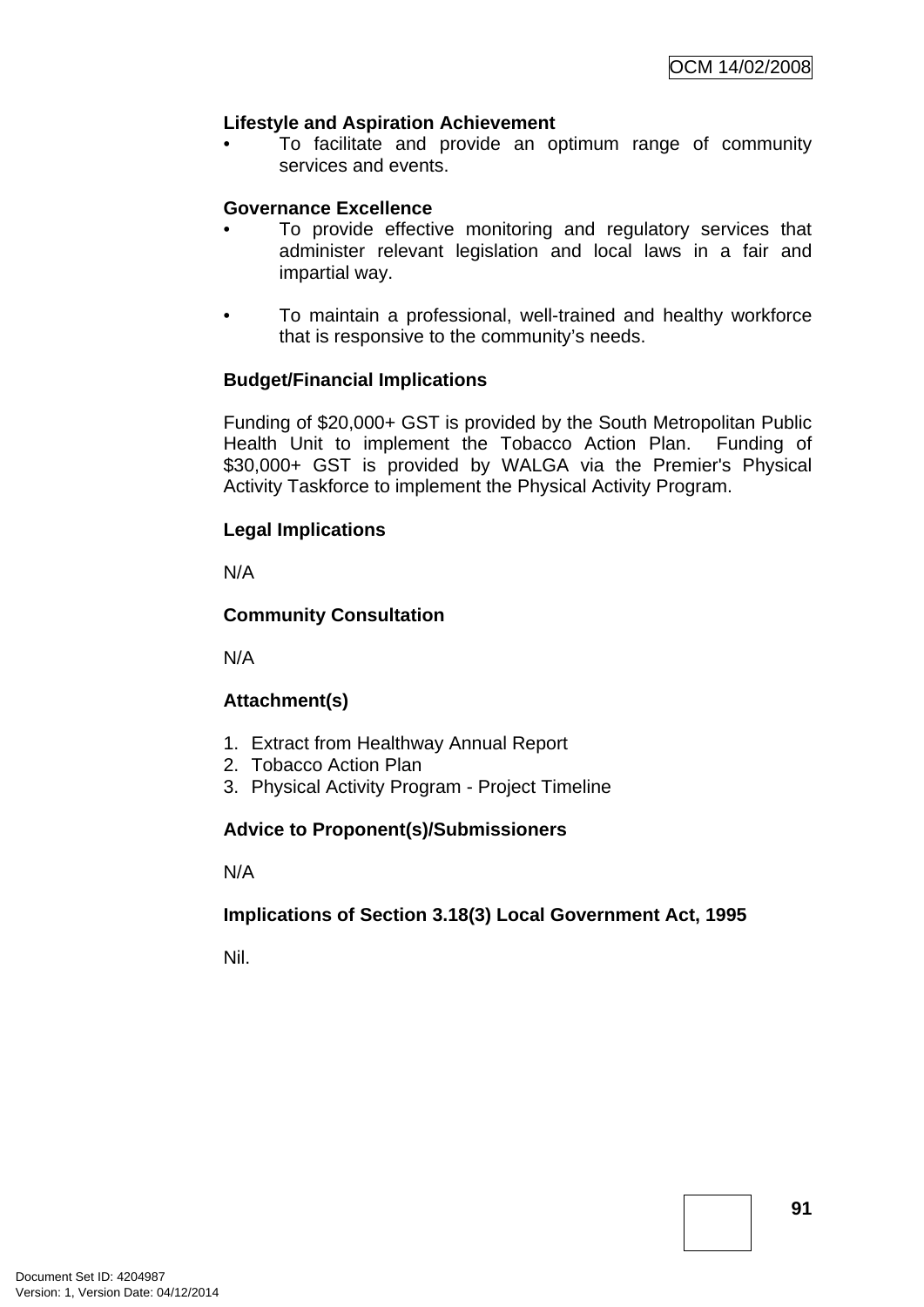## **14.20 (MINUTE NO 3671) (OCM 14/2/2008) - COUNCIL OWNED/MANAGED CONTAMINATED SITES STRATEGY OWNER/APPLICANT: CITY OF COCKBURN (6126) (C WATTS) (ATTACH)**

# **RECOMMENDATION**

That Council:

- (1) adopts the Contaminated Sites Strategy as outlined in the Agenda attachments;
- (2) conducts the initial site examination as outlined in the Contaminated Sites Strategy; and
- (3) receives a report on the progress of the Contaminated Sites Strategy to be tabled at a future meeting of Council.

# **COUNCIL DECISION**

MOVED Clr T Romano SECONDED Clr V Oliver that the recommendation be adopted.

**CARRIED 9/0**

## **Background**

The **Contaminated Sites Act 2003** (*the Act*) took effect on 1 December 2006**.** The primary function of *the Act* is to protect human health and the environment; it requires the identification of contaminated sites for recording in a public database facilitates the management and remediation of contaminated sites and sets out notification procedures to ensure that no one acquires a contaminated site without being aware of any contamination.

The Purposes of this strategy are to identify which properties owned or managed by the City of Cockburn may fall within the context of a contaminated site as per the *Contaminated Sites Act 2003*, to determine whether there is a need to formally notify the Department of Environment & Conservation and to propose an action plan outlining works to determine whether reporting of particular properties is required

## **Submission**

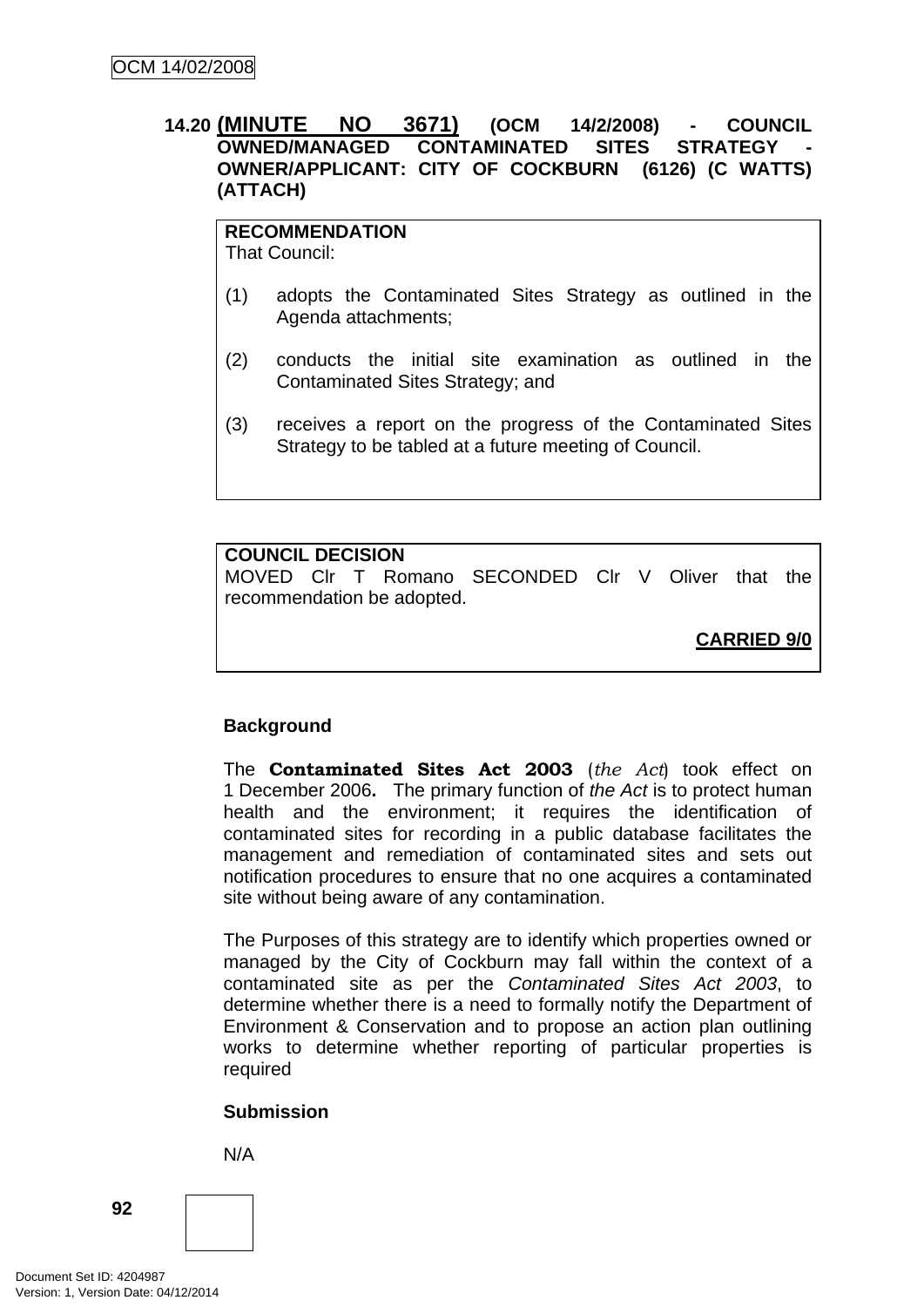# **Report**

The Contaminated Sites Act 2003 took effect in December 2006 and requires all "known" contaminated sites to be reported to the DEC for inclusion on the Contaminated Sites Database ([www.environment.wa.gov.au](http://www.environment.wa.gov.au/)). Once reported, the DEC makes a determination as to the extent of contamination, the risk that it posed the community and environment and the degree of remediation required. The City's Health Service is required to report all sites to DEC, if the City *"owns"* or occupies land where:

- The City knows the land is contaminated, or
- The City knows it has caused contamination, or
- Has reasonable grounds to suspect it has caused or contributed to contamination

A site is contaminated only where the contamination poses a risk to the environment or human health. Just because chemicals have been spilt or leaked doesn't mean that the land is contaminated.

Officers from the City's Health Service have conducted an initial file review of Council "Owned" properties and assessed approximately 510 properties of various use and history within the District which are either owned or managed by the City of Cockburn to ascertain whether any current or previous activities conducted on the property may have contributed to contamination of the site.

Of the initial 510 Council owned properties, 27 properties requiring further action have been identified. A total of 9 properties have been referred to DEC. Each of the remaining properties has been prioritised based on development risk/possible disposal and an Environmental/Health Priority. Once prioritised, it is recommended that the properties will be assessed over a 2 year period because the assessment process is complex, it requires the appropriate time and resources, and there exists a significant shortage of accredited Contaminated Sites auditors. Cost estimates have been indicated where estimates can be reasonably made. Many cost estimates have not been entered at this stage; the magnitude of these will become clearer as the program unfolds.

The future land use priority includes not only the purpose and potential contact people have with the land, but also includes whether the land may be sold to a third party, necessitating remediation of the site by the City of Cockburn. Sites which were marked for development (eg future commercial or residential use) or where they were subject to future sale (i.e. disposal) were afforded a higher priority as any contaminated site classification would impact on the sale or development of the property. Those sites which are not subject to development pressures (i.e. reserved bushland sites) were afforded a lower priority. Future land uses are ranked from high (score of 1) through to low (score of 5).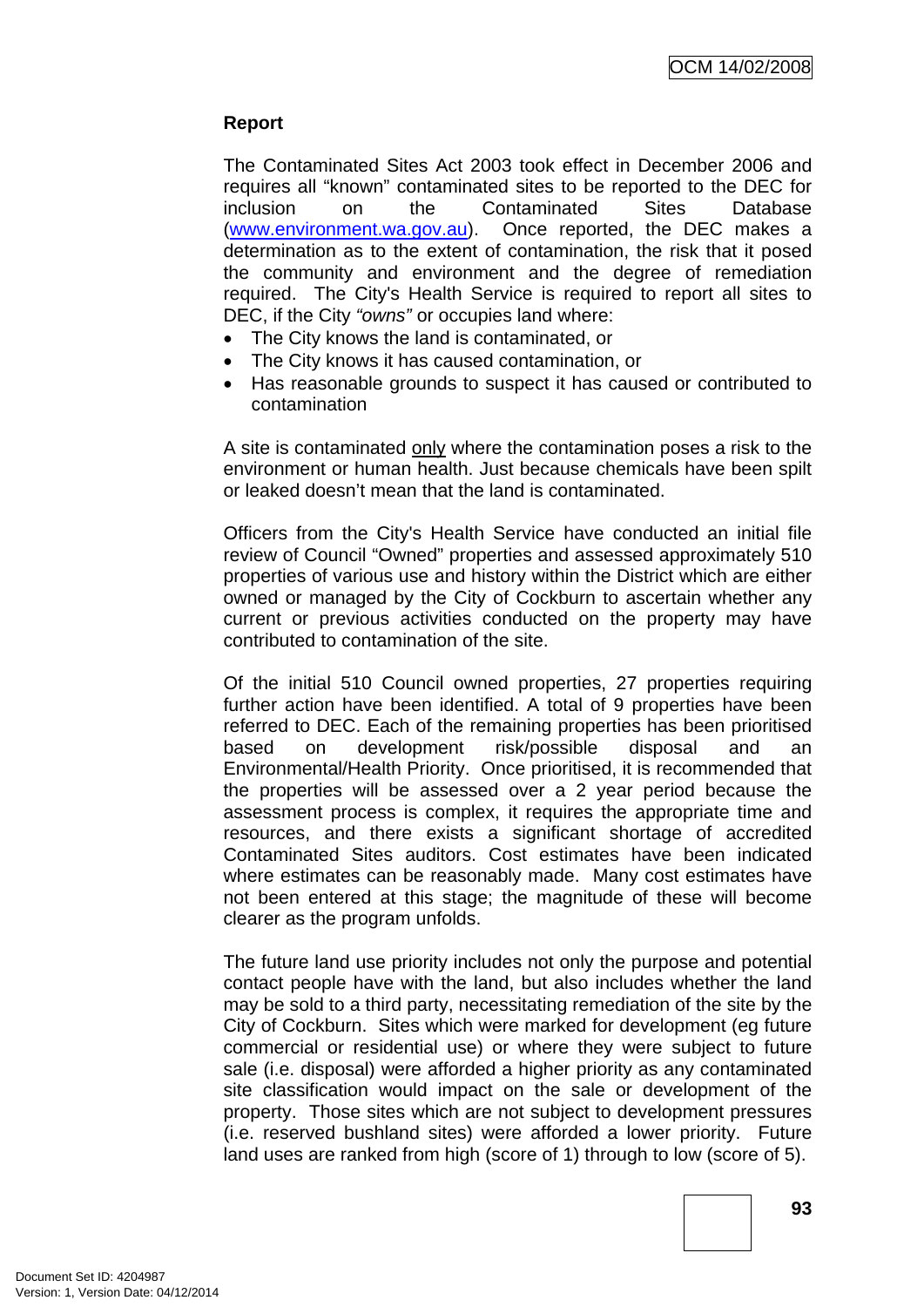Potential health and environmental impacts are prioritised by the type of contamination (if known) or perceived contamination if not known, and the impact that the contamination would have were it to come into contact with the public primarily and to a lesser extent its effect on the environment. The matrix errs on the side of caution, using worst case scenarios, especially where contamination is perceived. For example, premises which will adversely impact directly onto the environment (and in turn human health) such as increased nutrients discharging into Bibra Lake or directly onto human health (via use or contact) such as a playing field is afforded a higher risk. Where a premises poses little to no risk (such as being in an inaccessible area and not possibly discharging into the environment) the lower risk score was applied. The same scale is applied as with future land use priorities, with the higher risk premises receiving a score of 1, and the lowest health/environmental risk being ranked 5.

The City's Health Service will be calling tenders to conduct the site assessments, with the intention of having all of the sites sampled and reports completed by 30 June 2009. There are 15 sites that require further investigation and a total of 9 properties will be subject to site assessment in 2008 to determine whether there is a need to report these to the DEC.

The sites marked for the initial review include:-

- Bibra Lake (2 sites) Possible detrimental environmental impact from landfilling
- Wellard Street Depot (3 sites) Fuel contamination, workshop activities
- Reserve 46787 Malabar Way (reserve includes BMX track)– Impact from landfilling
- Reserve 42489 Bennett Ave (drainage) impacts from adjacent tannery
- 886 Warton Road (pistol club & water catchment) Lead contamination and unexploded ordinance
- Lot 14 Hammond Road (recreation, subject to partial sale) impact from landfilling

Where a Preliminary Site Investigation is warranted, the results of these samples will form the basis of the report to the DEC and will also be included in any Detailed Site Investigation.

Once reported, any further actions undertaken will be determined by the classification that the site receives from the DEC. These will range from taking no further action to conducting comprehensive investigations with a view to remediating the site. As such, no costing has been developed at this stage for further works.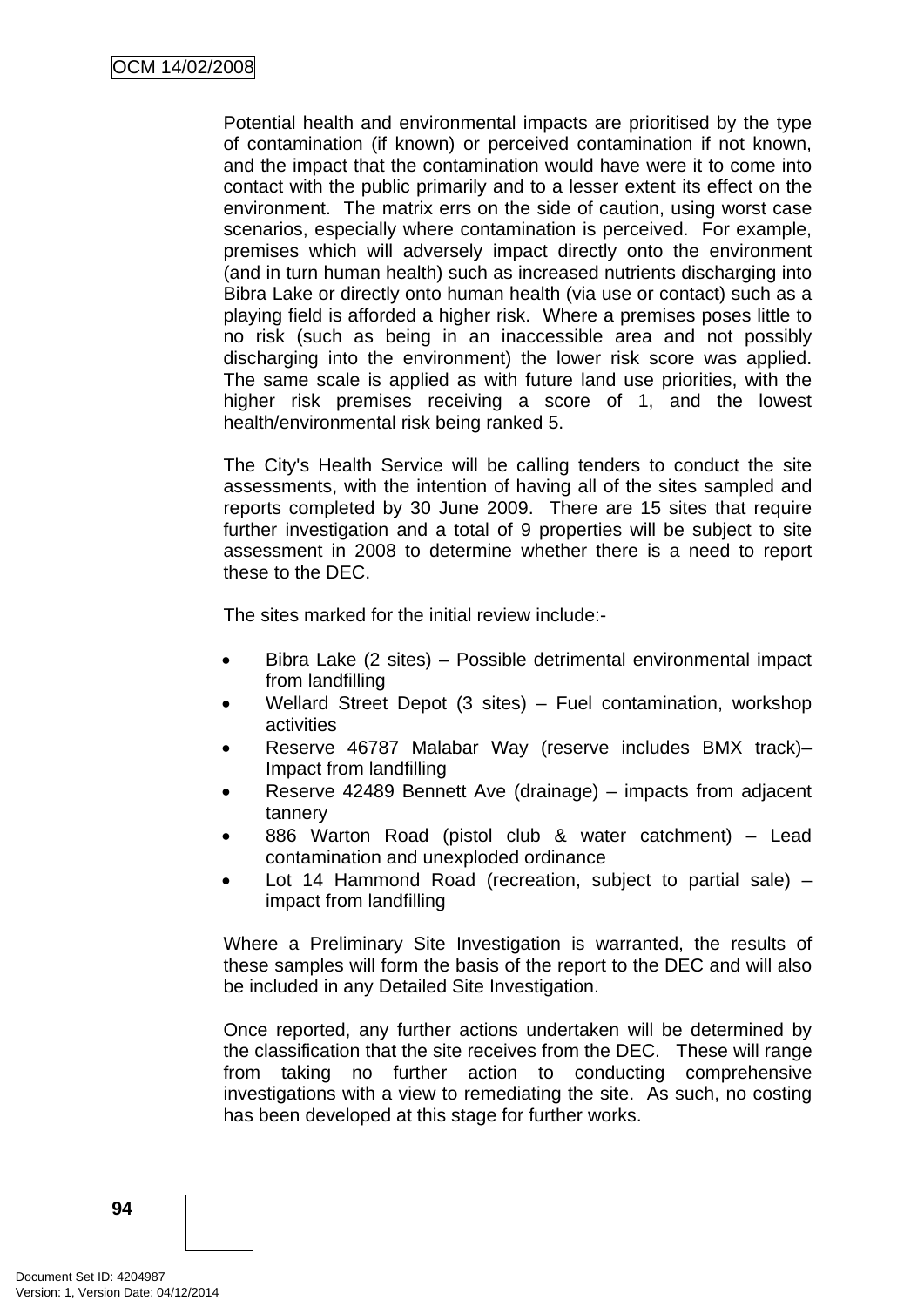### **Strategic Plan/Policy Implications**

#### **Governance Excellence**

To provide effective monitoring and regulatory services that administers relevant legislation and local laws in a fair and impartial way.

#### **Natural Environmental Management**

• To conserve, preserve and where required remediate the quality, extent and uniqueness of the natural environment that exists within the district.

### **Budget/Financial Implications**

Through the City's budget process approximately \$100,000 has already been allocated for the investigation of contaminated sites. Depending upon the outcome of the reports for the sites, further works may be required. The remaining lower ranked sites on the City's register will require investigation over the following year. As of January 2008, there is a total of \$722,000 in a reserve account allocated to the remediation of contaminated sites. It is recommended that a further \$100,000 be allocated to contaminated sites investigation in 2008/09 and application for this funding will be included in the 2008/09 budget request.

Additional funding will be required in subsequent financial years to complete the remainder of the PSIs. However, at this stage funds cannot be determined. It is also likely that funding will be required from the Reserve Fund but at this stage this will be determined by the results of the PSI investigations.

### **Legal Implications**

These works are required to ensure compliance with the reporting provisions of the **Contaminated Sites Act 2003.**

### **Community Consultation**

N/A

## **Attachment(s)**

- 1. City of Cockburn Contaminated Sites Strategy
- 2. City Owned Potentially Contaminated Sites Database

### **Advice to Proponent(s)/Submissioners**

N/A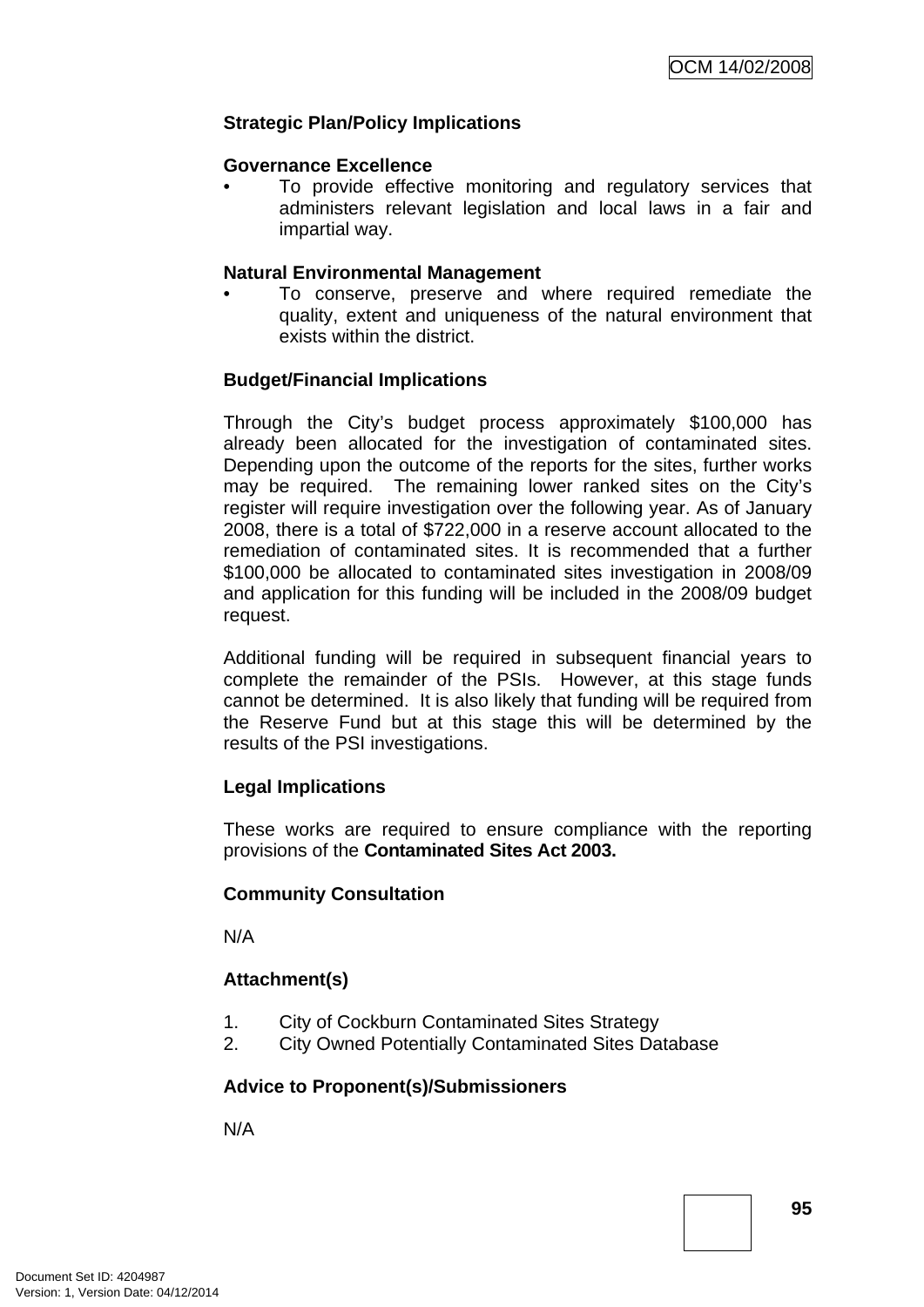### **Implications of Section 3.18(3) Local Government Act, 1995**

Nil.

### **15. FINANCE AND CORPORATE SERVICES DIVISION ISSUES**

### **15.1 (MINUTE NO 3672) (OCM 14/2/2008) - LIST OF CREDITORS PAID - NOVEMBER & DECEMBER 2007 (5605) (K LAPHAM) (ATTACH)**

## **RECOMMENDATION**

That Council receive the List of Creditors Paid for November and December 2007, as attached to the Agenda.

### **COUNCIL DECISION**

MOVED Clr T Romano SECONDED Clr V Oliver that the recommendation be adopted.

**CARRIED 9/0**

## **Background**

It is a requirement of the Local Government (Financial Management) Regulations 1996, that a List of Creditors be compiled each month and provided to Council.

### **Submission**

N/A

### **Report**

The list of Accounts for November and December 2007 is attached to the Agenda for consideration. The list contains details of payments made by the City in relation to goods and services received by the City.

### **Strategic Plan/Policy Implications**

### **Governance Excellence**

• To conduct Council business in open public forums and to manage Council affairs by employing publicly accountable practices.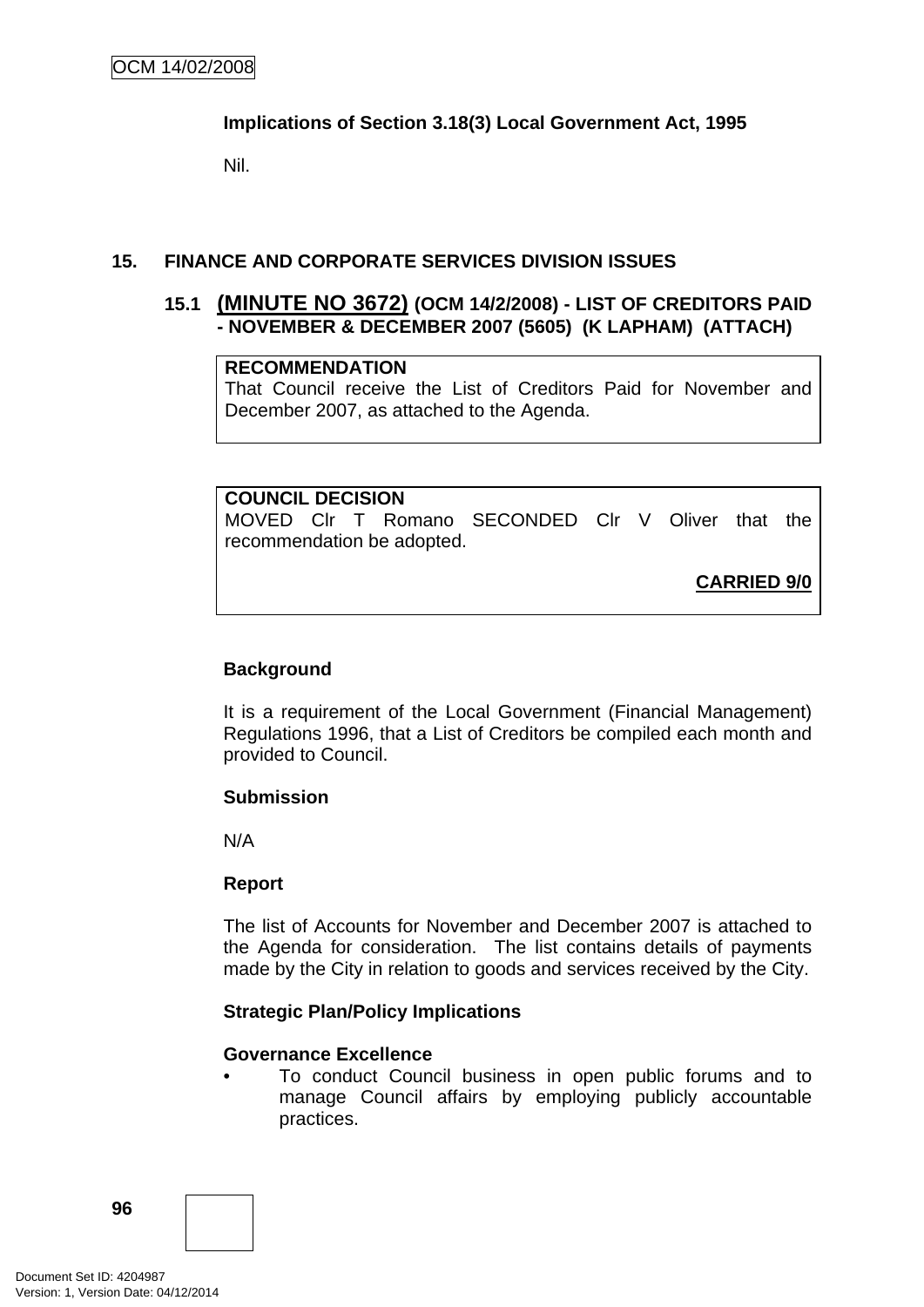### **Budget/Financial Implications**

N/A

**Legal Implications** 

N/A

# **Community Consultation**

N/A

# **Attachment(s)**

List of Creditors Paid - November and December 2007.

# **Advice to Proponent(s)/Submissioners**

N/A

**Implications of Section 3.18(3) Local Government Act, 1995**

Nil.

### **15.2 (MINUTE NO 3673) (OCM 14/2/2008) - STATEMENT OF FINANCIAL ACTIVITY - NOVEMBER AND DECEMBER 2007 (5505) (N MAURICIO) (ATTACH)**

# **RECOMMENDATION**

That Council receive the Statement of Financial Activity and associated reports for November and December 2007 respectively, as attached to the Agenda.

## **COUNCIL DECISION**

MOVED Clr T Romano SECONDED Clr V Oliver that the recommendation be adopted.

**CARRIED 9/0**

# **Background**

Regulation 34(1) of the Local Government (Financial Management) Regulations 1996 prescribes that a local government is to prepare each month a Statement of Financial Activity.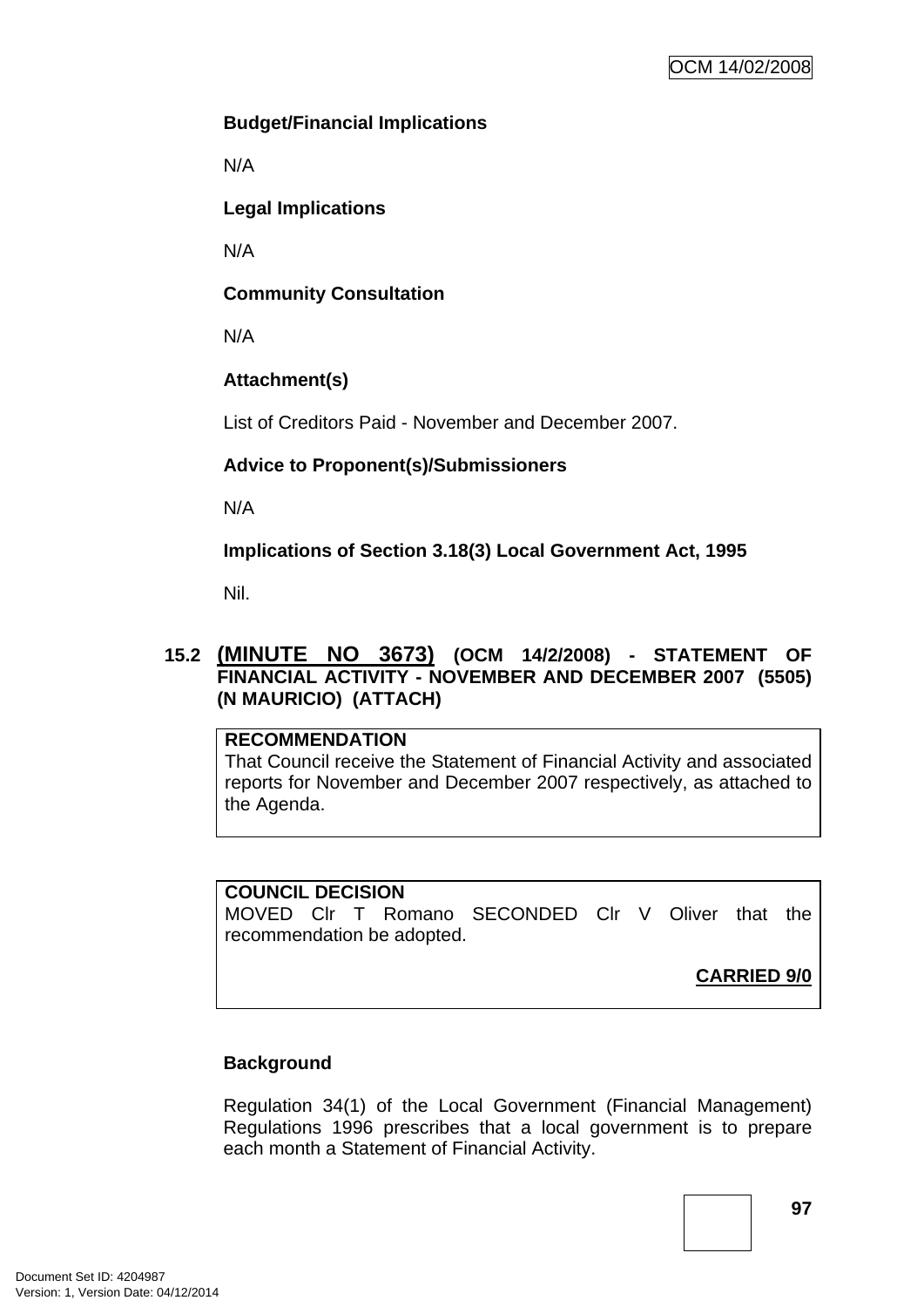Regulation 34(2) requires the Statement of Financial Activity to be accompanied by documents containing:–

- (a) details of the composition of the closing net current assets (less restricted and committed assets),
- (b) explanations for each material variance identified between YTD budgets and actuals; and
- (c) any other supporting information considered relevant by the local government.

Regulation 34(4)(a) prescribes that the Statement of Financial Activity and accompanying documents are to be presented to the Council.

#### **Submission**

N/A

#### **Report**

Attached to the Agenda is the Statement of Financial Activity for November and December 2007. As there was no Council meeting held in January, Council is required to receive two reports at this meeting.

Note 1 shows how much capital grants and contributions are contained within the reported operating revenue.

Note 2 provides a reconciliation of Council's net current assets (adjusted for restricted assets and cash backed leave provisions). This provides a financial measure of Council's working capital and an indication of its liquid financial health.

Also provided are Reserve Fund and Restricted Funds Analysis Statements. These assist to substantiate the calculation of Council's net current assets position.

The Reserve Fund Statement reports the budget and actual balances for Council's cash backed reserves, whilst the Restricted Funds Analysis summarises bonds, deposits and infrastructure contributions held by Council. The funds reported in these statements are deemed restricted in accordance with Australian Accounting Standard AAS27.

### Material Variance Threshold

For the purpose of identifying material variances in Statements of Financial Activity, Financial Management Regulation 34(5) requires Council to adopt each financial year, a percentage or value calculated in accordance with Australian Accounting Standard AAS5 - Materiality. This standard defines materiality in financial reporting and states that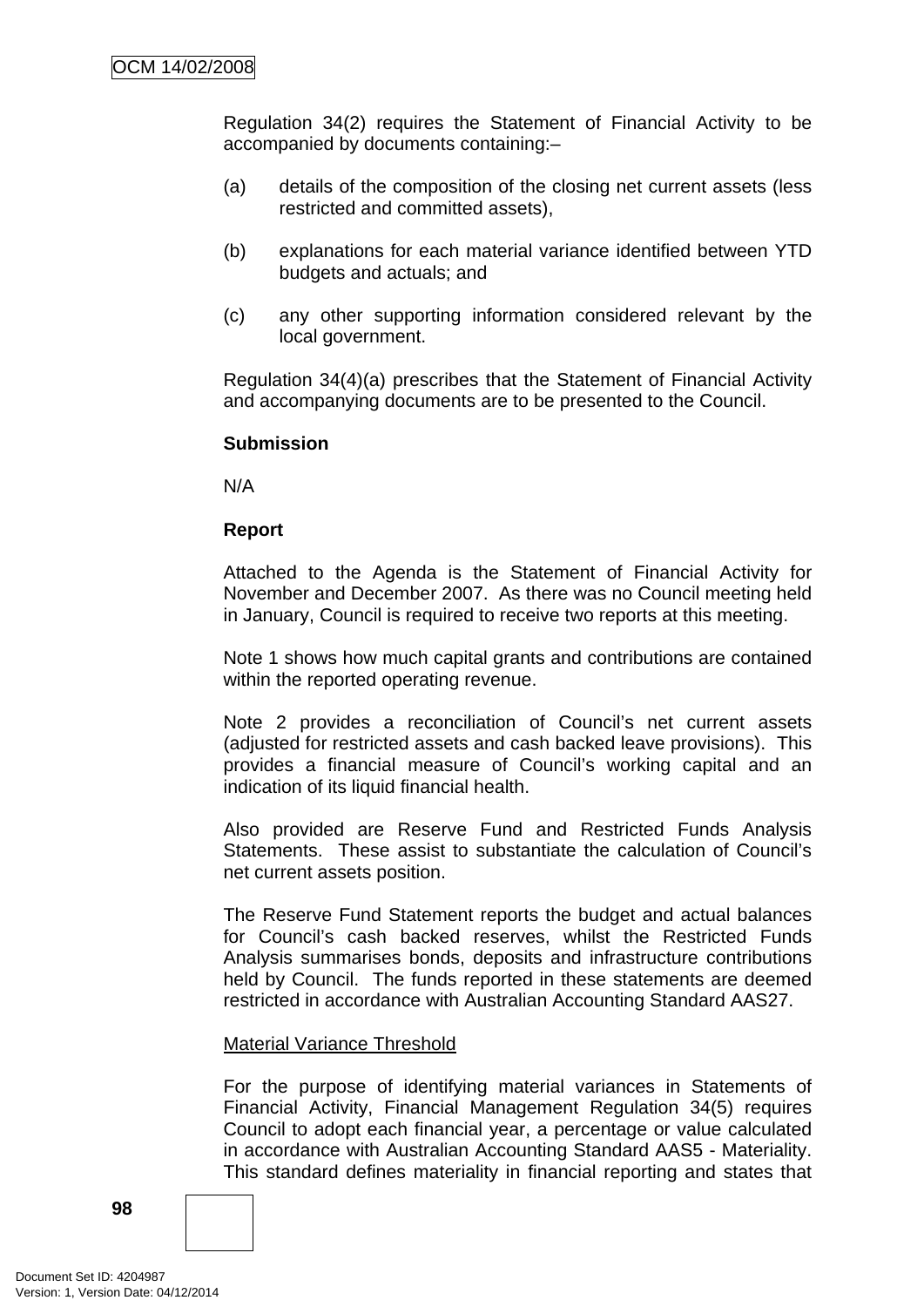materiality is a matter for professional judgement. Information is material where its exclusion may impair the usefulness of the information provided. AAS5 does offer some guidance in this regard by stating that an amount that is equal to or greater than 10% of the appropriate base amount may be presumed to be material.

The materiality threshold set by Council for the 2007/08 financial year \$50,000 or 10% (whichever is the greater). This was increased from \$10,000 from previous years to better focus reporting and management's attention to variances considered more material in view of Council's budget size.

### **Strategic Plan/Policy Implications**

### **Governance Excellence**

• To conduct Council business in open public forums and to manage Council affairs by employing publicly accountable practices.

## **Budget/Financial Implications**

Where variances reported are of a permanent nature, they will impact upon Council's end of year surplus/deficit position. Variances identified to the end of December, have been addressed in the mid-year Budget Review (see separate agenda item this meeting).

## **Legal Implications**

Section 6.4 of the Local Government Act, 1995 and Regulation 34 of the Local Government (Financial management) Regulations 1996, refer.

## **Community Consultation**

N/A

## **Attachment(s)**

Statement of Financial Activity and associated reports - November and December 2007.

## **Advice to Proponent(s)/Submissioners**

N/A

## **Implications of Section 3.18(3) Local Government Act, 1995**

Nil.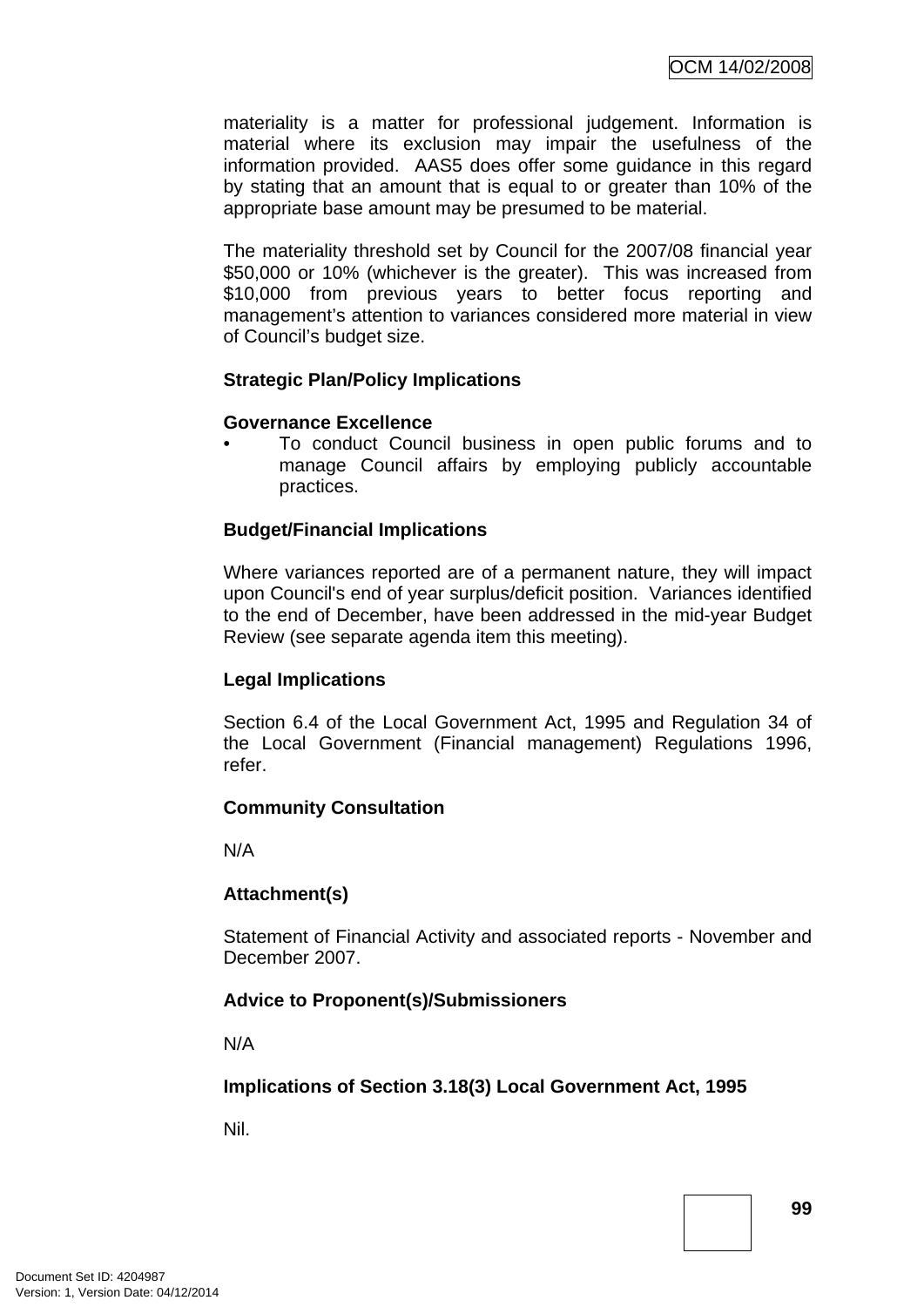## **15.3 (MINUTE NO 3674) (OCM 14/2/2008) - BUSINESS PLAN 2007/08 AND BUDGET REVIEW PERIOD ENDING 31 DECEMBER 2007 (5402) (S DOWNING) (ATTACH)**

# **RECOMMENDATION**

That Council:

- (1) receive the Business Plan Review;
- (2) amend the Municipal Budget for 2007/08 as set out in the attached report, summarised as \$1,902,565 - Income and \$1,902,565 - Expenditure;
- (3) authorise the advertising for local public notice for one month for the change in use of part of the money, totalling \$2.2m, contained in the Waste & Recycling Reserve so that the funds can be used in the land acquisition program for the Spearwood Avenue (Sudlow Road to Barrington Street) Project; and
- (4) authorise the advertising for local public notice for one month for the change in purpose and name of the Leave Entitlement Reserve to the Staff Payments and Entitlement Reserve. The purpose of the reserve will be Payment of staff entitlements including leave, separation, bonus, awards and other payments made to staff either through contractual or statutory entitlement.

## **TO BE CARRIED BY AN ABSOLUTE MAJORITY OF COUNCIL**

## **COUNCIL DECISION**

MOVED Clr T Romano SECONDED Clr V Oliver that Council:

- (1) receive the Business Plan Review;
- (2) amend the Municipal Budget for 2007/08 as set out in the attached report, summarised as \$1,902,565 - Income and \$1,902,565 - Expenditure, subject to the inclusion of the following:
	- 1. Alteration and upgrade to the floodlights at Tempest Park, Coolbellup. New Capital Cost \$45,000.
	- 2. Alteration to the Entry Statement Cockburn and Rockingham Roads, Hamilton Hill with inclusion of a limestone backing to the existing entry statement. New Capital Cost \$10,000.
	- 3. Additional seating for Bavich Park New Capital Cost \$1,500.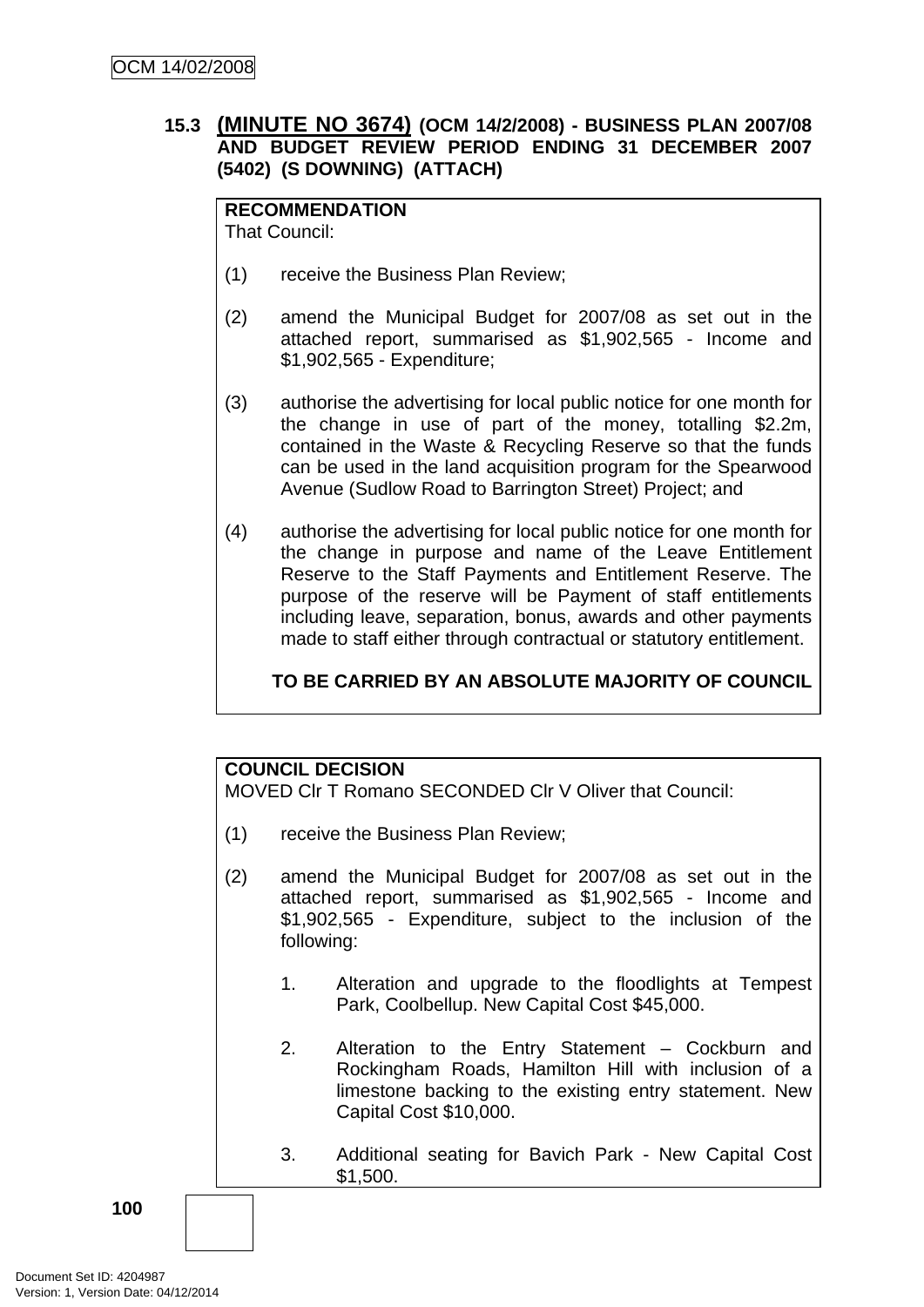- 4. Women in Local Government Promotion and Function Operating cost \$5,000.
- 5. 24 Seater Community Bus New Capital cost \$125,000.
- 6. Airconditioning for Elected Members Offices New Capital Cost \$5,000.
- 7. Pioneer Lunch. Provision of general gifts Operating cost \$2,000.
- 8. Increase the budget in Law and Order and Public Safety by increasing the Ranger Promotional and Educational Budget from \$2,000 to \$4,000.

All the above projects will be funded from the cash at bank.

- (3) authorise the advertising for local public notice for one month for the change in use of part of the money, totalling \$2.2m, contained in the Waste & Recycling Reserve so that the funds can be used in the land acquisition program for the Spearwood Avenue (Sudlow Road to Barrington Street) Project; and
- (4) authorise the advertising for local public notice for one month for the change in purpose and name of the Leave Entitlement Reserve to the Staff Payments and Entitlement Reserve. The purpose of the reserve will be Payment of staff entitlements including leave, separation, bonus, awards and other payments made to staff either through contractual or statutory entitlement.

## **CARRIED BY ABSOLUTE MAJORITY OF COUNCIL 9/0**

#### **Reason for Decision**

The provision of the additional funds as part of the mid-year Budget Review is in response to requests from the community or their Elected Members for the provision of additional services and infrastructure.

### **Background**

Section 33A(1) of the Local Government (Financial Management) Regulations 1996 requires Council to review its annual budget between 1 January and 31 March in each year.

Council adopted its first annual Business Plan at the July 2006 Ordinary Council Meeting. In accordance with Policy SC34 *Annual*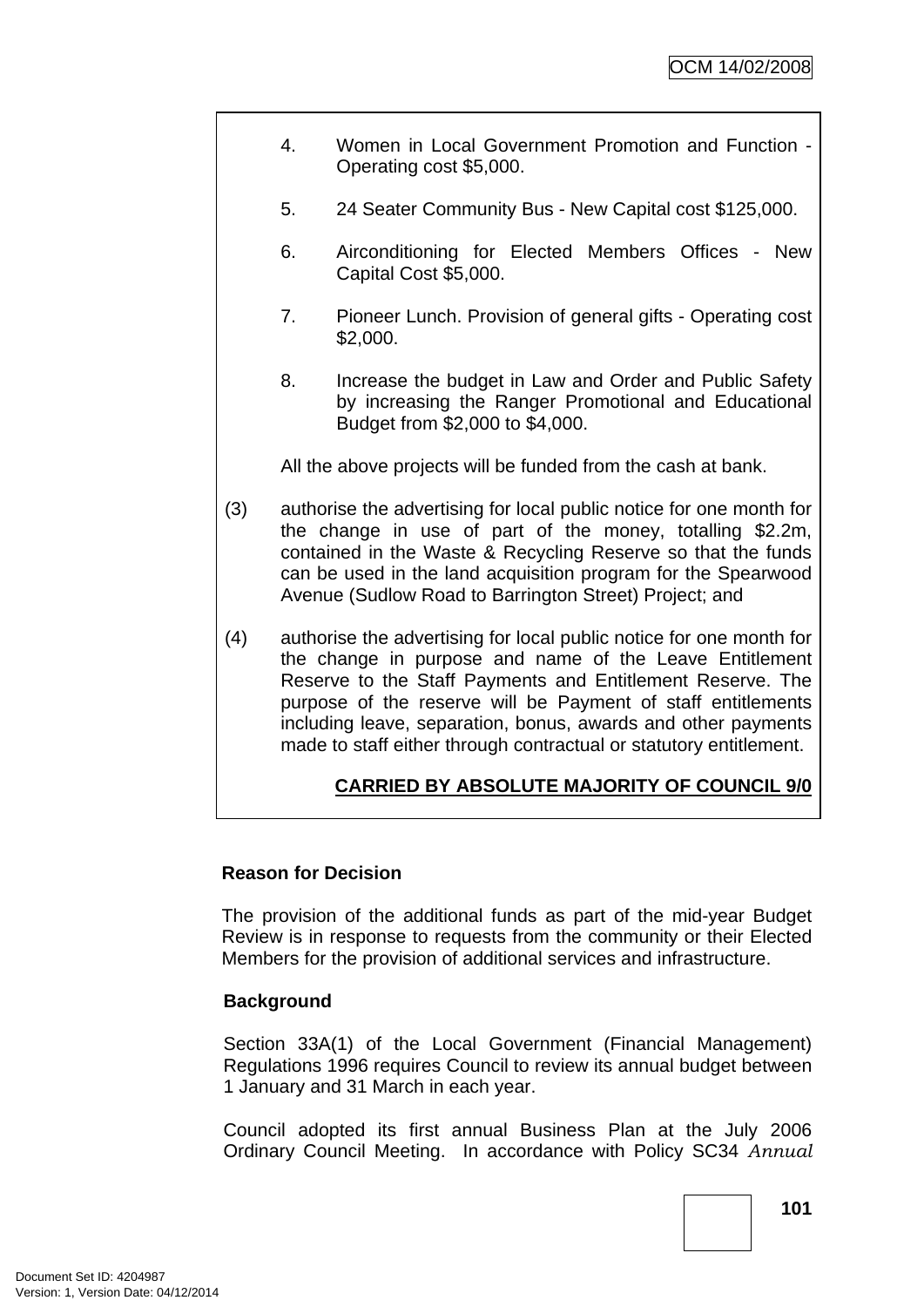*Budget Preparation*, a formal report on the progress of the Plan is to be presented at the February 2008 Ordinary Council Meeting.

### **Submission**

N/A

### **Report**

### Business Plan 2007/08

The attached Business Plan Review outlines the progress made in achieving Council's business activity plan and program budgets for FY 07/08. The review identifies that the operational income and expenditure forecasts are running close to expectations. There has also been considerable progress in achieving the program objectives of each of the City's Business Units.

The capital works program is also progressing, with year to date expenditure being very close to the target. This outcome is a significant improvement to previous years. All major projects have commenced, though some have had their scope of works amended as they have progressed.

### Budget Review

A report on the review of the Municipal Budget for the period 1 July 2007 to 31 December 2007 is attached to the Agenda. The report sets out details of all proposed changes and a brief explanation as to why the changes are required. All forecasts are post allocation of ABC cost charges or income recoveries.

### Borrowing from Waste & Recycling Reserve

As part of the half year Budget Review, there is a need to borrow from the Waste and Recycling Reserve an amount of \$2.2m to fund the acquisition of land for the Spearwood Avenue Extension (Sudlow to Barrington). The funds are being borrowed because the usual source of funds, the Roads and Drainage Infrastructure Reserve are fully committed to other major road programs. The funds will be repaid to the Waste Reserve on completion of the project by a grant fund currently at \$5.0m from the Regional Roads Group of Main Roads WA of the \$7.5m total project cost and a further allocation of Municipal Funds.

To borrow funds from a Reserve, Section 6.11 of the Local Government Act 1995 states:

*before a local government — (a) changes\* the purpose of a reserve account; or*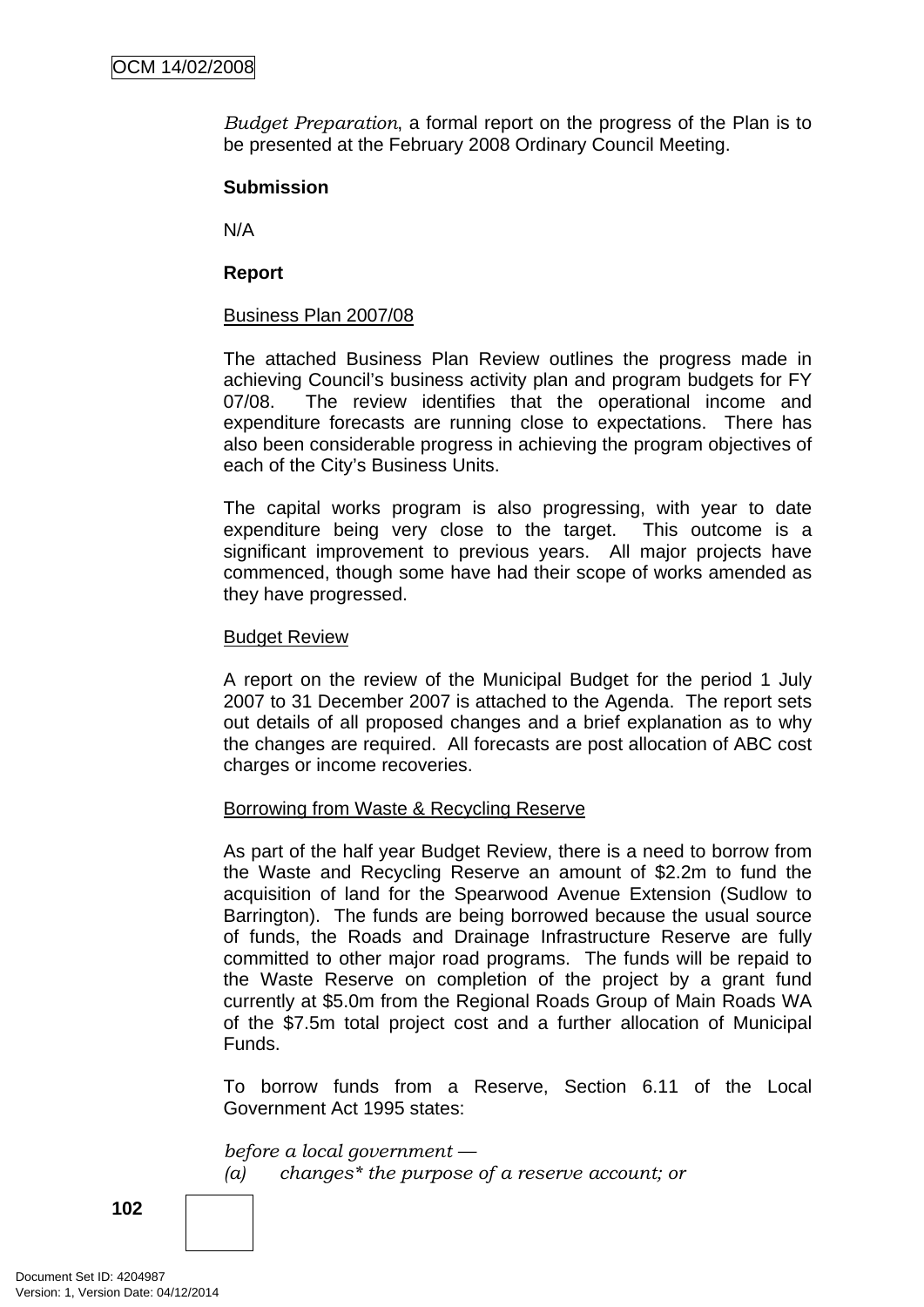- *(b) uses\* the money in a reserve account for another purpose, it must give one month's local public notice of the proposed change of purpose or proposed use.*"
- *\* Requires absolute majority of Council*

The Act requires one month's local public notice be given by advertising in the local newspaper.

The intention is to charge the project an interest expense based on what the funds would have earned or the cost if the funds had to be borrowed, whichever is the higher.

#### Change of Purpose of Existing Reserve

The Council currently has a Leave Liability Reserve which is used to ensure the leave entitlements of Staff are cash backed. This poses an accounting dilemma as the accounting standards state that the net assets of Council's balance sheet already contains the accrual of all Staff entitlements with the Reserve double counting the Council's potential liability. By broadening the purpose of the reserve, the City will no longer be double counting the funds contained in the Reserve. The purpose of the reserve is to be changed to:

Payment of staff entitlements including leave, separation, bonus, awards and other payments made to Staff either through contractual or statutory entitlement. The name of the reserve is to change to Staff Entitlements and Payments Reserve.

The Local Government Act 1995 requires the City advertise the change of purpose as noted above.

| <b>Service Unit</b>                         | <b>Income</b> | <b>Expenditure</b> | <b>Total</b> |
|---------------------------------------------|---------------|--------------------|--------------|
|                                             |               |                    |              |
| <b>Elected Members</b>                      | 0             | 5,000              | 5,000        |
| <b>Executive Services</b>                   | O             | 69,000             | 69,000       |
| <b>Other Governance</b>                     | 0             | $-18,000$          | $-18,000$    |
| Other General Purpose Income                | $-287,935$    | 0                  | $-287,935$   |
| <b>Roads Construction &amp; Maintenance</b> | 50,420        | $-88,695$          | $-38,275$    |
| <b>Services</b>                             |               |                    |              |
| <b>Road Design Services</b>                 | ი             | ი                  |              |
| <b>Parks Services</b>                       | $-78,100$     | 471,030            | 392,930      |
| <b>Facilities Maintenance Services</b>      | 1,352,717     | $-695,491$         | 657,226      |
| <b>Plant Maintenance Services</b>           | 12,907        | 7,278              | 20,185       |
| <b>Waste Collection</b>                     | $-50,000$     | $-20,000$          | $-70,000$    |
| <b>Waste Disposal Services</b>              | $-1,110,000$  | 280,000            | $-830,000$   |
| <b>Works Overheads</b>                      |               |                    |              |
| <b>Transfers to Reserves</b>                | ი             | O                  |              |
| I.T. Services                               | $-100,000$    | 288,000            | 188,000      |
| <b>Records Services</b>                     |               | $-12,000$          | $-12,000$    |

The proposed changes can be summarised as follows: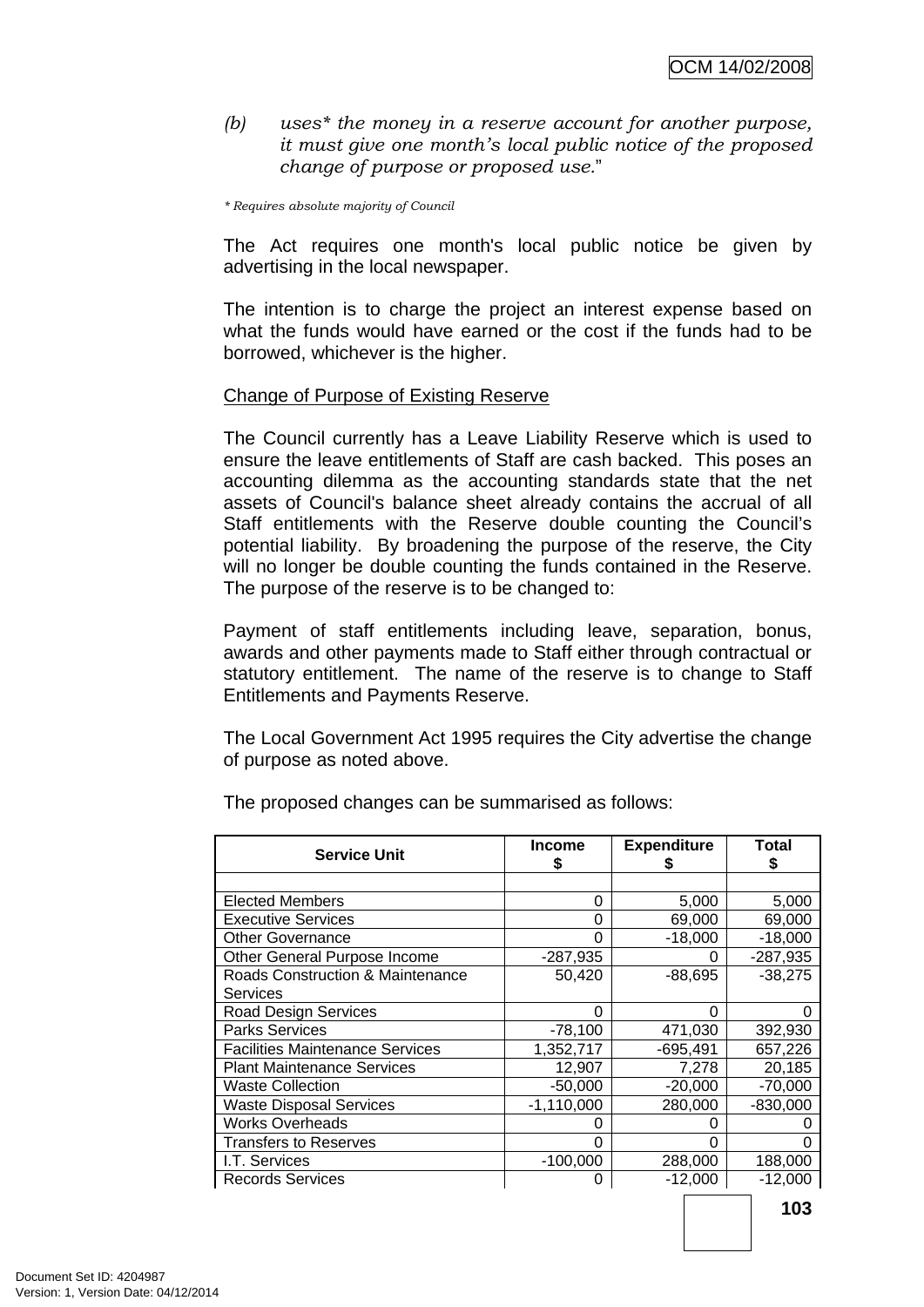| <b>Service Unit</b>                   | <b>Income</b><br>S | <b>Expenditure</b> | <b>Total</b> |
|---------------------------------------|--------------------|--------------------|--------------|
|                                       |                    |                    |              |
| <b>Management Accounting Services</b> | $-200,000$         | 10,312             | $-189,688$   |
| <b>Rates Services</b>                 | $-20,000$          | O                  | $-20,000$    |
| <b>Human Resources</b>                |                    | 113,150            | 113,150      |
| <b>Building Services</b>              | 100,000            | 198,316            | 298,316      |
| <b>Health Services</b>                | $-20,000$          | 9,688              | $-10,312$    |
| <b>Environmental Services</b>         | $-27,000$          | 47,000             | 20,000       |
| <b>Strategic Planning Services</b>    | $-250,000$         | $-35,000$          | $-285,000$   |
| <b>Land Administration Services</b>   | $-815,498$         | 821,498            | 6,000        |
| <b>Statutory Planning Services</b>    | 17,500             | $-14,989$          | 2,511        |
| <b>Developer Contributions Area</b>   | $-357,085$         | 357,085            |              |
| <b>Customer Services</b>              | 0                  | 84,000             | 84,000       |
| <b>Recreational Services</b>          | 0                  | 12,000             | 12,000       |
| Law Order & Public Safety             | 0                  | 12,000             | 12,000       |
| <b>Human Services</b>                 | 0                  | 47,351             | 47,351       |
| <b>Community Development</b>          | ი                  | $-18,045$          | $-18,045$    |
| Cash at Bank Impact                   | $-178,414$         |                    | $-148,414$   |
|                                       | $-1,930,488$       | 1,930,488          |              |

# **Strategic Plan/Policy Implications**

# **Governance Excellence**

• To conduct Council business in open public forums and to manage Council affairs by employing publicly accountable practices.

# **Budget/Financial Implications**

A number of amendments to the Budget are recommended.

## **Legal Implications**

Section 33A(1) of the Local Government (Financial Management) Regulations 1996 requires Council to review its annual budget between 1 January and 31 March in each year.

## **Community Consultation**

N/A

# **Attachment(s)**

- 1. Business Plan Review
- 2. Schedule of Budget amendments

# **Advice to Proponent(s)/Submissioners**

N/A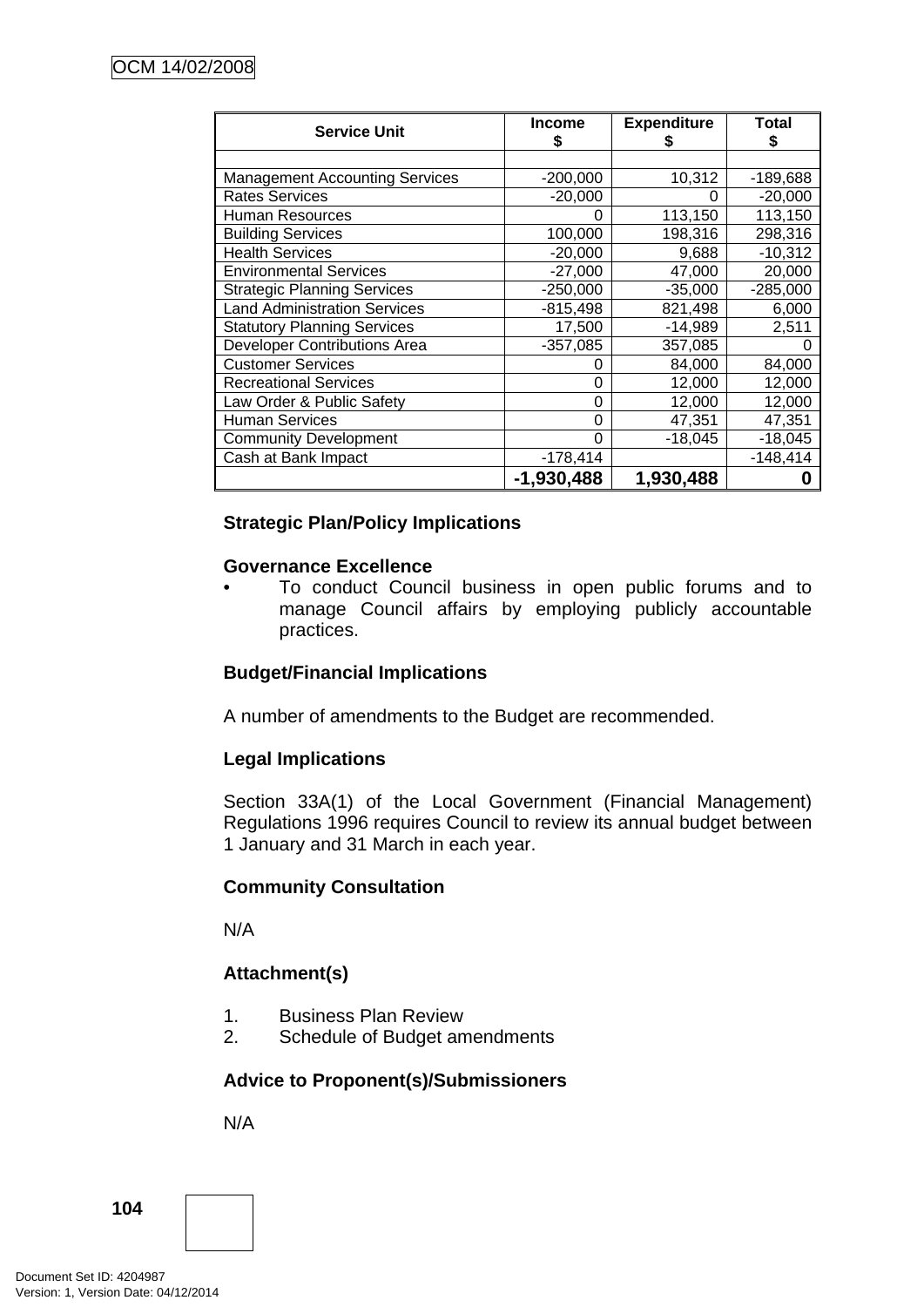# **Implications of Section 3.18(3) Local Government Act, 1995**

Nil.

MAYOR LEE, CLRS GRAHAM AND OLIVER LEFT THE MEETING AT THIS POINT THE TIME BEING 7.53 PM

## **DECLARATION OF INTEREST**

The Chief Executive Officer advised the meeting that he had received declarations of interest as follows:

# **MAYOR STEPHEN LEE**

Declared a Financial Interest pursuant to Section 5.62(1)(ea) of the Local Government Act, 1995, in Item 15.4. The nature of his interest is that as it appears that he was the recipient of a notifiable gift from the developer (Australand) in relation to the 2005 Election at which he was elected, he is therefore deemed to be a closely associated person.

## **CLR RICHARD GRAHAM**

Declared a Conflict of Interest, pursuant to Part 21 of Council's Standing Orders, in Item 15.4. The nature of the interest is that he has given evidence at the Corruption and Crime Commission ("CCC") which, by implication, was critical of Australand Limited's conduct in relation to the Port Coogee development. He believes his participation in decision-making in relation to the Port Coogee development gives rise to a perception of a conflict of interest until the CCC makes findings in relation to the matters that were the subject of his evidence.

## **CLR VAL OLIVER**

Declared a Financial Interest pursuant to Section 5.61 of the Local Government Act, 1995, in Item 15.4. The nature of the interest is that she received a notifiable gift, relative to the 2005 Election at which she was elected, from Mayor Lee, who is deemed to be closely associated with a person in relation to this matter.

# **(MINUTE NO 3675) (OCM 14/2/2008) - APPOINTMENT OF PRESIDING MEMBER**

# **COUNCIL DECISION**

MOVED Clr T Romano SECONDED Clr S Limbert that Clr Ian Whitfield be appointed Presiding Member for this item.

# **CARRIED 6/0**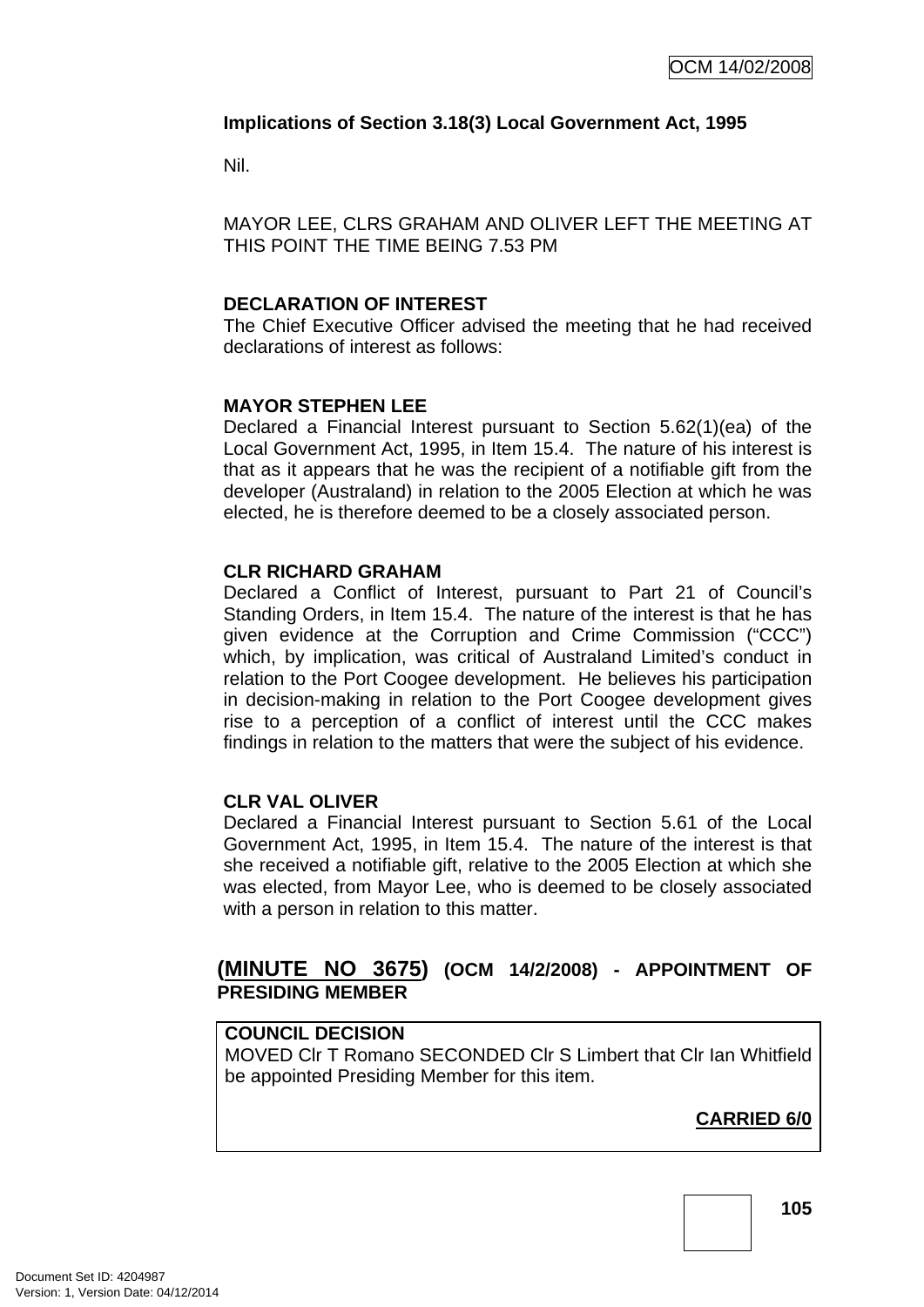# **15.4 (MINUTE NO 3676) (OCM 14/2/2008) - IMPLEMENTATION OF TWO NEW RESERVE ACCOUNTS - PORT COOGEE SPECIAL MAINTENANCE RESERVE AND PORT COOGEE WATERWAYS RESERVE (5402; 93003) (S DOWNING) (ATTACH)**

#### **RECOMMENDATION**

That Council authorise the establishment of two new reserves, being the Port Coogee Special Maintenance Reserve and the Port Coogee Waterways Reserve, the purpose of each is set out in the attached report.

# **TO BE CARRIED BY AN ABSOLUTE MAJORITY OF COUNCIL**

## **COUNCIL DECISION**

MOVED Clr S Limbert SECONDED Clr T Romano that the recommendation be adopted.

# **CARRIED BY ABSOLUTE MAJORITY OF COUNCIL 6/0**

# **Background**

To consider the introduction of two new reserve accounts to cover the Port Coogee development, firstly the Port Coogee Special Maintenance Reserve and secondly, the Port Coogee Waterways Reserve. These reserves are being introduced as a result of the Waterways Environmental Management Plan.

#### **Submission**

N/A

## **Report**

The City needs to establish two new reserves associated with the Port Coogee Development.

The implementation of these two new reserves is in line with the signed Waterways Environmental Management Plan (WEMP Agreement) between the City and the Port Coogee Developer, Australand Holdings Ltd.

In addition, sales and marketing material, published by the developer has advised prospective land purchasers of Council's intention to introduce specified area rating.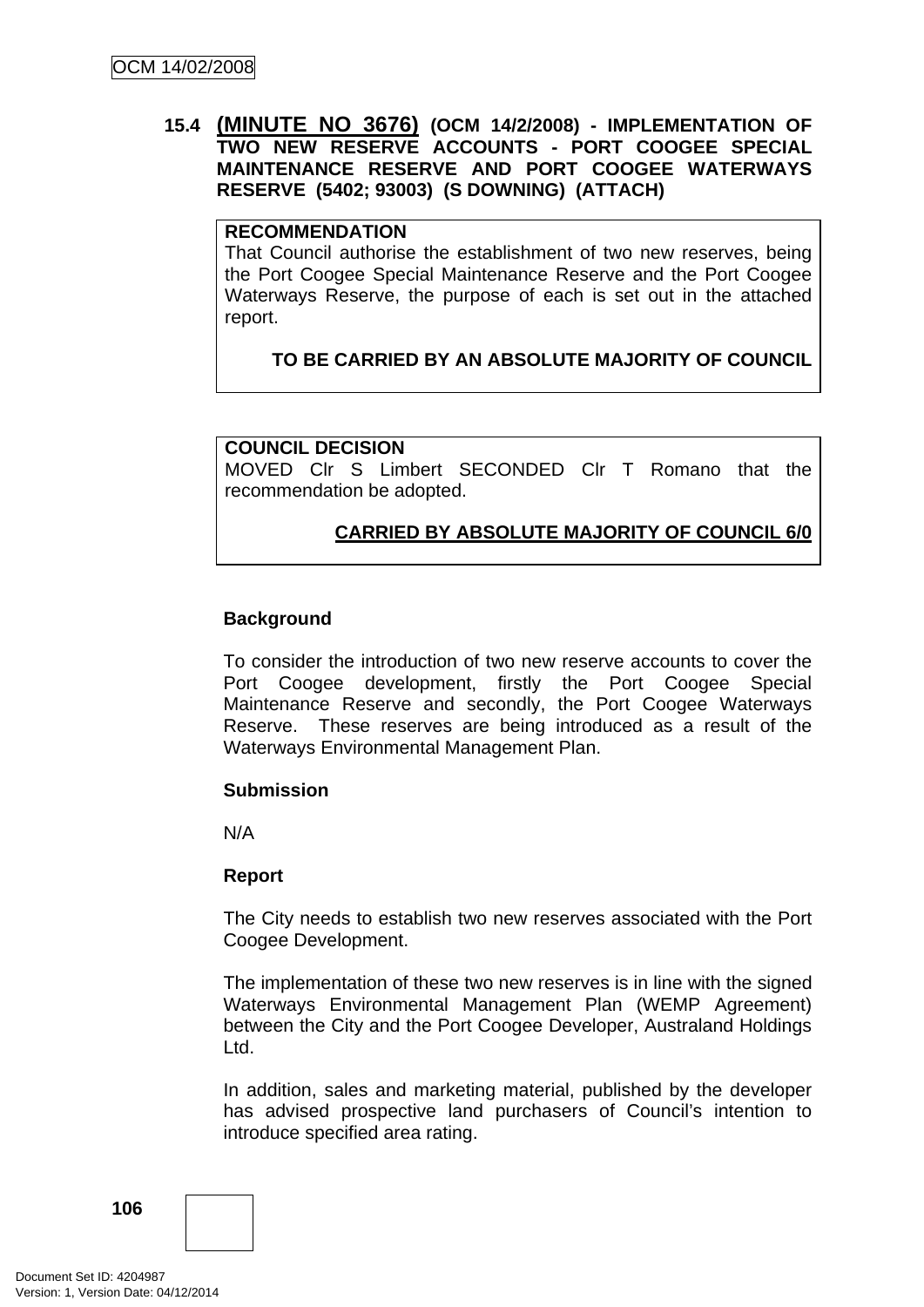The first is the Port Coogee Special Maintenance Reserve. The purpose of this reserve is to receive funds from a Specified Area Rate the City will levy if approved by Council to cover the additional cost of increased maintenance of public open spaces, potentially different street lighting styles including the increased cost of operation and other such items constructed by the developer and handed over to the City to maintain.

The second reserve to be established is the Port Coogee Waterways Reserve. The purpose of this reserve is primarily to receive funds from the waterways developer for the maintenance of the waterways sea walls and waterways facilities. In addition, a Specified Area Rate could be considered for those properties with direct frontage to the waterways, where the owners receive a current benefit without having to pay a share for future maintenance in which the liability may be placed on future owners who have had minimal enjoyment of the waterways.

# **Strategic Plan/Policy Implications**

# **Governance Excellence**

• To conduct Council business in open public forums and to manage Council affairs by employing publicly accountable practices.

# **Budget/Financial Implications**

A number of amendments to the Budget are recommended.

# **Legal Implications**

Section 6.11 of the Local Government Act 1995 - Reserve Accounts refer.

## **Community Consultation**

N/A

# **Attachment(s)**

N/A

# **Advice to Proponent(s)/Submissioners**

N/A

# **Implications of Section 3.18(3) Local Government Act, 1995**

Nil.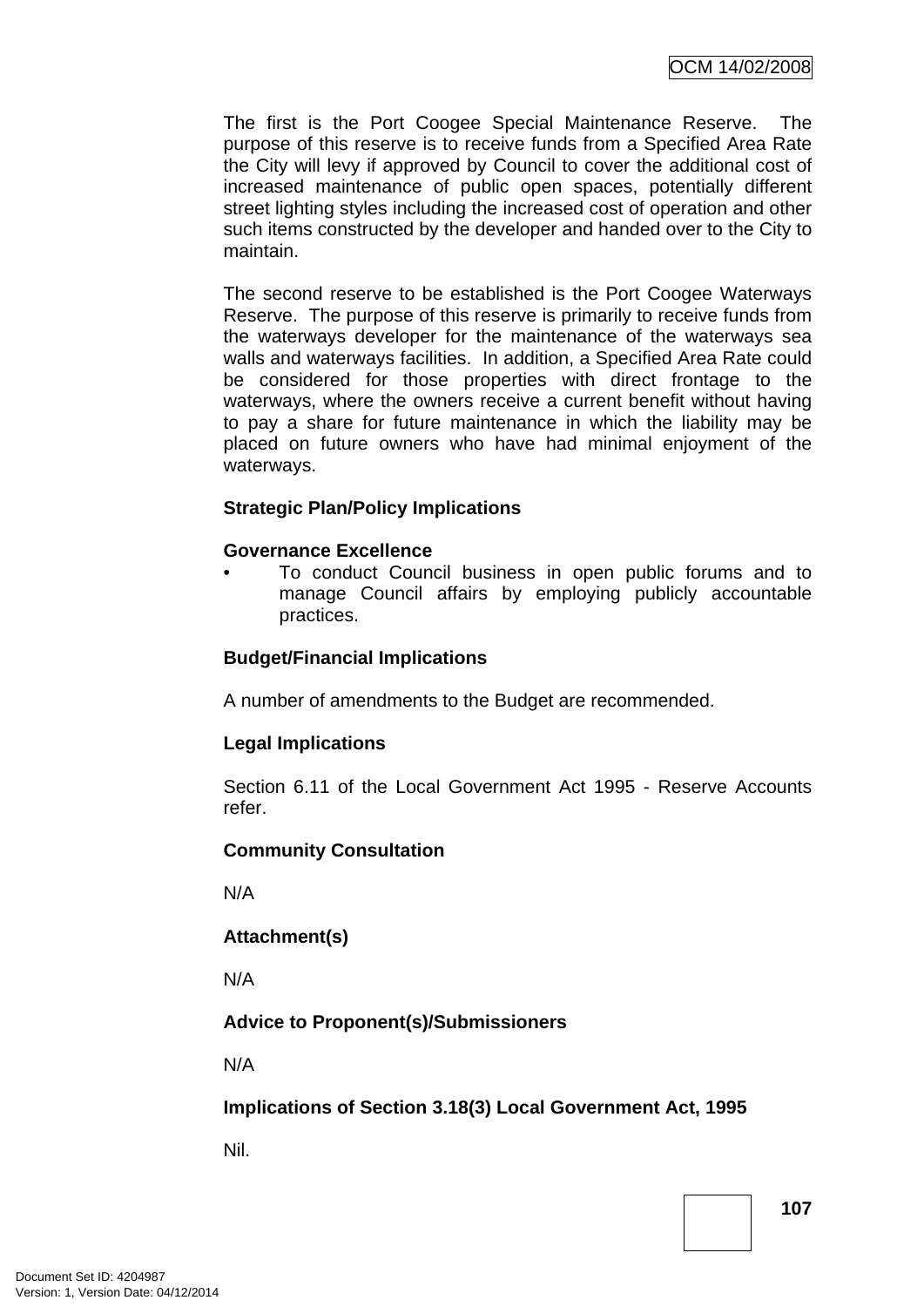MAYOR LEE, CLRS GRAHAM AND OLIVER RETURNED TO THE MEETING THE TIME BEING 7.57 PM.

THE PRESIDING MEMBER ADVISED MAYOR LEE, CLRS GRAHAM AND OLIVER OF THE DECISION OF COUNCIL WHILE THEY WERE ABSENT FROM THE MEETING.

MAYOR LEE RESUMED THE ROLE OF PRESIDING MEMBER

# **16. ENGINEERING AND WORKS DIVISION ISSUES**

Nil

# **17. COMMUNITY SERVICES DIVISION ISSUES**

Nil

## **18. EXECUTIVE DIVISION ISSUES**

### **18.1 (MINUTE NO 3677) (OCM 14/2/2008) - CITY OF COCKBURN 2007 PROBITY COMPLIANCE AUDIT (1332) (D GREEN) (ATTACH)**

#### **RECOMMENDATION**

That Council notes the responses provided to the Department of Local Government and Regional Development in respect of the Probity Compliance Audit conducted by the Department in 2007.

### **COUNCIL DECISION**

MOVED Clr T Romano SECONDED Clr V Oliver that the recommendation be adopted.

**CARRIED 9/0**

## **Background**

In May 2007, officers from the Department of Local Government and Regional Development conducted a Compliance Probity Audit of a number of statutory functions related to the administration and governance of the City. The Audit was undertaken at the request of the Chief Executive Officer. A Report was provided to the City's Administration in July 2007 and contained 23 recommendations (copy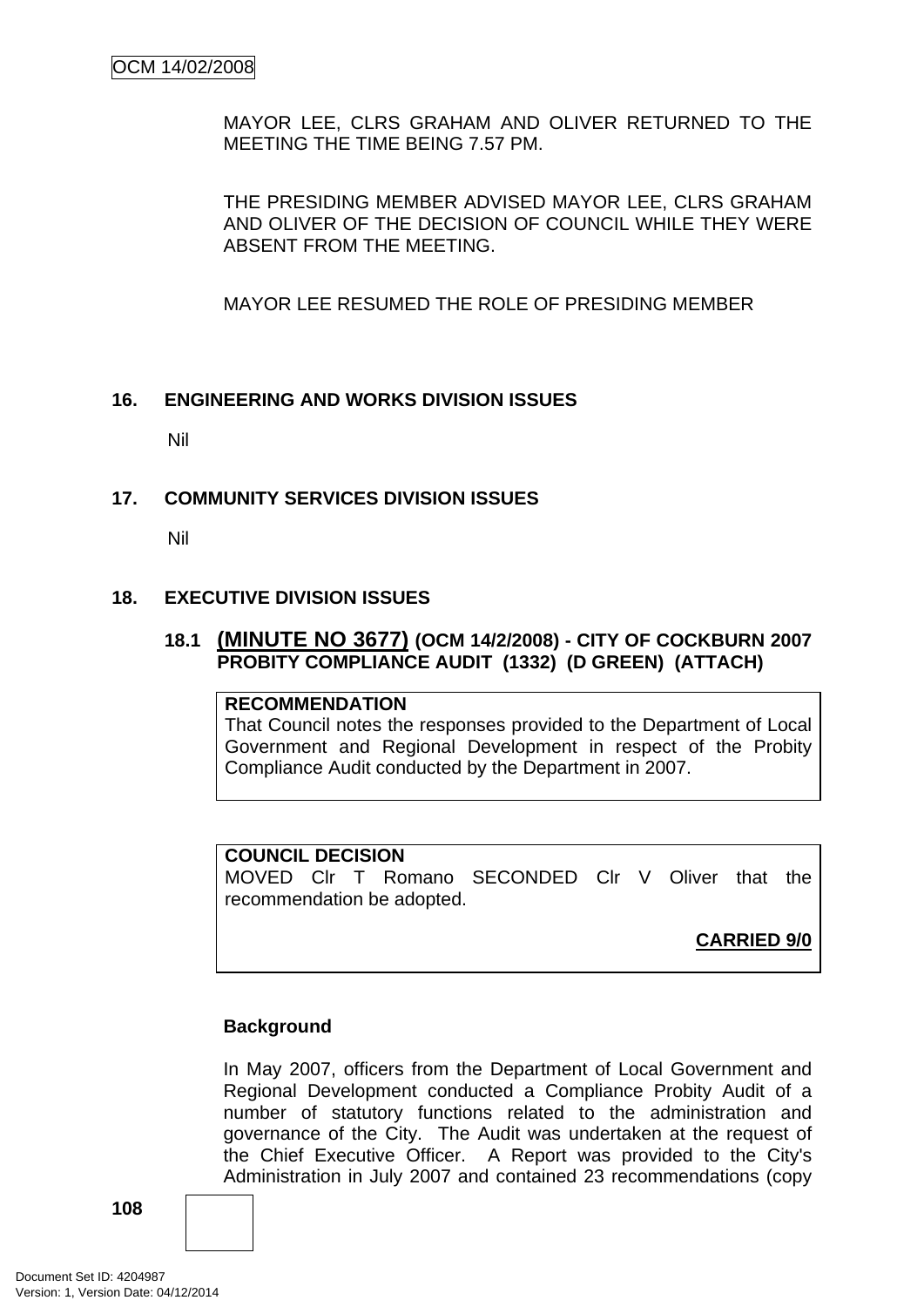attached), to which the Department requested a response be provided. Most of these have been progressively presented to Council in the ensuing months and it is now considered appropriate that a consolidated view of the outcomes be provided.

# **Submission**

N/A

# **Report**

Each of the recommendations has been responded to, either internally where the requirement is relative to employees, or through the Council process, where amendments to any formal documentation was required.

Only one recommendation (recommendation 8) has not been directly responded to, as it relates to the review of Delegated Authorities which will occur in March 2008, when the recommendation to refer to Departmental Guideline 17 will be effected. Otherwise the following responses indicate the action which has been taken to address the issues raised in the Audit Report.

1. That the Chief Executive Officer develops a process to provide information and instruction to Elected Members and Staff on their obligations in completing Primary and Annual Returns.

# **Response**:

An instructional memorandum is provided to all relevant persons in July each year to assist them in fulfilling their obligations in this regard for Annual Returns.

For Primary Returns, this will only occur for members following an election and is dealt with as part of the induction process for new members. For relevant employees, an updated list of positions which require the completion of Financial Interest Returns will be provided to the Human Resources Unit for inclusion in the induction procedure for these positions.

2. That the Department write to each person listed above and advise them of their obligations and the deficiencies in their Returns for 2005-2006.

## **Response**:

Two Returns audited for the 2005/06 period identified issues other than the comment "Blank Sections". One employee's disclosures were considered incomplete and has been rectified in the subsequent 2006/07 Return. The other was considered to have lodged an Annual Return in lieu of a Primary Return. This was, in fact, not the case, as the person had provided a Primary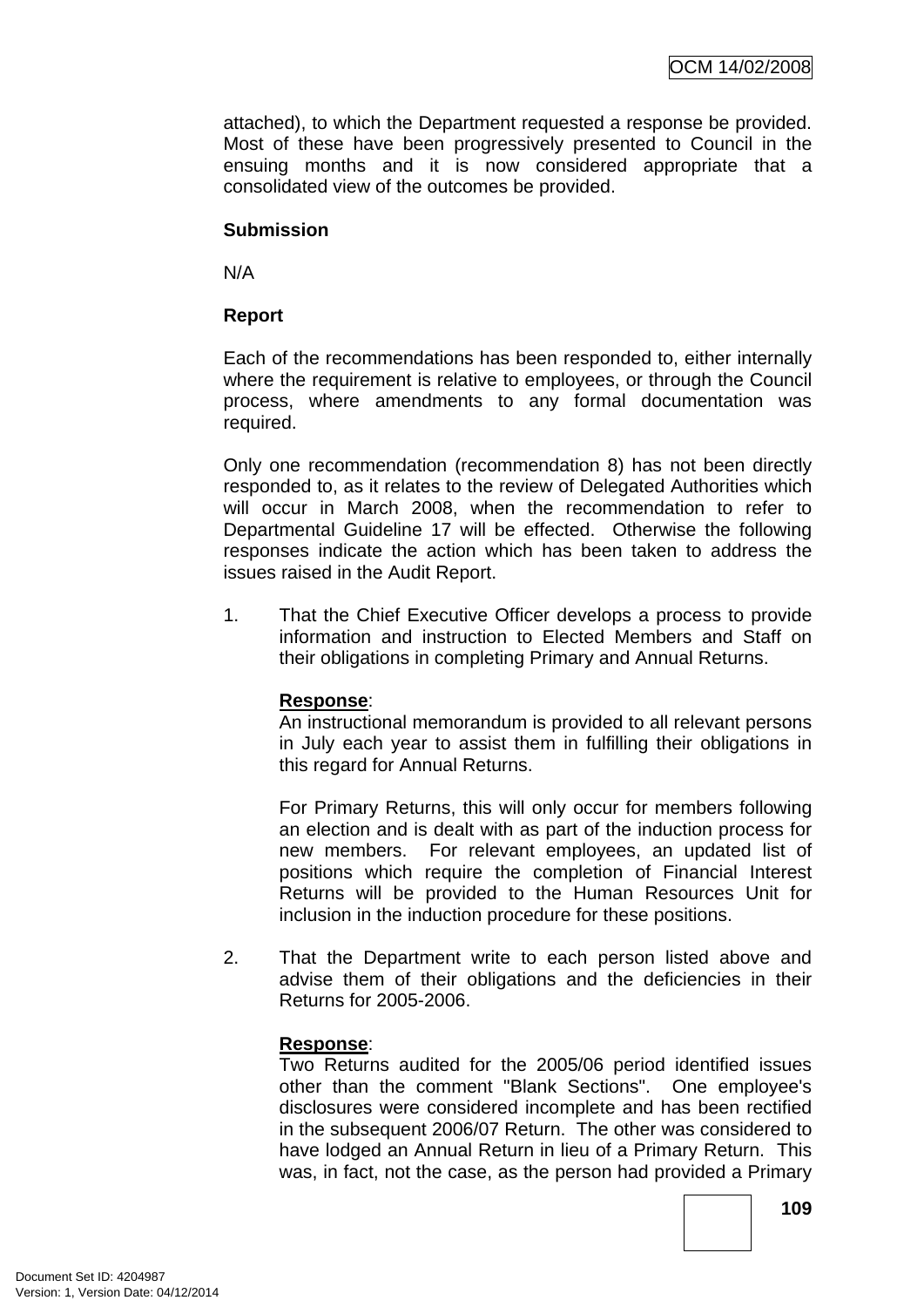Return on 11 November 2005, following his original start date of 7 November 2005. He subsequently completed an Annual Return, as required, for the period 7 November 2005 to 30 June 2006, although it is acknowledged that these also contain blank sections. The latest instructional memorandum has emphasised the requirement to complete all sections of the Return and not to leave non-applicable sections of the Return blank.

With this in mind, it is not considered necessary for formal advice to be sent to the listed relevant persons and that an inspection of the relevant persons' Returns at the proposed follow-up Audit will demonstrate compliance with the statutory requirements.

3. That the Chief Executive Officer date stamp Returns upon receipt and place copies of acknowledgement letters on the Returns Register.

#### **Response**:

Implemented from the period applicable to Returns relevant to the 2006/07 financial year.

4. That the Chief Executive Officer develops a Policy which clearly states which staff positions are required to submit Primary and Annual Returns.

## **Response**:

A more accurate listing of relevant Staff has been provided to the Human Resources Unit to be incorporated into the induction procedure for new Staff.

5. That the Chief Executive Officer develops a process to ensure that all new staff are provided with a Primary Return in the prescribed form and advised to submit the return within three months of their start day.

## **Response**:

Incorporated into the process described in (4) above.

6. That the Chief Executive Officer develops a Policy or Procedure to enable the declaration of Financial, Proximity and Impartiality Interests. As part of this, consideration should be given to the development of standard disclosure forms for each of the interest types and to retaining copies of the written disclosures provided as part of the Register.

## **Response**:

It has been recognised that the declaration of these interests at Council meetings has been inadequately handled, primarily due to the lack of understanding by Elected Members on the

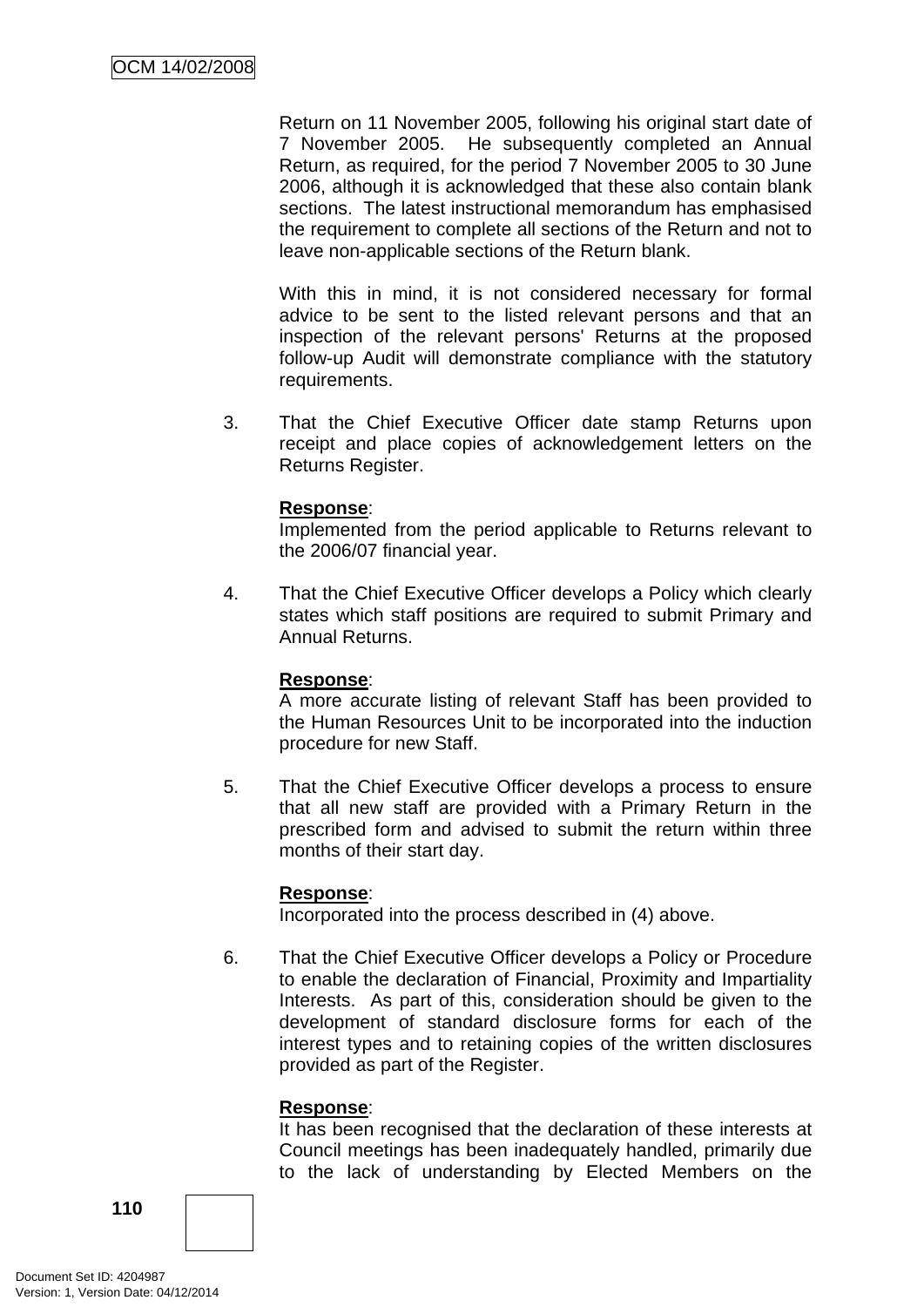disclosure requirements. Since this has been identified as an issue, the disclosure of interests for Council meetings has been more stringently monitored to ensure compliance.

Copies of written disclosures made at meetings are also placed in a supplementary Register to that required under the Act.

7. That the Chief Executive Officer, as a matter of urgency, arranges training for Elected Members and Staff on their disclosure obligations (The Department's Support and Development Branch is available to assist in providing the necessary).

# **Response**:

Presentations conducted by Department Staff to Elected Members on 5 November 2007. Council Staff provided a presentation to employees on 12 December 2007.

8. That the Council and Chief Executive Officer undertakes the next review of Delegations with reference to the Department's Guideline 17 on Delegations.

## **Response**:

Agree and will diarise this for the Review to be undertaken for 2007/08, scheduled for March 2008.

9. That delegations LGACS1, LGAFCS2, LGAFCS3, LGAFCS5 and LGAFCS7 are reviewed by Council as a matter of urgency and the results of this review are presented to the Department.

## **Response**:

Considered by the Delegated Authorities, Policies and Position Statements (DAPPS) Committee on 20 August 2007 and Council in September 2007, although reference to LGAFCS5 should be LGAFCS6, as comments in the Report refer to the latter.

10. That the Chief Executive Officer seeks legal advice on the appropriateness of registering additional dogs prior to consideration of whether the additional dog(s) may be kept at a premises.

## **Response**:

Not considered necessary as this requirement was deleted in the review and substituted words which have the effect of making any approvals issued subject to the dog(s) being subsequently registered.

11. It is recommended that the Council reviews Policy SES4 with the view to adopting the Policy whereby it more accurately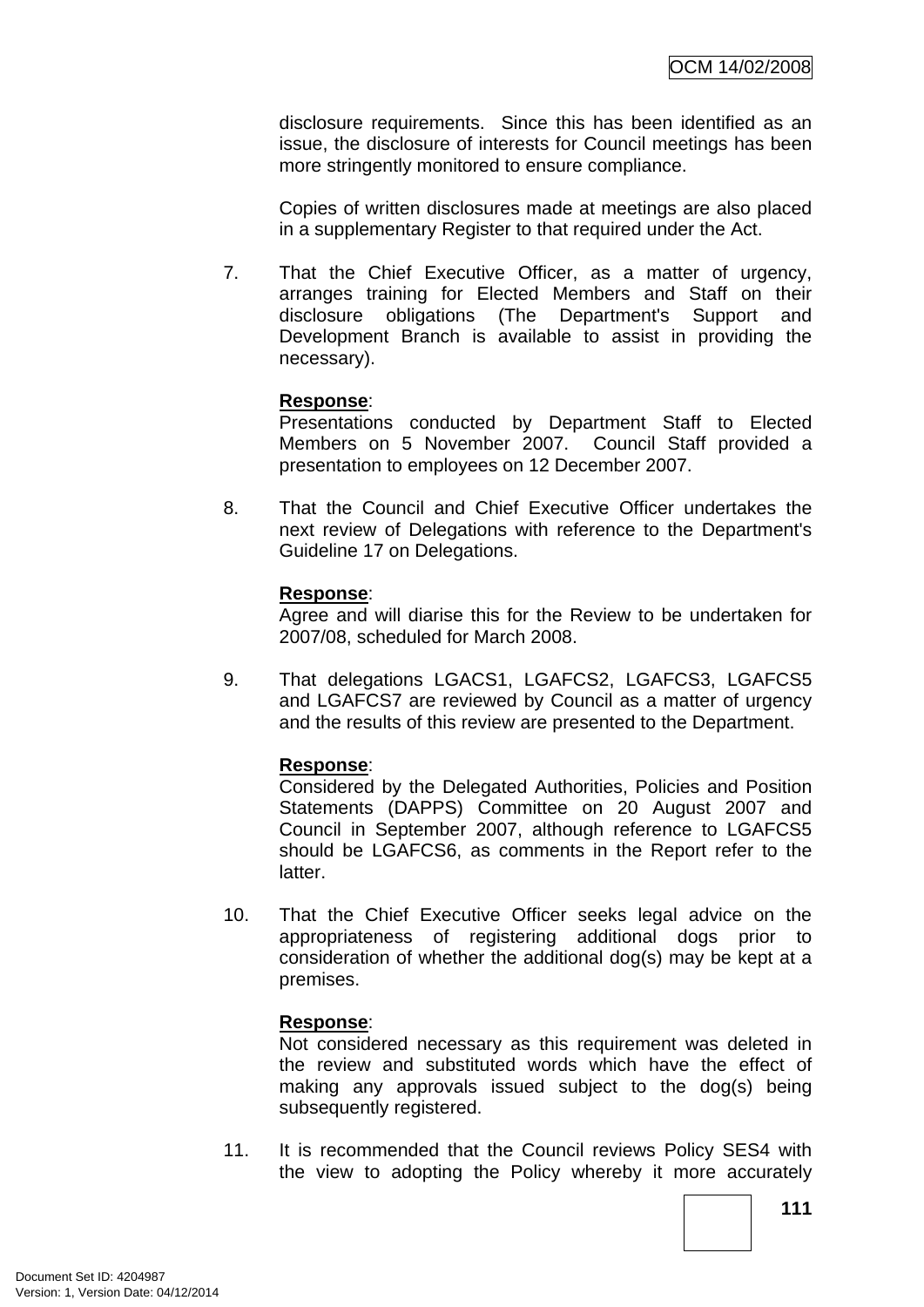reflects the provisions contained in the Model Policy with the guidelines on "Legal Representation for Council Members and Employees" issued in April 2006.

- 12. It is recommended that the Policy should include but not be limited to the following clauses:
	- (a) An application approved by the Chief Executive Officer under Clause 4(1) is to be submitted to the next ordinary meeting of the Council.

Council may exercise any of its powers under this Policy including, at any time, the option of revoking or varying an approval or any of the conditions of approval, for payment of legal representation costs.

- (b) That the same criteria described in Clause 6(3)(a)(b) & (c) are applied to Clause 6(4) of the Policy.
- (c) A description of the manner in which the City may make payment of the legal representation costs.
- (d) That in the case of reimbursement of the legal costs reference is made to the process to be followed in accordance with the Council's Policy SC26 Reimbursement of Elected Members Expenses.

## **Response**:

Initially, it was proposed that a meeting of representatives from the City's Administration, the Department and Council's lawyers be arranged to discuss the recommendation, however, this suggestion was not accepted by the Department. Subsequently, the Policy was amended on the advice of Council's lawyers in December 2007.

- 13. That the Council amends its Purchasing Policy SC38 by removing the reference to panel contracts.
- 14. That the Council gives consideration to amending its Position Statement "Availability of Council Information - PSCS3" to include details on other information that is available for public access as described under Section 5.94 of the Act.

## **Response**:

Both of the abovementioned documents were amended by Council in September 2007.

15. That Elected Members and key Staff, participate in an Agendas and Minutes Workshop conducted by the Department's Support and Development Branch.

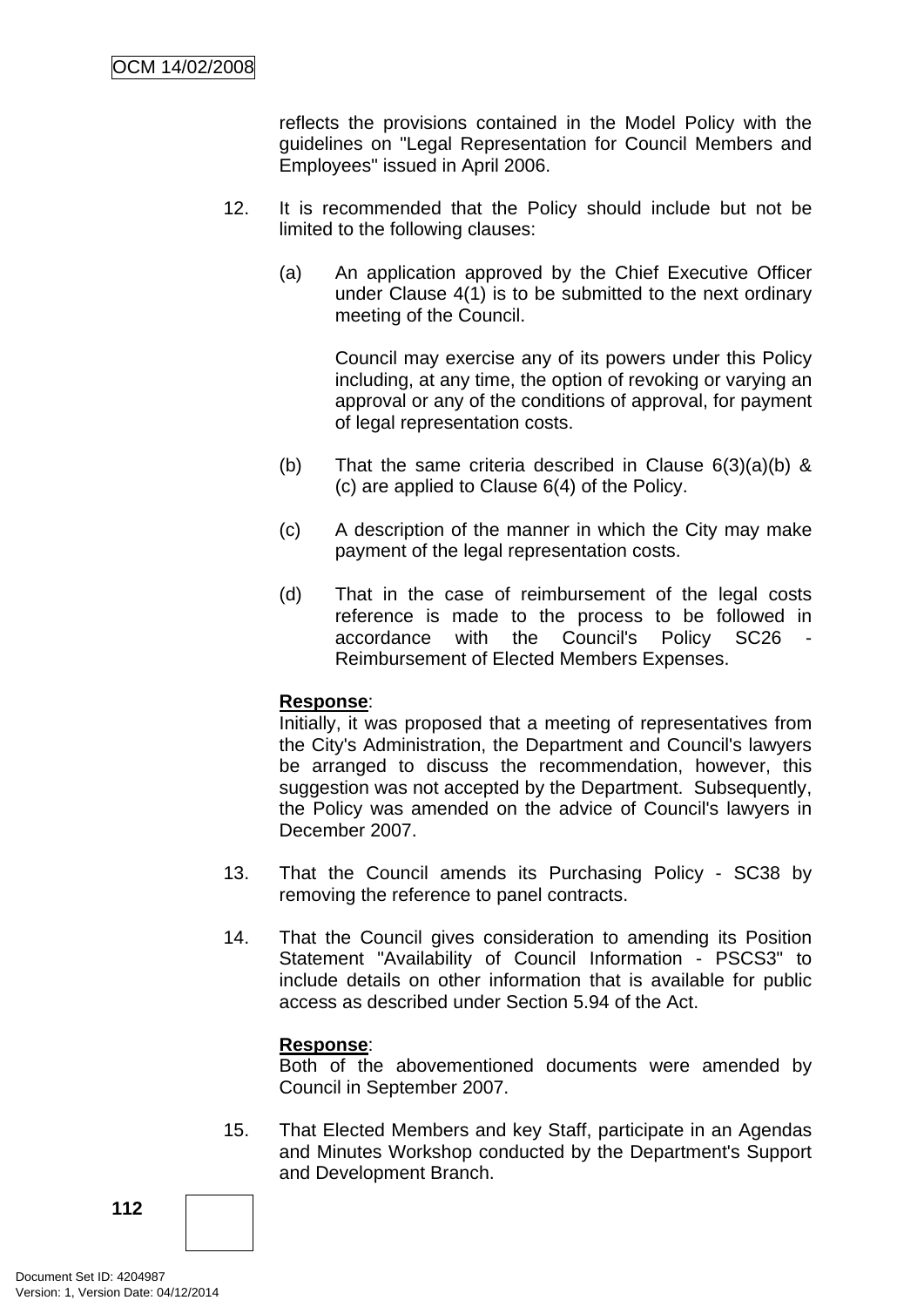## **Response**:

Presentation made to Elected Members and Senior Staff on 5 November 2007.

16. That the Council undertakes a thorough review of its meeting structure to determine what Committees are required by Council to be established under Section 5.8 of the Act and proceed with the proper operation of those Committees to comply with the Act.

#### **Response**:

Review document presented to and adopted by Council on 8 November 2007.

17. That consideration is given by the Council to implement a system that properly identifies officers reporting or providing advice to Council. Such a system needs to employ publicly accountable practices to support a satisfactory level of confidence that employees are meeting their statutory obligations under the Act.

#### **Response**:

It is current practice that the first initial and surname of officers preparing reports for Council/Committee consideration be included in the heading for each item. It is a practice of this organisation that officers having an interest in any matter upon which they are required to prepare a report for consideration by a Committee or Council not participate in the preparation of any report or advisory capacity and that another officer be appointed to handle all reporting and research requirements.

18. The Council gives consideration to recording the recommendation and Council decision together in the Minutes when the recommendation and decision are the same.

## **Response**:

Staff have considered this in the past, however, the software Company responsible for the programme has stated that it will require a major software upgrade to introduce the recommended change. On that basis, the matter has not been pursued.

19. That all decisions of Council are in the form of motions that are clear in their intent and enable a person to understand what has been decided without reference to another motion or information contained in the body of a report.

#### **Response**:

Now implemented as a matter of course.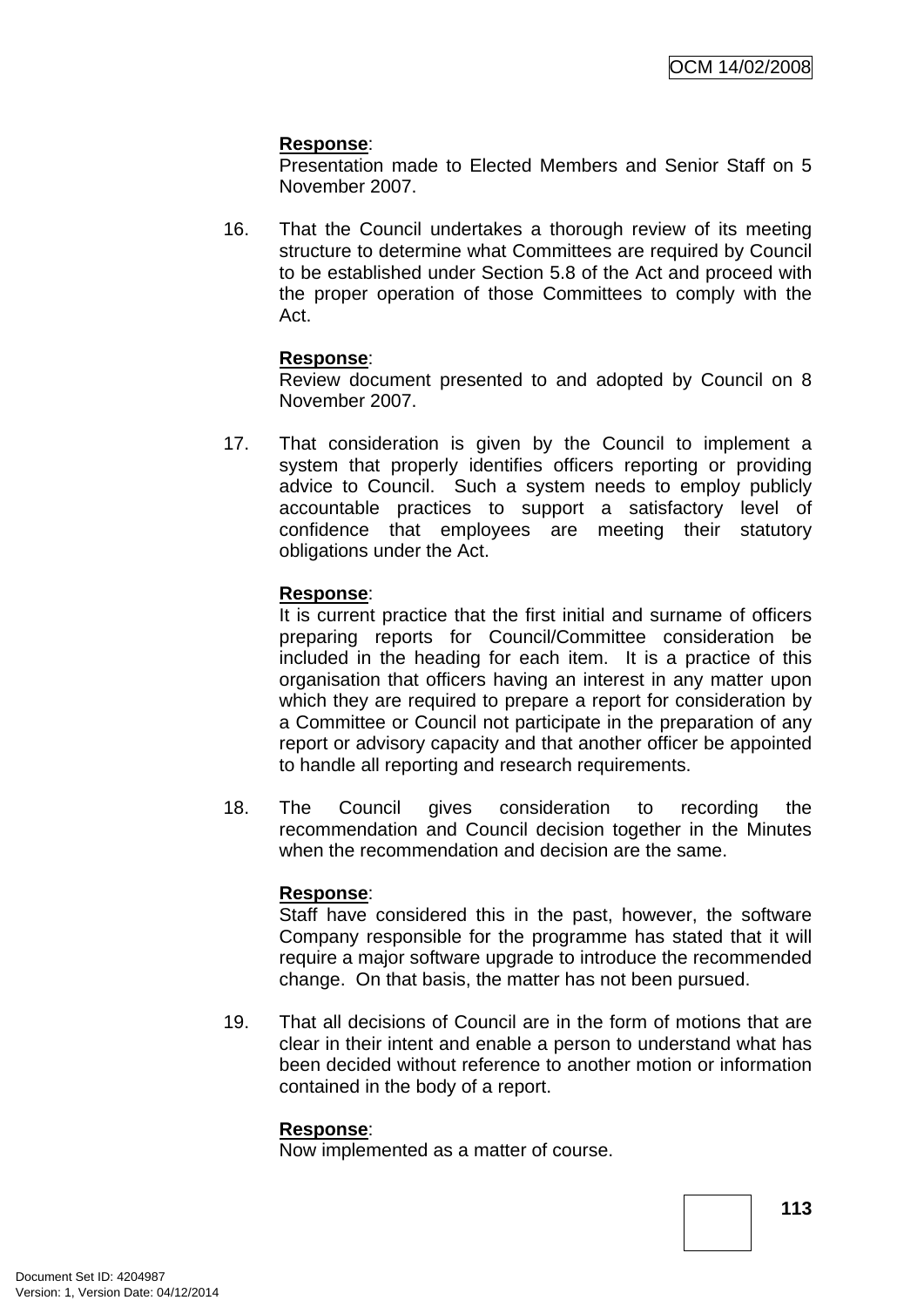20. That the Council more closely monitors its process in relation to dealing with confidential business to ensure that the decision to close a meeting or part of a meeting is always recorded in the minutes of that meeting in accordance with Section 5.23(3) of the Act and the reason for the closure is directly relevant to the matter being discussed.

## **Response**:

It does not necessarily follow that all items listed on the Council Agenda as "Confidential Business" are actually considered behind closed doors. Sometimes, it is only to protect the integrity of confidential documentation and the Council resolution is adopted as part of an enbloc motion which carries all items which are not subject to debate at the meeting.

21. That the Chief Executive Officer issues a memorandum to all Staff reminding them of their obligations under the Code of Conduct as it relates to the acceptance of gifts. This memorandum should include details of what should be declared and what is not required for declaration. Staff should also be advised to provide full details of the name/s of person/s giving and receiving a gift.

#### **Response**:

Issued in December 2007, to coincide with the Christmas period.

- 22. That the Chief Executive Officer arranges for guidance and advice to be provided to Elected Members and Staff on ensuring that appropriate declarations of gifts are made that meet a professional standard for public disclosure.
- 23. That the Chief Executive Officer issues a memorandum to all Elected Members reminding them of their obligations under the Code of Conduct as it relates to the acceptance of gifts.

#### **Response**:

Such advice is now included as part of the induction procedure for new Elected Members and Staff in future.

## **Strategic Plan/Policy Implications**

## **Governance Excellence**

• To conduct Council business in open public forums and to manage Council affairs by employing publicly accountable practices.

## **Budget/Financial Implications**

N/A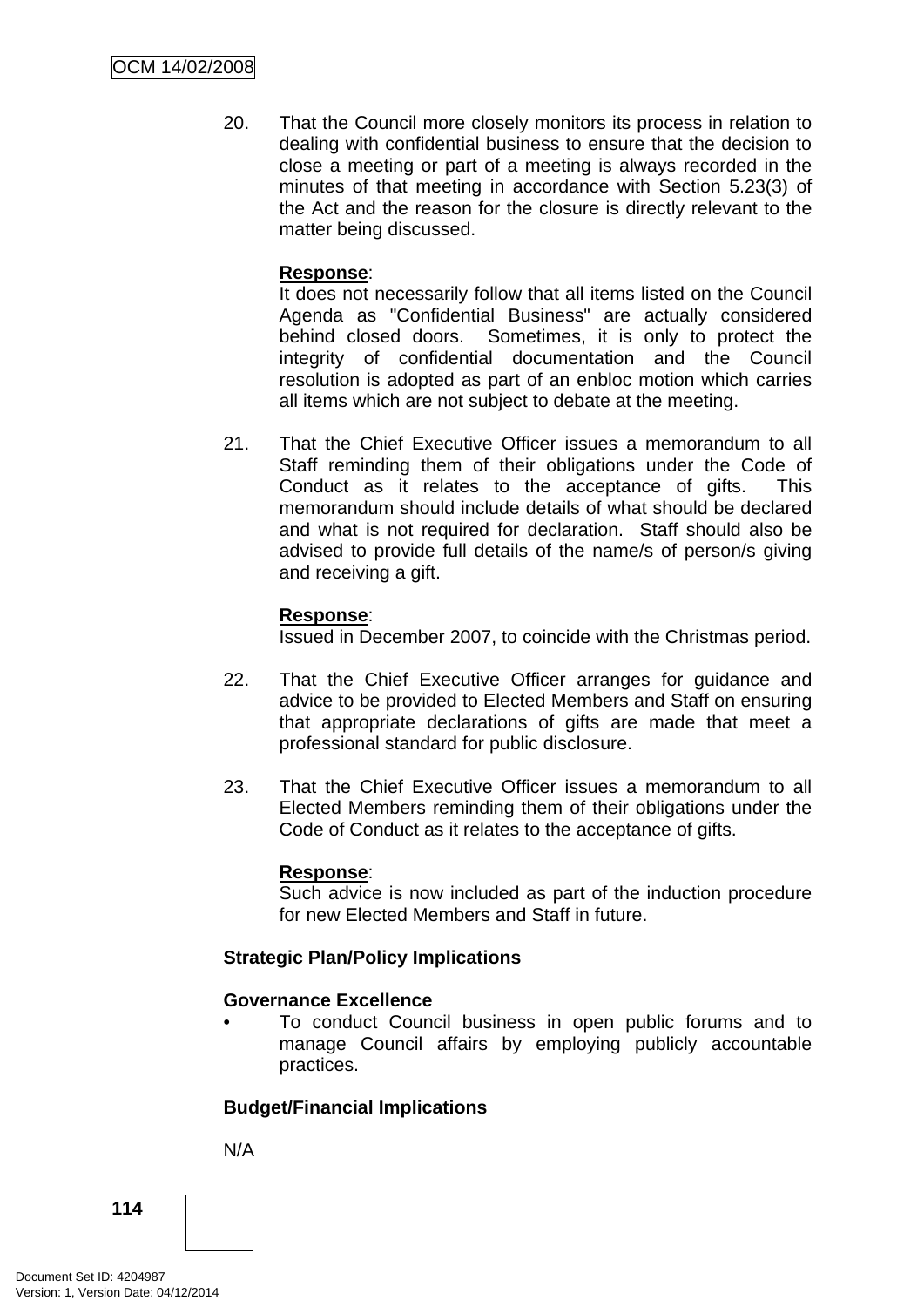# **Legal Implications**

The Audit was relative to a variety of statutory provisions contained in the Local Government Act, 1995, the implications of which are noted in the subsequent Report and recommendations.

## **Community Consultation**

N/A

# **Attachment(s)**

- 1. Summary of Recommendations.
- 2. Review Report (provided under separate cover as a confidential attachment to all Elected Members).

## **Advice to Proponent(s)/Submissioners**

N/A

**Implications of Section 3.18(3) Local Government Act, 1995**

Nil.

# **19. MOTIONS OF WHICH PREVIOUS NOTICE HAS BEEN GIVEN**

Nil

## **20. NOTICES OF MOTION GIVEN AT THE MEETING FOR CONSIDERATION AT NEXT MEETING**

Nil

- **21. NEW BUSINESS OF AN URGENT NATURE INTRODUCED BY COUNCILLORS OR OFFICERS** 
	- **21.1 (MINUTE NO 3678) (OCM 14/2/2008) CHANGE OF DATE AUDIT COMMITTEE MEETING AND DELEGATED AUTHORITIES, POLICIES & POSITION STATEMENTS COMMITTEE MEETING, MARCH 2008 (5017) (D GREEN)**

**RECOMMENDATION** That Council:

(1) amend the date of the Audit Committee Meeting and the Delegated Authorities, Policies and Position Statements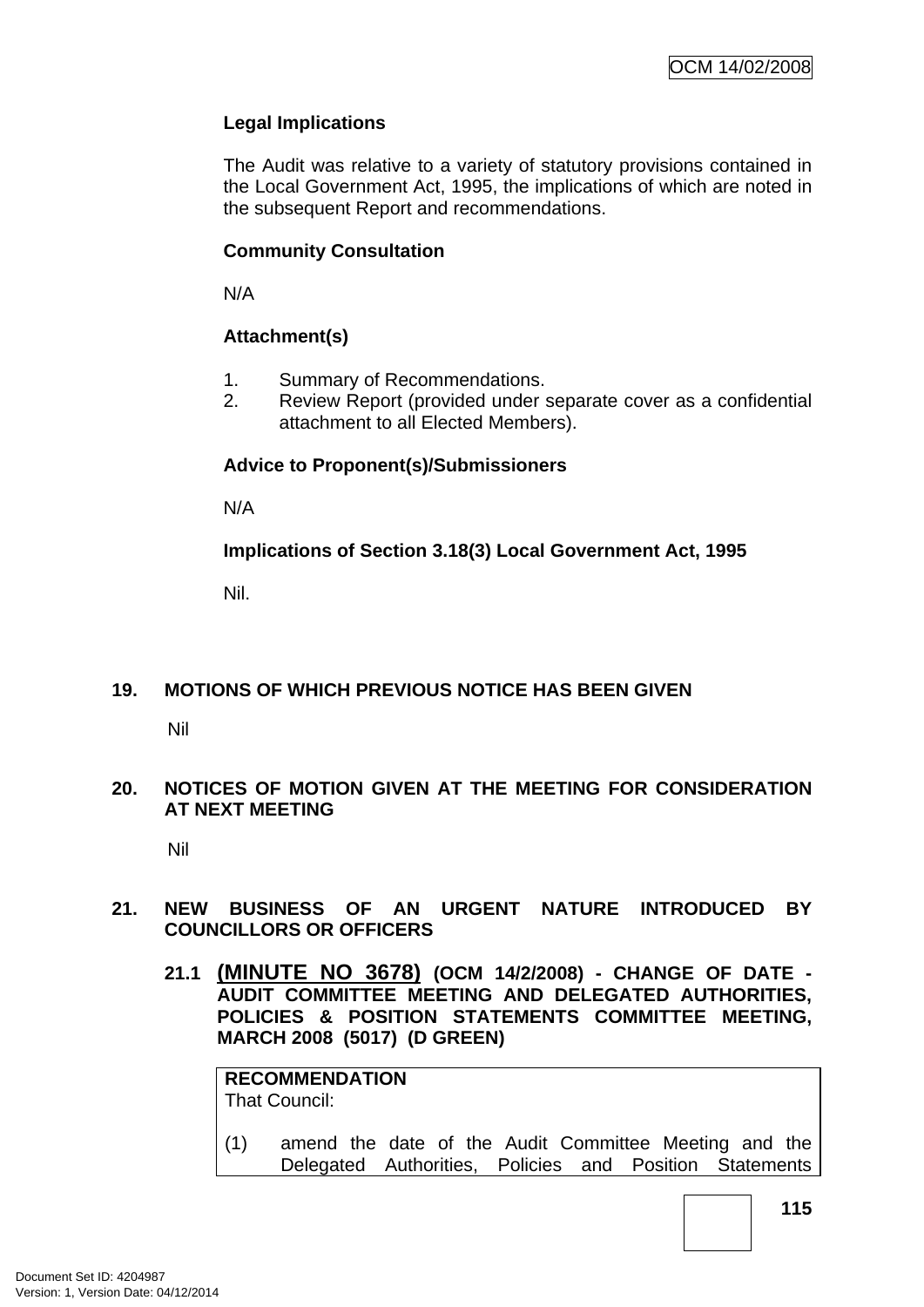(DAPPS) Committee Meeting, scheduled to be held on 20 March 2008, to Wednesday, 19 March 2008; and

(2) not set specific dates for conducting the Chief Executive Officer (CEO) Performance and Senior Staff Key Projects Appraisal Committee.

## **COUNCIL DECISION**

MOVED Clr C Reeve-Fowkes SECONDED Clr T Romano that the recommendation be adopted.

**CARRIED 9/0**

# **Background**

At the Council Meeting held on 8 November 2007, Council established an Audit Committee, DAPPS and the CEO Performance and Senior Staff Key Projects Appraisal Committees and resolved that it meet, as a minimum, on the third Thursday of March, July and November. The Council decision also delegated the authority for the Audit Committee to meet with the Auditors.

## **Submission**

N/A

## **Report**

As the Audit Committee has the authority to perform a function which is delegated to it by Council, it is necessary for its meeting to be conducted with open doors. There is a requirement for all publicly accessible meetings to be advertised in advance when they will be conducted over the ensuing 12 month period. Subsequently, public notice has been given that the Committee will conduct a meeting on 20 March, 2008, which is the day prior to Good Friday. As it is a likely that some members will be away for the Easter period it is recommended that Council brings the Meeting forward to Wednesday, 19 March 2008. It is also suggested that the DAPPS Committee meet on the same night. However, that Council not specify the dates to conduct the CEO Performance and Senior Staff Key Projects Appraisal Committee, as there is a tendency for this meeting to commence late at night. By not being specific enables the Presiding Member more flexibility in setting the date for this Committee to conduct its business.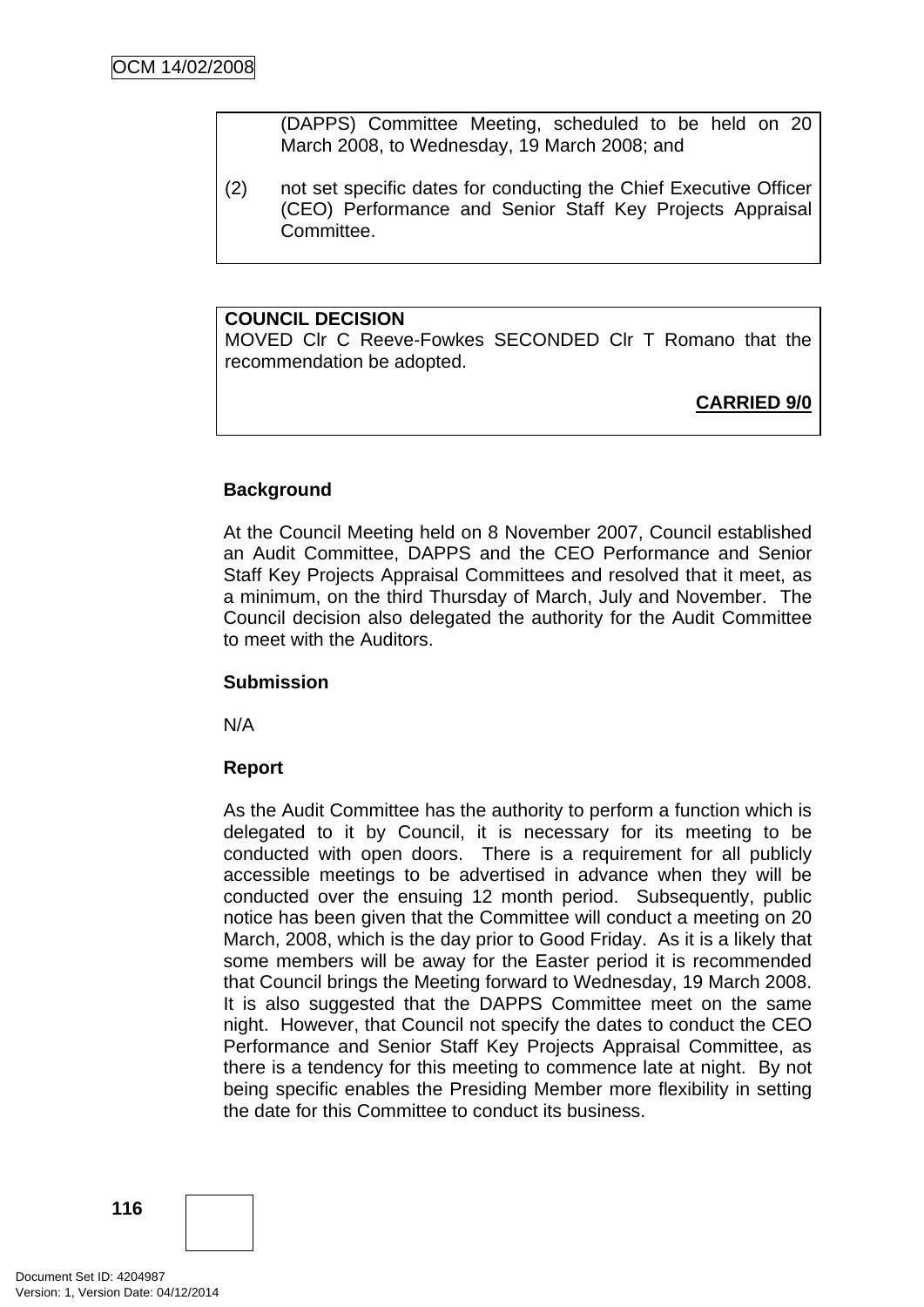# **Strategic Plan/Policy Implications**

## **Governance Excellence**

• To conduct Council business in open public forums and to manage Council affairs by employing publicly accountable practices.

# **Budget/Financial Implications**

N/A

# **Legal Implications**

Regulation 12(1) and (2) of the Local Government (Administration) Regulations, 1996 refer.

# **Community Consultation**

Change of date to be advertised by local public notice.

# **Attachment(s)**

N/A

# **Advice to Proponent(s)/Submissioners**

N/A

**Implications of Section 3.18(3) Local Government Act, 1995**

Nil.

# **21.2 (MINUTE NO 3679) (OCM 14/2/2008) - 2008 ANNUAL GENERAL MEETING OF ELECTORS MOTION - NO CONFIDENCE IN THE CEO, MAYOR AND COUNCIL OF THE CITY OF COCKBURN (1713) (D GREEN)**

**RECOMMENDATION** That Council:

- (1) notes the Motion of No Confidence in the CEO, Mayor and Council of the City of Cockburn, carried at the Annual General Meeting of Electors, held on 5 February 2008; and
- (2) reiterates its support for the roles of the Mayor and CEO in implementing the strategic vision set by Council.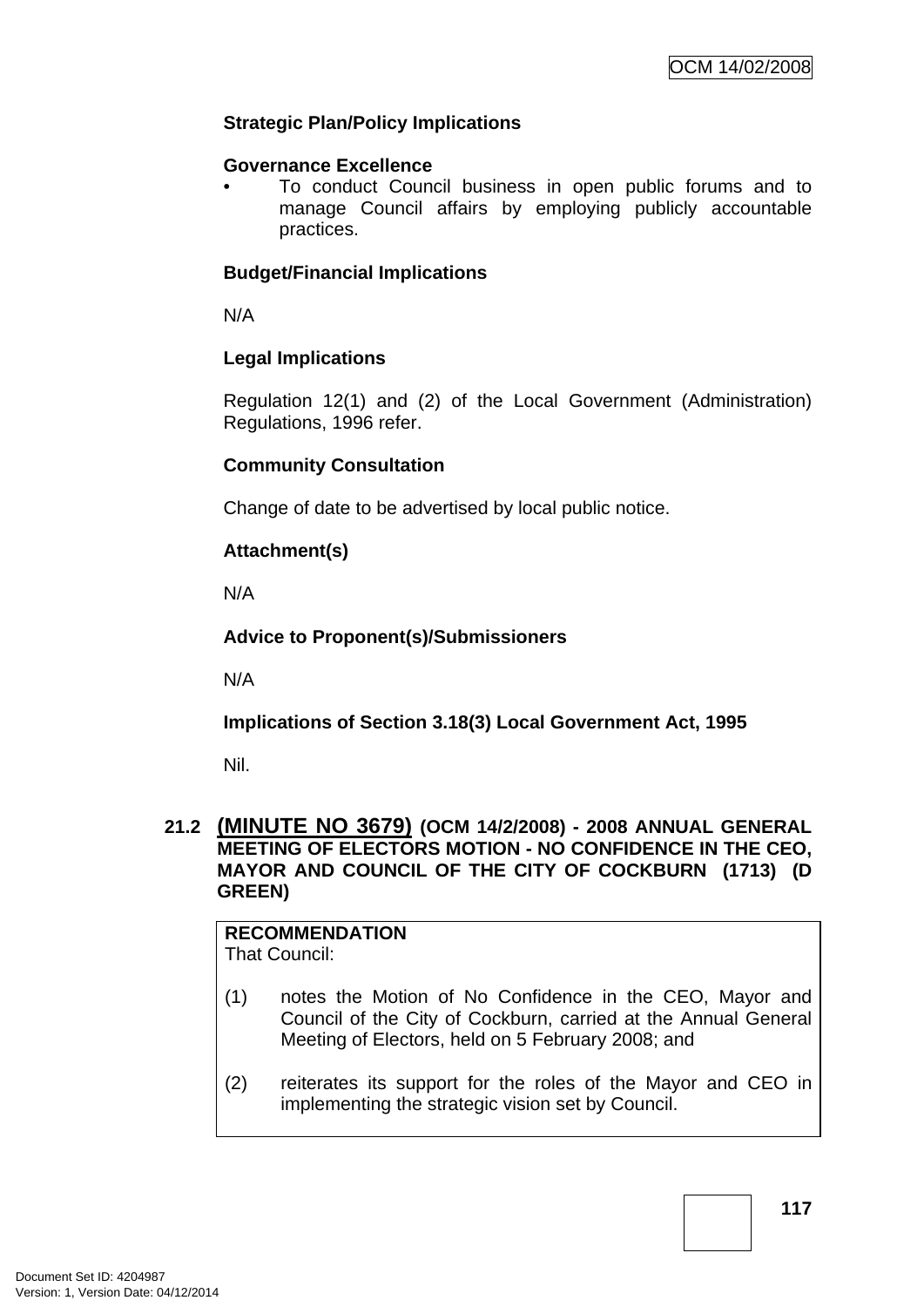# **COUNCIL DECISION**

MOVED Clr I Whitfield SECONDED Clr S Limbert that the recommendation be adopted.

# **CARRIED 9/0**

## **Background**

At the Annual General Meeting of Electors conducted on 5 February 2008, the following motion was carried by 25 votes to 12.

*A vote of no confidence in the CEO, Mayor and Council (of the City of Cockburn) because of the way Council treats ratepayers.* 

## **Submission**

N/A

## **Report**

While the motion was carried, there is not any specific action which Council is required to consider as a result of the resolution. However, the wording of the motion includes reference to individual officials of the City (CEO and Mayor) as well as the body corporate (Council). Accordingly, there is an opportunity for Council to reiterate its support of the Mayor and CEO, who are essentially responsible for implementing the strategic direction adopted by Council.

It is considered prudent that Council moves to quickly reinforce its position in relation to its vision for the future of Cockburn and to demonstrate this commitment to the community at the earliest possible opportunity.

## **Strategic Plan/Policy Implications**

## **Governance Excellence**

• To conduct Council business in open public forums and to manage Council affairs by employing publicly accountable practices.

## **Budget/Financial Implications**

N/A

## **Legal Implications**

Sec.5.33 of the Local Government Act, 1995, requires all decisions made at the Electors Meetings to be formally considered by Council.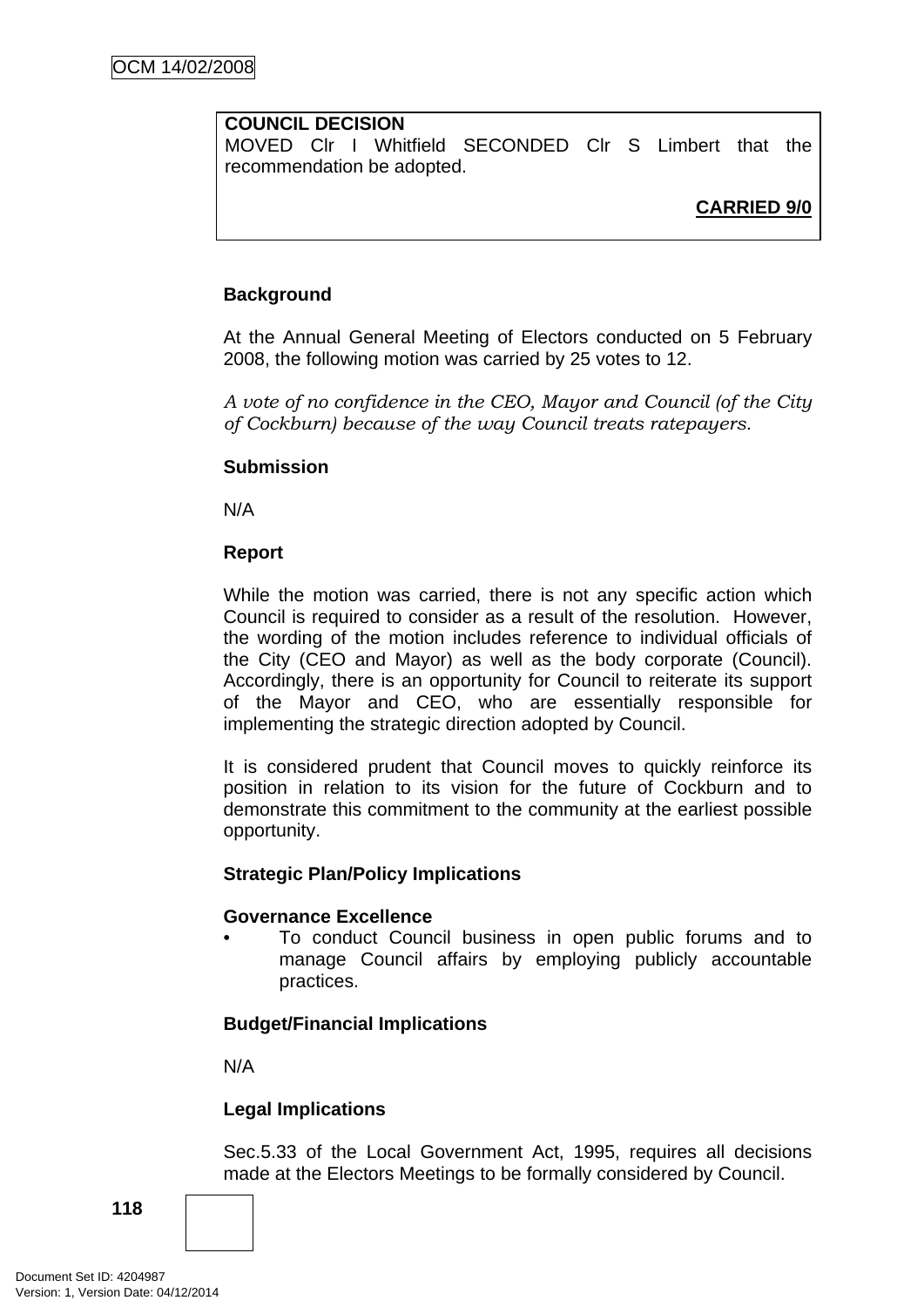# **Community Consultation**

The motion was carried by 25 votes to 12 at a legally convened meeting attended by approximately 80 Electors.

# **Attachment(s)**

N/A

# **Advice to Proponent(s)/Submissioners**

The mover of the motion has been advised that this item is to be considered at the 14 February 2008, Council Meeting.

## **Implications of Section 3.18(3) Local Government Act, 1995**

Nil.

# **22. MATTERS TO BE NOTED FOR INVESTIGATION, WITHOUT DEBATE**

Nil

**23. CONFIDENTIAL BUSINESS** 

Nil

# **24. (MINUTE NO 3680) (OCM 14/2/2008) - RESOLUTION OF COMPLIANCE (SECTION 3.18(3), LOCAL GOVERNMENT ACT 1995)**

## **RECOMMENDATION**

That Council is satisfied that resolutions carried at this Meeting and applicable to items concerning Council provided services and facilities, are:-

- (1) integrated and co-ordinated, so far as practicable, with any provided by the Commonwealth, the State or any public body;
- (2) not duplicated, to an extent Council considers inappropriate, services or facilities as provided by the Commonwealth, the State or any other body or person, whether public or private; and
- (3) managed efficiently and effectively.